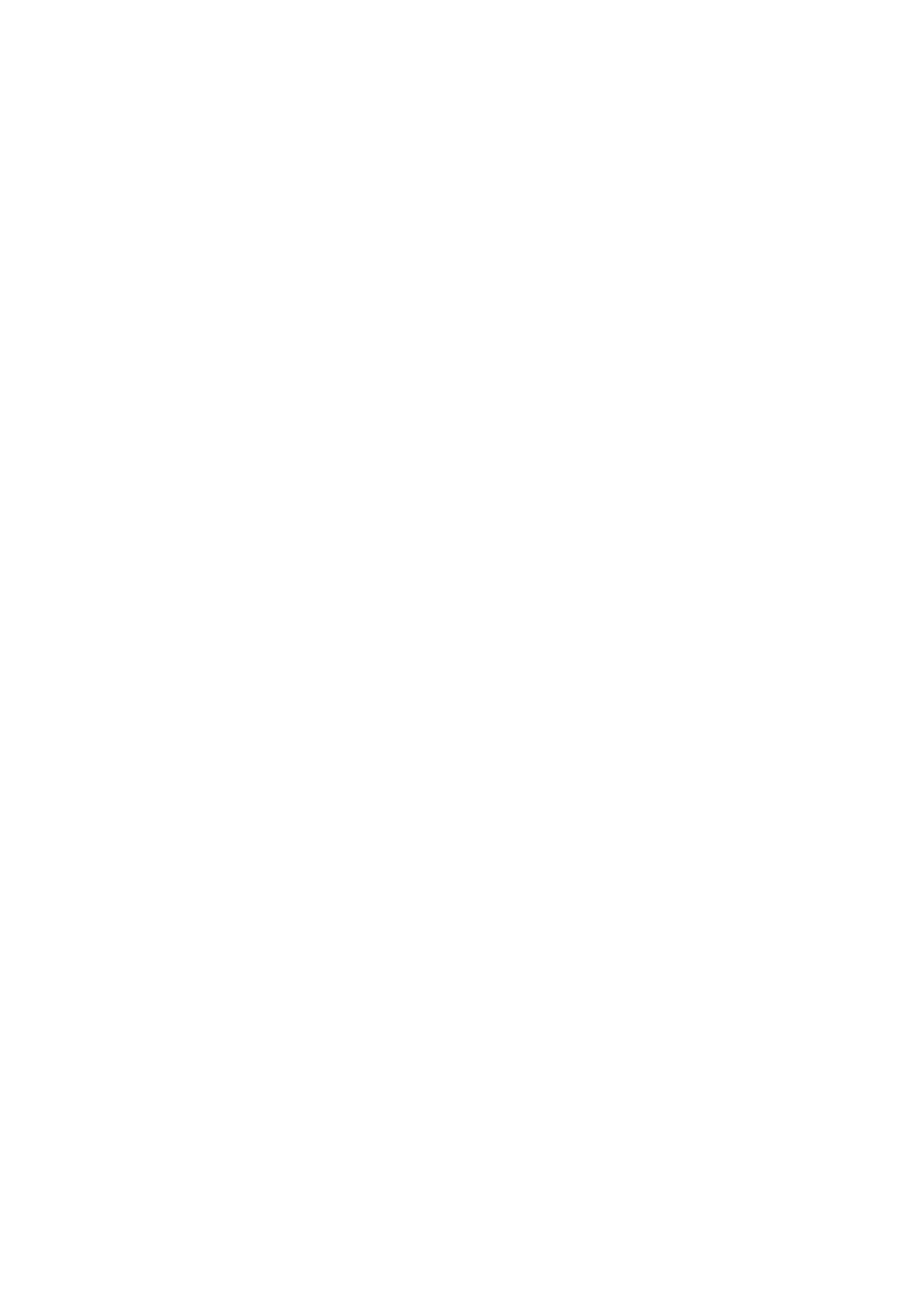## Resumen

Sea k un anillo conmutativo. Los módulos de las k-derivaciones m-integrables (en el sentido de Hasse-Schmidt) de una  $k$ -álgebra conmutativa forman una cadena decreciente cuyas inclusiones pueden ser estrictas. Decimos que un entero  $s > 1$  es un leap de una k-álgebra conmutativa si la (s−1)-ésima inclusión en la cadena anterior es propia. En esta tesis, estudiamos el conjunto que forman los leaps en diferentes contextos.

En primer lugar, consideramos  $k$  un anillo de característica positiva y probamos que los leaps de cualquier  $k$ -álgebra conmutativa sólo ocurren en las potencias de la característica.

Luego, nos centramos en estudiar el comportamiento de los módulos de las k-derivaciones  $m$ -integrables de una k-álgebra conmutativa finitamente generada bajo cambios de base y probamos que si consideramos extensiones de cuerpos trascendentes puras y  $k$ -álgebras conmutativas finitamente presentadas, entonces el conjunto de los leaps no cambia bajo el cambio de base. Lo mismo ocurre si consideramos extensiones separables de anillos sobre un cuerpo de característica positiva y  $k$ -álgebras conmutativas finitamente generadas.

Por último calculamos el módulo de las  $k$ -derivaciones m-integrables en diferentes curvas planas. Principalmente, damos los generadores de los módulos de las k-derivaciones  $m$ integrables, donde  $k$  es un anillo reducido de característica  $p$ , del cociente del anillo de polinomios en dos variables con coeficientes en k sobre un ideal generado por la ecuación  $x^n - y^q$ donde  $n \circ q$  no es múltiplo de  $p$ .

## Abstract

Let k be a commutative ring. The modules of m-integrable k-derivations (in the sense of Hasse-Schmidt) of a commutative k-algebra form a decreasing chain whose inclusions could be strict. We say that an integer  $s > 1$  is a *leap* of a commutative k-algebra if the  $s-1$ -th inclusion of the previous chain is proper. In this thesis, we study the set of leaps in different contexts.

First, we consider a commutative ring  $k$  of positive characteristic and we prove that leaps of any commutative k-algebra only happen at powers of the characteristic.

Thereafter, we focus on studying the behavior of the modules of m-integrable k-derivations of a commutative finitely generated k-algebra under base change and we prove that if we consider pure transcendental field extensions and commutative finitely presented k-algebras, then the set of leaps does not change under the base change. The same happens if we consider separable ring extensions over a field of positive characteristic and commutative finitely generated k-algebras.

Finally, we compute the modules of m-integrable k-derivations of different plane curves. Mainly, we give the generators of the modules of m-integrable k-derivations, where  $k$  is a reduced ring of characteristic  $p > 0$ , of the quotient of the polynomial ring in two variables with coefficients in k over the ideal generated by the equation  $x^n - y^q$  where n or q is not multiple of p.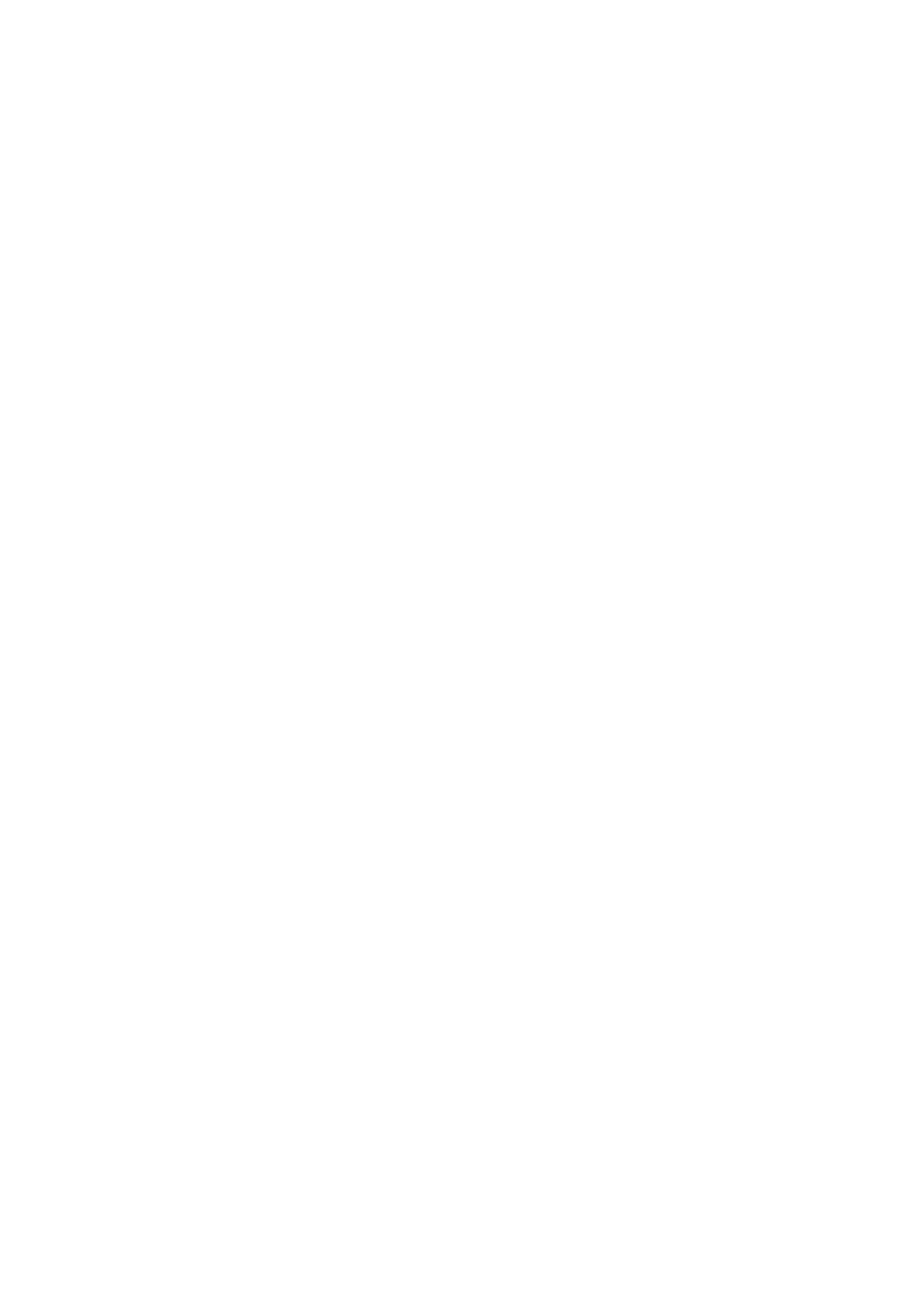# Agradecimientos

Quiero dar las gracias a todas aquellas personas que de una forma u otra han hecho posible esta tesis y que me han acompañado en esta etapa de mi vida.

En primer lugar, me gustaría agradecer a mi director de tesis, Luis Narváez Macarro, por todos los conocimientos que me ha trasmitido, no solo a lo largo de estos a˜nos de doctorado, sino desde aquel trabajo fin de grado en el que me dí cuenta de que la investigación era mi verdadera vocación. Le doy las gracias por haber hecho más fácil mi comienzo en este camino y por todas las horas que me ha dedicado incluso cuando no tenía mucho tiempo.

Je voudrais remercier le professeur Hussein Mourtada pour ses contributions à ce travail, mais surtout pour sa chalereuse hospitalité pendant mon séjour à Paris. J'amerais également remercier Pooneh Afsharijoo pour avoir fait de mon séjour à l'université une expérience très agréable, difficile à oublier.

Gracias a todos las personas que forman parte del departamento de Algebra, en especial ´ aquellas con las que he compartido despacho a lo largo de estos años.

También me gustaría agradecer a Ana Bravo Zarza, Francisco Castro Jiménez, Herwig Hauser, Hussein Mourtada y Ana Reguera por formar parte del tribunal y aceptar el trabajo que ello supone.

En el plano personal, me gustaría agradecer a todas mis magníficas y mis fans de los líquenes. Gracias por todos los momentos que hemos vivido juntas. Gracias a toda mi familia que aunque no es muy grande, siento que es la mejor que me podría haber tocado.

Gracias a mi hermana Ana, por siempre estar conmigo, por tus conversaciones tanto las trascendentales como las que no lo son, por todas esas horas de cine, series y música. Gracias por hacer de m´ı una mejor persona. Por ´ultimo, gracias a mi padre por todos los paseos matutinos a la universidad y a mi madre, por estar siempre conmigo, apoyándome en todo lo que hago. Gracias por todo lo que habéis hecho por mi a lo largo de toda mi vida. GRACIAS.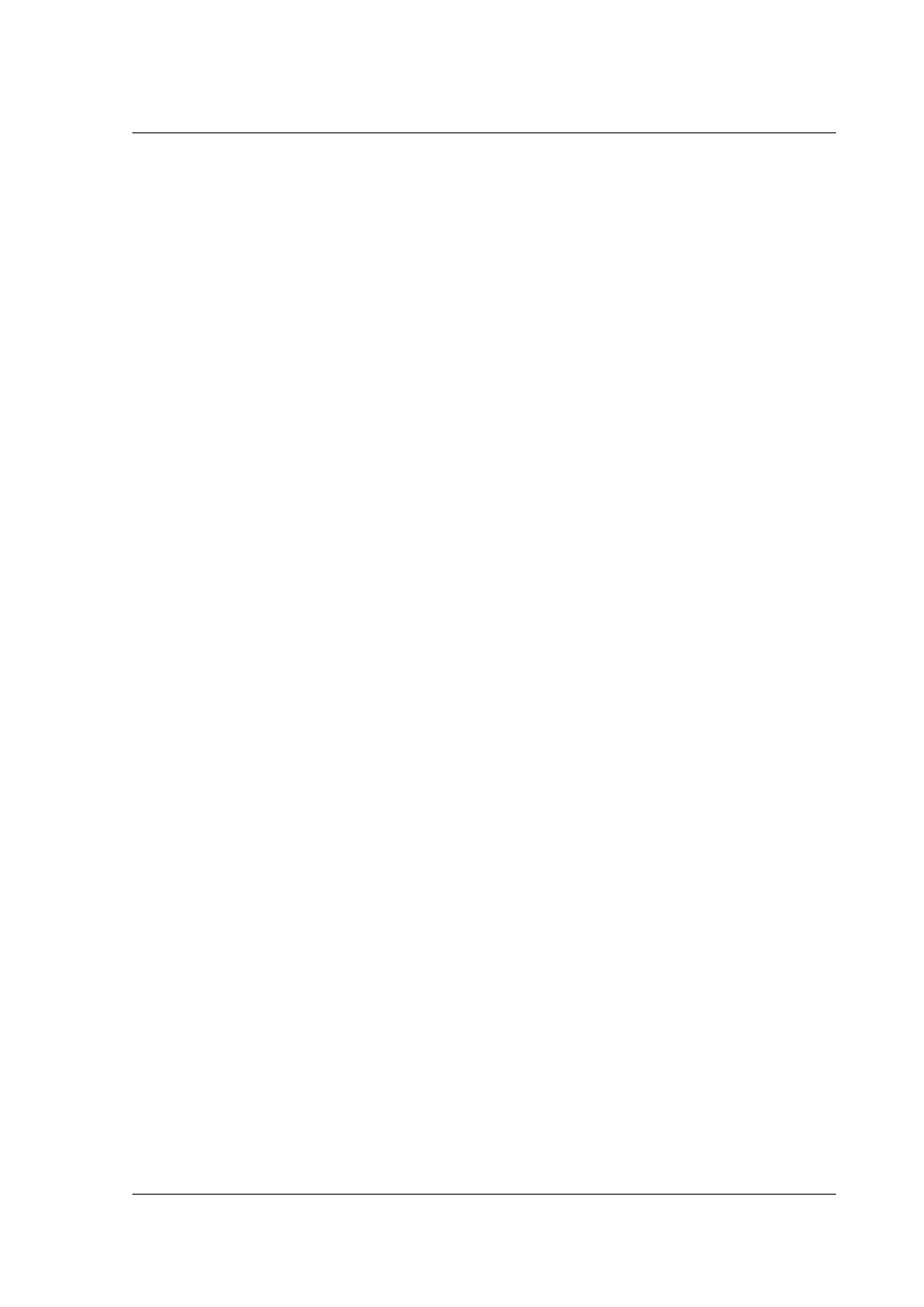# **Contents**

|                         |         | $\mathbf I$                                                                                 |  |
|-------------------------|---------|---------------------------------------------------------------------------------------------|--|
| $\mathbf{1}$            |         | <b>Hasse-Schmidt derivations</b><br>$\mathbf{1}$                                            |  |
|                         | $1.1\,$ | $\mathbf{1}$                                                                                |  |
|                         |         | $\overline{5}$<br>1.1.1                                                                     |  |
|                         |         | $\overline{7}$<br>1.1.2                                                                     |  |
|                         |         | 1.1.3<br>8                                                                                  |  |
|                         | 1.2     | 10                                                                                          |  |
|                         |         | 12<br>1.2.1                                                                                 |  |
|                         | 1.3     | 17                                                                                          |  |
|                         | 1.4     | 19                                                                                          |  |
| $\overline{\mathbf{2}}$ |         | 23<br>Leaps of modules of integrable derivations                                            |  |
|                         | 2.1     | 23                                                                                          |  |
|                         |         | 23<br>2.1.1                                                                                 |  |
|                         |         | 24<br>2.1.1.1                                                                               |  |
|                         |         | 25<br>2.1.1.2                                                                               |  |
|                         |         | 27<br>2.1.2                                                                                 |  |
|                         | 2.2     | 29                                                                                          |  |
|                         | 2.3     | 32                                                                                          |  |
|                         | 2.4     | Integrating the first non-vanishing component of a Hasse-Schmidt derivation<br>35           |  |
|                         | 2.5     | 40                                                                                          |  |
| $\bf{3}$                |         | On the behavior of integrability under base change<br>43                                    |  |
|                         | 3.1     | A decomposition of logarithmic Hasse-Schmidt derivation in characteristic $p > 0$<br>43     |  |
|                         | 3.2     | 46                                                                                          |  |
|                         |         | 46<br>3.2.1                                                                                 |  |
|                         |         | 3.2.2<br>49                                                                                 |  |
|                         |         | 53<br>3.2.2.1<br>Algebraic non-separable extensions                                         |  |
|                         |         | 54<br>3.2.2.2<br>Pure transcendental extensions $\ldots \ldots \ldots \ldots \ldots \ldots$ |  |
|                         |         | 62<br>3.2.2.3                                                                               |  |
| 4                       |         | Integrable derivations for some plane curves<br>69                                          |  |
|                         | 4.1     | 69                                                                                          |  |
|                         | 4.2     | 77                                                                                          |  |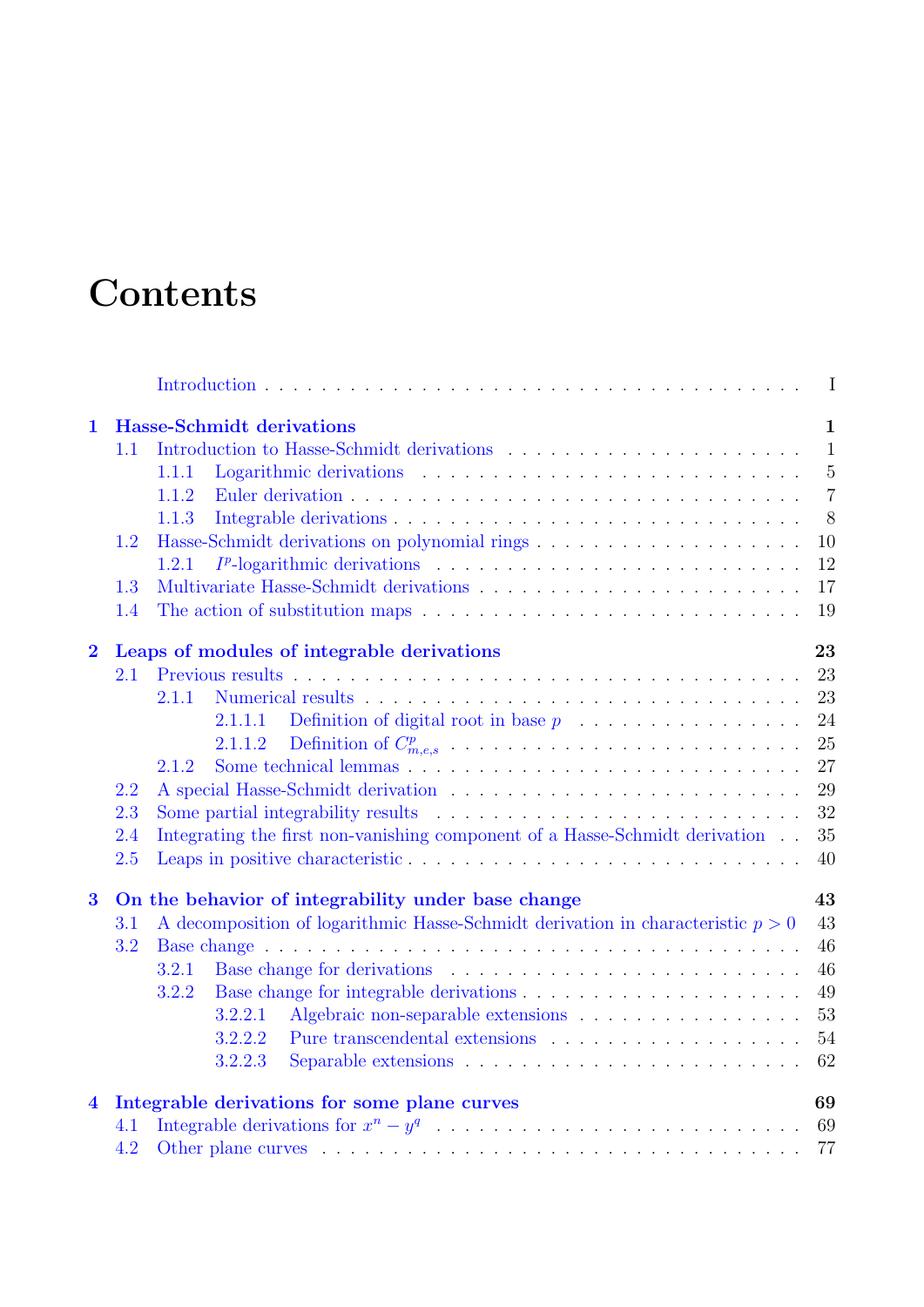| References | 89 |
|------------|----|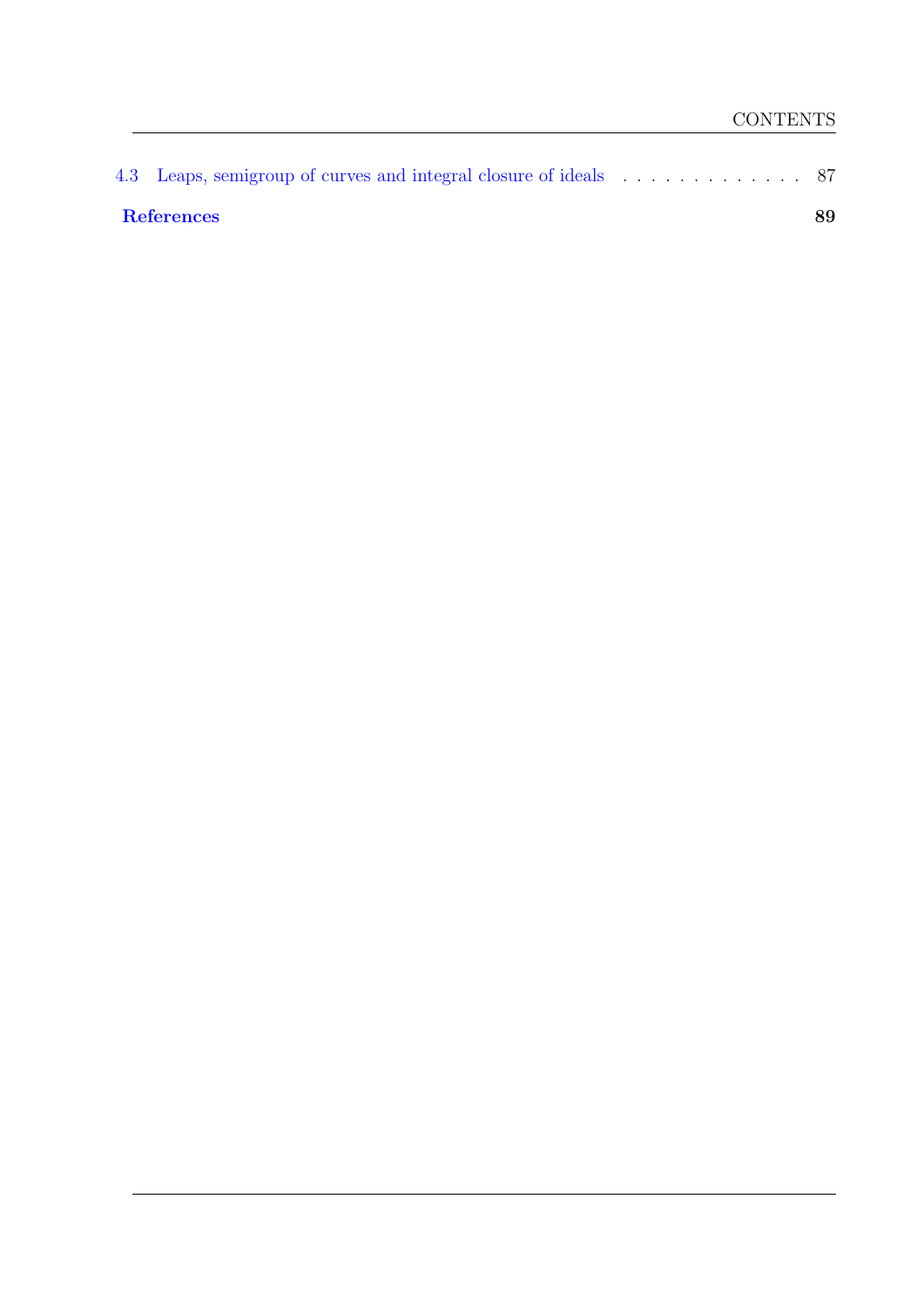# <span id="page-8-0"></span>Introduction

## Background

Let k be a commutative ring and A a commutative k-algebra. A Hasse-Schmidt derivation of A over k of length  $m \geq 0$  (or  $m = \infty$ ) is a sequence  $D = (D_0, D_1, \ldots, D_m)$  (or  $D = (D_0, D_1, \ldots)$ ) of k-linear endomorphisms of A such that  $D_0$  is the identity map and the following Leibniz identity holds:

$$
D_r(xy) = \sum_{i+j=r} D_i(x)D_j(y)
$$

for all  $x, y \in A$  and all  $r > 0$ . We write  $\text{HS}_k(A; m)$  for the set of Hasse-Schmidt derivations of A over k of length  $m \geq 1$  or  $m = \infty$ .

Any Hasse-Schmidt derivation  $D = (\text{Id}, D_1, D_2, ...) \in \text{HS}_k(A; m)$  can be associated with a k-algebra homomorphism  $\varphi: A \to A[[\mu]]_m = A[[\mu]]/\langle \mu^{m+1} \rangle$  such that  $\varphi(x) \equiv x \mod \mu$  for all  $x \in A$  given by  $\varphi(x) = x + D_1(x)\mu + \cdots + D_m(x)\mu^m$ . A group structure (non-commutative in general) can be defined on the set of Hasse-Schmidt derivations  $\text{HS}_k(A; m)$ . Namely, if  $D, D' \in \text{HS}_k(A; m), D'' := D \circ D' \in \text{HS}_k(A; m)$  such that  $D''_r = \sum_{i+j=r} D_i \circ D'_j$ . Moreover, for all  $r \geq 1$ , the rth component  $D_r$  of a Hasse-Schmidt derivation turns out to be a k-linear differential operator of order  $\leq r$  vanishing at 1. In particular,  $D_1$  is a k-derivation of A (in classical sense) and we can identify the additive group of  $k$ -derivations of  $A$ , which is denoted by  $Der_k(A)$ , with the group of Hasse-Schmidt derivations of length 1.

An important notion related with the theory of Hasse-Schmidt derivations is m-integrability for  $m \geq 1$  or  $m = \infty$ . We say that a k-derivation  $\delta \in \text{Der}_k(A)$  is m-integrable if there exists  $D \in HS_k(A; m)$ , which is called an m-integral of  $\delta$ , such that  $D_1 = \delta$ , or in other words, if the kalgebra map  $\varphi_{\delta}: a \in A \mapsto a+\delta(a)\mu \in A[[\mu]]_1$  can be lifted to a k-algebra map  $\varphi: A \to A[[\mu]]_m$ . The set of all m-integrable k-derivations is an A-submodule of  $Der_k(A)$  for all  $m \geq 1$  or  $m = \infty$ , which is denoted by  $\text{IDer}_k(A; m)$  and it is clear that

$$
\mathrm{Der}_k(A) = \mathrm{IDer}_k(A; 1) \supseteq \mathrm{IDer}_k(A; 2) \supseteq \cdots \supseteq \mathrm{IDer}_k(A; \infty).
$$

If k is a ring of characteristic 0, i.e. if  $\mathbb{Q} \subseteq k$ , then any k-derivation  $\delta$  is  $\infty$ -integrable, since we can take  $D = (\delta^i/i!)$  as an  $\infty$ -integral of  $\delta$ . The same property holds if A is 0smooth over k (cf.  $[Ma2, §25]$  and  $[Ma2, Th. 27.1]$ ) or if A is a "normal crossing singularity". i.e.  $A = k[x_1, \ldots, x_d]/\langle x_1 \cdots x_e \rangle$  or  $A = k[[x_1, \ldots, x_d]]/\langle x_1 \cdots x_e \rangle$  for  $e \leq d$ . However, in [\[Ma1\]](#page-102-2) we can already find examples of k-derivations that are not  $\infty$ -integrable in the case where k is a ring of positive characteristic  $p > 0$  ( $\mathbb{F}_p \subseteq k$ ). These examples also implicitly prove the existence of k-derivations which are  $(m-1)$ -integrable but not m-integrable for some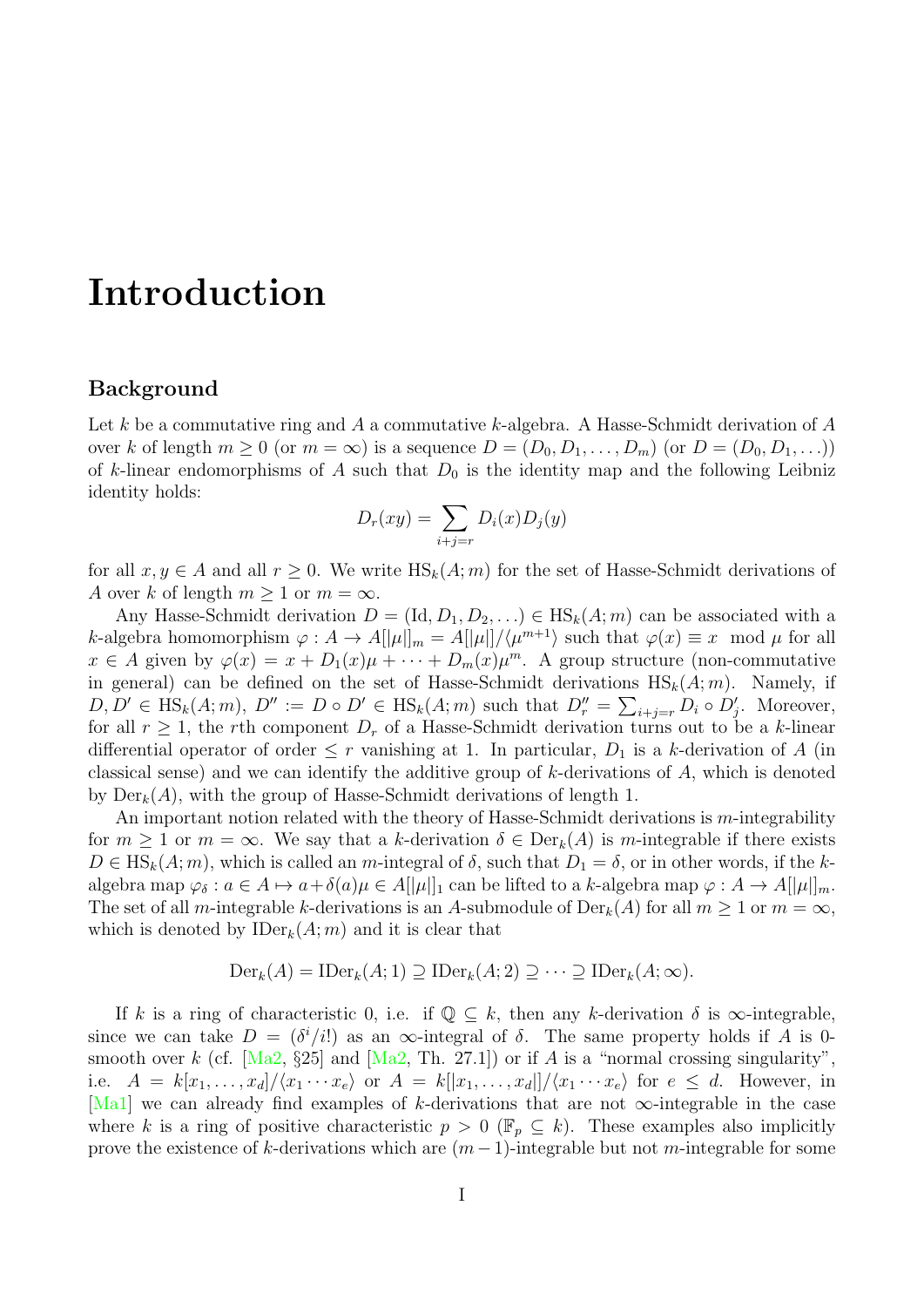$m > 1$ . That implies that, if k has positive characteristic, the chain of modules of m-integrable derivations could have strict inclusions, i.e. there could be some positive integers  $m$  for which  $\text{IDer}_k(A; m-1) \neq \text{IDer}_k(A; m)$ . In that case, we say that A has a leap at m and we denote by Leaps<sub>k</sub> $(A)$  the set of leaps of A over k.

The notion of Hasse-Schmidt derivation was introduced by H. Hasse and F.K. Schmidt in  $[H-S]$  in the case where k is a field of positive characteristic and A a field of algebraic functions over k. P. Ribemboin studied them in a general setting in  $\lbrack$  Ri1 and  $\lbrack$  Ri2 and they have been used in different contexts, for instance W. Traves proved in  $Tr$  that if A is a smooth algebra of finite type over a field  $k$ , then the ring of differential operators of  $A$  over  $k$  equals the Hasse-Schmidt algebra of A over k, i.e. the subalgebra of  $\text{End}_{k}(A)$  generated by all components of all Hasse-Schmidt derivations, or P. Vojta used Hasse-Schmidt derivations to describe jet spaces in [\[Vo\]](#page-103-3).

The problem of deciding when a derivation is  $\infty$ -integrable or not has been studied by several authors such as W.C. Brown in  $[Br]$ . One of the first results we can find about the modules of integrable derivations is due to A. Seidenberg. In  $\text{[Se]}$ , he proved the following result: Let A be a domain and  $\Sigma$  its quotient field. Let us denote A' the ring of all elements of  $\Sigma$  which are quasi-integral i.e.  $\alpha \in A'$  if there is  $d \in A$ ,  $d \neq 0$  such that  $d\alpha^s \in A$  for all  $s \geq 0$  (note that if A is notherian then A' coincides with the integral closure of A) and we consider  $D \in HS(\Sigma; \infty)$ . Then, if  $D_r(A) \subseteq A$  for all  $r \geq 0$ , then  $D_r(A') \subseteq A'$  for all  $r \geq 0$ . Hence, we can deduce that any  $\infty$ -integrable derivation of A can be extended to an  $\infty$ -integrable derivation of A'. However, this result is not true when A has positive characteristic and we consider  $D \in \text{Der}(\Sigma)$ instead of a Hasse-Schmidt derivation of length  $\infty$ .

Another interesting result about integrability is due to S. Molinelli. She showed that if  $(A; \mathfrak{m})$ is a local domain of characteristic  $p > 0$ , A its completion and k a coefficient field of A then, we have that rank  $(\{\delta \in \text{Der}(A) \mid \hat{\delta} \in \text{IDer}_k(\hat{A})\}) \leq \dim A$  (see [\[Mo,](#page-102-5) Corollary 2.3]) although the rank of  $Der_k(\hat{A})$  could be strictly greater than  $\dim(A) = \dim(\hat{A})$ . In [\[Ma1\]](#page-102-2), H. Matsumura, in addition to giving the aforementioned examples, proved some sufficient conditions for  $\infty$ integrability, for instance if  $k \to A$  is a separable field extension, all k-derivations are  $\infty$ integrable.

Later, M. Fernández Lebrón and L. Narváez Macarro used the module of  $\infty$ -integrable derivationsto generalize a result of M. Nomura ( $[Ma2, Th. 30.6]$  $[Ma2, Th. 30.6]$ ) in [\[F-N\]](#page-102-6) and in [\[Na1\]](#page-103-5), L. Narváez Macarro proved that there is a canonical map of graded A-algebras  $v : \Gamma_A \text{IDer}_k(A) \rightarrow$ gr Diff<sub>A/k</sub>, where  $\Gamma_A(*)$  denotes the divided power algebra functor and gr Diff<sub>A/k</sub> is the graded ring of the filtered ring of k-linear differential operators of A, such that  $v$  equals to the canonical map of graded A-algebras  $\text{Sym}_A \text{Der}_k(A) \to \text{gr}\text{Diff}_{A/k}$  if k has characteristic zero and v is an isomorphism whenever  $\text{IDer}_k(A) = \text{Der}_k(A)$  and  $\text{Der}_k(A)$  is a finitely generated projective A-module.

More recently, some results about finite integrability have been given. In  $[Na2]$ , L. Narváez Macarro showed that if A is a finitely presented k-algebra and  $m$  is an integer, the property of being m-integrable for a k-derivation  $\delta$  of A is a local property, i.e.  $\delta$  is m-integrable if and only if the induced derivation  $\delta_{\mathfrak{p}}: A_{\mathfrak{p}} \to A_{\mathfrak{p}}$  is m-integrable for each prime ideal  $\mathfrak{p} \subseteq A$  ([\[Na2,](#page-103-6) Th. 3.2.6]).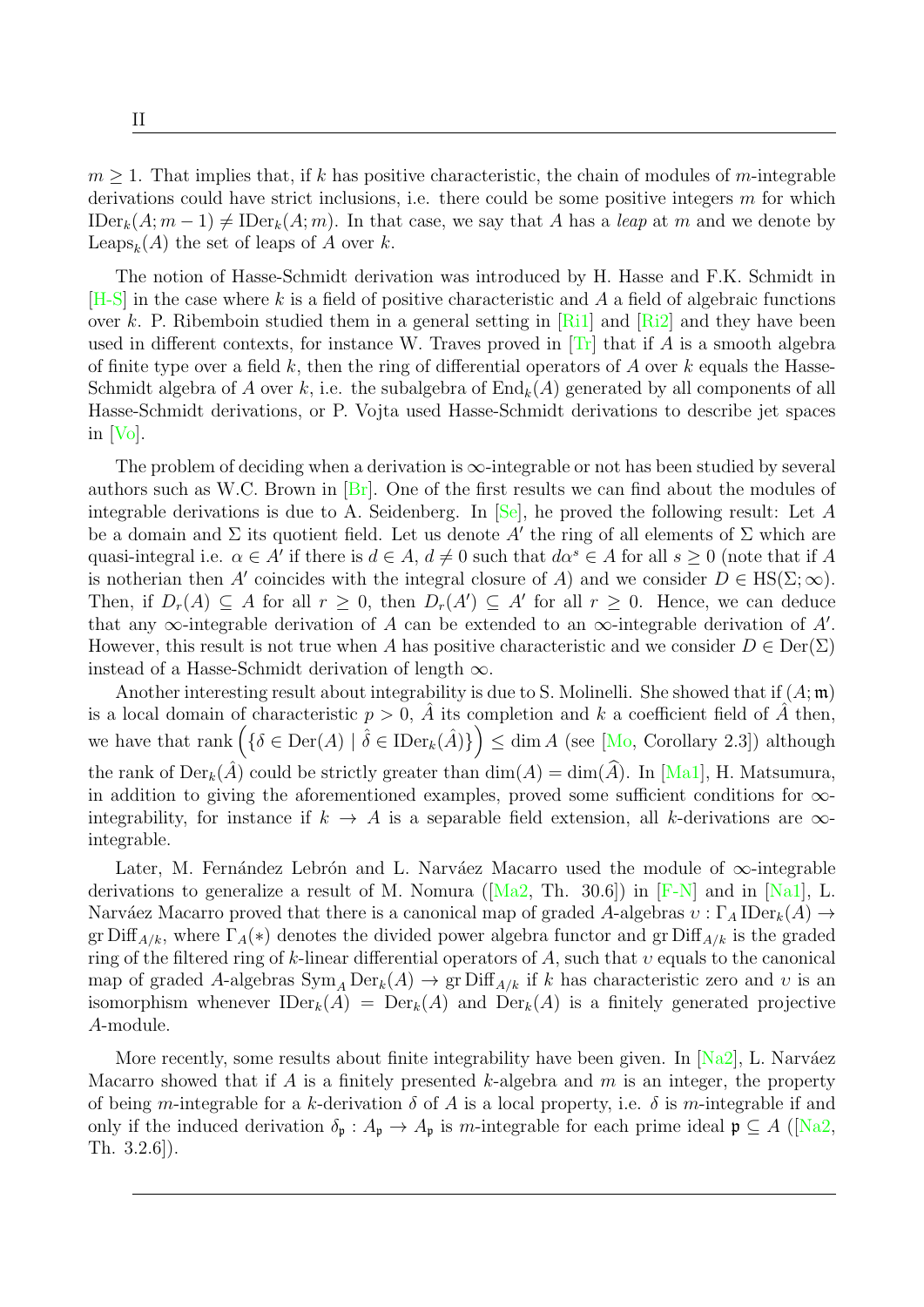We would also like to highlight the work of D. Hoffmann and P. Kowalski in [\[H-K1\]](#page-102-7) and [\[H-K2\]](#page-102-8) where they generalized, among others, a result of H. Matsumura ([\[Ma1\]](#page-102-2)). Namely, they proved that if k is a field of characteristic  $p > 0$  and  $k \subseteq A$  is a separable (not necessarily algebraic) field extension, then any iterative Hasse-Schmidt derivation  $D \in HS_k(A; p^m)$  for some  $m \geq 1$  (that is, for all  $i, j \in \mathbb{N}$ , we have that  $D_i \circ D_j = \binom{i+j}{i}$  $\binom{+j}{i}D_{i+j}$  can be extended to an iterative Hasse-Schmidt derivation of  $A$  (over  $k$ ) of infinite length.

The chain of modules of m-integrable derivations of a k-algebra A seems to reflect some specific properties of singularities in non-zero characteristic, and so, in our opinion, it deserves to be studied.

#### Results of this thesis

In this work we focus on the study of leaps of a commutative  $k$ -algebra, where k is a commutative ring. Let us state now the main results of this thesis.

I (Theorem [2.5.1\)](#page-53-1). If k is a commutative ring of characteristic  $p > 0$  and A is a commutative k-algebra, leaps of A only occur at powers of  $p > 0$ , i.e. Leaps<sub>k</sub> $(A) \subseteq \{p^{\tau} \mid \tau \geq 1\}$ .

Let us consider a ring extension  $k \to L$  and a commutative finitely generated k-algebra A, we give a  $(L \otimes_k A)$ -linear base change map for m-integrable k-derivations, which we denote by  $\Phi_m^{L,A}: L \otimes_k \text{IDer}_k(A;m) \to \text{IDer}_L(L \otimes_k A;m)$  (see section [3.2.2\)](#page-62-0) and we prove the following result (see Corollary [3.2.23](#page-73-0) and Corollary [3.2.33\)](#page-81-0):

II Let us consider a ring extension  $k \to L$  and a commutative finitely generated k-algebra A. The map  $\Phi_m^{L,A}$  is an isomorphism for all  $m \geq 1$  if some of the following conditions holds:

- 1.  $L = k[t_i | i \in \mathcal{I}]$  a polynomial ring in an arbitrary number of variables.
- 2. k is a field of characteristic  $p > 0$  and L is a separable k-algebra.

Therefore, in both cases, Leaps<sub>k</sub> $(A) = \text{Leaps}_L(L \otimes_k A)$ .

We also give a counterexample [\(3.2.14\)](#page-66-1) for the surjectivity of  $\Phi_m^{L,A}$  and from 1., we deduce that if  $k \to L$  is a pure transcendental field extension and A is a finitely presented k-algebra. then  $\Phi_m^{L,A}$  is also bijective for all  $m \geq 1$  (Corollary [3.2.25\)](#page-74-0).

Finally, we give some explicit computations of generators of modules of m-integrable derivations of some "plane curves singularities". Our main computations concern the curve  $x^n - y^q$ . We show the following results.

III (Corollary [4.1.4\)](#page-88-0). Let k be a commutative reduced ring of characteristic  $p > 0$  and  $A =$  $k[x,y]/\langle h \rangle$  where  $h = x^n - y^q$  with  $n, q \neq 0$ . Let  $\alpha := \text{val}_p(n)$  be the p-adic valuation of n,  $s = n/p^{\alpha}$ , m the remainder of the division of q by p and  $\beta := \text{val}_p(q-m)$ . Then, we have the following properties.

- 1. If  $n, q \neq 0 \mod p$  then, Leaps<sub>k</sub>(A) =  $\emptyset$ .
- 2. If  $n = 0 \mod p$  and  $q = 1$  then, Leaps<sub>k</sub>(A) =  $\emptyset$ .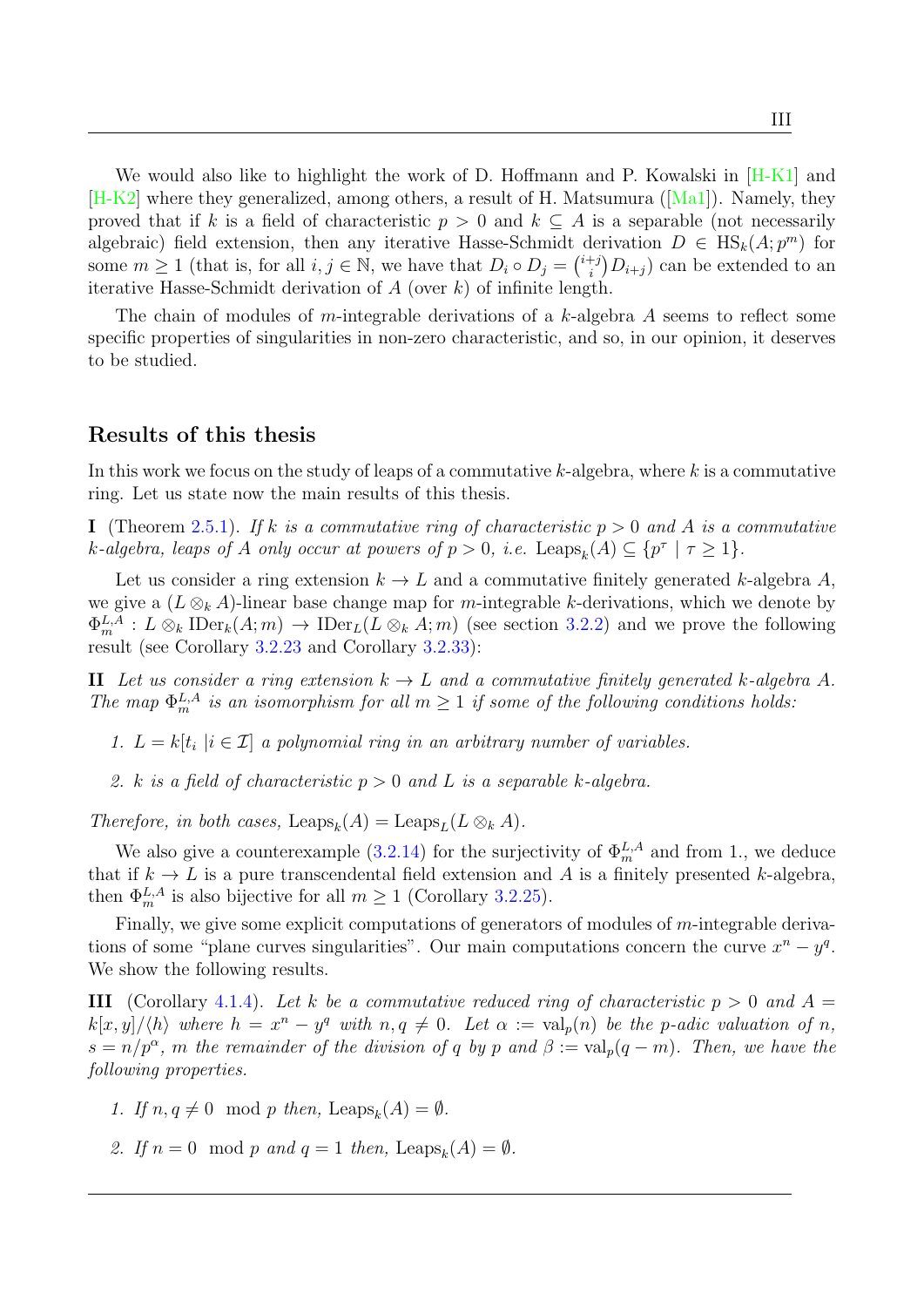3. If  $\alpha, m \geq 1$  and  $q \geq 2$ , then

$$
\text{Leaps}_k(A) = \begin{cases} \{p^{\alpha}, p^{\alpha+\beta}\} & \text{if } s = 1, \ \alpha \le \beta, \ m = 1\\ \{p^{\alpha}\} & \text{otherwise} \end{cases}
$$

4. If  $\alpha = 0$  (i.e.  $n \neq 0 \mod p$ ) and  $m = 0$  (i.e.  $q = 0 \mod p$ ) then, Leaps<sub>k</sub>(A) = Leaps<sub>k</sub>(A') where  $A' = k[x, y]/\langle x^q - y^n \rangle$ .

Moreover, if k is a unique factorization domain,  $m = 0$ ,  $\alpha, \beta \geq 1$  and we denote  $\tau =$  $\min\{\alpha, \beta\} \geq 1, n' = n/p^{\tau}$  and  $q' = q/p^{\tau}$ , we have that

$$
\text{Leaps}_k(A) = \{p^{\tau}\} \cup \{ip^{\tau} \mid i \in \text{Leaps}_k(B)\} \text{ where } B = k[x, y] / \langle x^{n'} - y^{q'} \rangle
$$

From the computation of leaps of  $k[[x,y]]/(x^3 - y^5 + x^2y^2)$  and the previous result we can deduce the following result:

Proposition [4.3.3](#page-100-1). Leaps of irreducible algebroid plane curve over an algebraically closed field are not determined by the semigroup of the curve.

In addiction, from the computation of leaps of  $k[x,y]/I$  and  $k[x,y]/\overline{I}$  where  $I = \langle x^2, y^2 \rangle$ and  $\overline{I}$  is its integral closure we have the following result.

Lemma [4.3.4](#page-100-2). Leaps are not the same up integral closure of ideals.

The last two results answer two questions proposed by Professor H. Mourtada.

#### Contents of the chapters

This text is organized as follows: In chapter 1, we recall main definitions of the theory of the Hasse-Schmidt derivations. In the first section, we give the definition of Hasse-Schmidt derivations and some properties. We also define what is meant by logarithmic Hasse-Schmidt derivations and we recall the main object of our work: modules of  $m$ -integrable derivations. In section 1.2, we consider a polynomial ring and we see some properties of Hasse-Schmidt derivations in this particular case. Moreover, we prove the relationship between integrable derivations of the quotient of a polynomial ring over  $\langle h \rangle$  and over  $\langle h^p \rangle$  where h is a polynomial, when k is a unique factorization domain. In section 1.3, we recall a generalization of Hasse-Schmidt derivations that we use to describe a special Hasse-Schmidt derivation in section 2. In the last section of this chapter we talk about substitution maps and how they act on Hasse-Schmidt derivations.

Chapter 2 is devoted to prove I. We start this chapter with some numerical and technical results that will be useful in the rest of the chapter. In section 2.2 we associate with any Hasse-Schmidt derivation a special Hasse-Schmidt derivation that we use to prove the main theorem of this chapter. In section 2.3 we prove that any k-algebra does not have leaps at certain integers. Namely, if k is any commutative ring and A any commutative k-algebra, we show that A does not have leaps at any integers invertible in  $k$ ; If the characteristic of k is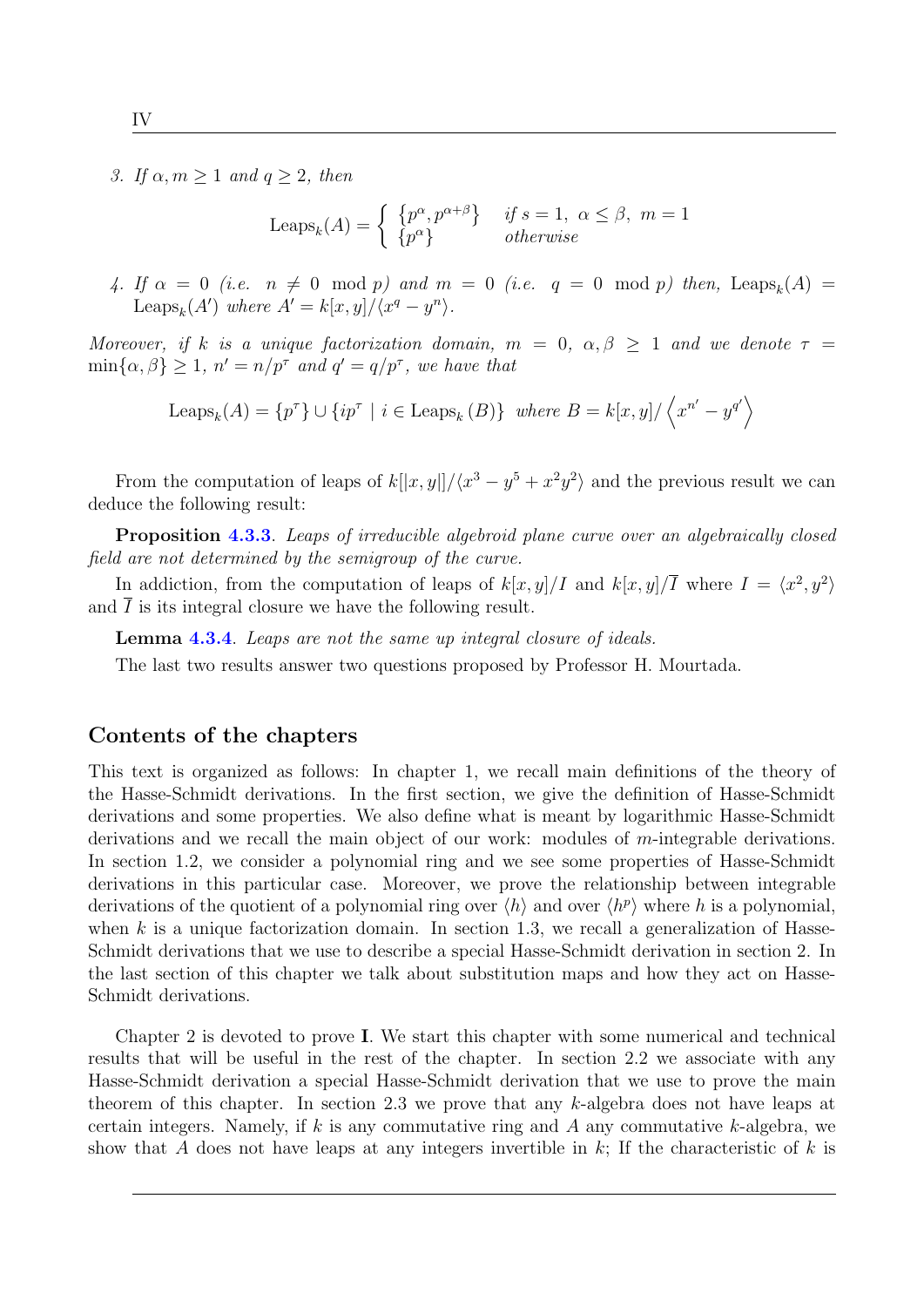$p = 2$ , then we prove that A does not have a leap at 6, and if the characteristic of k is  $p \neq 2$ , then we prove that A does not have a leap at  $2p$ . In section 2.4, we give an integral of the first component of a Hasse-Schmidt derivation that might not be zero and in the last section, we prove our main result of this chapter, namely that if  $k$  is a commutative ring of characteristic  $p > 0$  and A is any commutative k-algebra, A only has leaps at powers of p.

The aim of chapter 3 is to prove II. In the first section of this chapter, we see that an I-logarithmic Hasse-Schmidt derivation of a polynomial ring  $R = k[x_1, \ldots, x_d]$  over a ring k of positive characteristic (where  $I \subseteq R$  is an ideal) can be decomposed in two Hasse-Schmidt derivations if its first component is zero. In the next section, we recall some classical results of base change maps for k-derivations and we generalize these maps for integrable k-derivations, which is denoted by  $\Phi_m^{L,A}: L\otimes \text{IDer}_k(A;m) \to \text{IDer}_L(L\otimes_k A;m)$  where  $k\to L$  is a commutative ring extension and A a commutative k-algebra. We see that  $\Phi_m^{L,A}$  is not surjective in general giving a counterexample when  $k \to L$  is an algebraic non-separable field extension and we prove that if  $k \to L$  is a pure transcendental field extension and A is a finitely presented k-algebra, then  $\Phi_m^{L,A}$  is surjective and the same happens if L is a separable k-algebra where k is a field of positive characteristic and  $A$  is a finitely generated  $k$ -algebra.

In chapter 4, we prove III. Namely, in section 4.1 we compute the modules of m-integrable  $k$ derivations, where k is a reduced ring of characteristic  $p > 0$ , of the quotients of the polynomial ring in two variables over the ideal generated by the equation  $x^n - y^q$  when n or q is not a multiple of p. Thanks to this, we can describe the integrable derivations of  $k[x, y]/\langle x^n - y^q \rangle$ when n and q are both multiples of p and k is a unique factorization domain. In section 4.2 we compute the modules of integrable derivations in three examples taken from  $\lfloor \text{Gr} \rfloor$  assuming that  $k$  is a domain of positive characteristic and showing that there exist singular curves with no leaps. In the last section of this chapter we prove Proposition [4.3.3](#page-100-1) and Lemma [4.3.4.](#page-100-2)

## Further developments

To conclude this introduction, we would like to comment some of the problems related with m-integrability that remain open and that we would like to study in the near future.

As we have already said, the study of the chain of modules of  $m$ -integrable derivations could help us with singularities in positive characteristic but there are still many questions to solve, for instance: are leaps related with some known invariant of singularities? or, how leaps behave under geometric constructions, such as blowing-ups? It could also be interesting to know more about the relationship between Hasse-Schmidt derivations and jet spaces (see [\[Vo\]](#page-103-3)), and therefore with arc spaces. In addition, we would also like to understand the meaning of the absence of leaps for a singularity in positive characteristic: does it mean that the behavior of such a singularity is "closer" (in some sense) to the behavior of singularities in characteristic 0?

One of the main problems in the theory of Hasse-Schmidt derivations is to compute where leaps occur. We know that in characteristic zero and if A is 0-smooth over k,  $\text{Leaps}_k(A) = \emptyset$  and we have proven that if k has positive characteristic then,  $\text{Leaps}_k(A) \subseteq \{p^\tau \mid \tau \geq 1\}$  (Theorem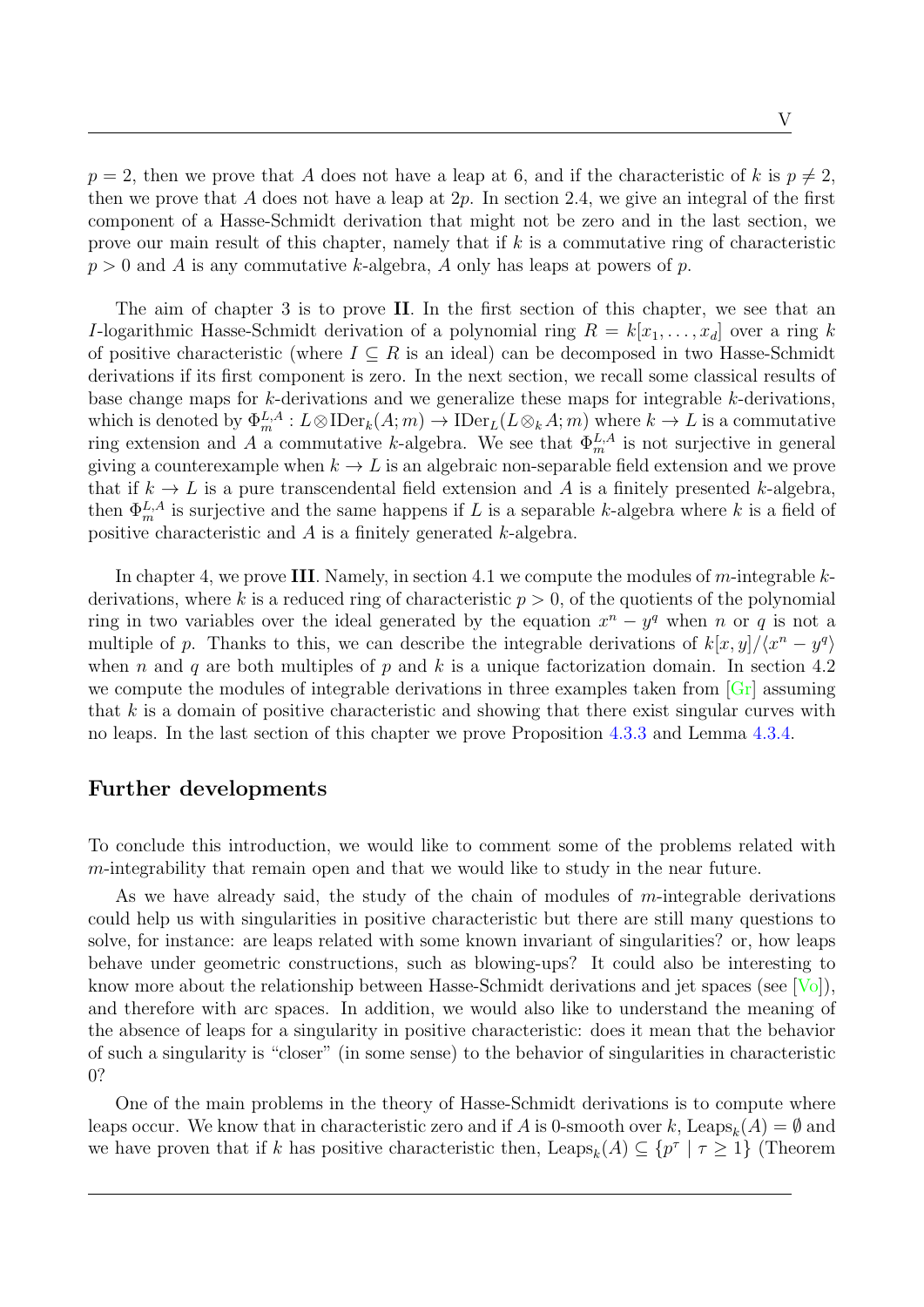[2.5.1\)](#page-53-1). However, we do not know what happens when the base ring is not any one of these types, for instance if  $k = \mathbb{Z}$ . We also do not know if any set of leaps is possible, that is, if given  $m > 1$  positive integer or infinity, there is a ring with m leaps. In view of the results of chapter [4,](#page-82-0) we can say that there are rings with 1, 2 or 3 leaps but we can expect that longer sets of leaps are possible, and to check this, new algorithms are needed.

Another interesting question is the one proposed by L. Narváez Macarro in  $[Na2, Q. 3.6.5]$ : Assume that the base ring k is a field of positive characteristic or  $\mathbb{Z}$ , or perhaps a more general noetherian ring, and A a finitely generated k-algebra. Is there an integer  $n > 1$  such that  $\text{IDer}_k(A; n) = \text{IDer}_k(A; \infty)$ ? Or at least, is the descending chain of A-modules  $\text{IDer}_k(A; 1) \supseteq$ IDer<sub>k</sub> $(A; 2) \supset \cdots$  *stationary?* And, what about more general base rings k? This problem can be seen as a problem of "extensions of  $k$ -linear maps" in the following way:

Let A be a finitely generated  $k$ -algebra. Then, A can be seen as a quotient of a polynomial ring  $k[x_1, \ldots, x_d]$  over an ideal  $I \subseteq R$ . Let us assume that  $I = \langle f_1, \ldots, f_r \rangle$  and we have  $\delta \in \mathrm{IDer}_k(A; m)$ . By definition of m-integrability, we have that there is a k-linear map  $\varphi : A \to$  $A[|\mu|]_m$  associated with an *m*-integral of  $\delta$  and  $f_i(\varphi(x_1), \ldots, \varphi(x_d)) = 0 \mod \mu^{m+1}$ . Then, to prove that  $\delta \in \mathrm{IDer}_k(A; \infty)$  it would be enough to extend  $\varphi$  to  $\varphi' : A \to A[[\mu]],$  i.e. to find  $\varphi'(x_j) \in A[|\mu|]$  for all  $j = 1, \ldots, d$  such that  $f_i(\varphi'(x_1), \ldots, \varphi'(x_d)) = 0$ . This extension seems to be related with Artin's Approximation Theorem, and deserves futher study.

It may also be interesting to know necessary and sufficient conditions for a Hasse-Schmidt derivation to be extended to a Hasse-Schmidt derivation of higher length. For instance, we can study the relationship between the integrability of the Hasse-Schmidt derivation D and the integrability of the derivations associated with D,  $\varepsilon_i(D)$  for  $i \geq 1$  (see [\[Na4\]](#page-103-7) and section [1.1.2\)](#page-20-0). In characteristic zero, any Hasse-Schmidt derivation is determined by these derivations so, does the integrability of a Hasse-Schmidt derivation  $D$  depend, or is related with the integrability of the  $\varepsilon_i(D)$ ?

On the other hand, we want to continue studying the base change map  $\Phi_m^{L,A}$ :  $L \otimes_k$  $\text{IDer}_k(A; m) \to \text{IDer}_L(A_L; m)$  for any k-algebra A, any ring extension  $k \to L$  and any  $m \geq 1$  or  $m = \infty$  that we have defined in chapter [3,](#page-56-0) specially the surjectivity of  $\Phi_m^{L,A}$ . Although we know that  $\Phi_m^{L,A}$  is not surjective in general, we have seen that if L is a polynomial ring in an arbitrary number of variables or  $k \to L$  is a separable field extension where k is a field of characteristic  $p > 0$  and A is finitely generated k-algebra, then  $\Phi_m^{L,A}$  is surjective. Both cases are examples of 0-smooth base change, so a natural question would be whether the base change map is an isomorphism under this general hypothesis.

Finally, if A is a finitely presented k-algebra we know that m-integrability with  $m \geq 1$  and integer is a local property (see  $[Na2]$ ) but we do not know how the modules of m-integrable derivation of a local ring behave under completion. We know that if  $\delta \in \text{Der}_k(A)$  is m-integrable, then its induced  $\hat{\delta}$  :  $\hat{A} \rightarrow \hat{A}$  is m-integrable but, is it true its converse?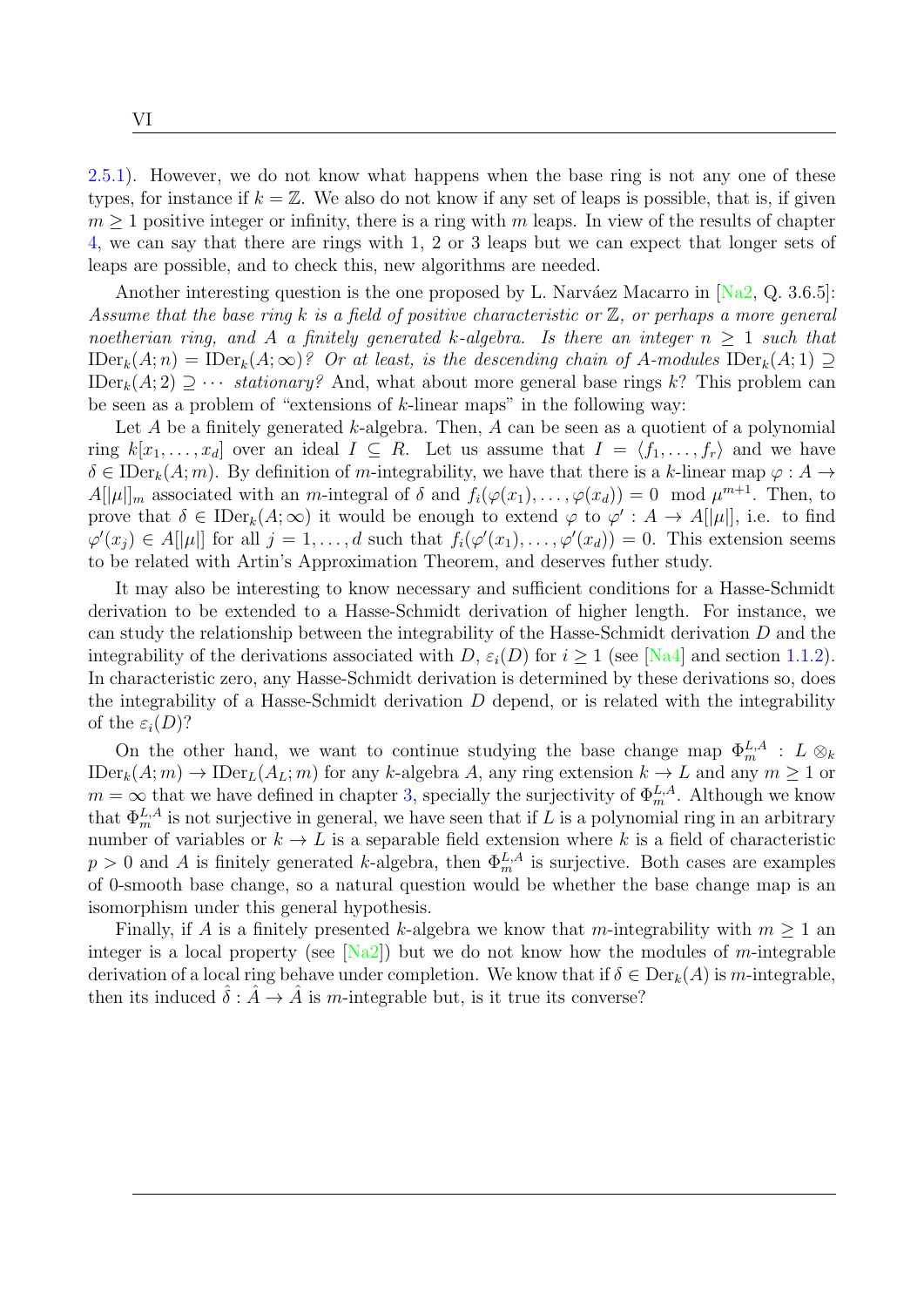# <span id="page-14-0"></span>Chapter 1 Hasse-Schmidt derivations

Hasse-Schmidt derivations were introduced by H. Hasse and F.K. Schmidt in [\[H-S\]](#page-102-3). In this text, we are interested in a particular notion originated in the theory of Hasse-Schmidt derivations: The module of m-integrable derivations, where  $m \in \mathbb{N}$  or  $m = \infty$ . In this chapter we will recall its definition and we will give necessary properties for the rest of the chapters.

# <span id="page-14-1"></span>1.1 Introduction to Hasse-Schmidt derivations

In this section we recall the main definitions and properties of Hasse-Schmidt derivations. Most of the results presented in this section can be found in  $[Ma2, \S27]$ ,  $[Na2]$  and  $[Na3]$ . In this chapter,  $k$  will be a commutative ring and  $A$  a commutative  $k$ -algebra.

We will start by setting the following notation: We denote  $\overline{\mathbb{N}} := \mathbb{N} \cup \{\infty\}$  and, for each integer  $m \geq 1$ , we will write  $A[|\mu|]_m := A[|\mu|]/\langle \mu^{m+1} \rangle$  and  $A[|\mu|]_{\infty} := A[|\mu|]$ .

Definition 1.1.1 A Hasse-Schmidt derivation (HS-derivation for short) of A (over k) of length  $m \geq 1$  (resp. of length  $\infty$ ) is a sequence  $D := (D_0, D_1, \ldots, D_m)$  (resp.  $D = (D_0, D_1, \ldots)$ ) of k-linear maps  $D_r : A \to A$ , satisfying the conditions:

$$
D_0 = \text{Id}_A, \quad D_r(xy) = \sum_{\beta + \gamma = r} D_\beta(x) D_\gamma(y)
$$

for all  $x, y \in A$  and for all r. We write  $\text{HS}_k(A; m)$  (resp.  $\text{HS}_k(A; \infty) = \text{HS}_k(A)$ ) for the set of HS-derivations of A (over k) of length m (resp.  $\infty$ ).

The  $D_r$  component is a k-linear differential operator of order  $\leq r$  vanishing at 1 if  $r \geq 1$ . In particular,  $D_1$  is a k-derivation.

Any HS-derivation  $D \in \text{HS}_k(A; m)$  is determined by the k-algebra homomorphism

$$
\varphi_D: A \longrightarrow A[|\mu|]_m
$$

$$
x \longmapsto \sum_{r\geq 0}^{m} D_r(x) \mu^r
$$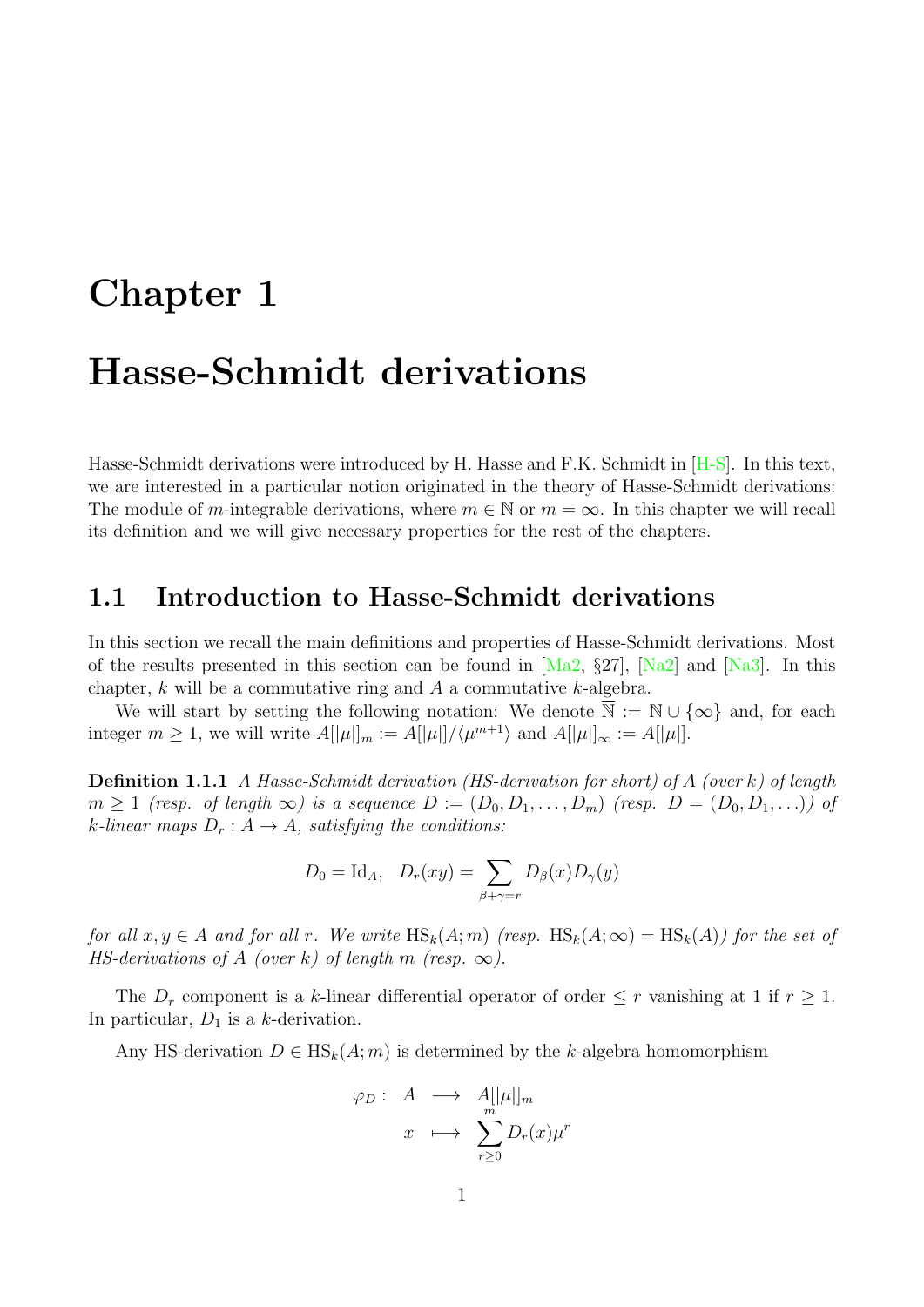satisfying  $\varphi_D(x) \equiv x \mod \mu$ . If we denote

$$
\operatorname{Hom}_{k-\text{alg}}^{\circ}(A,A[|\mu|]_m):=\{f\in \operatorname{Hom}_{k-\text{alg}}(A,A[|\mu|]_m)\mid f(x)\equiv x\mod \mu \ \forall x\in A\},
$$

we have a bijection

$$
D \in \text{HS}_k(A; m) \longmapsto \varphi_D \in \text{Hom}_{k-\text{alg}}^{\circ}(A, A[|\mu|]_m).
$$

Moreover, any  $\varphi \in \text{Hom}_{k-\text{alg}}^{\circ}(A, A[|\mu|]_m)$  can be uniquely extended to a k-algebra automorphism  $\varphi^{\mu}: A[|\mu|]_m \to A[|\mu|]_m$  with  $\varphi^{\mu}(\mu) = \mu$ . Hence, we can define a group structure on  $\text{Hom}_{k-\text{alg}}^{\circ}(A, A[|\mu|]_m)$  given by the composition. That is, for each  $\varphi, \varphi' \in \text{Hom}_{k-\text{alg}}^{\circ}(A, A[|\mu|]_m)$ ,

$$
\varphi \circ \varphi' := \varphi^{\mu} \circ \varphi' \in \text{Hom}_{k-\text{alg}}^{\circ}(A, A[|\mu|]_m).
$$

Therefore,  $\text{HS}_k(A; m)$  inherits a canonical group structure (non-commutative in general) where the identity is  $\mathbb{I} = (\text{Id}, 0, \ldots, 0)$  and we denote by  $D^* \in \text{HS}_k(A; m)$  the inverse of  $D \in \text{HS}_k(A; m)$ . Namely, for each  $D, D' \in HS_k(A; m), D'':= D \circ D'$  is the HS-derivation of length m associated with the k-algebra homomorphism  $\varphi_{D''} = \varphi_D^{\mu} \circ \varphi_{D'}$  which is explicitly given by

$$
D''_r = \sum_{\beta+\gamma=r} D_\beta \circ D'_\gamma
$$

for all r. Observe that  $(\text{Id}, D_1) \in \text{HS}_k(A; 1) \mapsto D_1 \in \text{Der}_k(A)$  is a group isomorphism. We have the following result:

**Lemma 1.1.2** [\[Na3,](#page-103-8) §4] Let k be a ring, A a k-algebra and  $m \in \overline{N}$ . Then, the map

$$
D \in \text{HS}_k(A; m) \longmapsto \left[\varphi_D : x \in A \mapsto \sum_{r=0}^m D_r(x) \mu^r \right] \in \text{Hom}_{k-\text{alg}}^{\circ}(A, A[|\mu|]_m)
$$

is a group isomorphism.

Moreover, we can obtain an expression for composition of several HS-derivations.

<span id="page-15-0"></span>**Lemma 1.1.3** Let  $D^a \in \text{HS}_k(A; m)$  be an ordered family of HS-derivations for  $a = 1, \ldots, t$ . We denote  $D := \circ_{a=1}^t D^a = D^1 \circ D^2 \circ \cdots \circ D^t \in \text{HS}_k(A; m)$ . Then,  $D_r = \sum_{|\beta|=r} D_{\beta_1}^1 \circ \cdots \circ D_{\beta_t}^t$ for all  $0 \le r \le m$  where  $|\beta| := \beta_1 + \cdots + \beta_t$ .

**Proof.** We prove the result by induction on  $t > 2$ . If  $t = 2$ , we have the lemma thanks to the definition of the composition. Let us suppose that the result is true for  $t-1$  and we will prove it for t. In this case, for all  $r \geq 0$ ,

$$
D_r = \left( \left( \circ_{a=1}^{t-1} D^a \right) \circ D^t \right)_r = \sum_{\beta + \gamma = r} \left( \circ_{a=1}^{t-1} D^a \right)_{\beta} \circ D^t_{\gamma} = \sum_{\beta + \gamma = r} \left( \sum_{\beta_1 + \dots + \beta_{t-1} = \beta} D^1_{\beta_1} \circ \dots \circ D^{t-1}_{\beta_{t-1}} \right) \circ D^t_{\gamma}
$$

$$
= \sum_{\beta_1 + \dots + \beta_{t-1} + \beta_t = r} D^1_{\beta_1} \circ \dots \circ D^{t-1}_{\beta_{t-1}} \circ D^t_{\beta_t}
$$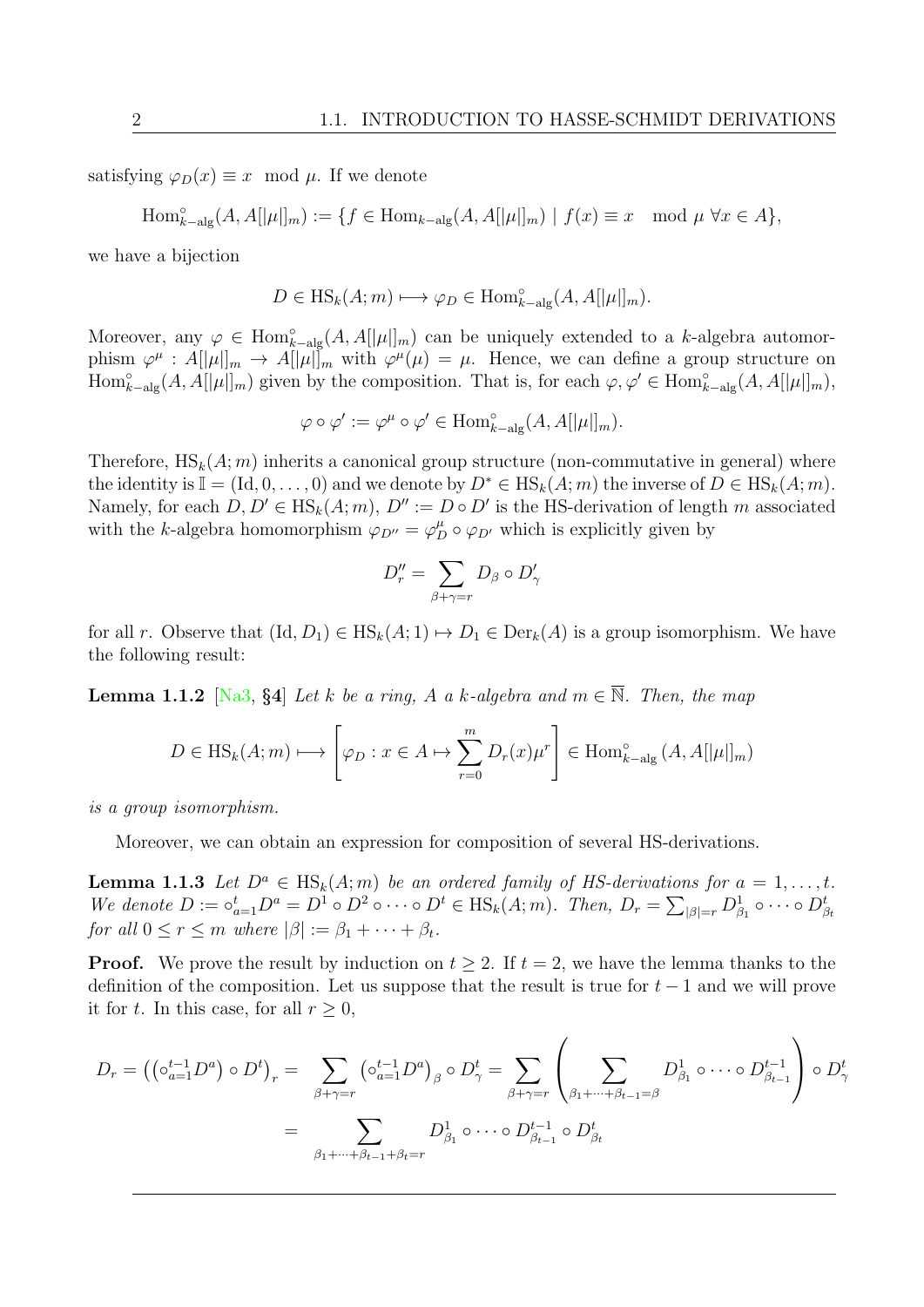and the lemma has been proved.

Any HS-derivation D of A over k of length m can be understood as a power series

$$
\sum_{r=0}^{m} D_r \mu^r \subseteq \text{End}_k(A)[|\mu|]_m
$$

and so we can consider  $\text{HS}_k(A; m)$  as a subgroup of the group of units of  $\text{End}_k(A)[|\mu|]_m$  and we can give a explicitly expression of the inverse (with respect to the group structure) of any HS-derivation.

<span id="page-16-0"></span>**Lemma 1.1.4** [\[Na3,](#page-103-8) Prop. 9] For each  $D \in HS_k(A; m)$ , its inverse  $D^*$  is given by  $D_0^* = Id$ and, for all  $r \geq 1$ 

$$
D_r^* = \sum_{d=1}^r (-1)^d \sum_{\beta \in \mathcal{P}(r,d)} D_{\beta_1} \circ \cdots \circ D_{\beta_d}
$$

where  $\mathcal{P}(r, d) := \{ \beta = (\beta_1, \dots, \beta_d) \mid \beta_i \in \mathbb{N}, \ \beta_i \neq 0, \ |\beta| = r \}.$ 

Observe that if B is a commutative k-algebra such that A is isomorphic to B (as k-algebra), then  $\text{HS}_k(A; m)$  is isomorphic to  $\text{HS}_k(B, m)$  (as group) for all  $m \geq 1$ . Namely,

<span id="page-16-2"></span>**Lemma 1.1.5** Let  $f : A \rightarrow B$  be a k-algebra isomorphism. Then, the map

$$
\begin{array}{ccc}\n\operatorname{HS}_k(A;m) & \longrightarrow & \operatorname{HS}_k(B;m) \\
(D_r)_r & \longmapsto & D^f := (f \circ D_r \circ f^{-1})_r\n\end{array}
$$

is a group isomorphism.

In this text we mainly use three operations on HS-derivations: Let  $D \in HS_k(A; m)$  be a HS-derivation of length  $m \in \overline{\mathbb{N}}$ .

- <span id="page-16-1"></span>1. For each  $x \in A$ , the sequence  $x \bullet D = (x^r D_r)_r \in \text{HS}_k(A; m)$ .
- 2. Let  $1 \leq n \leq m$  be an integer, the truncation  $\tau_{mn}(D)$  is given by  $\tau_{mn}(D) = (\text{Id}, D_1, \ldots, D_n) \in$  $\text{HS}_k(A; n)$ .
- 3. For each integer  $n \geq 1$ , we define  $D[n] \in HS_k(A; mn)$  as

$$
D[n]_r = \begin{cases} D_{r/n} & \text{if } r = 0 \mod n \\ 0 & \text{otherwise} \end{cases}
$$

It is easy to prove the following relationships between these operations:

**Lemma 1.1.6** [\[Na2,](#page-103-6) §1.2] Let  $D \in HS_k(A; m)$  be a HS-derivation of length  $m \in \overline{\mathbb{N}}$ ,  $n \ge 1$  and  $q \leq m$ . The following properties hold:

1. 
$$
(x^n \bullet D) [n] = x \bullet (D[n])
$$
 for all  $x \in A$ .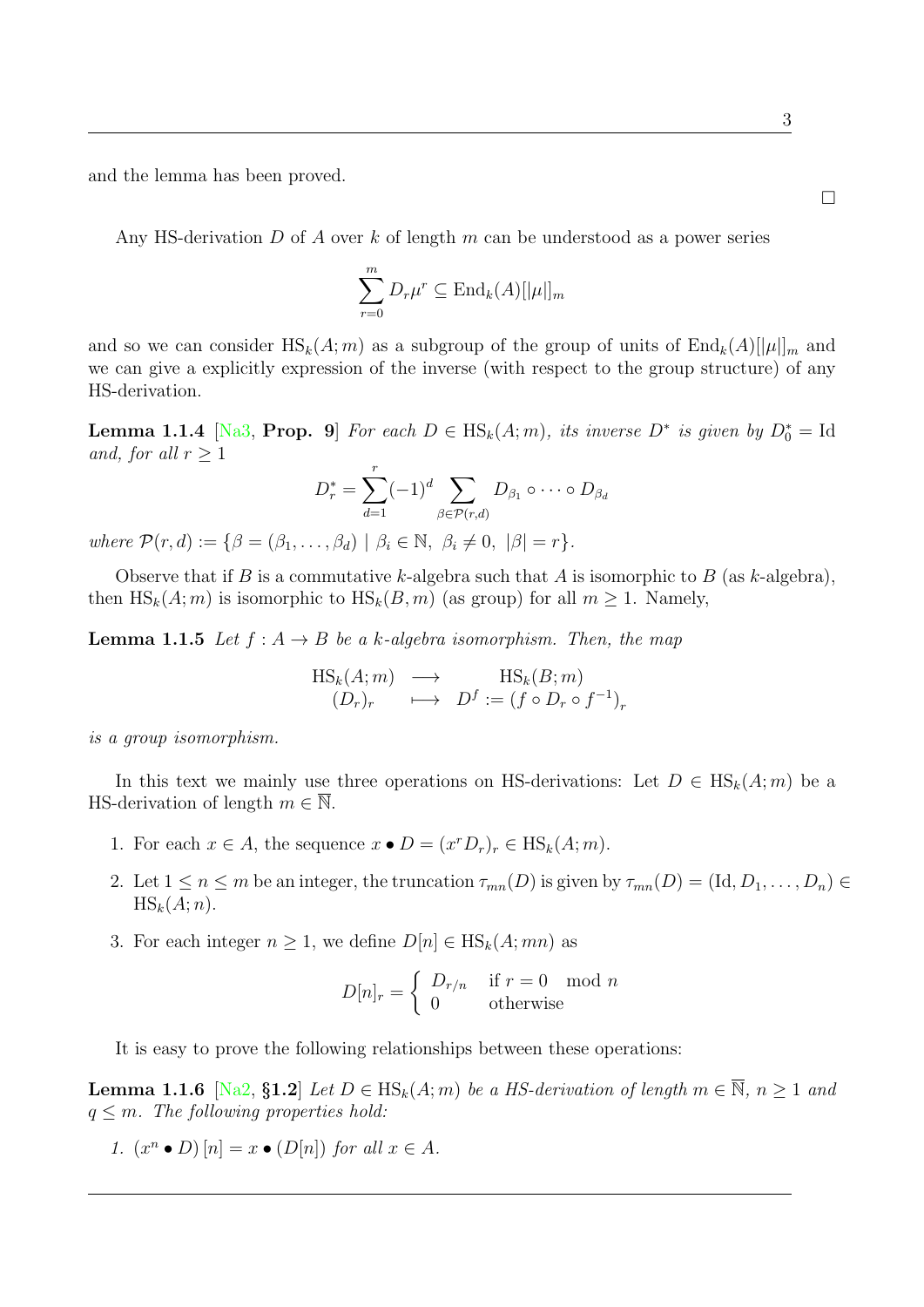- 2.  $\tau_{mn,m'n}(D[n]) = (\tau_{mm'}(D))[n]$  for all  $1 \leq m' \leq m$ .
- 3.  $\tau_{mq}(x \bullet D) = x \bullet (\tau_{mq}(D))$  for all  $x \in A$ .

The following lemma is clear.

**Lemma 1.1.7** Let  $D \in \text{HS}_k(A; m)$  be a HS-derivation of length  $m \in \mathbb{N}$  and  $\delta \in \text{Der}_k(A)$ . Then,  $D \circ (\text{Id}, \delta)[m] = (\text{Id}, \delta)[m] \circ D$ .

**Definition 1.1.8** For each HS-derivation  $D \in \text{HS}_k(A; m)$  such that  $D \neq \mathbb{I}$ , we denote

 $\ell(D) := \min\{h > 1 \mid D_h \neq 0\} = \text{ord}(D - \mathbb{I})$ 

and for  $D = \mathbb{I}$ ,  $\ell(D) = \infty$ .

It is easy to see the following lemma (see [\[Na3,](#page-103-8) §5]).

**Lemma 1.1.9** If  $D, E \in \text{HS}_k(A; m)$ , then  $\ell(D \circ E) \ge \min{\ell(D), \ell(E)}$ . In particular, if  $\ell(D), \ell(E) \geq n$ , then  $\ell(D \circ E) \geq n$  and  $(D \circ E)_n = D_n + E_n$ .

Let us recall the following result.

**Proposition 1.1.10** [\[Na3,](#page-103-8) Prop. 7] For each  $D \in \text{HS}_k(A; m)$  we have that  $D_r$  is a k-linear differential operator of order  $\leq |r/\ell(D)|$  for all  $0 \leq r \leq m$ .

**Definition 1.1.11** For each  $D \in HS_k(A;m)$  and  $e \in \mathbb{N}$  such that  $1 < e \leq m$ , if  $D_j = 0$  for all  $j \neq 0 \mod e$ , we denote  $\ell(D; e) = \lceil m/e \rceil$  if  $m < \infty$  and  $\ell(D; e) = \infty$  if  $m = \infty$ . Otherwise,

 $\ell(D; e) := \min\{h \geq 0 \mid D_{he+\alpha} \neq 0 \text{ for some } \alpha \in \{1, \ldots, e-1\}\}.$ 

**Lemma 1.1.12** Let  $D, E \in HS_k(A; m)$  and  $e \in \mathbb{N}$  such that  $1 < e \leq m$ . The following properties hold.

- 1.  $\ell(D) \geq e$  if and only if  $\ell(D; e) \geq 1$ .
- 2.  $\ell(D[e]; e) = m$  if  $m < \infty$  and  $\ell(D[e]; e) = \infty$  when  $m = \infty$ .
- 3. If  $\ell(D; e) = i \geq 1$  and  $\ell(E; ie) \geq i/j$  where  $1 \leq j \leq i$ , then  $\ell(D \circ E; e) \geq i$ .

**Proof.** The first two statements are obvious, we will prove the third one. We denote  $D' =$  $D \circ E$ . To show that  $\ell(D'; e) \geq i$ , we have to see that  $D'_r = 0$  for all  $r < i e$  such that  $r \neq 0 \mod e$ . Let us consider r with these properties. Since  $1 \leq i/j \leq \ell(E; je)$ , we have that  $ie \leq \ell(E; je)je$ , so we have that  $E_{\gamma} = 0$  for all  $\gamma \neq 0 \mod je$  such that  $\gamma \leq ie$ . Thanks to this,

$$
D'_r = \sum_{\beta + \gamma = r} D_\beta \circ E_\gamma = \sum_{\gamma = 0}^r D_{r - \gamma} \circ E_\gamma = \sum_{\gamma = 0}^{\lfloor r/je \rfloor} D_{r - je\gamma} \circ E_{je\gamma}.
$$

Note that  $r - je\gamma \neq 0 \mod e$  and  $r - je\gamma < ie - je\gamma \leq ie$ . Then,  $D_{r-je\gamma} = 0$  because  $\ell(D; e) = i$ . Hence,  $D'_r = 0$  and  $\ell(D'; e) \geq i$ .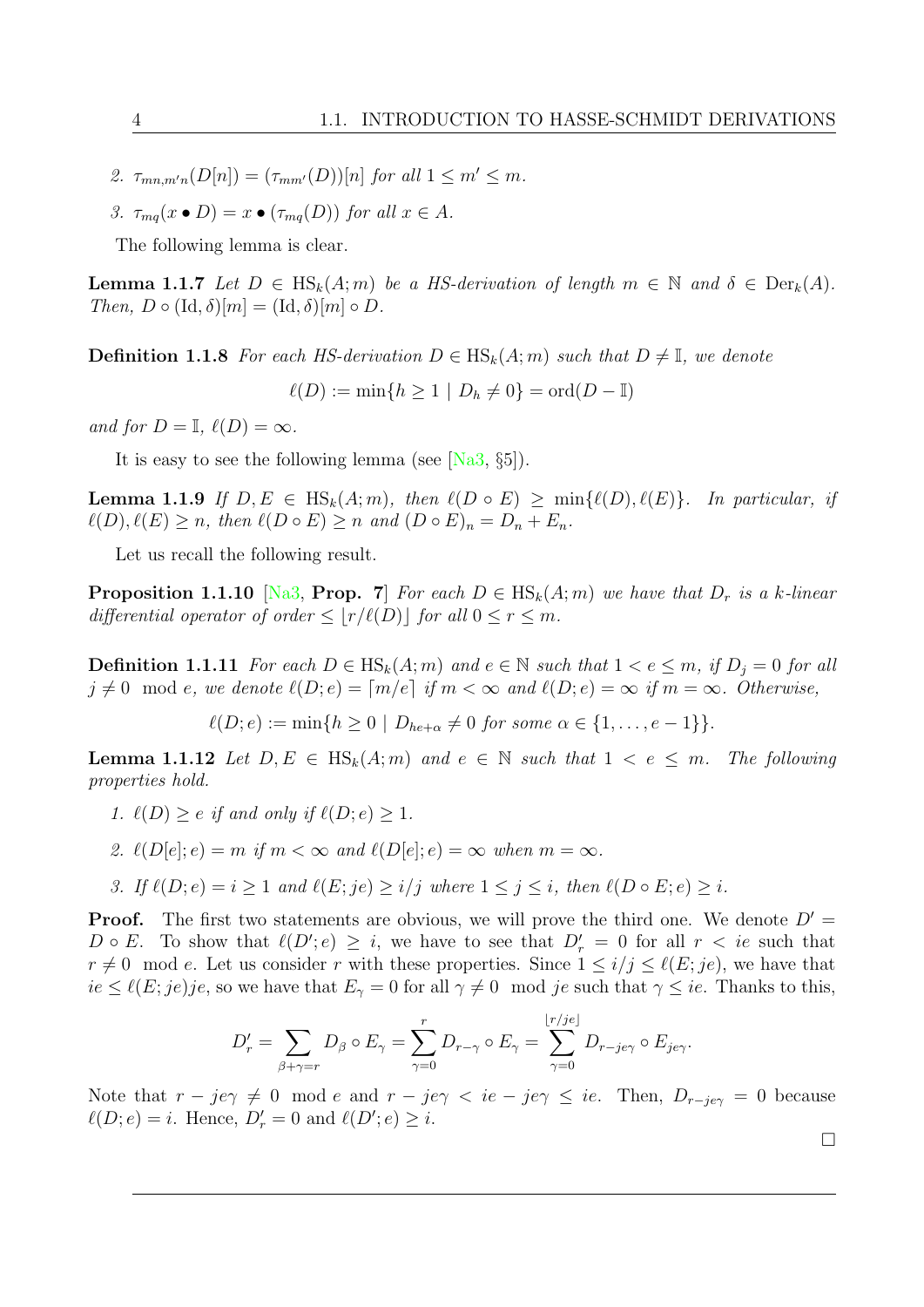5

**Lemma 1.1.13** Let  $D \in \text{HS}_k(A; m)$  be a HS-derivation of length  $m \in \overline{N}$  and  $1 < e \leq m$  and integer. Let us assume that  $\ell(D; e) = i \geq 1$ . Then, for all  $\alpha = 0, \ldots, e-1$  such that  $ie + \alpha \leq m$ ,  $D_{ie+\alpha} \in \text{Der}_k(A).$ 

Proof. From the definition of HS-derivation,

$$
D_{ie+\alpha}(xy) = \sum_{\beta+\gamma=ie+\alpha} D_{\beta}(x)D_{\gamma}(y) = \sum_{\beta=0}^{ie} D_{\beta}(x)D_{ie+\alpha-\beta}(y) + \sum_{\beta=1}^{\alpha} D_{ie+\beta}(x)D_{\alpha-\beta}(y).
$$

In the second term,  $D_{\alpha-\beta} = 0$  for all  $\beta \neq \alpha$  because  $0 < \alpha - \beta < e$  and  $\ell(D; e) \geq 1$ . In the first one, since  $\ell(D; e) = i$ , if  $\beta \neq 0 \mod e$ , then  $D_{\beta} = 0$ , so we can write the previous equation as:

$$
D_{ie+\alpha}(xy) = \sum_{\beta=0}^{i} D_{\beta e}(x) D_{ie+\alpha-\beta e}(y) + D_{ie+\alpha}(x)y.
$$

Note that if  $\beta \neq 0$ , then  $ie + \alpha - \beta e < ie$ . Moreover,  $ie + \alpha - \beta e \neq 0 \mod e$ , so  $D_{ie+\alpha-\beta e} = 0$ . Then,

$$
D_{ie+\alpha}(xy) = xD_{ie+\alpha}(y) + D_{ie+\alpha}(x)y
$$

i.e.  $D_{ie+\alpha}$  is a k-derivation of A for all  $\alpha = 0, \ldots, e-1$ .

**Lemma 1.1.14** Let  $m > 1$  be an integer and  $n \in \overline{\mathbb{N}}$ . If  $D \in HS_k(A; mn)$  is a HS-derivation such that  $\ell(D; m) = n$  then, there exists  $D' \in HS_k(A; n)$  such that  $D'_r = D_{mr}$  for all  $r \leq n$ .

**Proof.** We have to prove that  $D' = (D_{mr})_r$  is a HS-derivation. It is obvious that  $D'_r$  are *k*-linear maps. Moreover,  $D'_0 = D_0 = \text{Id}$  and

$$
D'_r(xy) = D_{mr}(xy) = \sum_{\beta + \gamma = mr} D_{\beta}(x)D_{\gamma}(y) = \sum_{m\beta + m\gamma = mr} D_{m\beta}(x)D_{m\gamma}(y) = \sum_{\beta + \gamma = r} D'_{\beta}(x)D'_{\gamma}(y)
$$

where the third equality holds thanks to  $\ell(D; m) = n$ . Hence,  $D' \in HS_k(A; n)$ .

 $\Box$ 

 $\Box$ 

## <span id="page-18-0"></span>1.1.1 Logarithmic derivations

Let us consider k a commutative ring, A a commutative k-algebra and  $I \subseteq A$  an ideal. Remember that a k-derivation  $\delta: A \to A$  is called *I*-logarithmic if  $\delta(I) \subseteq I$ . The set of *I*-logarithmic k-derivations is an A-submodule of  $Der_k(A)$  and will be denoted by  $Der_k(\log I)$ . This concept can be generalized for the HS-derivations as can be seen in  $[Na2]$ . In this section, we recall this generalization and give some technical results.

**Definition 1.1.15** Let  $D \in HS_k(A; m)$  where  $m \in \overline{\mathbb{N}}$  and  $I \subseteq A$  an ideal.

• We say that D is I-logarithmic if  $D_r(I) \subseteq I$  for all r. The set of I-logarithmic HSderivations is denoted by  $\text{HS}_k(\log I; m)$  and  $\text{HS}_k(\log I) := \text{HS}_k(\log I; \infty)$ . In particular we have that  $\text{Der}_k(\log I) \equiv \text{HS}_k(\log I; 1)$ .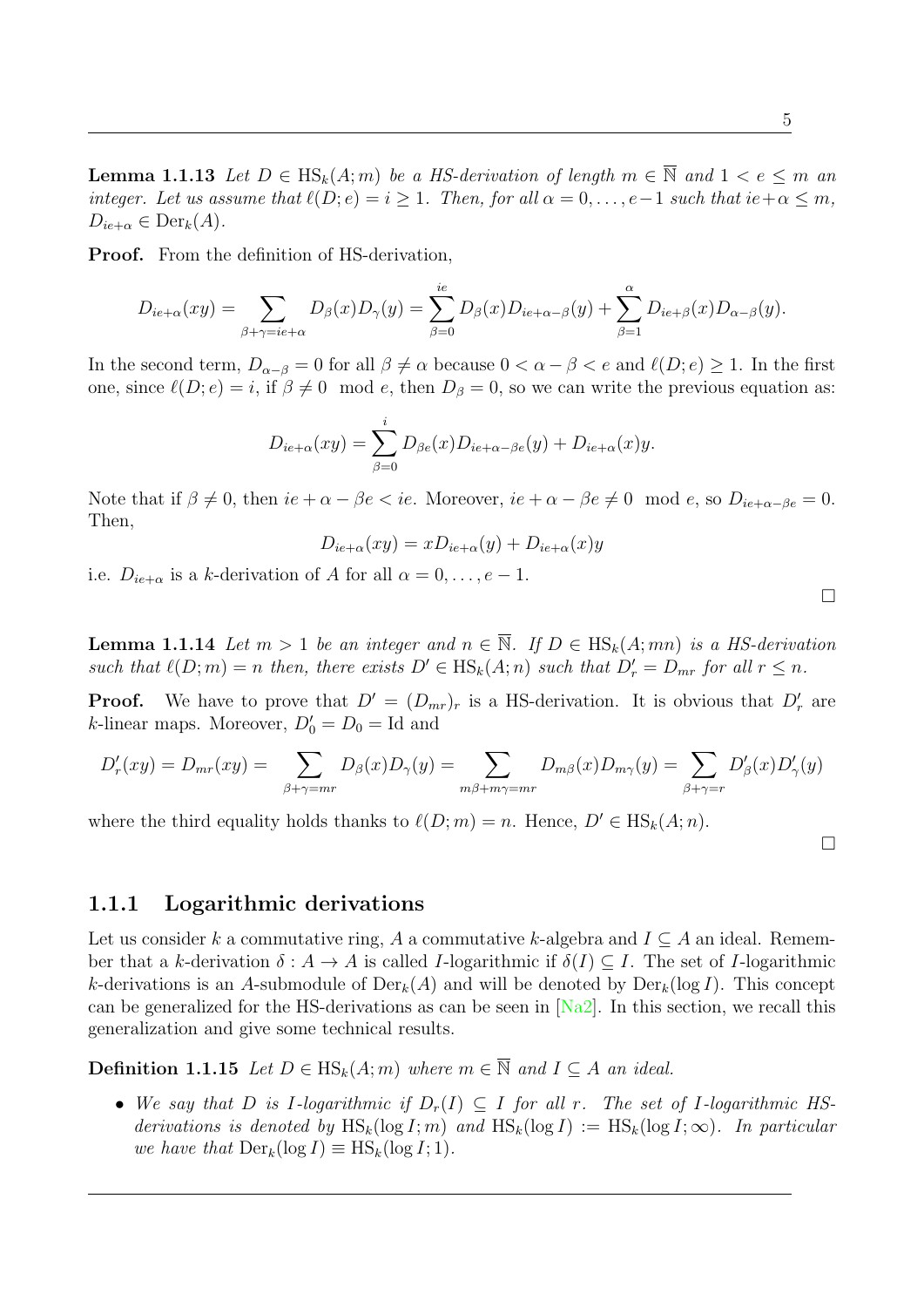• More generally, for  $n \leq m$ , D is  $n - I$ -logarithmic if  $\tau_{mn}(D) \in \text{HS}_k(\log I; n)$ .

The following lemma is clear.

**Lemma 1.1.16** HS<sub>k</sub>(log I; m) is a subgroup of HS<sub>k</sub>(A; m) for all  $m \in \overline{\mathbb{N}}$ .

**Definition 1.1.17** Let  $I ⊂ A$  be an ideal. An I-differential operator is a (k-linear) differential operator  $H : A \to A$  such that  $H(I) \subseteq I$ .

<span id="page-19-1"></span>**Lemma 1.1.18** Let  $D \in HS_k(A;m)$  be a HS-derivation with length  $m \in \overline{N}$  and  $n, s > 1$ positive integers such that  $n \leq m$ . If D is  $(n-1) - I$ -logarithmic then,  $D[s] \in HS_k(A; ms)$  is  $(ns-1) - I$ -logarithmic.

**Proof.** Let us consider  $r < ns$ . By definition  $D[s]_r = 0$  if  $r \neq 0 \mod s$  and  $D[s]_r = D_{r/s}$ if  $r = 0 \mod s$ . Since  $r/s < n$ ,  $D_{r/s}$  is an *I*-differential operator. So,  $D[s]$  is  $(ns - 1) - I$ logarithmic.

<span id="page-19-0"></span>**Lemma 1.1.19** Let  $I \subseteq A$  be an ideal and let us consider an ordered family  $D^1, \ldots, D^t \in$  $\text{HS}_k(A; m)$  of  $(m-1)-I$ -logarithmic HS-derivations. We denote  $D := D^1 \circ \cdots \circ D^t \in \text{HS}_k(A; m)$ . Then, D is  $(m-1) - I$ -logarithmic and

$$
D_m = \sum_{a=1}^t D_m^a + H_m
$$

where  $H_m$  is an I-differential operator of order  $\leq m$ .

**Proof.** Thanks to Lemma [1.1.3,](#page-15-0) we have that

$$
(D^1 \circ \cdots \circ D^t)_r = \sum_{|\beta|=r} D^1_{\beta_1} \circ \cdots \circ D^t_{\beta_t} = \sum_{a=1}^t D^a_r + H_r \text{ where } H_r = \sum_{\substack{|\beta|=r \\ \beta_i < r}} D^1_{\beta_1} \circ \cdots \circ D^t_{\beta_t}.
$$

For each  $\beta \in \mathbb{N}^t$  such that  $|\beta|=r$ , we have that  $D_{\beta_1}^1 \circ \cdots \circ D_{\beta_t}^t$  is a differential operator of order  $\leq r$  and, since  $r \leq m$ , this term is an *I*-differential operator. So,  $H_r$  is also an *I*-differential operator or order  $\leq r$  for all  $r \leq m$ . If  $r < m$ , then the first summand is an *I*-differential operator, so D is  $(m-1) - I$ -logarithmic and we have the result.

$$
\Box
$$

 $\Box$ 

Corollary 1.1.20 Let  $I \subseteq A$  be an ideal. If  $D \in \text{HS}_k(A; m)$  is  $(m-1) - I$ -logarithmic and  $E \in HS_k(\log I; m)$ , then  $D \circ E \in HS_k(A; m)$  is  $(m-1) - I$ -logarithmic and  $(D \circ E)_m = D_m + H_m$ where  $H_m$  is an I-differential operator of order  $\leq m$ .

**Proof.** By Lemma [1.1.19,](#page-19-0) we have that  $D \circ E$  is  $(m-1) - I$ -logarithmic and  $(D \circ E)_m$  =  $D_m + E_m + H'_m$  where  $H'_m$  is an *I*-differential operator of order  $\leq m$ . Since  $E_m$  is an *I*-differential operator of order  $\leq m$ , we have the corollary.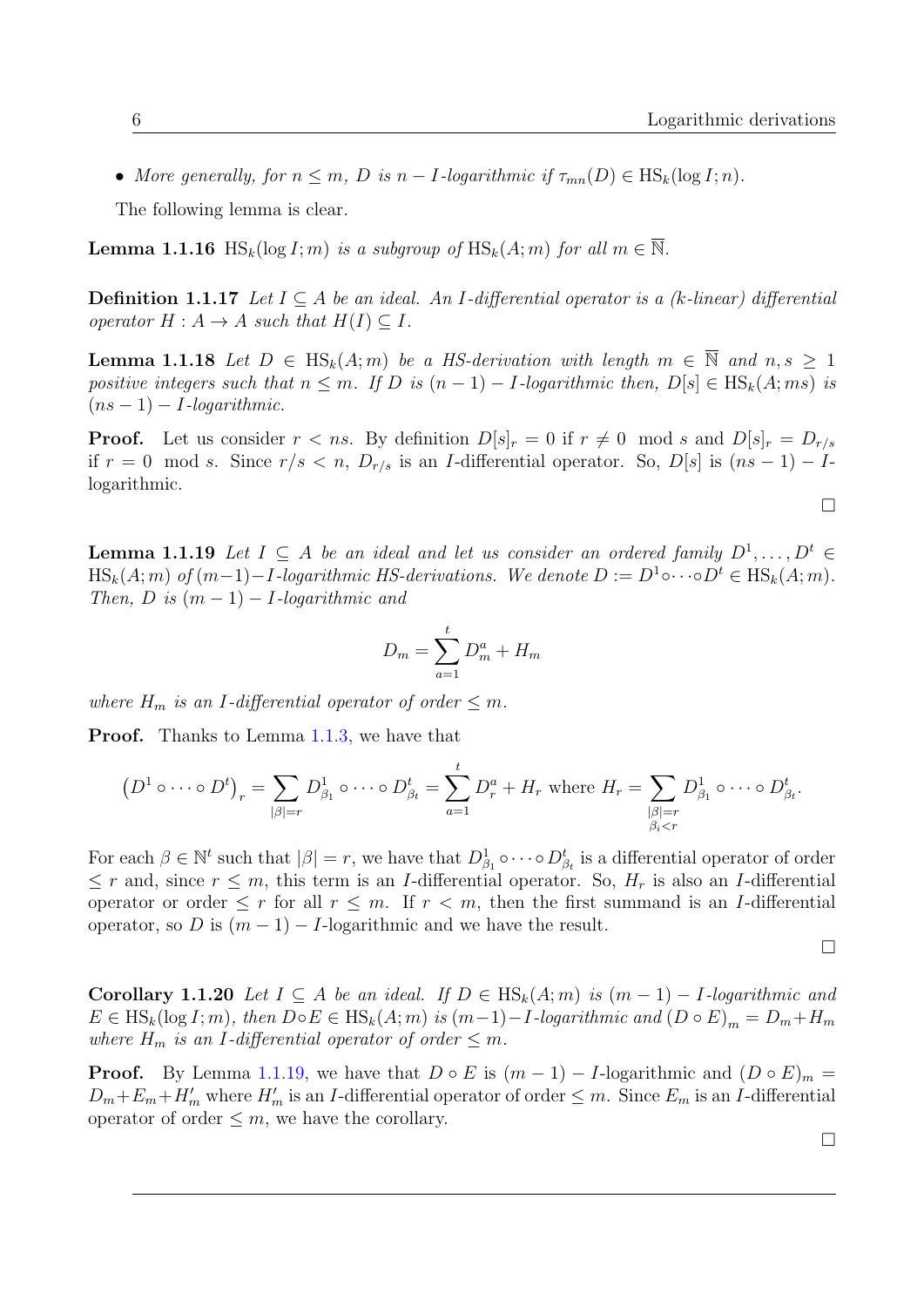## <span id="page-20-0"></span>1.1.2 Euler derivation

In this section we recall Euler derivation defined in [\[Na4\]](#page-103-7) associated with a HS-derivation that will allow us to prove certain property about integrability in the sense of Hasse-Schmidt. From now on, k will be a commutative ring, A a commutative k-algebra and we denote  $T = \text{End}_k(A)$ .

Let us denote the Euler derivation as  $\chi = \mu$  $\frac{\partial}{\partial \mu}: k[|\mu|] \to k[|\mu|]$  and

$$
\chi_T: T[|\mu|]_m \longrightarrow T[|\mu|]_m
$$
  

$$
\sum_{r\geq 0}^m D_r \mu^r \longrightarrow \sum_{r\geq 0}^m D_r \chi(\mu^r) = \sum_{r\geq 0}^m r D_r \mu^r.
$$

**Definition 1.1.21** [\[Na4,](#page-103-7) **Def.** 1.2.11] Let  $D \in \text{HS}_k(A; m)$ , i.e.  $D = \sum_r D_r \mu^r \in T[|\mu|]_m$ . Then,

$$
\varepsilon(D) := D^* \chi_T(D) = \sum_{r>0} \left( \sum_{\beta+\gamma=r} \gamma D^*_{\beta} \circ D_{\gamma} \right) \mu^r.
$$

If we consider the expression of  $D^*$  given in Lemma [1.1.4,](#page-16-0) we can see that:

<span id="page-20-1"></span>
$$
\varepsilon(D) = \sum_{r>0} \left( \sum_{d=1}^r (-1)^{d-1} \left( \sum_{\beta \in \mathcal{P}(r,d)} \beta_d D_{\beta_1} \circ \cdots \circ D_{\beta_d} \right) \right) \mu^r. \tag{1.1}
$$

**Proposition 1.1.22** [\[Na4,](#page-103-7) Prop. 3.1.2] If  $D \in HS_k(A; m)$ , then  $\varepsilon(D) \in \text{Der}_k(A)[|\mu|]_m \cap$  $T[|\mu|]_{m,+}$  where  $T[|\mu|]_{m,+} = \ker(\tau_{m,0} : \sum a_i \mu^i \in T[|\mu|]_m \mapsto a_0 \in T).$ 

For each  $0 < r \leq m$ , we denote  $\varepsilon_r(D) = \sum_{d=1}^r (-1)^{d-1} \left( \sum_{\beta \in \mathcal{P}(r,d)} \beta_d D_{\beta_1} \circ \cdots \circ D_{\beta_d} \right)$ . The previous proposition tells us that  $\varepsilon_r(D) \in \text{Der}_k(A)$ .

**Lemma 1.1.23** Let us consider  $D \in \text{HS}_k(A; m)$ . For all  $r > 0$ , there exists a differential operator  $H_r$  of order  $\leq r$  such that

$$
\varepsilon_r(D) = rD_r + H_r.
$$

Moreover, if D is  $(m-1)-I$ -logarithmic, then  $H_r$  is an I-differential operator for all  $0 < r \leq m$ .

Proof. Remember that

$$
\mathcal{P}(r,d) = \{ \beta \in \mathbb{N}^d \mid \beta_i \neq 0, \ |\beta| = r \}.
$$

Hence,  $\mathcal{P}(r,1) = \{r\}$  and, if we take  $\beta \in \mathcal{P}(r,d)$  with  $d \geq 2$ , we have that  $\beta_i < r$  for all  $i = 1, \ldots, d$ . Taking into account the equation  $(1.1)$ , we have that

$$
\varepsilon_r(D) = rD_r + H_r
$$
 where  $H_r = \sum_{d=2}^r \left( \sum_{\beta \in \mathcal{P}(r,d)} \beta_d D_{\beta_1} \circ \cdots \circ D_{\beta_d} \right)$ .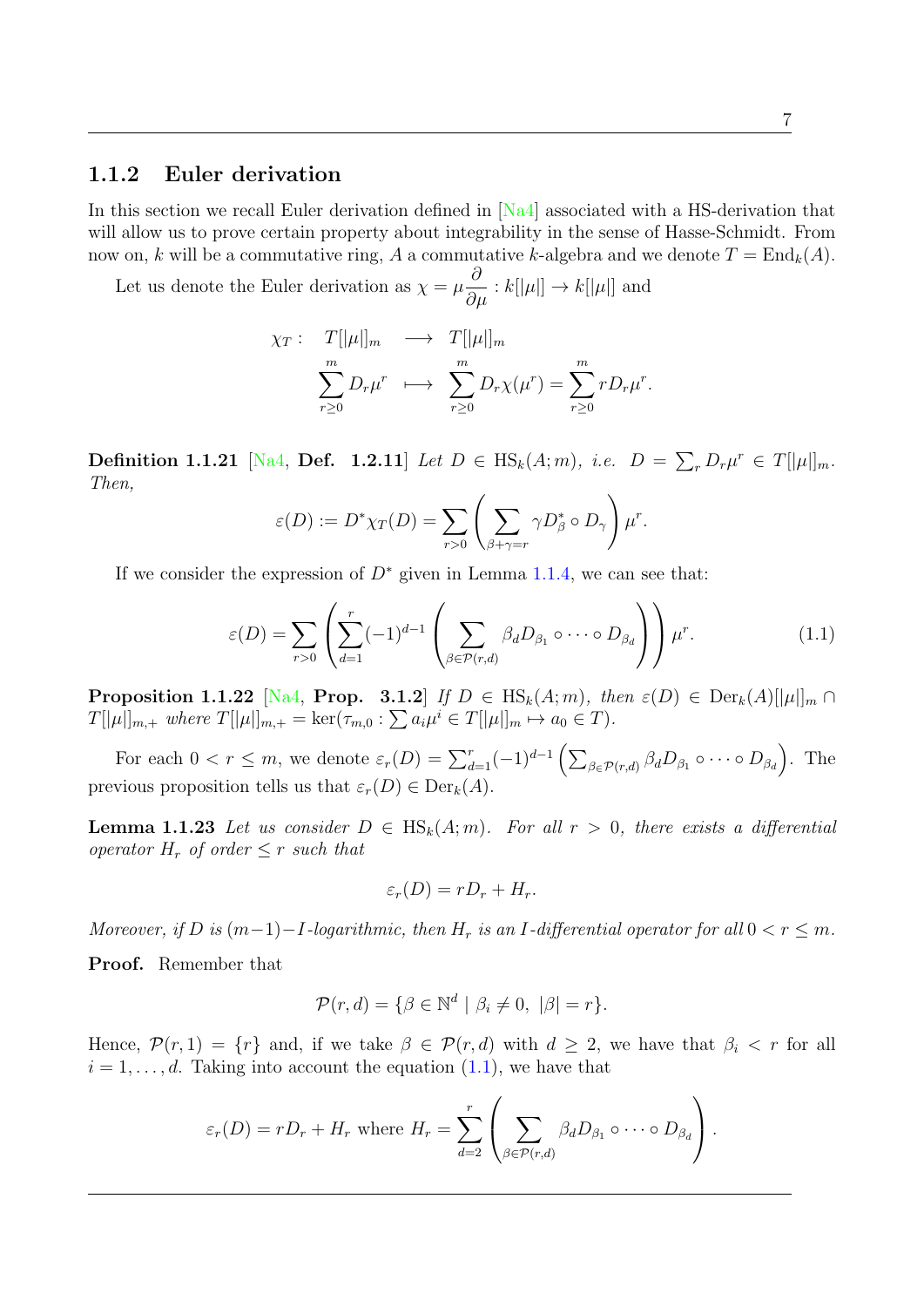Then,  $H_r$  is a differential operator of order  $\leq r$  which depends on  $D_i$  for all  $i < r$ . Thanks to this, if D is  $(m-1) - I$ -logarithmic,  $H_r$  is an I-differential operator for all  $0 < r \leq m$  and we have the lemma.

 $\Box$ 

 $\Box$ 

## <span id="page-21-0"></span>1.1.3 Integrable derivations

In this section, we recall the notion of *n*-integrable derivation (see [\[Ma1\]](#page-102-2), [\[Na2\]](#page-103-6)). Modules of  $n$ -integrable derivations will be the main object of study in the following chapters and sections. We will see, among other things, where leaps occur or how a change of base ring affects them. From now on, k will be a commutative ring, A a commutative k-algebra and  $I \subseteq A$  an ideal.

**Definition 1.1.24** Let  $D \in HS_k(A; m)$  where  $m \in \overline{\mathbb{N}}$  and  $n \geq m$ .

- D is n-integrable if there exists  $E \in HS_k(A,n)$  such that  $\tau_{nm}(E) = D$ . Any such E will be called an n-integral of D. If D is  $\infty$ -integrable we simply say that D is integrable. If  $m = 1$ , we write  $\text{IDer}_k(A; n)$  for the set of n-integrable derivations and  $\text{IDer}_k(A) :=$  $\text{IDer}_k(A;\infty)$ .
- If  $D \in \text{HS}_k(\log I; m)$ , we say that D is I-logarithmically n-integrable if there exists  $E \in \text{HS}_k(\log I; n)$  such that E is an n-integral of D. We denote  $\text{IDer}_k(\log I; n)$  the set of I-logarithmically n-integrable derivations (i.e. for  $m = 1$ ) and  $\text{IDer}_k(\log I) :=$  $\text{IDer}_k(\log I, \infty)$ .

The following lemma is clear thanks to the group structure of HS-derivations and operation [1.](#page-16-1)

**Lemma 1.1.25** The set  $\text{IDer}_k(A; n)$  (resp.  $\text{IDer}_k(\log I; n)$ ) is an A-submodule of  $\text{Der}_k(A)$ (resp.  $\text{Der}_k(\log I)$ ) for all  $n \in \mathbb{N}$ .

Moreover, if we have a k-algebra isomorphism,  $A \cong B$ , then there exists a bijection between  $\text{IDer}_k(A; n)$  and  $\text{IDer}_k(B; n)$  for all  $n \in \overline{\mathbb{N}}$ . Namely,

**Lemma 1.1.26** If  $f : A \rightarrow B$  is an isomorphism of k-algebras. Then, the map

$$
\gamma_{f,n} : \text{IDer}_k(A; n) \rightarrow \text{IDer}_k(B; n)
$$
  

$$
\delta \rightarrow \delta^f := (f \circ \delta \circ f^{-1})
$$

is a bijection for all  $n \in \overline{\mathbb{N}}$ .

**Proof.** If  $\delta \in \text{IDer}_k(A; n) \subseteq \text{Der}_k(A)$ , it is obvious that  $\delta^f \in \text{Der}_k(B; n)$ . Moreover, by definition, there exists  $D \in \text{HS}_k(A; n)$  such that  $\delta = D_1$ . By Lemma [1.1.5,](#page-16-2)  $D^f := (f \circ D_r \circ f^{-1}) \in$  $\text{HS}_k(B; n)$  and  $D_1^f = f \circ D_1 \circ f^{-1} = \delta^f$ . So,  $\delta^f \in \text{IDer}_k(B; n)$ . Hence,  $\gamma_{f,n}$  is well-defined and its inverse is  $\gamma_{f^{-1},n}$ .

Let us suppose that  $\delta \in \text{IDer}_k(A; n)$ . Then, there exists  $D \in \text{HS}_k(A; n)$  such that  $D_1 = \delta$ . So,  $\tau_{n,n-1}(D) \in \text{HS}_k(A; n-1)$  is an  $(n-1)$ -integral of  $\delta$ . Hence,  $\text{IDer}_k(A; n) \subseteq \text{IDer}_k(A; n-1)$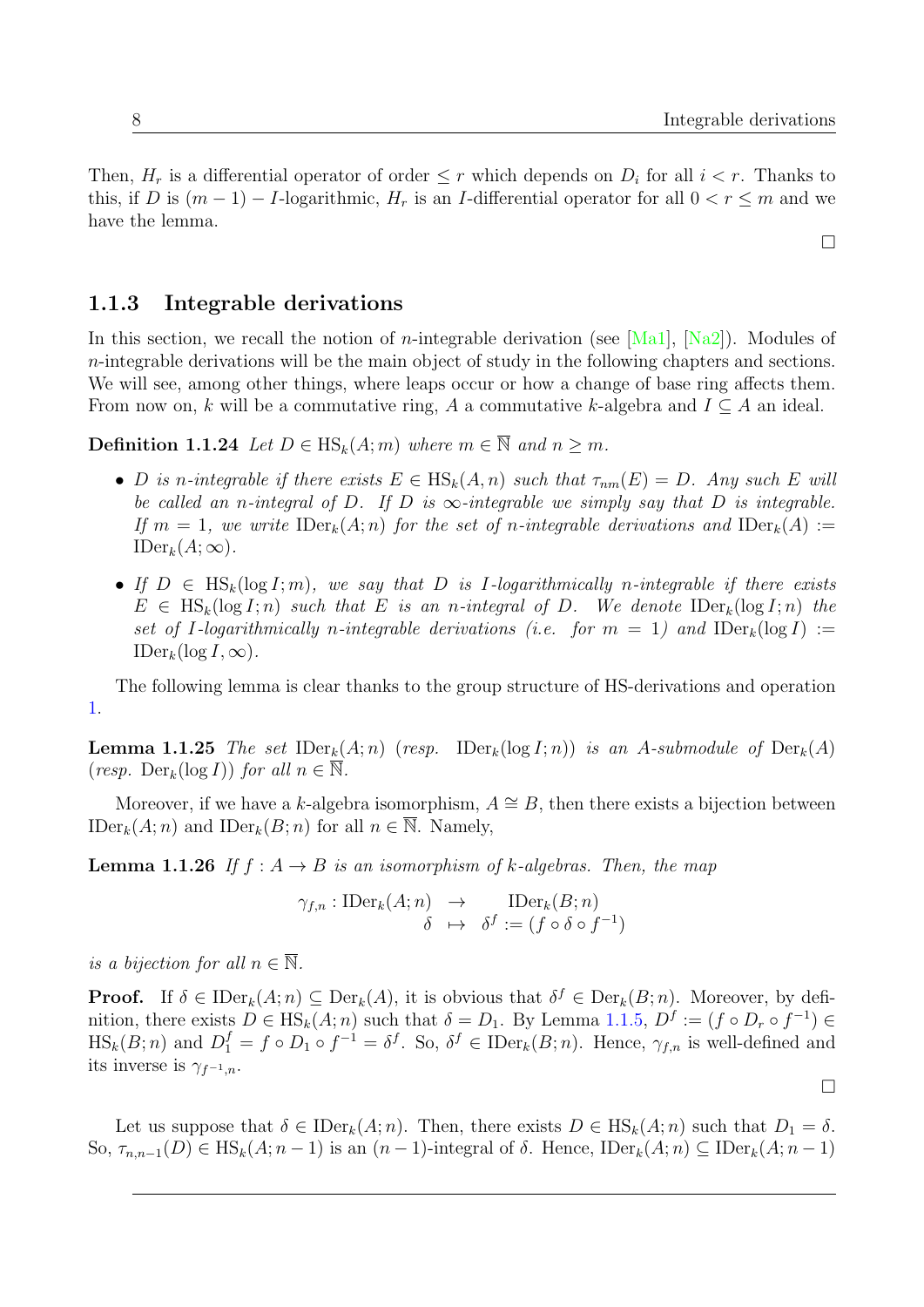(the same occur when we consider I-logarithmically *n*-integrable derivations). Then, we obtain the chain of A-modules

$$
\mathrm{Der}_k(A) = \mathrm{IDer}_k(A; 1) \supseteq \mathrm{IDer}_k(A; 2) \supseteq \mathrm{IDer}_k(A; 3) \supseteq \cdots
$$

However, equality is not true in general, that is, there may be an  $(n - 1)$ -integrable derivation that is not *n*-integrable. For example, let us consider  $k = \mathbb{F}_p$ ,  $A = k[x]/\langle x^p \rangle$  and  $\overline{\partial}_x$  the derivation induced by the derivative with respect to x in A. It is easy to see that  $\overline{\partial}_x \in \mathrm{IDer}_k(A; p-1)$ , it is enough to consider the HS-derivation associated with the k-algebra homomorphism  $x \in A \mapsto x + \mu \in A[[\mu]]_{p-1}$ . But,  $\overline{\partial}_x \notin \mathrm{IDer}_k(A;p)$ , otherwise there would exist a well-defined k-algebra homomorphism of the form

$$
\varphi: x \in A \mapsto x + \mu + a_2 \mu^2 + \dots + a_p \mu^p \in A[[\mu]]_p
$$

but  $\varphi(x^p) = x^p + \mu^p \not\equiv 0 \mod \langle x^p \rangle$ !!!. Actually, IDer $_k(A; p) = \langle x \overline{\partial}_x \rangle$  (it is enough to consider the HS-derivation  $x \in A \mapsto x + x\mu \in A[[\mu]]_p$ . Then,

$$
\mathrm{IDer}_k(A; p-1) \supsetneq \mathrm{IDer}_k(A; p)
$$

and we say that A has a *leap* at p.

**Definition 1.1.27** Let  $s > 1$  be an integer. We say that the k-algebra A has a leap at  $s > 1$  if the inclusion  $\text{IDer}_k(A; s-1) \supsetneq \text{IDer}_k(A; s)$  is proper. The set of leaps of A over k is denoted by Leaps<sub>k</sub> $(A)$ .

Let k be a ring of characteristic 0 (i.e.  $k \supseteq \mathbb{Q}$ ) and A a k-algebra. Then, IDer<sub>k</sub> $(A; n)$  =  $Der_k(A)$  for all  $n \in \overline{\mathbb{N}}$  (if  $\delta \in Der_k(A)$ , it is enough to take  $D := (\delta^r/r!)_r \in HS_k(A)$  as an integral). So, Leaps<sub>k</sub> $(A) = \emptyset$ . If k is a ring of characteristic  $p > 0$  (i.e.  $\mathbb{F}_p \subseteq k$ ) we will prove, in chapter [2,](#page-36-0) that leaps only occur at powers of  $p$ . For the moment, we have the following results related with the integrability of a HS-derivation over a ring  $k$  of any characteristic.

We recall that a k-algebra A is  $0\text{-}smooth$  over k if it has the following property: for any kalgebra C, any ideal N of C satisfying  $N^2 = 0$ , and any k-algebra homomorphism  $u : A \to C/N$ , there exists a lifting  $v : A \to C$  of u to C, as a k-algebra homomorphism. In terms of diagrams, we have that



We have the following results.

<span id="page-22-0"></span>**Theorem 1.1.28** [\[Ma2,](#page-102-1) Th. 27.1] If A is 0-smooth over k, then any HS-derivation of length  $m < \infty$  over k is  $\infty$ -integrable.

**Proposition 1.1.29** [\[Na2,](#page-103-6) Ex. 2.1.11] (normal crossings). Let us take  $h = \prod_{i=1}^{e} x_i \in R =$  $k[x_1, \ldots, x_d]$ . Then  $\text{IDer}_k(R/\langle h \rangle) = \text{Der}_k(R/\langle h \rangle)$ .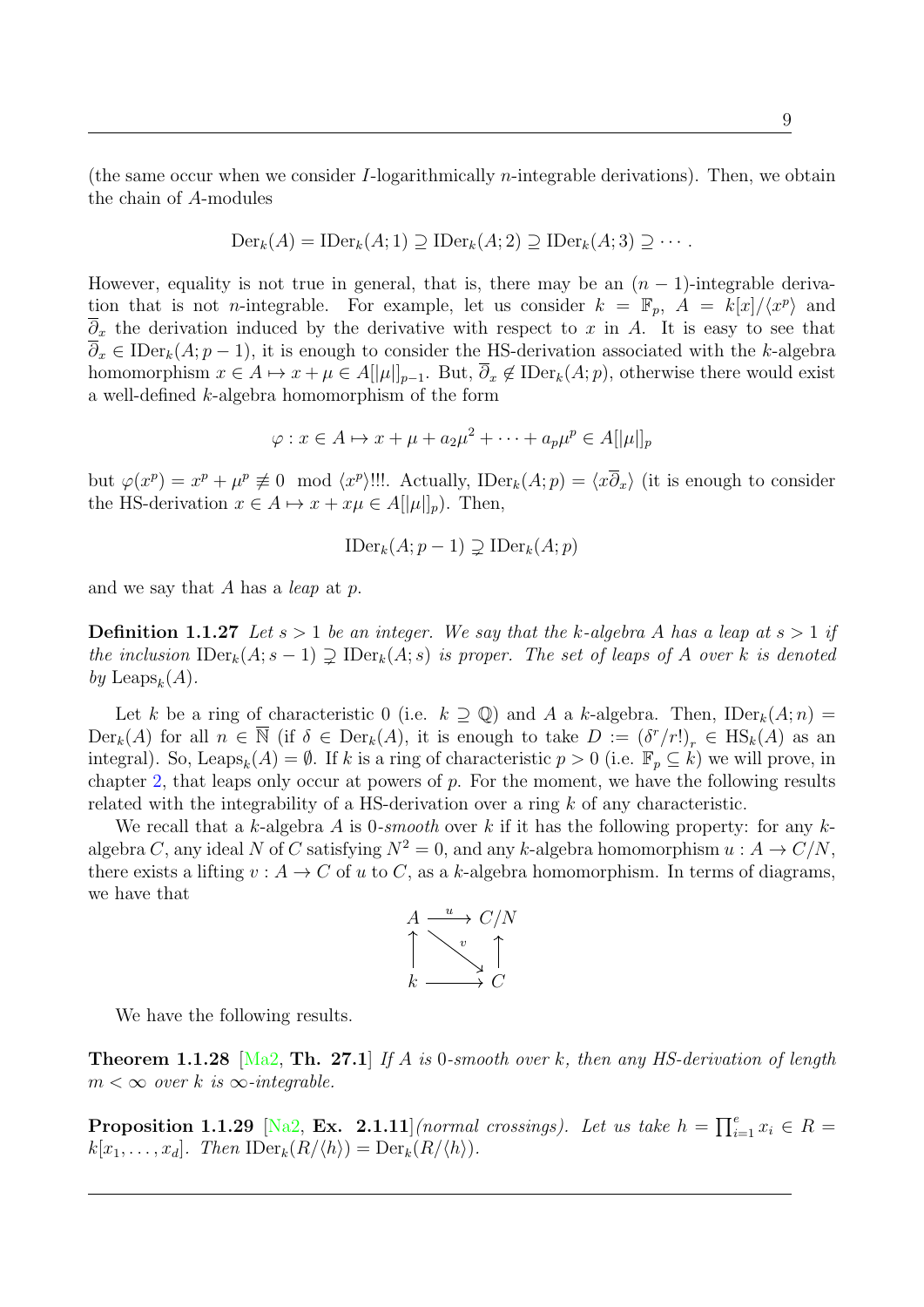**Lemma 1.1.30** Let  $m > 1$  and  $n > 0$  be two integers and  $D \in HS_k(A; mn)$  (resp.  $D \in$  $\text{HS}_k(\log I; mn)$  a HS-derivation such that  $\ell(D; m) = n$ . Then, D is  $(n + 1)m - 1$ -integrable (resp. I-logarithmically  $(n+1)m-1$ -integrable) and there is an integral  $D' \in HS_k(A; (n+1)m-1)$ (resp.  $D' \in \text{HS}_k(\log I; (n+1)m - 1))$  of D such that  $\ell(D'; m) = n + 1$ .

**Proof.** Let  $\delta_1, \ldots, \delta_{m-1} \in \text{Der}_k(A)$  be k-derivations and let us consider the sequence

$$
D' = (\mathrm{Id}, D'_1, \ldots, D'_{mn}, D'_{mn+1}, \ldots, D'_{mn+m-1}) := (\mathrm{Id}, D_1, \ldots, D_{mn}, \delta_1, \ldots, \delta_{m-1}).
$$

We claim that  $D' \in HS_k(A; (n+1)m-1)$ . If this is true, D' is an  $(n+1)m-1$ -integral of D.

To prove this claim we have to show that the following equality holds for all  $\alpha = 1, \ldots, m-1$ :

$$
D'_{mn+\alpha}(xy) := \delta_{\alpha}(xy) = \sum_{\beta=0}^{mn+\alpha} D'_{\beta}(x) D'_{mn+\alpha-\beta}(y).
$$

By hypothesis,  $D_{\beta} = 0$  for all  $\beta \neq 0 \mod m$  and  $\beta \leq mn$ . Since  $D'_{\beta} = D_{\beta}$  for all  $\beta \leq mn$ ,

$$
\sum_{\beta=0}^{mn+\alpha} D'_{\beta}(x) D'_{mn+\alpha-\beta}(y) = \sum_{\beta=0}^{mn} D_{\beta}(x) D'_{mn+\alpha-\beta}(y) + \sum_{\gamma=mn+1}^{mn+\alpha} D'_{\gamma}(x) D'_{mn+\alpha-\gamma}(y) \n= \sum_{\beta=0}^{n} D_{\beta m}(x) D'_{(n-\beta)m+\alpha}(y) + \sum_{\gamma=1}^{n} D'_{mn+\gamma}(x) D'_{\alpha-\gamma}(y).
$$

In the first term, if  $\beta > 0$ , then  $0 < (n - \beta)m + \alpha < mn$  and  $(n - \beta)m + \alpha \neq 0 \mod m$ , so  $D'_{(n-\beta)m+\alpha} = D_{(n-\beta)m+\alpha} = 0$ . In the second one, if  $\gamma \neq \alpha$ , then  $D'_{\alpha-\gamma} = D_{\alpha-\gamma} = 0$  because  $0 < \alpha - \gamma < m$ . So,

$$
\sum_{\beta=0}^{mn+\alpha} D'_{\beta}(x)D'_{mn+\alpha-\beta}(y) = xD'_{mn+\alpha}(y) + D'_{mn+\alpha}(x)y = x\delta_{\alpha}(y) + \delta_{\alpha}(x)y = \delta_{\alpha}(xy).
$$

Observe that, for each  $\alpha = 1, \ldots, m-1$ , we can choose any k-derivation to be  $\delta_{\alpha}$ . In particular, we can put  $\delta_{\alpha} = 0$  for all  $\alpha$ . In that case,  $\ell(D'; m) = n + 1$ . Thanks to this, we can deduce the lemma for  $D \in \text{HS}_k(\log I; mn)$ .

 $\Box$ 

# <span id="page-23-0"></span>1.2 Hasse-Schmidt derivations on polynomial rings

Let us consider  $R = k[x_i \mid i \in \mathcal{I}]$  the polynomial ring over a commutative ring k in an arbitrary number of variables and  $I \subseteq R$  an ideal. In this section, we recall some general results about integrability of  $k$ -derivations in polynomial rings. Moreover, if  $k$  is a unique factorization domain of characteristic  $p > 0$  (i.e.  $\mathbb{F}_p \subseteq k$ ), we give the relationship between  $\langle h \rangle$ -logarithmically *n*integrable derivations and  $\langle h^p \rangle$ -logarithmically *n*-integrable derivations where h is a polynomial of R. In this text, we denote by  $\partial_i: R \to R$  the partial derivative with respect to  $x_i$ .

<span id="page-23-1"></span>The following result is a straightforward consequence of Theorem [1.1.28.](#page-22-0)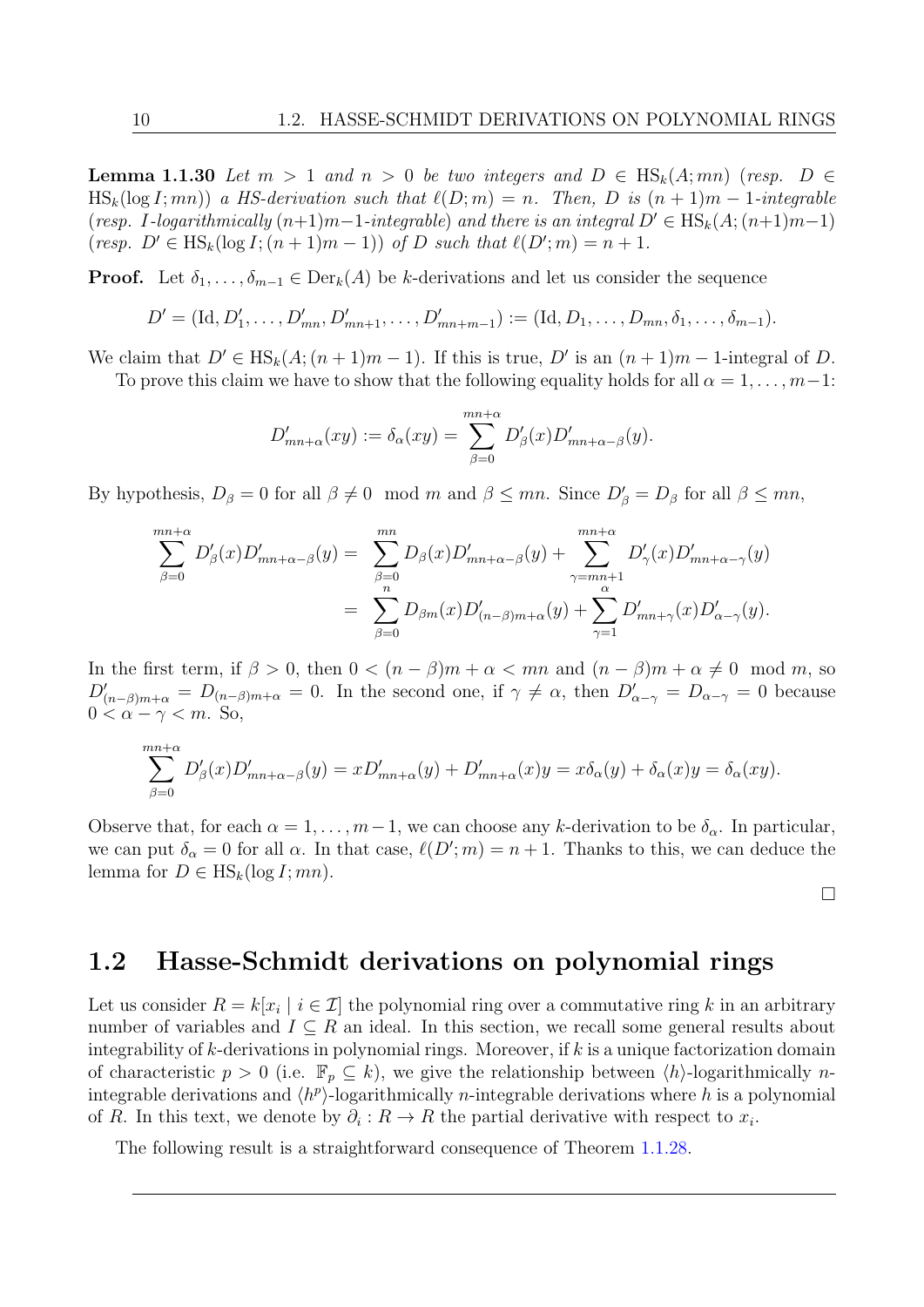**Proposition 1.2.1** Any HS-derivation of R (over k) of length  $m \geq 1$  is integrable.

Let us consider a k-algebra A,  $I \subseteq A$  an ideal and  $m \in \overline{\mathbb{N}}$ . We denote by  $\Pi_{\text{HS},m}^I$ :  $HS_k(log I; m) \rightarrow HS_k(A/I; m)$  the map defined as:

 $D \in \text{HS}_k(\log I; m) \longmapsto \Pi_{\text{HS},m}^I(D) = \overline{D} = (\overline{D}_r) \in \text{HS}_k(A/I; m), \ \overline{D}_r(x+I) = D_r(x) + I \ \ \forall x \in A$ 

and we denote by  $\Pi_m^I : \text{IDer}_k(\log I; m) \to \text{IDer}_k(A/I; m)$  the map given by:

 $\delta \in \text{IDer}_k(\log I; m) \longmapsto \Pi_m^I(\delta) = \overline{\delta} \in \text{IDer}_k(A/I; m), \ \overline{\delta}(x + I) = \delta(x) + I \ \ \forall x \in A.$ 

The proof of the following proposition is analogous to that of Proposition 1.3.4 of [\[Na2\]](#page-103-6).

<span id="page-24-0"></span>**Proposition 1.2.2** If  $R = k[x_i \mid i \in \mathcal{I}]$  and  $I \subseteq R$  is an ideal, then the map  $\Pi_{\text{HS},m}^I$ :  $\text{HS}_k(\log I; m) \to \text{HS}_k(R/I; m)$  is a surjective group homomorphism for all  $m \in \overline{\mathbb{N}}$ .

The following result generalizes Corollary 2.1.9 of [\[Na2\]](#page-103-6) for integrable derivations.

<span id="page-24-1"></span>**Corollary 1.2.3** If  $R = k[x_i \mid i \in \mathcal{I}]$  and  $I \subseteq R$  is an ideal, then the map  $\Pi_m^I$ : IDer<sub>k</sub>(log  $I; m$ )  $\rightarrow$ IDer<sub>k</sub> $(R/I; m)$  is a surjective homomorphism of R-modules for all  $m \in \overline{\mathbb{N}}$ .

**Proof.** Let  $\delta \in \text{IDer}_k(R/I; m)$  be an m-integral derivation. From the definition, there exists  $E \in \text{HS}_k(R/I; m)$  an m-integral of  $\delta$ . By Proposition [1.2.2,](#page-24-0) there exists  $D \in \text{HS}_k(\log I; m)$  such that  $\Pi_{\mathrm{HS},m}^{I}(D) = E$ . Then,  $D_1 \in \mathrm{IDer}_k(\log I; m)$  and  $\Pi_{m}^{I}(D_1) = \overline{D}_1 = E_1 = \delta$ .

<span id="page-24-2"></span>**Corollary 1.2.4** Let I be an ideal of  $R = k[x_i \mid i \in \mathcal{I}]$ . Then,  $R/I$  has a leap at  $s > 1$  if and only if the inclusion  $\text{IDer}_k(\log I; s - 1) \supseteq \text{IDer}_k(\log I; s)$  is proper.

**Remark 1.2.5** If  $A = k[[x_1, \ldots, x_d]]$  is the formal power series ring over k and  $I \subseteq A$  is an ideal then,  $\Pi_{\text{HS},m}^{I}$  and  $\Pi_{n}^{I}$  are surjective in a similar way to Proposition [1.2.2](#page-24-0) and Corollary [1.2.3](#page-24-1) and we have Corollary [1.2.4.](#page-24-2)

Let us consider  $R = k[x_1, \ldots, x_d]$  a polynomial ring in a finite number of variables. Then, it is clear that the following short sequence of R-modules is exact:

$$
0 \to I(\mathrm{Der}_k(R)) \to \mathrm{Der}_k(\log I) \xrightarrow{\Pi_1^I} \mathrm{Der}_k(R/I) \to 0.
$$

The same occurs when we consider integrable derivations:

**Proposition 1.2.6** Let  $m \in \overline{N}$ ,  $R = k[x_1, \ldots, x_d]$  and  $I \subseteq R$  an ideal. Then, the following short sequence of R-modules is exact:

$$
0 \to I(\mathrm{Der}_k(R)) \to \mathrm{IDer}_k(\log I; m) \xrightarrow{\Pi_m^I} \mathrm{IDer}_k(R/I; m) \to 0.
$$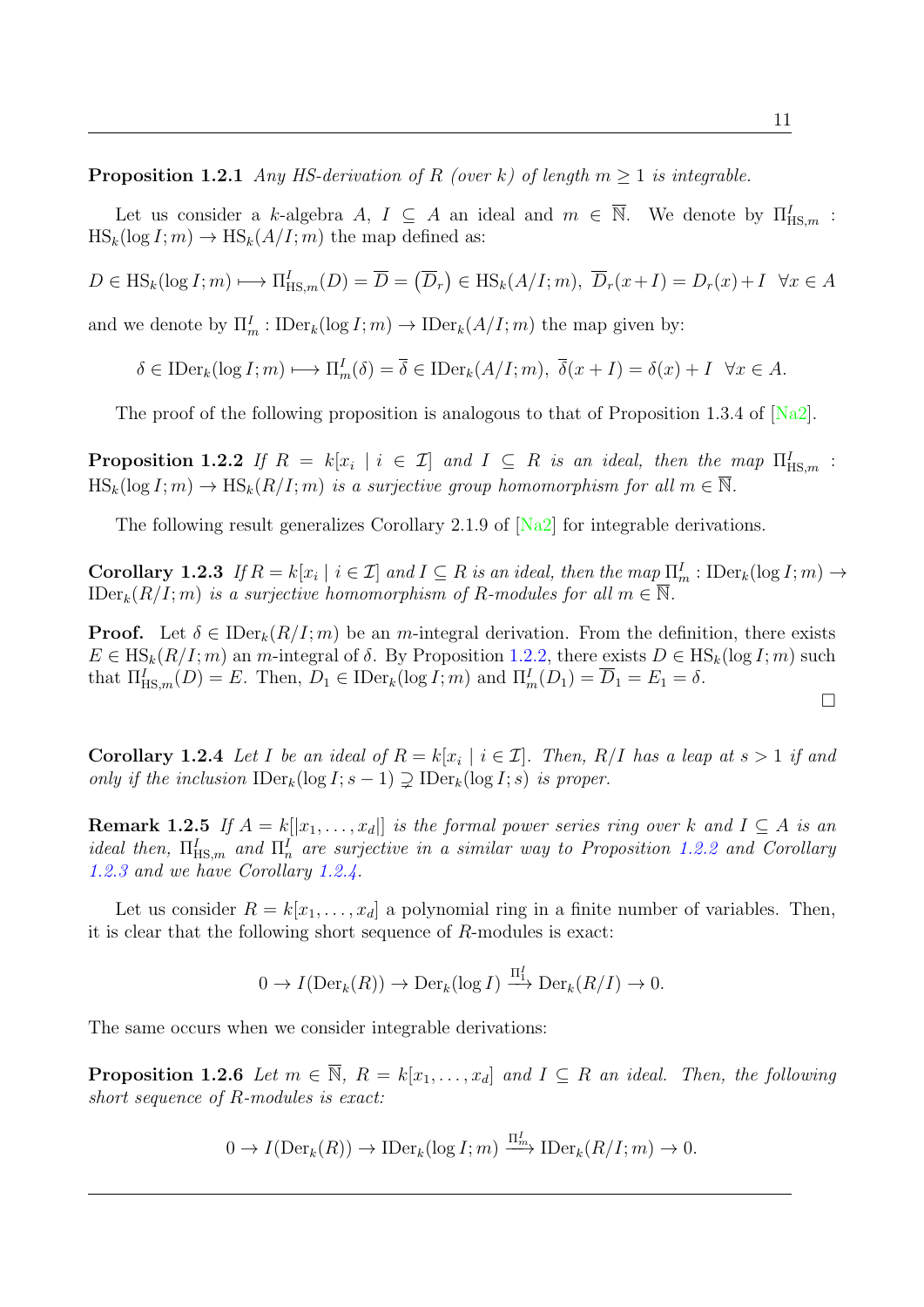**Proof.** First, note that if  $\delta \in \text{Der}_k(R)$  and  $h \in I$ , then  $h\delta \in \text{IDer}_k(\log I; m)$  (it is enough to consider  $h \bullet D$  where  $D \in \text{HS}_k(R; m)$  is an integral of  $\delta$ ) and it is clear that  $I(\text{Der}_k(R)) \to$ IDer<sub>k</sub>(log I; m) is injective. From Corollary [1.2.3,](#page-24-1)  $\Pi_m^I$  is surjective. So, we have to prove that ker  $\Pi_m^I = I(\text{Der}_k(R)).$ 

Let  $h \in I$  and  $\delta \in \text{Der}_k(R)$ . Then,  $\Pi_m^I(h\delta) = \overline{h\delta}$  where  $\overline{h\delta}(r+I) = (h\delta)(r) + I = 0$ . So,  $I(\text{Der}_k(R)) \subseteq \ker \Pi_m^I$ . Now, let us consider  $\delta \in \ker \Pi_m^I$ . Then  $\overline{\delta} = 0$  i.e.  $\delta(r) \in I$  for all  $r \in R$ . Since  $\text{Der}_k(R)$  is finitely generated by  $\partial_i: R \to R$  for all  $i = 1, \ldots, d$ , we have that  $\delta = \sum_{i=1}^d b_i \partial_i$ . Hence,  $\delta(x_i) = b_i \in I$  for all  $i = 1, ..., d$  and  $\delta \in I(\text{Der}_k(R))$ . Therefore,  $\ker \Pi_m^I = I(\mathrm{Der}_k(R))$  and the proposition is proved.

Let us recall the following two results.

**Proposition 1.2.7** [\[Na2,](#page-103-6) Prop. 2.2.4] Let R be  $k[x_1, \ldots, x_d]$  or  $k[[x_1, \ldots, x_d]]$ . Let us consider  $f \in R$ ,  $I = \langle f \rangle$ , and  $J^0 = \langle \partial_1(f), \ldots, \partial_d(f) \rangle$  the gradient ideal. If  $\delta : R \to R$  is an I-logarithmic k-derivation with  $\delta \in J^0 \text{Der}_k(R)$ , then  $\delta$  admits an I-logarithmic integral  $D \in \text{HS}_k(\log I)$  with  $D_i(f) = 0$  for all  $i > 1$ . In particular, if  $\delta(f) = 0$ , the integral D can be taken with  $\varphi_D(f) = f$ .

**Theorem 1.2.8** [\[Tr,](#page-103-2) Th. 1.2] Let R be  $k[x_1, \ldots, x_d]$  or  $k[[x_1, \ldots, x_d]]$ . Let us consider  $I \subseteq R$ an ideal generated by quasi-homogeneous polynomials with respect to the weights  $w(x_r) \geq 0$ . Then, the Euler vector field  $\chi = \sum_{r=0}^{d} w(x_r) x_r \partial_r$  is I-logarithmically (∞-)integrable. In fact, an I-logarithmic integral of  $\chi$  is the HS-derivation associated with the map  $R \to R[|\mu|]$  given by

$$
x_r \longmapsto x_r \left(\frac{1}{1-\mu}\right)^{w(x_r)}, \ r=1,\ldots,d.
$$

#### <span id="page-25-0"></span> $1.2.1$  $p$ -logarithmic derivations

In this section let us consider  $R = k[x_1, \ldots, x_d]$  the polynomial ring in d variables over a unique factorization domain (UFD) k of characteristic  $p > 0$  (i.e.  $\mathbb{F}_p \subseteq k$ ) and  $h \in R$  a polynomial. We want to describe the module of *n*-integrable derivations of  $A = R/\langle h^p \rangle$  for all  $n \in \overline{\mathbb{N}}$  from the modules of *n*-integrable derivations of  $R/\langle h \rangle$ . Thanks to Corollary [1.2.3,](#page-24-1) it is enough to study the relationship between  $\langle h \rangle$ -logarithmically *n*-integrable derivations and  $\langle h^p \rangle$ -logarithmically *n*-integrable derivations. From now on, k will be a commutative ring and  $R = k[x_1, \ldots, x_d]$ . We start with two general results.

<span id="page-25-1"></span>**Lemma 1.2.9** Let k be a ring of characteristic  $p > 0$ , A a commutative k-algebra and  $h \in A$ . Consider  $D \in \text{HS}_k(A; m)$  with  $m \in \overline{\mathbb{N}}$  and  $\tau \geq 0$ . Then, for all  $i \leq m$ , the following identity holds:

$$
D_i\left(h^{p^{\tau}}\right) = \begin{cases} 0 & \text{if } p^{\tau} \nmid i \\ D_{i/p^{\tau}}(h)^{p^{\tau}} & \text{if } p^{\tau}|i. \end{cases}
$$

**Proof.** Let  $\varphi: A \to A[\mu]_m$  be the k-algebra homomorphism determined by D. Then,

$$
\sum_{i\geq 0}^m D_i(h^{p^{\tau}}) \mu^i = \varphi(h^{p^{\tau}}) = \varphi(h)^{p^{\tau}} = \sum_{j\geq 0}^m D_j(h)^{p^{\tau}} \mu^{jp^{\tau}} \mod \langle \mu^{m+1} \rangle
$$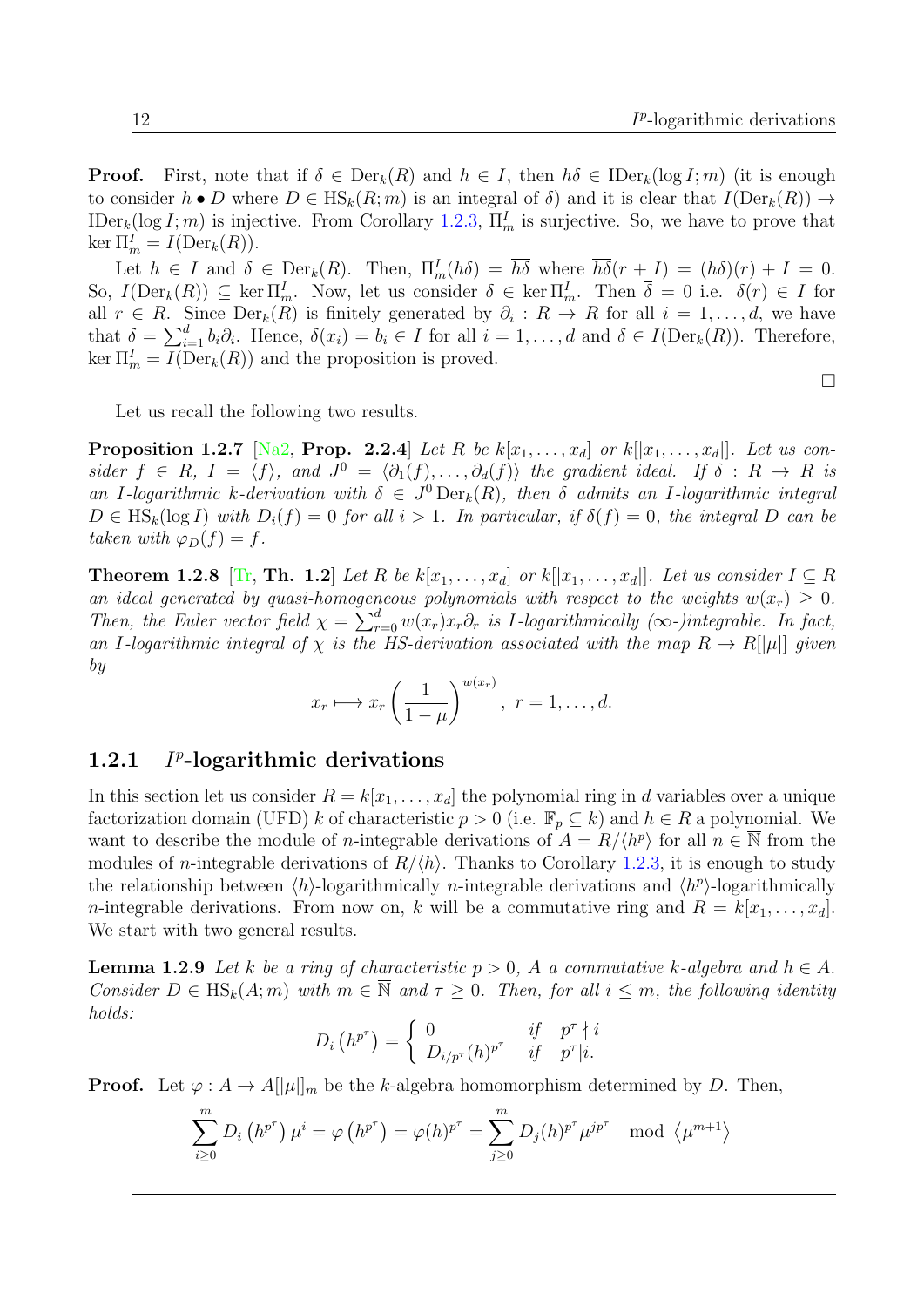and we obtain the result by equating the coefficients in the above equation.  $\Box$ 

<span id="page-26-3"></span>**Lemma 1.2.10** Let k be a commutative ring, A a commutative k-algebra,  $n \in \overline{\mathbb{N}}$  and  $m \leq n$ . Consider  $g \in A$  and  $D \in \text{HS}_k(A; n)$ . Suppose that D is  $m - \langle g \rangle$ -logarithmic. Then, for all  $r \geq 1$ , D is  $m - \langle g^r \rangle$ -logarithmic and, if  $m \in \mathbb{N}$ , we have that

<span id="page-26-0"></span>
$$
D_{m+1}(g^r) \in rg^{r-1}D_{m+1}(g) + \langle g^r \rangle.
$$
\n(1.2)

**Proof.** First, we will prove that D is  $m - \langle g^r \rangle$ -logarithmic for all  $r \geq 1$ . We proceed by induction on  $r \geq 1$ . When  $r = 1$ , the result is obvious from the hypothesis. Let us suppose that D is  $m - \langle g^{r-1} \rangle$ -logarithmic, i.e.  $D_{\beta}(g^{r-1}) \in \langle g^{r-1} \rangle$  for all  $\beta \leq m$ . From the definition of HS-derivation, for all  $j \leq m$ ,

$$
D_j(g^r) = \sum_{\beta+\gamma=j} D_\beta(g^{r-1}) D_\gamma(g) \in \langle g^r \rangle.
$$

So, D is  $m - \langle g^r \rangle$ -logarithmic for all  $r \geq 1$ . Now, we will prove [\(1.2\)](#page-26-0) by induction on  $r \geq 1$ . It is obvious for  $r = 1$ , let us suppose that  $D_{m+1}(g^{r-1}) \in (r-1)g^{r-2}D_{m+1}(g) + \langle g^{r-1} \rangle$ . From the definition of HS-derivation,

$$
D_{m+1}(g^{r}) = D_{m+1}(g^{r-1}) g + D_{m+1}(g)g^{r-1} + \sum_{\substack{\beta+\gamma=m+1\\ \beta,\gamma\neq 0}} D_{\beta}(g^{r-1}) D_{\gamma}(g) \in rg^{r-1}D_{m+1}(g) + \langle g^{r} \rangle
$$

and the lemma is proved.

From now on, k will be a unique factorization domain and  $R = k[x_1, \ldots, x_d]$ .

<span id="page-26-1"></span>**Proposition 1.2.11** If  $f, g \in R$  are coprime then, for all  $n \in \overline{N}$ , we have that

$$
HS_k(\log fg; n) = HS_k(\log f; n) \cap HS_k(\log g; n).
$$

#### Proof.

- $\supseteq$ . Let  $D \in HS_k(\log f; n) \cap HS_k(\log g; n)$ . By definition,  $D_i(f) \in \langle f \rangle$  and  $D_i(g) \in \langle g \rangle$  for all  $i \leq n$ . Then  $D_i(fg) = \sum_{\beta+\gamma=i} D_{\beta}(f)D_{\gamma}(g) \in \langle fg \rangle$ , so  $D \in \text{HS}_k(\log fg; n)$ .
- ⊆. Let  $D \in HS_k(\log fg; n)$ . This implies that  $D_i(fg) \in \langle fg \rangle$  for all  $i \leq n$ . We will prove the result by induction on i. When  $i = 1$ , then  $D_1(fg) = D_1(f)g + D_1(g)f \in \langle fg \rangle \subseteq \langle f \rangle, \langle g \rangle$ . So,  $D_1(f)g \in \langle f \rangle$ . Since g and f are coprime,  $D_1(f) \in \langle f \rangle$ . For g is analogous.

Now let us assume that  $D_i(f) \in \langle f \rangle$  and  $D_i(g) \in \langle g \rangle$  for all  $i < n$ . By definition,

$$
D_n(fg) = D_n(f)g + D_n(g)f + \sum_{\substack{\beta+\gamma=n\\ \beta,\gamma\neq 0}} D_\beta(f)D_\gamma(g) \in \langle fg \rangle \Rightarrow D_n(f)g + D_n(g)f \in \langle fg \rangle
$$

<span id="page-26-2"></span>and we can proceed as in case  $i = 1$ .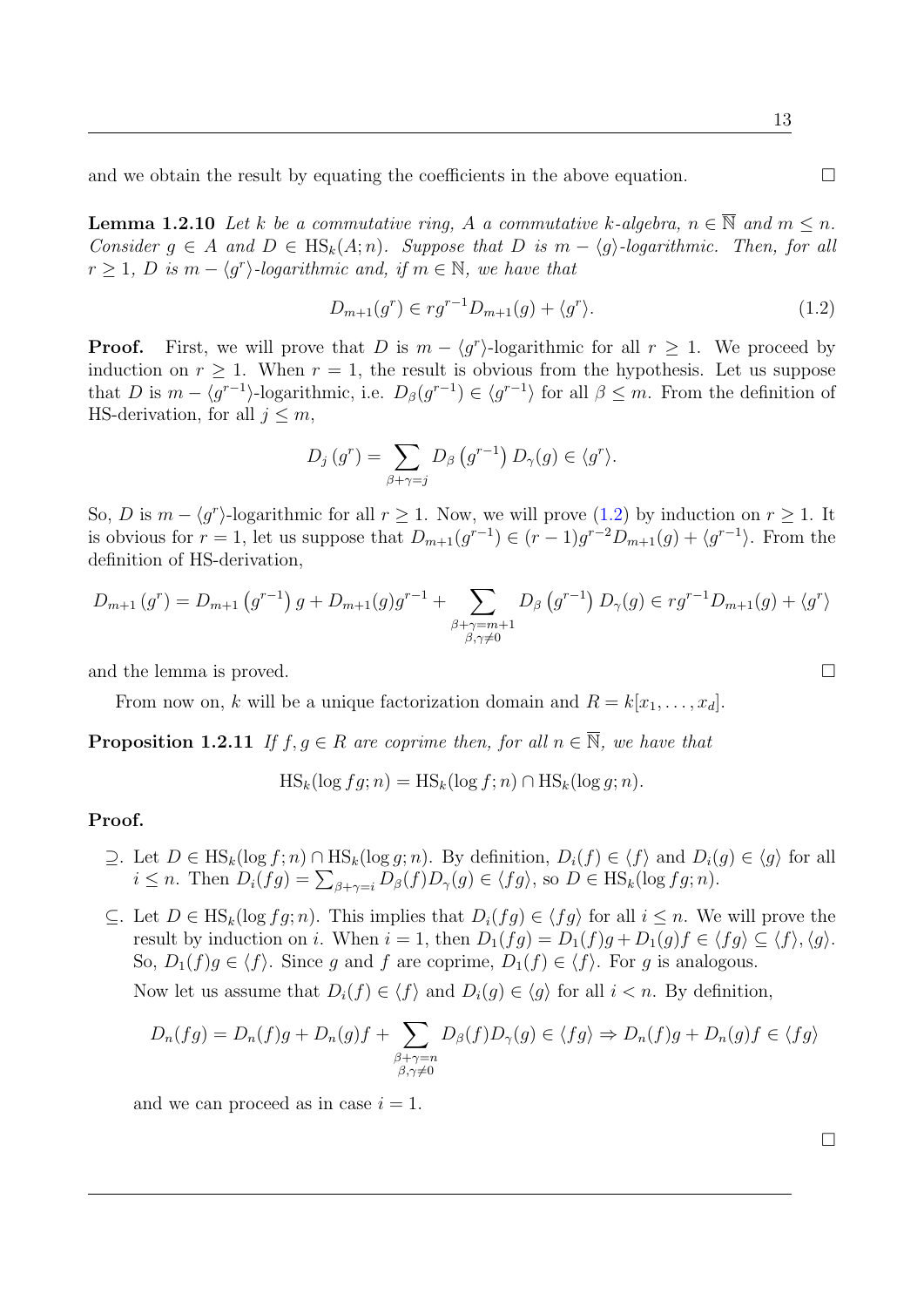**Corollary 1.2.12** If  $f, g \in R$  are coprime then, for all  $n \in \overline{\mathbb{N}}$ ,

 $\text{IDer}_{k}(\log f q; n) \subseteq \text{IDer}_{k}(\log f; n) \cap \text{IDer}_{k}(\log q; n).$ 

**Proof.** If  $\delta \in \text{IDer}_k(\log fg; n)$  then, there exists  $D \in \text{HS}_k(\log fg; n)$  an *n*-integral of  $\delta$ . By Proposition [1.2.11,](#page-26-1)  $D \in \text{HS}_k(\log f; n) \cap \text{HS}_k(\log g; n)$  so,  $\delta \in \text{IDer}_k(\log f; n) \cap \text{IDer}_k(\log g; n)$ .  $\Box$ 

In general, equality in Corollary [1.2.12](#page-26-2) does not hold. For example, consider  $k = \mathbb{F}_2$  and  $f = y$  and  $g = x^2 - y$  two polynomials of  $k[x, y]$ . Then  $\partial_x \in \mathrm{IDer}_k(\log f; 2) \cap \mathrm{IDer}_k(\log g; 2)$ , it is enough to consider the  $k$ -algebra homomorphisms:

|  | $R \rightarrow R[\mu \parallel_2]$          |  | $R \rightarrow R[\mu]]_2$ |
|--|---------------------------------------------|--|---------------------------|
|  | $x \mapsto x + \mu$ and $x \mapsto x + \mu$ |  |                           |
|  | $y \rightarrow y$                           |  | $y \rightarrow y + \mu^2$ |

The first one is an f-logarithmic 2-integral of  $\partial_x$  and, the second one is a g-logarithmic 2integral of this derivation. However,  $\partial_x \notin \text{IDer}_k(\log fg; 2)$ . To see this, let us consider a generic 2-integral of  $\partial_x$ :

$$
\varphi: R \to R[[\mu]]_2
$$
  
\n
$$
x \mapsto x + \mu + u_2 \mu^2
$$
  
\n
$$
y \mapsto y + v_2 \mu^2
$$

Then,

$$
\varphi(fg) = y(x^2 - y) + (x^2v_2 + y)\mu^2.
$$

In order for  $\varphi$  to be fg-logarithmic,  $x^2v_2 + y \in \langle fg \rangle$ . So, it should exist  $F \in k[x, y]$  such that  $x^2v_2 + y = F(x^2 - y)y$  but, if we consider the coefficient of y in this equality, we have that  $1 = 0$ !!!.

<span id="page-27-0"></span>**Corollary 1.2.13** Let  $f_1, \ldots, f_m \in R$ . If  $f_i, f_j$  are coprime whenever  $i \neq j$  then, for all  $n \in \overline{\mathbb{N}}$ we have:

$$
HS_k(\log f_1 \cdots f_m; n) = \bigcap_i HS_k(\log f_i; n) \quad and \quad \text{IDer}_k(\log f_1 \cdots f_m; n) \subseteq \bigcap_i \text{IDer}_k(\log f_i; n).
$$

Proof. The result is obtained thanks to Proposition [1.2.11](#page-26-1) and Corollary [1.2.12](#page-26-2) by induction on  $m$ .

From now on, k will be a UFD of characteristic  $p > 0$  and  $R = k[x_1, \ldots, x_d]$ .

<span id="page-27-1"></span>**Lemma 1.2.14** Let f be an irreducible polynomial,  $a > 1$  and  $n \in \overline{\mathbb{N}}$ . Let us consider  $D \in$  $\text{HS}_k(R; n)$  such that  $D_i(f^a)^p \in \langle f^{ap} \rangle$  for all  $i \leq n$ . Then,  $D \in \text{HS}_k(\log f^a; n)$ .

**Proof.** We write  $a = sp^{\alpha}$  where  $\alpha = val_n(a) \geq 0$  is the *p*-adic valuation of a and  $s \geq 1$ . By Lemma [1.2.9,](#page-25-1)

$$
D_i(f^{sp^{\alpha}}) = \begin{cases} 0 & \text{if } p^{\alpha} \nmid i \\ D_{i/p^{\alpha}}(f^s)^{p^{\alpha}} & \text{if } p^{\alpha}|i. \end{cases}
$$

Hence, if  $n < p^{\alpha}$ , we have the lemma. So, let us consider  $n \geq p^{\alpha}$ . Moreover, we can focus on the case  $i = jp^{\alpha} \leq n$ . It is enough to show that D is  $m - \langle f \rangle$ -logarithmic where  $m = \lfloor n/p^{\alpha} \rfloor$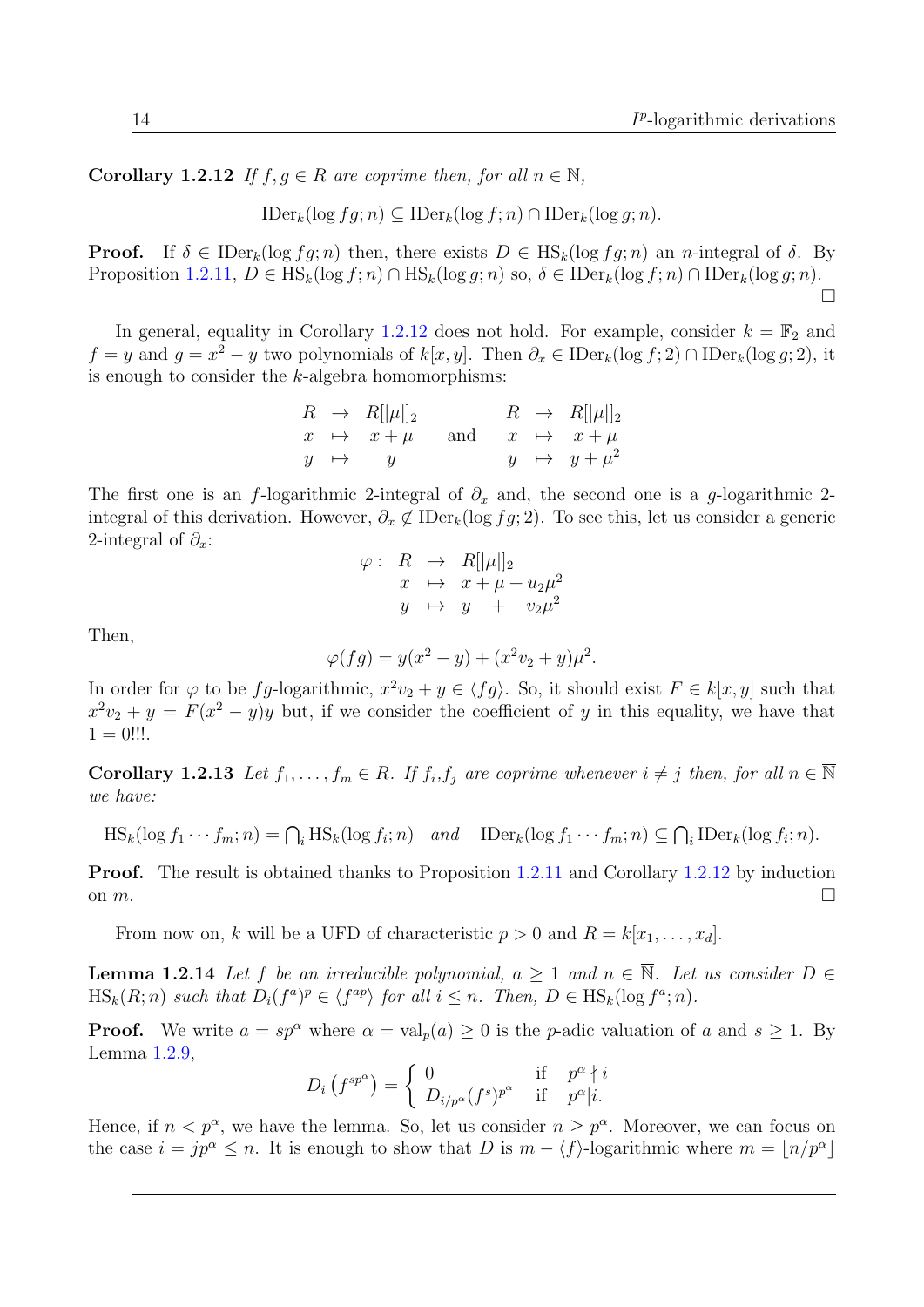if  $n \in \mathbb{N}$  and  $m = \infty$  if  $n = \infty$  because, if this is true, we have that D is  $m - \langle f^s \rangle$ -logarithmic by Lemma [1.2.10,](#page-26-3) and  $D_i(f^a) = D_i(f^{sp^a}) = D_j(f^s)^{p^a} \in \langle f^a \rangle$  for all  $i = jp^a \leq n$  and we deduce that  $D \in \text{HS}_k(\log f^a; n)$ .

Let us consider  $j \leq m$  an integer. Since  $jp^{\alpha} \leq n$  we have that

<span id="page-28-0"></span>
$$
D_j \left(f^s\right)^{p^{\alpha+1}} = D_{jp^{\alpha}} \left(f^{sp^{\alpha}}\right)^p \in \left\langle f^{sp^{\alpha+1}}\right\rangle. \tag{1.3}
$$

We proceed by induction on  $j \geq 1$ . If  $j = 1$ ,  $D_1(f^s) = sf^{s-1}D_1(f)$  by definition of derivation. Taking into account the previous expression, we have that

<span id="page-28-1"></span>
$$
D_1(f^s)^{p^{\alpha+1}} = sf^{(s-1)p^{\alpha+1}} D_1(f)^{p^{\alpha+1}} \in \left\langle f^{sp^{\alpha+1}} \right\rangle. \tag{1.4}
$$

Since R is UFD and  $f, s \neq 0$ ,  $D_1(f)^{p^{\alpha+1}} \in \left\langle f^{p^{\alpha+1}} \right\rangle \subseteq \left\langle f \right\rangle$  and hence  $D_1(f) \in \left\langle f \right\rangle$ .

Let us assume that  $D_l(f) \in \langle f \rangle$  for all  $l < j \leq m$ , i.e. D is  $(j-1) - \langle f \rangle$ -logarithmic. Thanks to the hypothesis, we can use Lemma [1.2.10,](#page-26-3) and we have

$$
D_j(f^s) = sf^{s-1}D_j(f) + Ff^s
$$

for some  $F \in R$ . Taking into account [\(1.3\)](#page-28-0),

$$
sf^{(s-1)p^{\alpha+1}}D_j(f)^{p^{\alpha+1}} + F^{p^{\alpha+1}}f^{sp^{\alpha+1}} \in \left\langle f^{sp^{\alpha+1}} \right\rangle \Rightarrow sf^{(s-1)p^{\alpha+1}}D_j(f)^{p^{\alpha+1}} \in \left\langle f^{sp^{\alpha+1}} \right\rangle.
$$

Observe that it is the same condition that [\(1.4\)](#page-28-1), so we can deduce that  $D_i(f) \in \langle f \rangle$ .

 $\Box$ 

<span id="page-28-2"></span>**Proposition 1.2.15** Let k be a UFD of characteristic  $p > 0$  and  $R = k[x_1, \ldots, x_d]$  the polynomial ring over k. Let h be a polynomial of R. For all  $n \in \overline{N}$ , we have that

$$
\text{IDer}_k(\log h; n) = \text{IDer}_k(\log h^p; np).
$$

#### Proof.

⊂. Let  $D_1$  ∈ IDer<sub>k</sub>(log h; n) and  $D$  ∈ HS<sub>k</sub>(log h; n) an integral of  $D_1$ . If  $n < \infty$ , from Proposition [1.2.1,](#page-23-1) D is np-integrable, so let D' be an np-integral of D. If  $n = \infty$ , we put  $D' = D$ . Observe that  $D'_1 = D_1$  so, if  $D' \in \text{HS}_k(\log h^p; np)$  then  $D_1 \in \text{IDer}_k(\log h^p; np)$ . We have to see that  $D_i'(h^p) \in \langle h^p \rangle$  for all  $i \leq np$ .

By Lemma [1.2.9,](#page-25-1)

$$
D'_{i}(h^{p}) = \begin{cases} 0 & \text{if } p \nmid i \\ D'_{i/p}(h)^{p} & \text{if } p \mid i. \end{cases}
$$

Then, we can focus on  $i = jp$  where  $1 \leq j \leq n$ . Note that  $D'_j = D_j$  for all  $1 \leq j \leq n$ , so  $D_i'(h^p) = D_j(h)^p \in \langle h^p \rangle$ . Therefore,  $D_i'(h^p) \in \langle h^p \rangle$  for all  $i \leq np$  and we have the inclusion.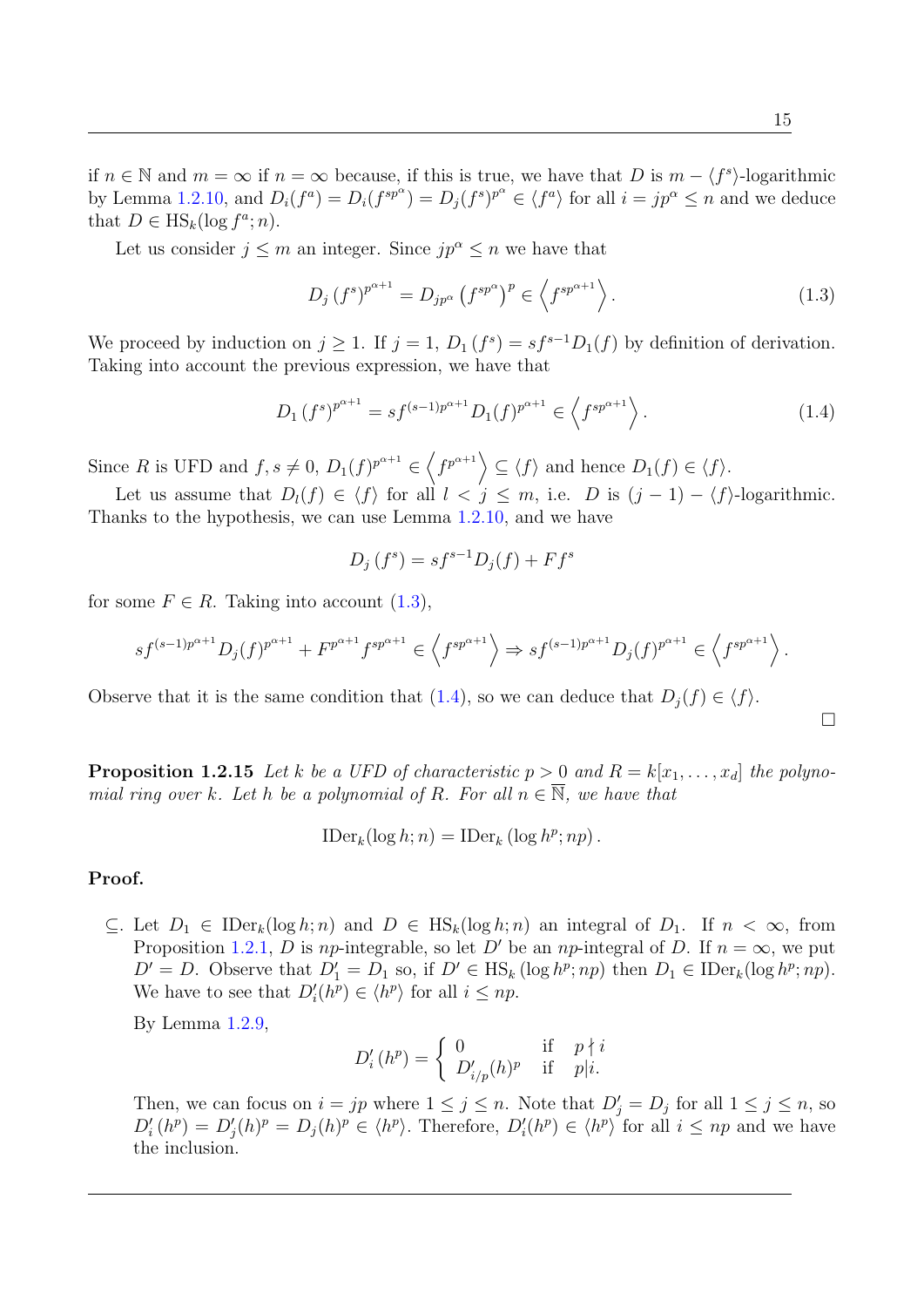$\supseteq$ . Let  $D_1 \in \text{IDer}_k(\log h^p; np)$  and  $D \in \text{HS}_k(\log h^p; np)$  an np-integral of  $D_1$ . Let  $h =$  $h_1^{a_1} \cdots h_m^{a_m}$  be the factorization of h in irreducible factors i.e.,  $h_i$  is irreducible and  $a_i \geq 1$ for all  $i = 1, ..., m$  and  $h_i \neq h_j$  if  $i \neq j$ . Then,  $h_i^{a_i}$  and  $h_j^{a_j}$  $j_j^{a_j}$  are coprime whenever  $i \neq j$ , and therefore,  $h_1^{a_1 p}, \ldots, h_m^{a_m p}$  are coprime too. By Corollary [1.2.13,](#page-27-0)

$$
D \in \mathrm{HS}_k \left( \log h^p; np \right) = \bigcap_i \mathrm{HS}_k \left( \log h_i^{a_i p}; np \right).
$$

Hence,

$$
D_j(h_i^{a_i})^p = D_{jp}(h_i^{a_ip}) \in \langle h_i^{a_ip} \rangle
$$

for all  $0 \le j \le n$ . By Lemma [1.2.14,](#page-27-1)  $\tau_{np,n}(D) \in \text{HS}_k(\log h_i^{a_i}; n)$  for all  $i = 1, \ldots, m$ . So,

$$
\tau_{np,n}(D) \in \bigcap \text{HS}_k(\log h_i^{a_i}; n) = \text{HS}_k(\log h; n)
$$

Therefore  $D_1 \in \mathrm{IDer}_k(\log h; n)$ .

<span id="page-29-0"></span>**Corollary 1.2.16** For all  $\tau \geq 0$  and  $n \in \overline{\mathbb{N}}$ , we have that

$$
\text{IDer}_k(\log h; n) = \text{IDer}_k(\log h^{p^{\tau}}; np^{\tau}).
$$

**Proof.** By induction on  $\tau$  using Proposition [1.2.15.](#page-28-2)

**Proposition 1.2.17** Let k be a UFD of characteristic  $p > 0$ ,  $R = k[x_1, \ldots, x_d]$  the polynomial ring over k,  $h \in R$  and  $\tau \geq 1$ . We denote  $A := R / \langle h^{p^{\tau}} \rangle$  and  $A' := R / \langle h \rangle$ . Then,

$$
\text{Leaps}_k(A) = \begin{cases} \{np^\tau \mid n \in \text{Leaps}_k(A')\} & \text{if } \text{Der}_k(\log h) = \text{Der}_k(R) \\ \{np^\tau \mid n \in \text{Leaps}_k(A')\} \cup \{p^\tau\} & \text{if } \text{Der}_k(\log h) \neq \text{Der}_k(R). \end{cases}
$$

**Proof.** By Corollary [1.2.4,](#page-24-2)  $s \in \text{Leaps}_k(A)$  if and only if the inclusion  $\text{IDer}_k(\log h^{p^{\tau}}; s-1) \supsetneq$ IDer<sub>k</sub>( $\log h^{p^{\tau}}$ ; *s*) is proper. First of all, we will prove the next two equalities:

1. For  $s < p^{\tau}$ , IDer<sub>k</sub> (log  $h^{p^{\tau}}$ ; s) = Der<sub>k</sub>(R).

The inclusion  $\subseteq$  is always true. Let  $D_1 \in \text{Der}_k(R) = \text{IDer}_k(R)$  and  $D \in \text{HS}_k(R)$  an integral. Since  $s < p^{\tau}$ , for all  $j \leq s$ ,  $p^{\tau} \nmid j$ . By Lemma [1.2.9,](#page-25-1)  $D_j(h^{p^{\tau}}) = 0 \in \langle h^{p^{\tau}} \rangle$  for all  $j \leq s$ . Then, any derivation  $D_1$  has a  $h^{p^{\tau}}$ -logarithmic s-integral and the other inclusion holds. So, A does not have a leap at s.

2. Let s be an integer such that  $np^{\tau} < s < (n+1)p^{\tau}$  for some  $n \geq 1$ . Then, IDer<sub>k</sub>  $(\log h^{p^{\tau}}; s)$ IDer<sub>k</sub>  $(\log h^{p^{\tau}}; np^{\tau}).$ 

Since  $s > np^{\tau}$ , the inclusion  $\subseteq$  is true. Let  $D_1 \in \mathrm{IDer}_k(\log h^{p^{\tau}}; np^{\tau})$ . By definition there exists an integral  $D \in \text{HS}_k$   $(\log h^{p^{\tau}}; np^{\tau})$  of  $D_1$ . By Proposition [1.2.1,](#page-23-1) we can consider  $D' \in \text{HS}_k(R; s)$ an integral of D. Hence, for all j such that  $np^{\tau} < j \leq s < (n+1)p^{\tau}$ ,  $p^{\tau} \nmid j$  and, by Lemma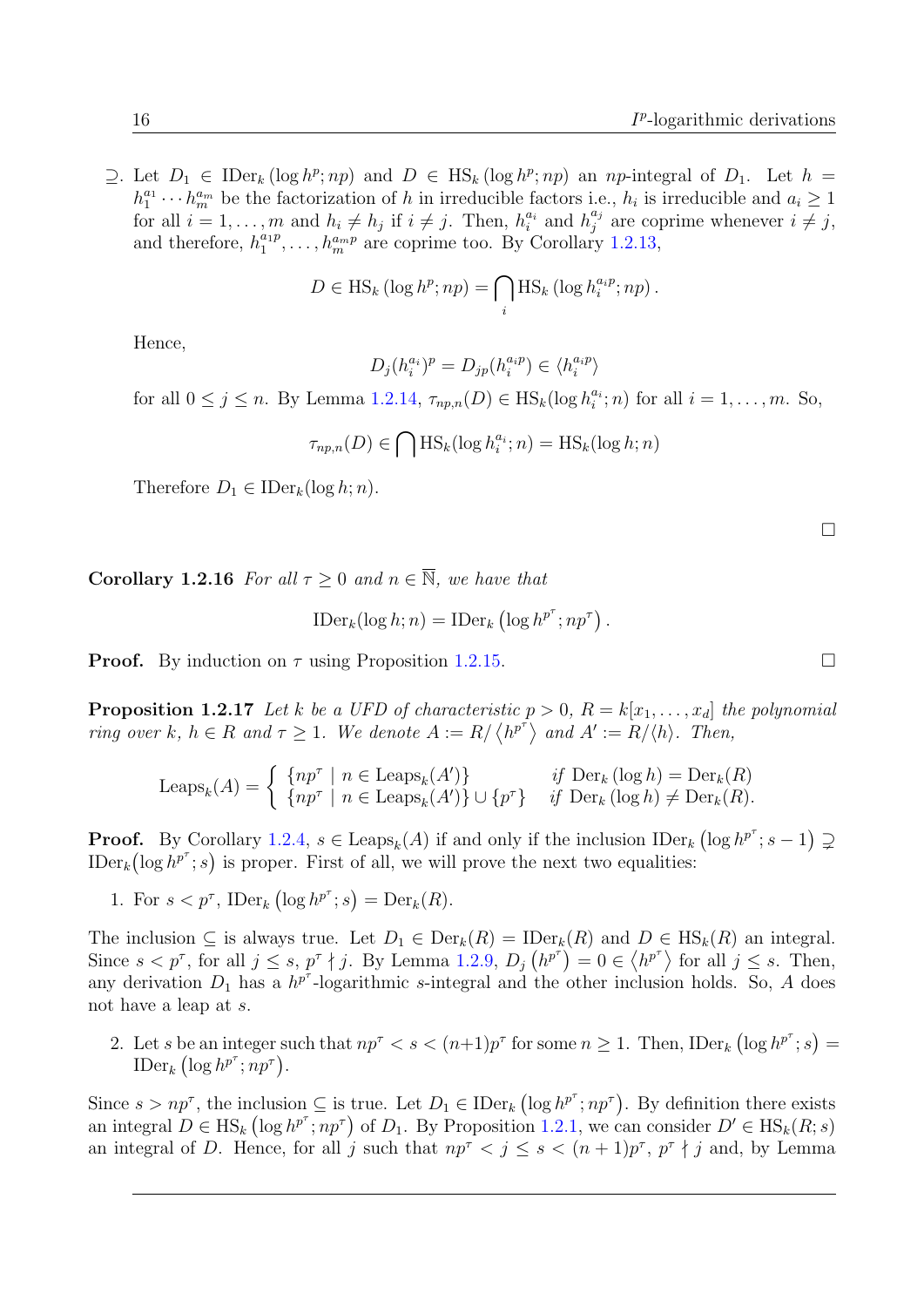[1.2.9,](#page-25-1)  $D'_j(h^{p^{\tau}}) = 0 \in \langle h^{p^{\tau}} \rangle$ . Since  $D'_l = D_l$  for all  $l \leq np^{\tau}$ ,  $D' \in \text{HS}_k(\log h^{p^{\tau}}; s)$ . Therefore,  $D_1 \in \mathrm{IDer}_k \left( \log h^{p^{\tau}}; s \right)$  and A does not have a leap at s.

Thanks to these two equalities we know that the leaps are given on  $s = np^{\tau}$  for some  $n \geq 1$ . Let us suppose that  $s = p^{\tau}$ . By Corollary [1.2.16](#page-29-0) and the point 1.,

$$
\mathrm{Der}_{k}(R) = \mathrm{IDer}_{k}(\log h^{p^{\tau}}; s-1) \supseteq \mathrm{IDer}_{k}(\log h^{p^{\tau}}; p^{\tau} = s) = \mathrm{Der}_{k}(\log h).
$$

Hence, A has a leap at  $p^{\tau}$  if and only if  $Der_k(\log h) \neq Der_k(R)$ . Now, let us consider  $s = np^{\tau}$ for  $n \geq 2$ . By Corollary [1.2.16](#page-29-0) and the point 2.

$$
\text{IDer}_k\left(\log h; n-1\right) = \text{IDer}_k\left(\log h^{p^{\tau}}; (n-1)p^{\tau}\right) = \text{IDer}_k\left(\log h^{p^{\tau}}; np^{\tau} - 1\right)
$$
  
\n
$$
\supseteq \text{IDer}_k\left(\log h^{p^{\tau}}; np^{\tau}\right) = \text{IDer}_k\left(\log h; n\right).
$$

Then, A has a leap at  $s = np^{\tau}$  if and only if n is a leap of  $R/\langle h \rangle$  and we have proved the result.  $\Box$ 

# <span id="page-30-0"></span>1.3 Multivariate Hasse-Schmidt derivations

In this section we recall a generalization of the HS-derivations and its group structure. This generalization will be used in chapter [2.](#page-36-0) We also remember a particular multivariate HSderivation called external product of HS-derivations. Most of the result of this section can be found in [\[Na3\]](#page-103-8).

Throughout this section,  $k$  will be a commutative ring and  $A$  a commutative  $k$ -algebra. Let  $q \geq 1$  be an integer and let us call  $\mathbf{s} = \{s_1, \ldots, s_q\}$  a set of q variables.

The monoid  $\mathbb{N}^q$  is endowed with a natural partial ordering. Namely, for  $\alpha, \beta \in \mathbb{N}^q$ , we define

$$
\alpha \leq \beta \Leftrightarrow \exists \gamma \in \mathbb{N}^q
$$
 such that  $\beta = \alpha + \gamma \Leftrightarrow \alpha_i \leq \beta_i \ \forall i = 1, \ldots, q$ .

The support of a series  $a = \sum_{\alpha} a_{\alpha} s^{\alpha} \in A[|s|]$  is  $\text{Supp}(a) := \{ \alpha \in \mathbb{N}^q \mid a_{\alpha} \neq 0 \}.$  The order of a non-zero series  $a = \sum_{\alpha} a_{\alpha} s^{\alpha} \in A[|s|]$  is

 $\mathrm{ord}(a) := \min\{|\alpha| \mid \alpha \in \mathrm{Supp}(a)\}\$ 

and if  $a = 0$  we define ord $(a) := \infty$ .

**Definition 1.3.1** We say that a subset  $\Delta \subseteq \mathbb{N}^q$  is a co-ideal of  $\mathbb{N}^q$  if whenever  $\alpha \in \Delta$  and  $\alpha' \leq \alpha$ , then  $\alpha' \in \Delta$ .

For example, for  $\beta \in \mathbb{N}^q$ ,  $\mathfrak{n}_{\beta} := {\alpha \in \mathbb{N}^q \mid \alpha \leq \beta}$  is a co-ideal of  $\mathbb{N}^q$ .

**Definition 1.3.2** For each co-ideal  $\Delta \subset \mathbb{N}^q$ , we denote by  $\Delta_A$  the ideal of A[|s|] whose elements are the series  $\sum_{\alpha \in \mathbb{N}^q} a_{\alpha} s^{\alpha}$  such that  $a_{\alpha} = 0$  if  $\alpha \in \Delta$  i.e.  $\Delta_A = \{a \in A[|s|] \mid \text{Supp}(a) \subseteq \Delta^c\}.$ 

Let us denote  $A[|\mathbf{s}||_{\Delta} := A[|\mathbf{s}|]/\Delta_A$ . Note that if  $q = 1$  and  $\Delta = \{i \in \mathbb{N} \mid i \leq m\}$ , then  $A[|\mathbf{s}||_{\Delta} = A[|\mathbf{s}||_{m}]$ . From now on,  $\Delta$  will be a non-empty co-ideal.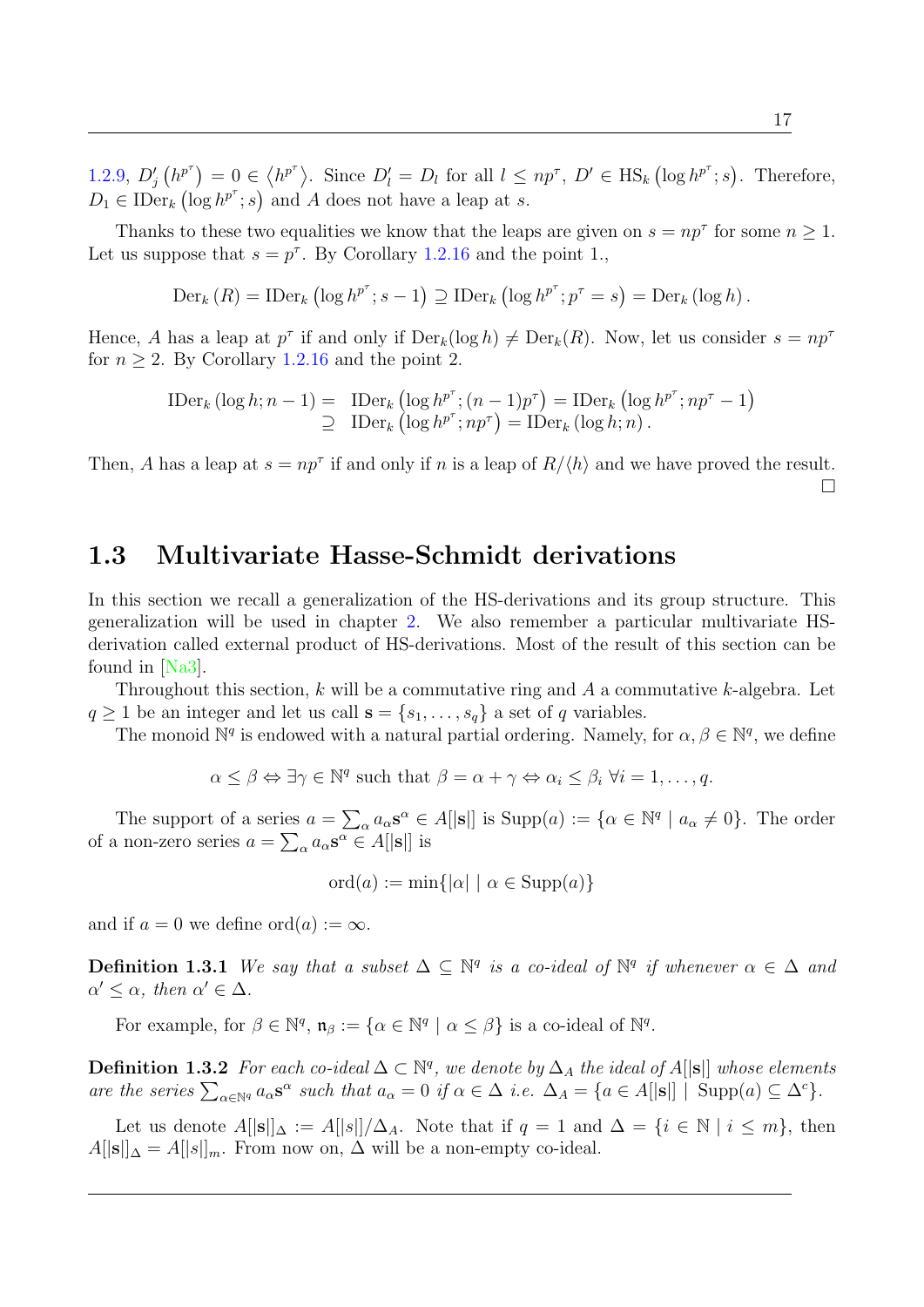**Definition 1.3.3** A  $(q, \Delta)$ -variate Hasse-Schmidt derivation  $((q, \Delta))$ -variate HS-derivation for short) of A (over k) is a family  $D = (D_{\alpha})_{\alpha \in \Delta}$  of k-linear maps  $D_{\alpha}: A \to A$ , satisfying the conditions:

$$
D_0 = \text{Id}_A, \ D_\alpha(xy) = \sum_{\beta + \gamma = \alpha} D_\beta(x) D_\gamma(y)
$$

for all  $x, y \in A$  and for all  $\alpha \in \Delta$ . We denote by  $\text{HS}_k^q(A; \Delta)$  the set of all  $(q, \Delta)$ -variate *HS-derivations of A (over k)* and  $\text{HS}_k^q(A)$  for  $\Delta = \mathbb{N}^q$ .

For  $q = 1$  and  $\Delta = \{i \in \mathbb{N} \mid i \leq m\}$ , a  $(1, \Delta)$ -variate HS-derivation is a HS-derivation of length m in the usual way. Moreover, as in this case, for each  $q \geq 1$  and  $\Delta \subseteq \mathbb{N}^q$  a co-ideal, any  $(q, \Delta)$ -variate HS-derivation D of A over k can be understood as a power series

$$
\sum_{\alpha \in \Delta} D_{\alpha} \mathbf{s}^{\alpha} \subseteq \text{End}_{k}(A)[|\mathbf{s}|]_{\Delta}
$$

and so we can consider  $\text{HS}_k^q(A; \Delta) \subseteq \text{End}_k(A)[|\mathbf{s}||_{\Delta}].$ 

**Lemma 1.3.4** [\[Na3,](#page-103-8) Corollary 1] Let k be a commutative ring, A a commutative k-algebra,  $q \geq 1$  an integer and  $\Delta \subseteq \mathbb{N}^q$  a non-empty co-ideal. Then,  $\text{HS}_k^q(A; \Delta)$  is a group.

Namely, the group operation on  $\text{HS}_k^q(A; \Delta)$  is explicitly given by

$$
(D, E) \in \text{HS}^q_k(A; \Delta) \times \text{HS}^q_k(A; \Delta) \mapsto D \circ E \in \text{HS}^q_k(A; \Delta)
$$

with

$$
(D \circ E)_{\alpha} = \sum_{\beta + \gamma = \alpha} D_{\beta} \circ E_{\gamma}.
$$

Let us denote

$$
\mathrm{Hom}^\circ_{k-\mathrm{alg}}(A,A[|{\bf s}||_\Delta):=\{f\in \mathrm{Hom}_{k-\mathrm{alg}}(A,A[|{\bf s}||_\Delta)\ |\ f(x)\equiv x\mod(\mathfrak{n}_0)_A\ \forall x\in A\}.
$$

**Lemma 1.3.5** [\[Na3,](#page-103-8) §5] Let k be a commutative ring, A a commutative k-algebra,  $q \ge 1$  and integer,  $\mathbf{s} = \{s_1, \ldots, s_q\}$  a set of q variables and  $\Delta$  a non-empty co-ideal. Then, the map

$$
D \in \mathcal{HS}_{k}^{q}(A; \Delta) \longmapsto \left[x \in A \mapsto \sum_{\alpha \in \Delta} D_{\alpha}(x) \mathbf{s}^{\alpha}\right] \in \text{Hom}_{k-\text{alg}}^{\circ}(A, A[|\mathbf{s}|]_{\Delta})
$$

is a group isomorphism.

**Definition 1.3.6** Let R be a ring,  $q, m \geq 1$ ,  $\mathbf{s} = \{s_1, \ldots, s_q\}$ ,  $\mathbf{t} = \{t_1, \ldots, t_m\}$  disjoint sets of variables and  $\Delta \subseteq \mathbb{N}^q$  and  $\nabla \subseteq \mathbb{N}^m$  non-empty co-ideals. For each  $r \in R[$  $|\mathbf{s}|]_{\Delta}$ ,  $r' \in R[$  $|\mathbf{t}|]_{\nabla}$ , the external product  $r \boxtimes r' \in R[|\mathbf{s} \sqcup \mathbf{t}|]_{\Delta \times \nabla}$  is defined as

$$
r \boxtimes r' := \sum_{(\alpha,\beta)\in\Delta\times\nabla} r_{\alpha} r'_{\beta} \mathbf{s}^{\alpha} \mathbf{t}^{\beta}.
$$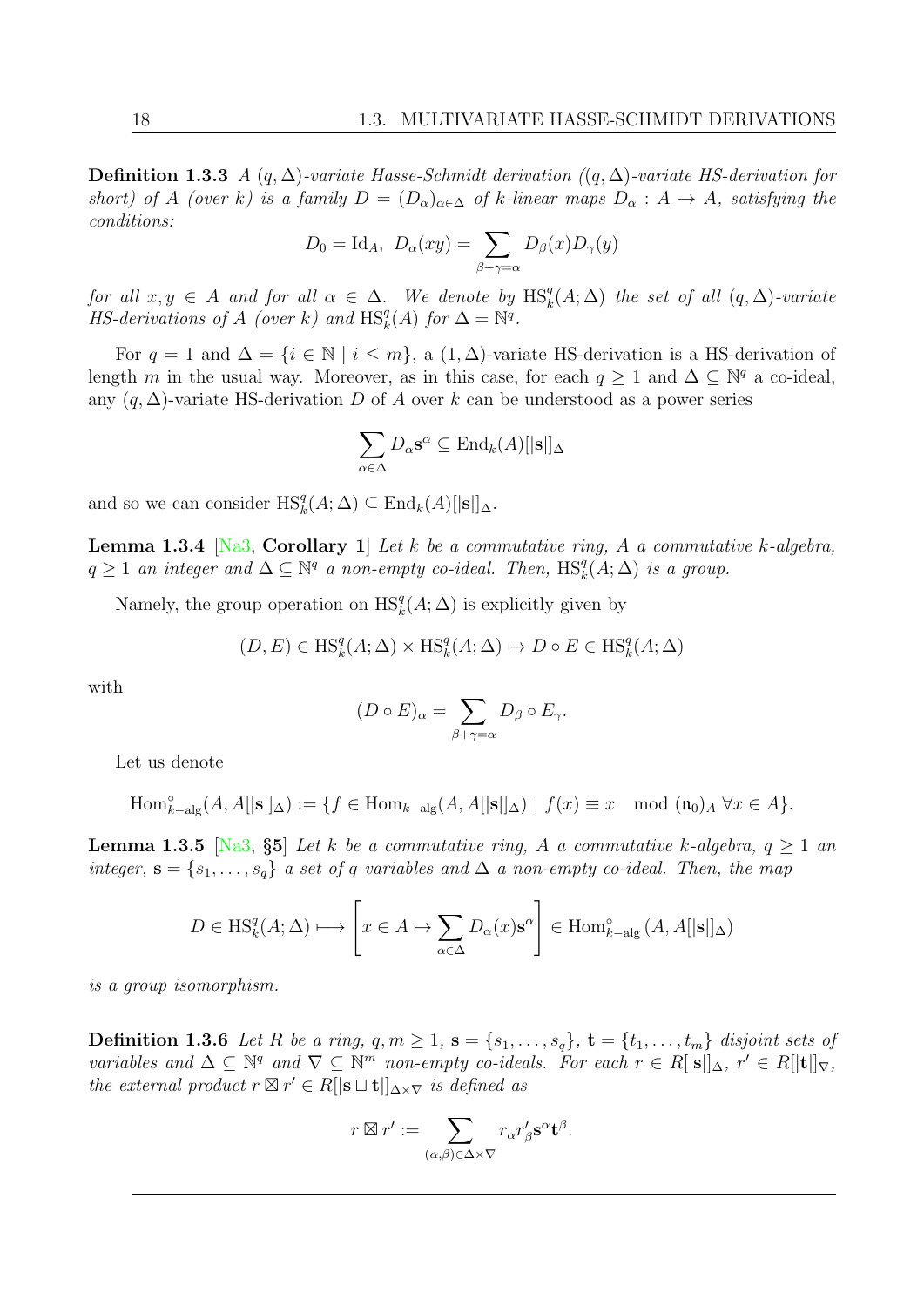**Proposition 1.3.7** [\[Na3,](#page-103-8) **Prop.** 6] Let  $D \in \text{HS}_k^q(A; \Delta)$ ,  $E \in \text{HS}_k^m(A; \nabla)$  be HS-derivations. Then, its external product  $D \boxtimes E$  is a  $(\mathbf{s} \sqcup \mathbf{t}, \Delta \times \nabla)$ -variate HS-derivation.

Let us consider  $D, E \in HS_k(A)$ . Then, its external product  $D \boxtimes E \in HS_k^2(A)$  is given by  $(D \boxtimes E)_{(i,j)} = D_i \circ E_j$  for all  $(i,j) \in \mathbb{N}^2$  and it is easy to prove the following result about its inverse.

**Lemma 1.3.8** Let  $D, E \in \text{HS}_k(A)$ . Then,  $(D \boxtimes E)^*_{(i,j)} = E^*_j \circ D^*_i$  for all  $(i, j) \in \mathbb{N}^2$ .

# <span id="page-32-0"></span>1.4 The action of substitution maps

In this section we recall the definition of substitution maps and its action on the group of HS-derivations. Most of the result of this section can be found in [\[Na3,](#page-103-8) §6].

Let k be a commutative ring, A a commutative k-algebra,  $\mathbf{s} = \{s_1, \ldots, s_q\}, \mathbf{t} = \{t_1, \ldots, t_d\}$  $\mathbf{u} = \{u_1, \ldots, u_l\}$  three sets of variables where  $q, d, l \geq 1$  and  $\Delta \subseteq \mathbb{N}^q$ ,  $\nabla \subseteq \mathbb{N}^d$  and  $\Omega \subseteq \mathbb{N}^l$ non-empty co-ideals.

**Definition 1.4.1** An A-algebra map  $\phi : A[|\mathbf{s}||_{\Delta} \to A[|\mathbf{t}||_{\nabla}$  will be called a substitution map if ord $(\phi(s_i)) \geq 1$  for all  $i = 1, \ldots, q$ .

**Definition 1.4.2** We say that a substitution map  $\phi : A[|\mathbf{s}||_{\Delta} \to A[|\mathbf{t}|]_{\nabla}$  has constant coefficients if  $c^s_\beta \in k$  for all  $s \in \mathbf{s}$  and all  $\beta \in \nabla$  where

$$
\phi(s) = \sum_{\beta \in \nabla, 0 < |\beta|} c^s_\beta \mathbf{t}^\beta \in \mathfrak{n}_0^A(\mathbf{t})/\nabla_A \subseteq A[|\mathbf{t}|]_\nabla
$$

with  $\mathfrak{n}_0^A(\mathbf{t}) = \ker \left( \sum_{\alpha} a_{\alpha} \mathbf{t}^{\alpha} \in A[\vert \mathbf{t} \vert] \mapsto a_0 \in A \right)$ . In particular,  $\phi : A[\vert \mu \vert]_m \to A[\vert \mu \vert]_n$  has constant coefficient if  $\phi(\mu) = \sum_{i=1}^n a_i \mu^i$  with  $a_i \in k$  for all i.

It is clear that composition of substitution maps (of constant coefficients) are also substitution maps (of constant coefficients).

**Proposition 1.4.3** [\[Na3,](#page-103-8) Prop. 10] For any substitution map  $\phi : A[|s|] \Delta \rightarrow A[|t|] \nabla$ , we have that if  $f \in \text{Hom}_{k-\text{alg}}^{\circ}(A, A[|\mathbf{s}||_{\Delta}), \text{ then } \phi \circ f \in \text{Hom}_{k-\text{alg}}^{\circ}(A, A[|\mathbf{t}||_{\nabla}).$ 

Notation 1.4.4 Let  $\phi: A[|\mathbf{s}||_{\Delta} \to A[|\mathbf{t}|]_{\nabla}$  be a substitution map and  $D \in \text{HS}_{k}^{q}(A; \Delta)$  a  $(q, \Delta)$ variate HS-derivation. We denote by  $\phi \bullet D \in \text{HS}_k^d(A; \nabla)$  the  $(d, \nabla)$ -variate HS-derivation determined by  $\varphi_{\phi \bullet D} = \phi \circ \varphi_D$ . In terms of power series, we have:

$$
\phi \bullet D = \phi \bullet \left( \sum_{\alpha \in \Delta} D_{\alpha} \mathbf{s}^{\alpha} \right) = \sum_{\alpha \in \Delta} \phi(\mathbf{s})^{\alpha} D_{\alpha}.
$$

<span id="page-32-1"></span>**Remark 1.4.5** Thanks to the previous expression, it is easy to see that, if  $\phi : A||\mathbf{s}||_{\Delta} \to A[|\mathbf{t}||_{\nabla}]$ is a substitution map and  $D \in \text{HS}_k^q(\log I; \Delta)$  for any  $I \subseteq A$  an ideal, i.e.  $D_\alpha(I) \subset I$  for all  $\alpha \in \Delta$ , then  $\phi \bullet D \in \text{HS}_k^d(\log I; \nabla)$ .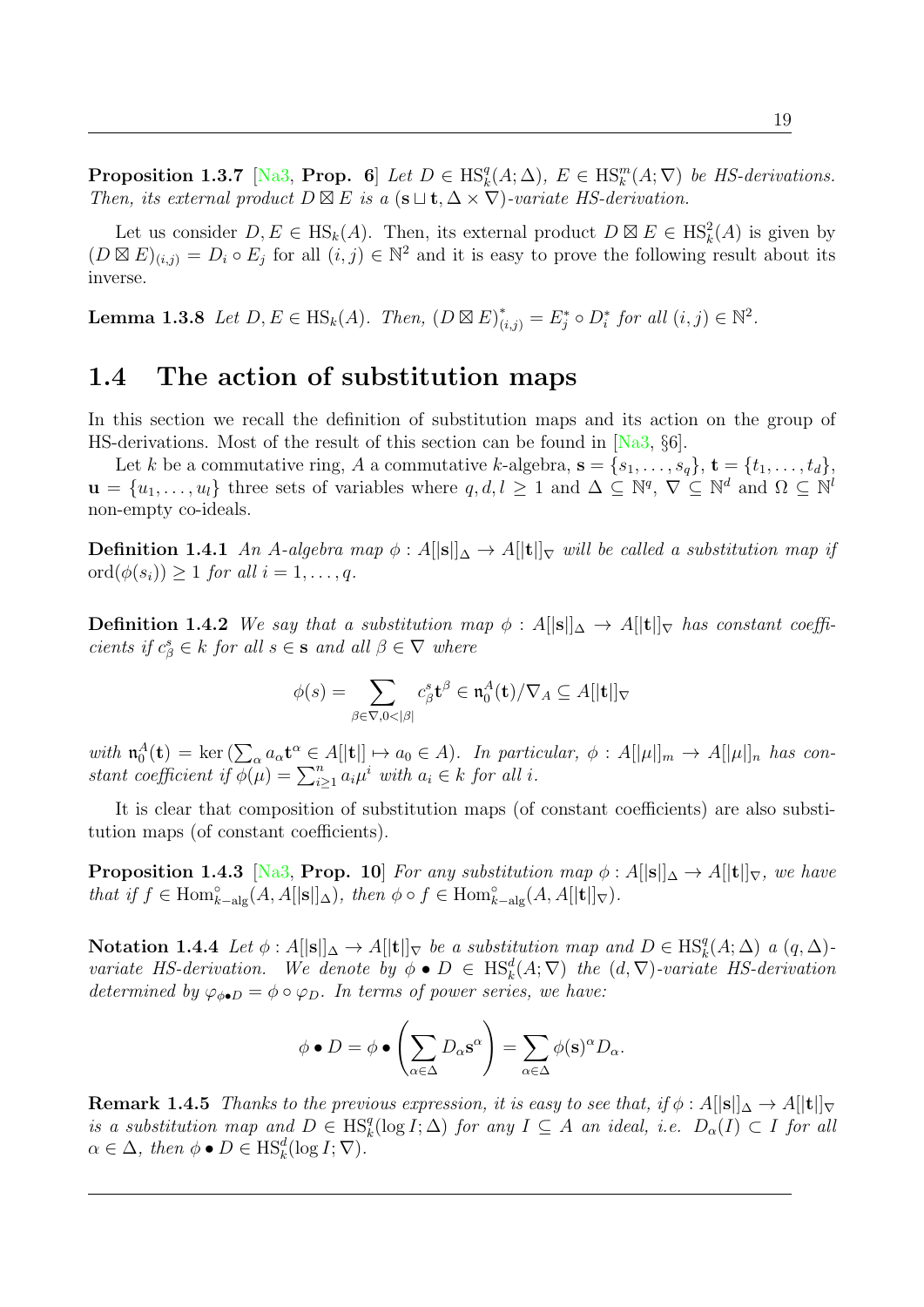Examples 1.4.6 The operations defined in [1.1](#page-16-2) are examples of substitution maps. Namely, let  $D \in \text{HS}_k(A; m)$  be a HS-derivation of length  $m \in \overline{\mathbb{N}}$ .

- 1. For each  $x \in A$ ,  $x \bullet D = \phi \bullet D$  where  $\phi : A[|\mu|]_m \to A[|\mu|]_m$  is given by  $\phi(\mu) = x\mu$ .
- 2. Let  $1 \le n \le m$  be an integer and let us consider the projection  $\pi_{mn}: A[|\mu|]_m \to A[|\mu|]_n$  $(\pi_{mn}(\mu) = \mu)$ . Then,  $\tau_{mn}(D) = \pi_{mn} \bullet D$ .
- 3. For each integer  $n \geq 1$ ,  $D[n] = \phi \bullet D$  where  $\phi : A[|\mu|]_m \to A[|\mu|]_{mn}$  is the substitution map given by  $\phi(\mu) = \mu^n$ .

Substitution maps of type 2. and 3. of Example [1.4.6](#page-32-1) have constant coefficients. Moreover, if  $a \in k$ , the substitution map  $a \bullet (*)$  of type 1. has constant coefficients too.

The following lemma comes from 8. and Prop. 11 of  $[Na3, §6]$ .

**Lemma 1.4.7** Let  $\phi: A[|\mathbf{s}||] \Delta \to A[|\mathbf{t}||] \nabla$  and  $\psi: A[|\mathbf{t}||] \nabla \to A[|\mathbf{u}||] \nabla$  be substitution maps and  $D, D' \in \text{HS}_k^q(A; \Delta)$  HS-derivations. We have the following properties:

- 1. If  $\phi$  has constant coefficient, then  $\phi \bullet (D \circ D') = (\phi \bullet D) \circ (\phi \bullet D')$ .
- 2.  $\psi \bullet (\phi \bullet D) = (\psi \circ \phi) \bullet D$ .

As a straightforward consequence we obtain the following corollary.

**Corollary 1.4.8** Let  $D, D^1, \ldots, D^t \in \text{HS}_k(A, m)$  be HS-derivations of length  $m \in \overline{\mathbb{N}}$ . The following properties hold:

- 1. If  $\eta \in k$ , then  $\eta \bullet (D^1 \circ \cdots \circ D^t) = (\eta \bullet D^1) \circ \cdots \circ (\eta \bullet D^t)$ .
- 2.  $\tau_{mn}(D^1 \circ \cdots \circ D^t) = \tau_{mn}(D^1) \circ \cdots \circ \tau_{mn}(D^t)$  for any  $1 \leq n \leq m$  integer.
- 3.  $(D^1 \circ \cdots \circ D^t) [n] = D^1[n] \circ \cdots \circ D^t[n]$  for any  $n \geq 1$ .
- 4.  $D[nn'] = (D[n])[n']$  for any  $n, n' \ge 1$ .

<span id="page-33-0"></span>**Proposition 1.4.9** [\[Na3,](#page-103-8) Prop. 11] Let  $\phi$  : A[|s|| $\Delta \rightarrow$  A[|t|| $\nabla$  be a substitution map of constant coefficients. Then,  $(\phi \bullet D)^* = \phi \bullet D^*$  for each  $D \in \text{HS}_k^q(A; \Delta)$ .

Thanks to this result we can easily show the following results:

**Lemma 1.4.10** Let  $D, E \in \text{HS}_k(A; m)$  be two HS-derivations of length  $m \in \mathbb{N}$  such that  $\tau_{m,m-1}(D) = \tau_{m,m-1}(E)$ . Then, there exists  $\delta \in \text{Der}_k(A)$  such that  $D = E \circ (\text{Id}, \delta)[m]$ .

Proof. Let  $E^* \in \text{HS}_k(A; m)$  be the inverse of E. From Proposition [1.4.9](#page-33-0) we have that  $\tau_{m,m-1}(E^*) = (\tau_{m,m-1}(E))^* = (\tau_{m,m-1}(D))^* = \tau_{m,m-1}(D^*)$ . So,  $E^* \circ D = (\mathrm{Id}, 0, \ldots, 0, \delta) \in$  $\text{HS}_k(A; m)$  with  $\delta \in \text{Der}_k(A)$  (by definition of HS-derivation) and hence,  $D = E \circ (\text{Id}, \delta)[m]$ .  $\Box$ 

**Lemma 1.4.11** Let  $D \in HS_k(A;m)$  be a HS-derivation of length  $m \in \overline{N}$ ,  $n, s \ge 1$  positive integers such that  $n \leq m$  and  $I \subseteq A$  an ideal. The following properties hold: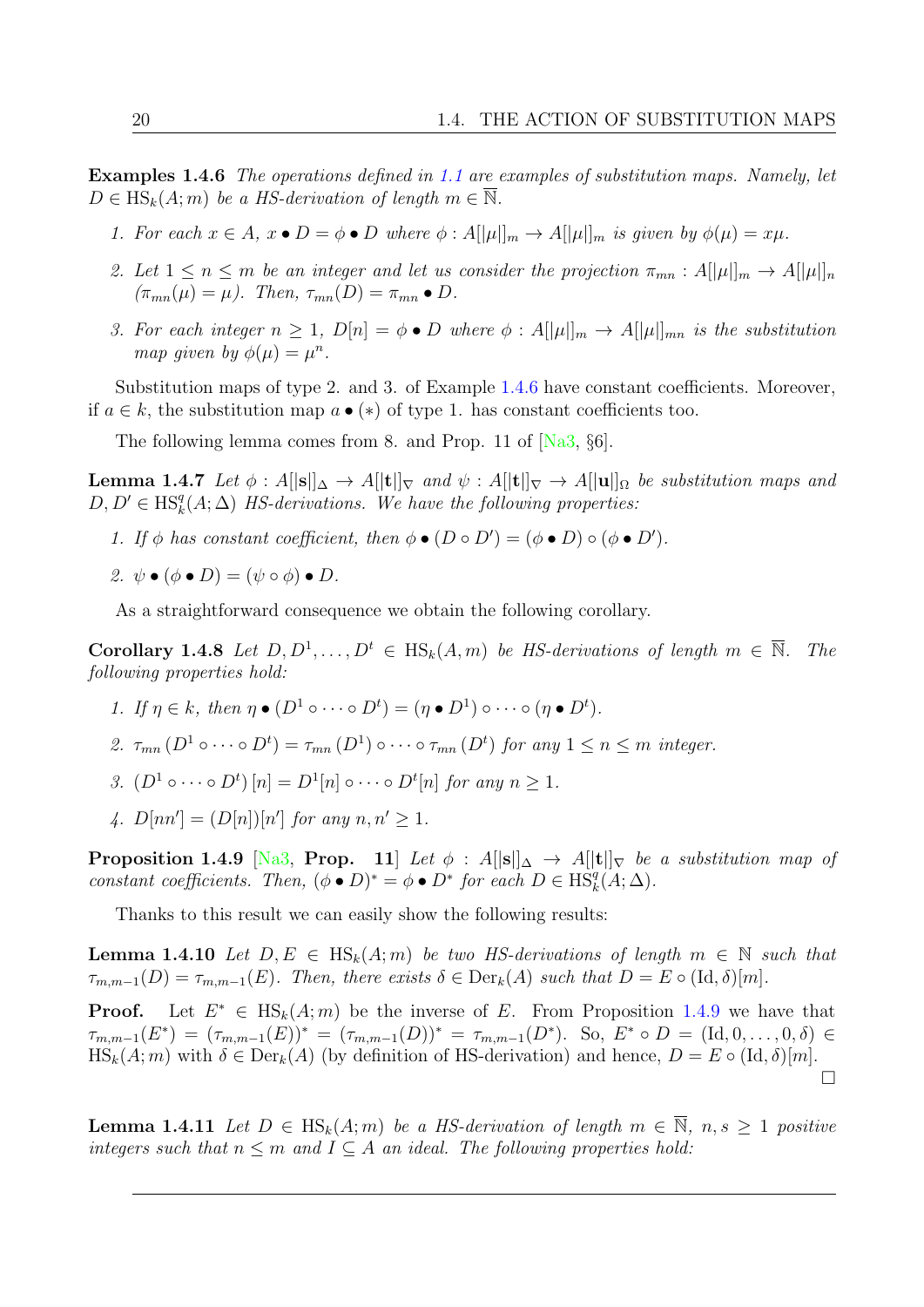- a. If D is  $n-I$ -logarithmic, then  $D^*$  is  $n-I$ -logarithmic too.
- b. If D is  $(n-1) I$ -logarithmic, then  $D^*[s] \in HS_k(A; ms)$  is  $(ns-1) I$ -logarithmic.
- c. If D is  $(n-1) I$ -logarithmic, then  $D_n^* = -D_n + H_n$  where  $H_n$  is an I-differential operator of order  $\leq n$ .

#### Proof.

- a. We have that  $\tau_{mn}(D) \in \text{HS}_k(\log I; n)$ . From Lemma [1.4.9,](#page-33-0)  $\tau_{mn}(D^*) = (\tau_{mn}(D))^* \in$  $\text{HS}_k(\log I; n)$ . Hence  $D^*$  is  $n - I$ -logarithmic.
- b. From a.,  $D^*$  is  $(n-1) I$ -logarithmic and by Lemma [1.1.18,](#page-19-1)  $D^*[s]$  is  $(ns-1) I$ -logarithmic for all  $s \geq 1$ .
- c. From a.,  $D^*$  is  $(n-1) I$ -logarithmic. Then, by Lemma [1.1.19,](#page-19-0) there exists  $H_n$  and I-differential operator of order  $\leq n$  such that  $(D \circ D^*)_n = D_n^* + D_n + H_n = 0$ . So,  $D_n^* = -D_n - H_n$  and we have the result.

 $\Box$ 

**Lemma 1.4.12** Let  $I \subseteq A$  be an ideal and  $\phi : A[|\mu|]_m \to A[|\mu|]_n$  a substitution map. Let us denote  $B = A/I$  and  $\phi^B : B[|\mu|]_m \to B[|\mu|]_n$  the substitution map induced by  $\phi$ . Then, for each  $D \in \text{HS}_k(\log I; m)$  we have that

$$
\phi^B \bullet (\Pi^I_{\mathrm{HS},m}(D)) = \Pi^I_{\mathrm{HS},n} (\phi \bullet D).
$$

**Proof.** Let us write  $D = \sum_{i=0}^{m} D_i \mu^i \in \text{End}(A)[\mu]_m$  and  $\phi(\mu) = \sum_{j=1}^{n} a_j \mu^j$ . Then,

$$
\phi \bullet D = \sum_{i=0}^{m} \phi(\mu)^i D_i = \sum_{\substack{\beta \in \mathbb{N}^n \\|\beta|=i}} {i \choose \beta} a_1^{\beta_1} \cdots a_n^{\beta_n} D_i \mu^{\beta_1 + \cdots + n\beta_n} \mod \mu^{n+1}
$$

where  $\binom{i}{4}$  $\mathcal{L}_{\beta}^{i}$  = i!/( $\beta_1! \cdots \beta_n!$ ). So, if we denote  $\mathcal{J}_j = \{ \beta = (\beta_1, \ldots, \beta_n) \in \mathbb{N}^n \mid \sum_{s=1}^n s\beta_s = j \}$ , we obtain that

$$
\phi \bullet D = \sum_{j=0}^n \left( \sum_{\beta \in \mathcal{J}_j} {\binom{|\beta|}{\beta}} a_1^{\beta_1} \cdots a_n^{\beta_n} D_{|\beta|} \right) \mu^j \in \text{HS}_k(\log I; n).
$$

Let us denote  $\overline{a} = a + I$  for all  $a \in A$ . From the definition of the map  $\Pi_{\mathrm{HS},n}^I$ ,  $\Pi_{\mathrm{HS},n}^I(\phi \bullet D) =$  $\overline{\phi \bullet D} \in \mathrm{HS}_k(B; n)$  where

$$
(\overline{\phi \bullet D})_j(a+I) = (\phi \bullet D)_j(a) + I = \left(\sum_{\beta \in \mathcal{J}_j} {\binom{|\beta|}{\beta}} a_1^{\beta_1} \cdots a_n^{\beta_n} D_{|\beta|}(a)\right) + I
$$

$$
= \sum_{\beta \in \mathcal{J}_j} {\binom{|\beta|}{\beta}} \overline{a_1}^{\beta_1} \cdots \overline{a_n}^{\beta_n} \overline{D}_{|\beta|}(a)
$$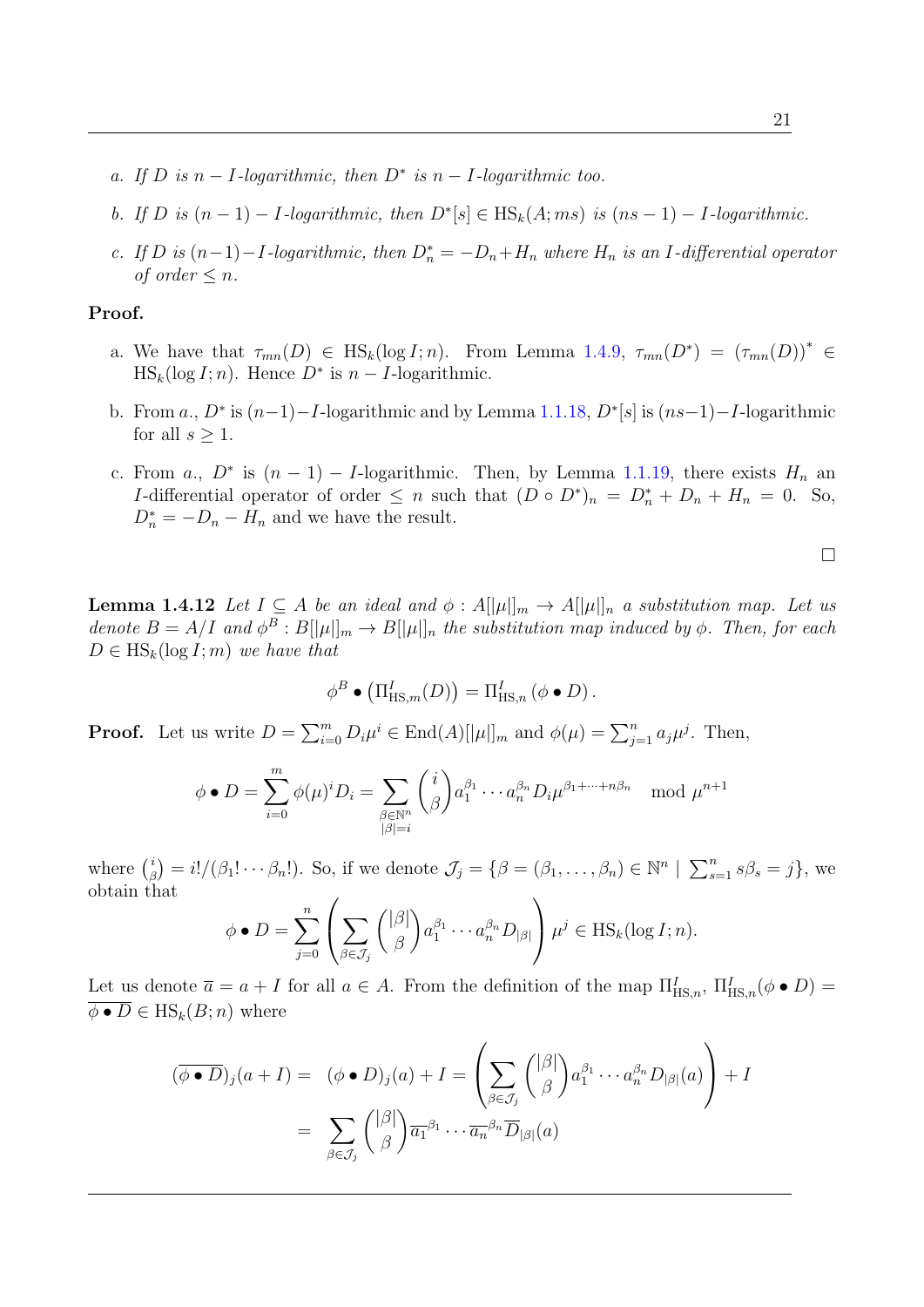where  $\Pi_{\text{HS},m}^I(D) = \sum_{i=0}^m \overline{D}_i \mu^i \in \text{HS}_k(B;m)$ . So,

$$
\overline{\phi \bullet D} = \sum_{j=0}^n \left( \sum_{\beta \in \mathcal{J}_j} {\binom{|\beta|}{\beta}} \overline{a_1}^{\beta_1} \cdots \overline{a_n}^{\beta_n} \overline{D}_{|\beta|} \right) \mu^j.
$$

On the other hand,  $\phi^B(\mu) = \sum_{j=1}^n \overline{a_j} \mu^j$  and, analogously, we have that

$$
\phi^B \bullet (\Pi^I_{\mathrm{HS},m}(D)) = \phi^B \left( \sum_{i=0}^m \overline{D}_i \mu^i \right) = \sum_{i=0}^m \phi^B(\mu)^i \overline{D}_i = \sum_{j=0}^n \left( \sum_{\beta \in \mathcal{J}_j} {\binom{|\beta|}{\beta}} \overline{a_1}^{\beta_1} \cdots \overline{a_n}^{\beta_n} \overline{D}_{|\beta|} \right) \mu^j.
$$

Hence, we have the lemma.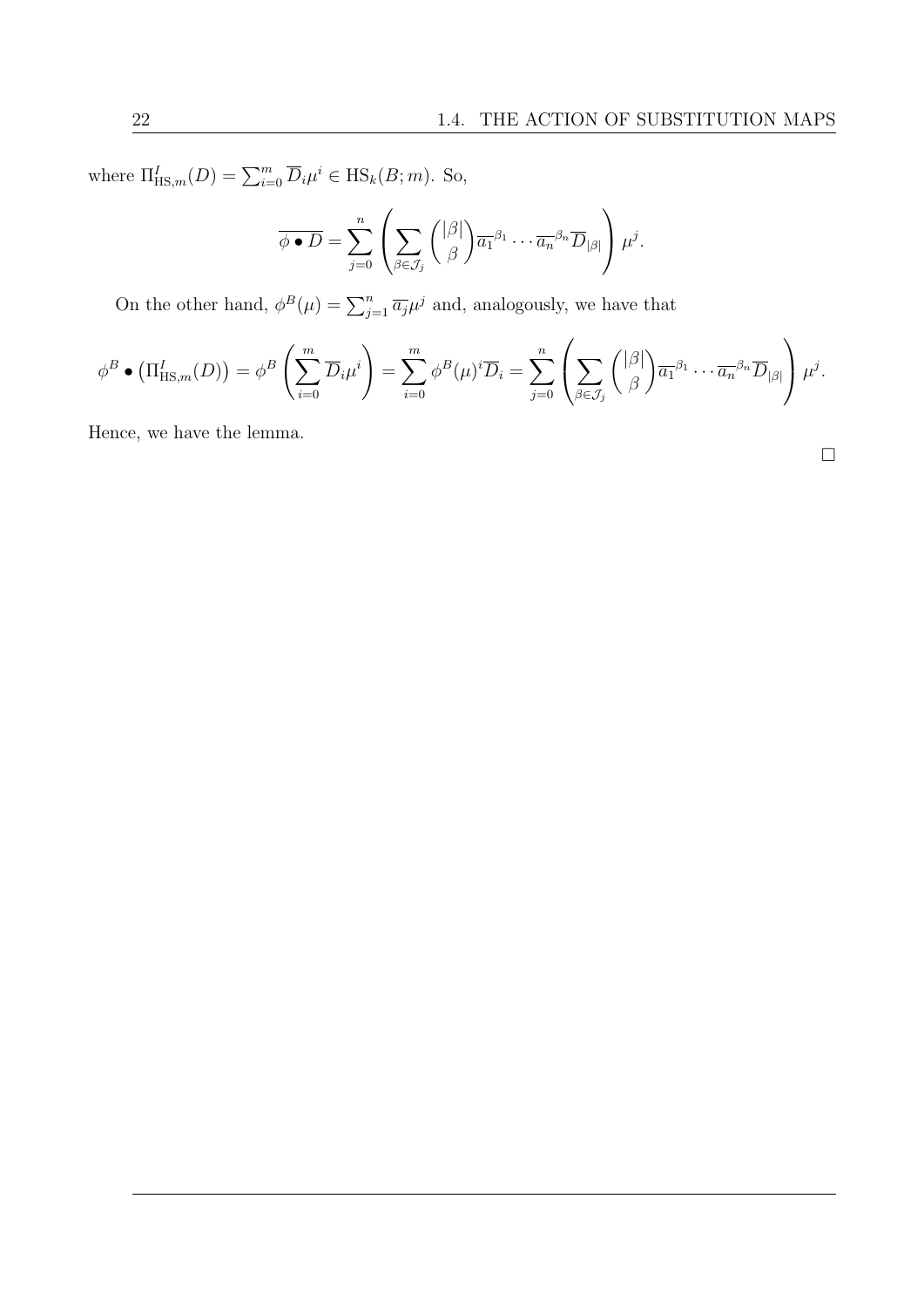# Chapter 2

# Leaps of modules of integrable derivations

One of the main problems of the theory of HS-derivations is to know when a k-derivation is n-integrable for some  $n \in \overline{\mathbb{N}}$ . We know that if k is a ring of characteristic 0, i.e.  $\mathbb{Q} \subseteq k$ , then any k-derivation of a k-algebra is  $(\infty)$ -)integrable. The same happens when we consider derivations of a 0-smooth algebra over any commutative ring  $k$  (Theorem [1.1.28\)](#page-22-0). In this chapter, we will assume that k is a commutative ring of characteristic  $p > 0$ , i.e.  $\mathbb{F}_p \subseteq k$  and A is a commutative k-algebra and we will prove that leaps of A over k only occur at powers of p. We start this chapter with some previous and technical results.

# 2.1 Previous results

## 2.1.1 Numerical results

The aim of this section is to expose all the numerical results used in this chapter to facilitate the reading of its content.

<span id="page-36-0"></span>**Lemma 2.1.1** Let p be a prime. Then, for all m such that  $1 < m < p$ , there exists a finite number of elements  $a_i \in \mathbb{F}_p^*$  (multiplicative group) such that

$$
\begin{cases} \sum_{i} a_i = 1 \mod p \\ \sum_{i} a_i^m = 0 \mod p. \end{cases}
$$

**Proof.** Note that  $p > 2$ . Since  $\mathbb{F}_p^*$  is a cyclic group, there exists  $g \in \mathbb{F}_p^*$  a generator of  $\mathbb{F}_p^* = \{g, g^2, \ldots, g^{p-1} = 1\}$ . So,  $g \neq g^m$  for all  $m = 2, \ldots, p-1$ . We call  $a_0^f = g$  and let us consider  $h = g^m \mod p$  with  $0 < h < p$ . Then, we put  $a'_i = 1$  for  $i = 1, \ldots, p - h$ . In this case,

$$
\sum_{i=0}^{p-h} (a'_i)^m = g^m + \sum_{i=1}^{p-h} 1 = g^m + p - h = 0 \mod p
$$

and

$$
\sum_{i=0}^{p-h} a'_i = g + \sum_{i=1}^{p-h} 1 = g + p - h = g - h \neq 0 \mod p
$$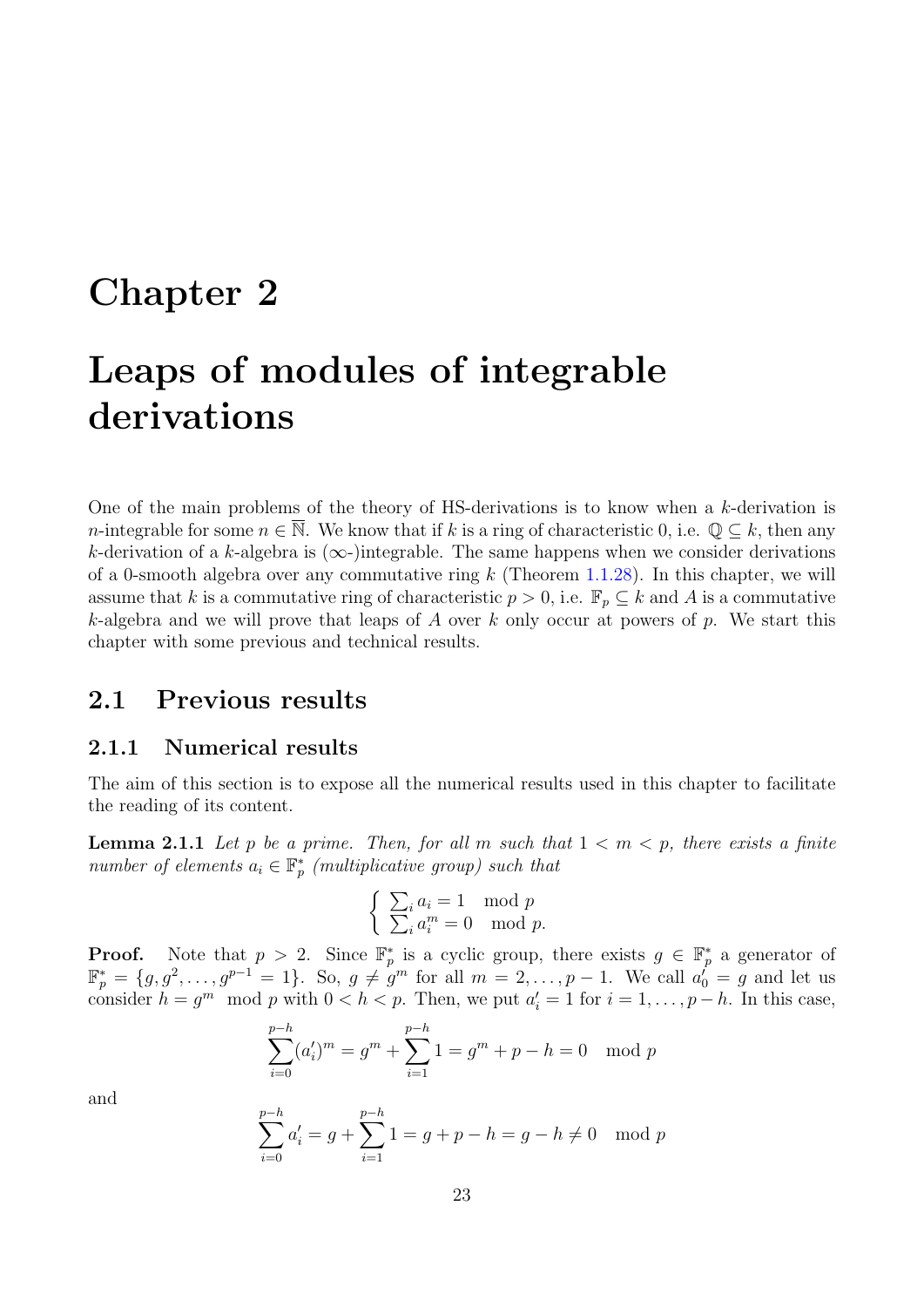$\Box$ 

because  $h = g^m$  and, if  $g = h \mod p$  then  $g = g^m \mod p!$ !!. If we define  $a_i = a'_i/(g - h)$ , we have the result.

Let us consider p a prime and  $n = e_s p^s + \cdots + e_t p^t$  a positive integer expressed in base p expansion where  $1 \le t \le s$  and  $0 \le e_i < p$  with  $e_s, e_t \ne 0$  (note that s and t can be the same and *n* is a multiple of  $p$ ).

<span id="page-37-0"></span>**Lemma 2.1.2** Let  $p, n, t$  be as above. Then,

$$
p^t = \min\left\{m \in \mathbb{N}_+ \mid \binom{n}{m} \neq 0 \mod p\right\}.
$$

Proof. We know that

$$
\begin{pmatrix} n \\ p^t \end{pmatrix} = \begin{pmatrix} e_s \\ 0 \end{pmatrix} \cdots \begin{pmatrix} e_t \\ 1 \end{pmatrix} = e_t \neq 0 \mod p
$$

so,  $p^t$  is in the set described in the lemma. Now, consider  $0 < m < p^t$ . If we express m in base p expansion, then  $m = m_l p^l + \cdots + m_0$  where  $l < t$  and  $m_l \neq 0$ . In this case,

$$
\binom{n}{m} = \binom{e_s}{0} \cdots \binom{e_t}{0} \cdots \binom{0}{m_l} \cdots \binom{0}{m_0} = 0 \mod p
$$

because  $\binom{0}{m}$  ${0 \choose m_1} = 0 \mod p.$ 

<span id="page-37-1"></span>**Lemma 2.1.3** Let  $p, n, t$  be as above and let us suppose that n is not a power of  $p$ . Then,  $2p^t \leq n$ .

**Proof.** Let us consider  $p = 2$ . Since *n* is not a power of 2, we have  $s > t$ . Hence  $2p^t = p^{t+1} \leq$  $p^s \leq p^s + e_{s-1}p^{s-1} + \cdots + p^t = n$ . Let us assume that  $p \geq 3$ . If  $s > t$  then,  $2p^t < p^s \leq e_s p^s \leq n$ and we have the inequality. Otherwise, if  $s = t$ , we have  $e_t \geq 2$  because n is not a power of p. Therefore,  $2p^t \leq e_t p^t = n$ .

## $\Box$

#### 2.1.1.1 Definition of digital root in base  $p$

In this section we recall the definition of digital root of a positive number  $n$  in base  $p$  where  $p$ is a prime. Although this construction is known we have not found any reference in books or journals. From now on  $n$  will be a positive integer.

**Definition 2.1.4** Let  $n = e_s p^s + \cdots + e_0$  be a positive integer expressed in base p expansion where  $e_s \neq 0$ . We define  $s_p(n) := \sum_{i=0}^s e_i$ .

Is is clear that if  $1 \le n \le p-1$ , then  $s_p(n) = n$  and if  $n \ge p$ , then  $s_p(n) < n$ .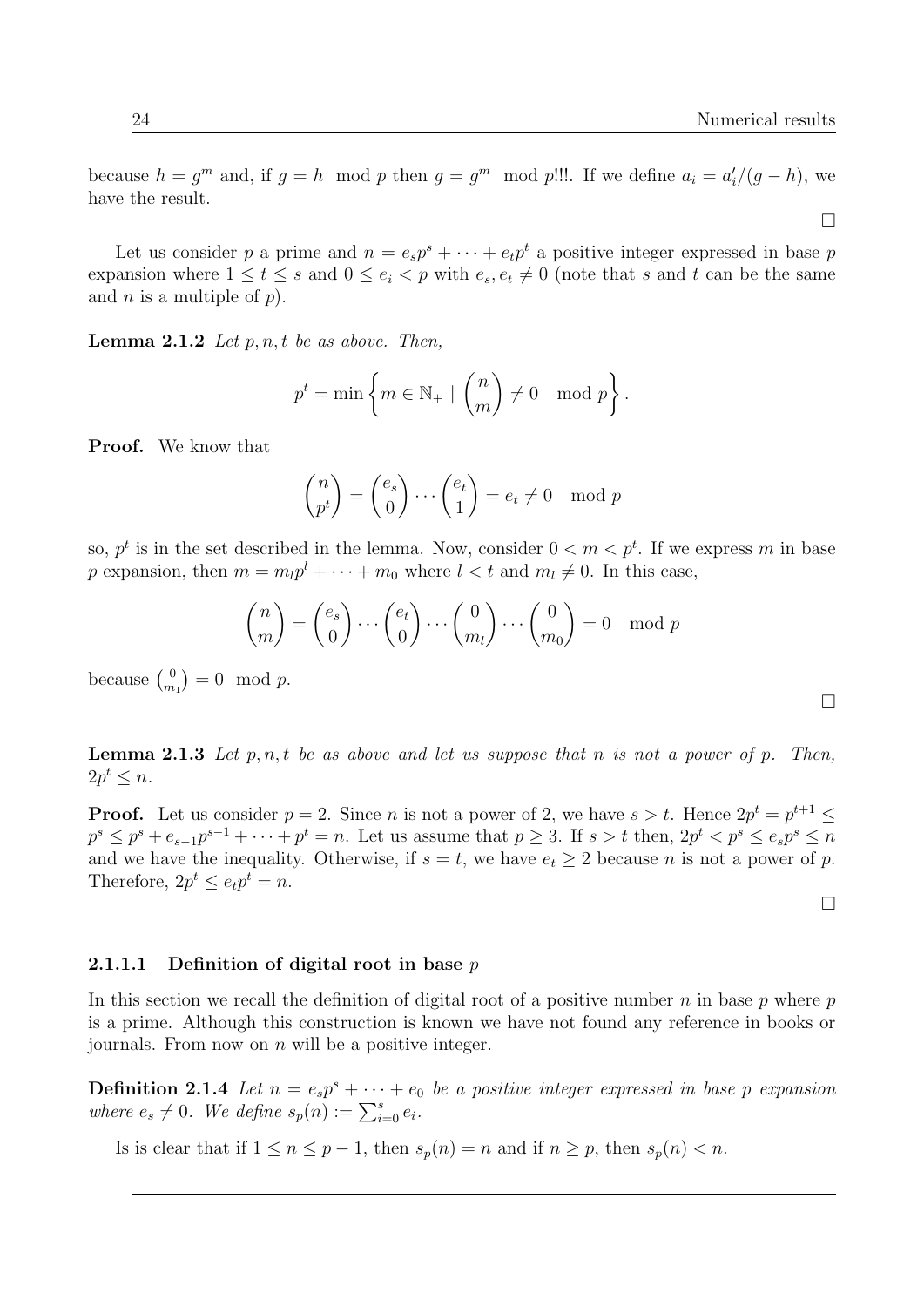**Definition 2.1.5** For each  $j \geq 0$ , we define  $s_p^j(n) := s_p(s_p(\cdots(s_p)))$  $$  $(n))\cdots$ ).

**Lemma 2.1.6** If p is a prime and n a positive integer, there exists  $j \geq 0$  such that  $s_p^j(n) =$  $s_p^{j+1}(n)$ . Moreover, if  $s_p^j(n) = s_p^{j+1}(n)$  then,  $s_p^j(n) = s_p^J(n)$  for all  $J \geq j$ .

**Proof.** If  $n \leq p-1$ ,  $n = s_p(n)$ . Hence, the lemma holds for  $j = 0$ . If  $n \geq p$ , then  $s_p(n) < n$ . So, if  $s_p(n) \leq p-1$ , then  $s_p^2(n) = s_p(n)$  and the lemma holds for  $j = 1$ . Otherwise,  $s_p^2(n) < s_p(n) < n$ . By performing this process recursively, we obtain that  $s_p^j(n) \leq p-1$  for some j. So,  $s_p^j(n) = s_p^{j+1}(n)$  and the lemma holds for this j. Moreover, if  $s_p^j(n) = s_p^{j+1}(n)$ , then  $s_p^j(n) \leq p-1$ , so  $s_p^J(n) = s_p^j(n)$  for all  $J \geq j$ .

<span id="page-38-2"></span>**Definition 2.1.7** Let p be a prime and n a positive integer. Let us consider  $j = \min\{l \geq 1\}$  $0 | s_p^l(n) = s_p^{l+1}(n) \}$ . The digital root of n in base p is  $T_p(n) := s_p^j(n)$ .

For example,  $T_2(10) = 1$ ,  $T_3(10) = 2$ ,  $T_5(10) = 2$ ,  $T_7(10) = 4$  and  $T_p(10) = 10$  for all  $p \ge 11$ .

<span id="page-38-0"></span>**Lemma 2.1.8** Under the above conditions,  $T_n(n) = n \mod p - 1$ .

**Proof.** Let us write  $n = e_s p^s + \cdots + e_1 p + e_0$ . Taking this expression module  $p - 1$ , we have that  $n = e_s + \cdots + e_1 + e_0 = s_p(n) \mod p - 1$ . So, doing this process recursively, we obtain that, for all  $j \geq 0$ ,  $n = s_p^j(n) \mod p - 1$ . Hence,  $T_p(n) = n \mod p - 1$ .

<span id="page-38-3"></span>**Lemma 2.1.9** For all  $x \in \mathbb{F}_p$  and  $n \geq 1$ , we have that  $x^n = x^{T_p(n)} \mod p$ .

**Proof.** Since  $T_p(n) = n \mod p - 1$  (Lemma [2.1.8\)](#page-38-0), there exists  $s \in \mathbb{N}$  such that  $n =$  $T_p(n) + s(p-1)$ . Hence,

$$
x^n = x^{T_p(n) + s(p-1)} = x^{T_p(n)} \mod p.
$$

## 2.1.1.2 Definition of  $C_{m,e,s}^p$

Throughout this section p, s, e, m will be integers such that  $p, s \geq 1$ . Although in principle we do not impose any restrictions on  $e$  and  $m$  in the rest of the chapter they will always be positive integers.

<span id="page-38-4"></span>**Definition 2.1.10** Let p, s, m, e be integers such that p,  $s > 1$ . Then, we define

$$
C_{m,e,s}^p := \{ j \in \mathbb{N} \mid mp^j < ep^s \}.
$$

<span id="page-38-1"></span>**Lemma 2.1.11** If  $e \leq m < ep^s$ , then  $C_{m,e,s}^p$  is not empty and  $0 \leq \max C_{m,e,s}^p < s$ .

 $\Box$ 

 $\Box$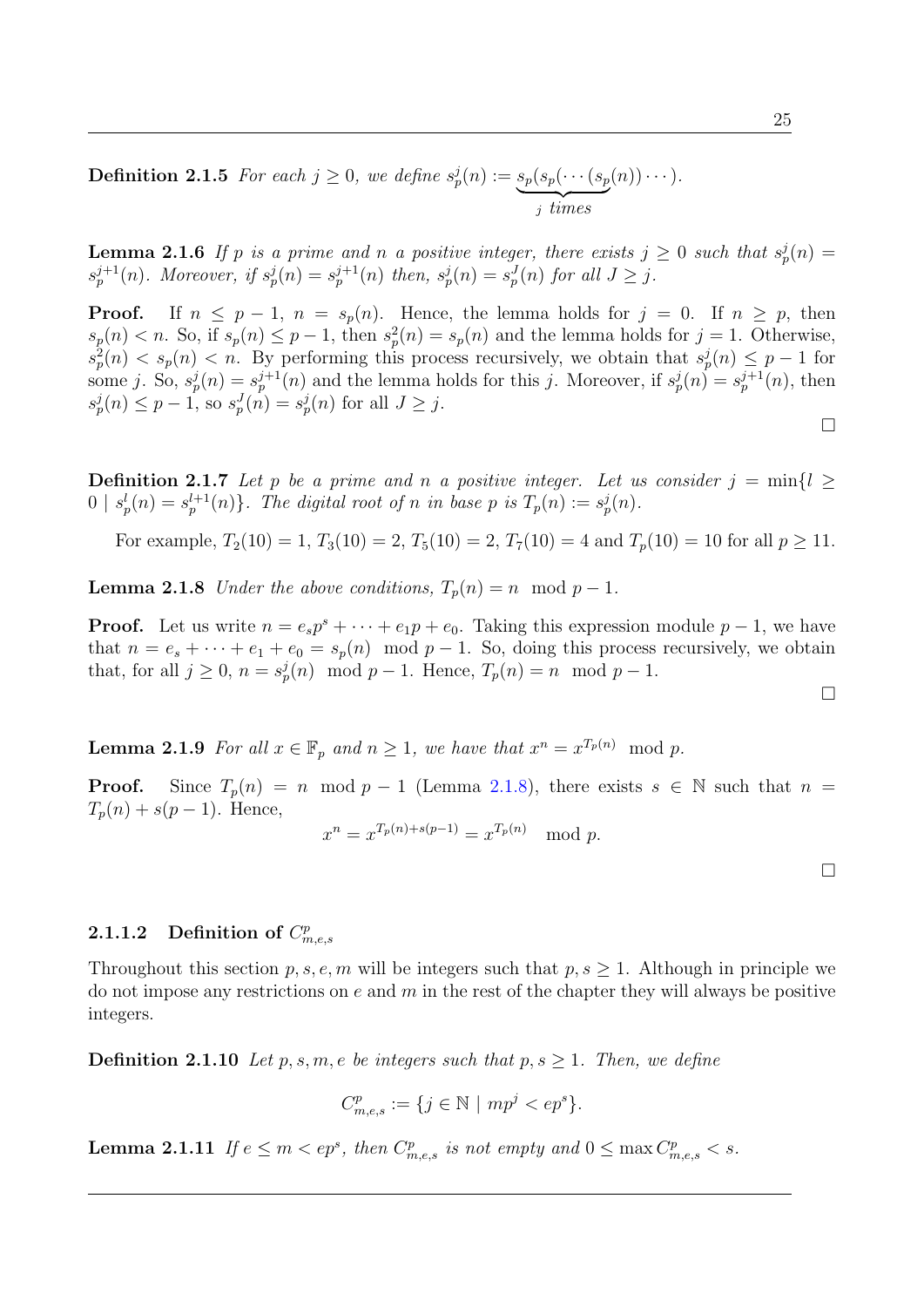$\Box$ 

 $\Box$ 

 $\Box$ 

 $\Box$ 

**Proof.**  $C_{m,e,s}^p \neq \emptyset$  because  $j = 0$  holds the inequality, so  $\max C_{e,m,s}^p \geq 0$ . On the other hand, let us consider  $r > s$ , then

$$
ep^s \le ep^r \le mp^r
$$

so,  $r \notin C_{m,e,s}^p$  and we can conclude that  $0 \leq \max C_{m,e,s}^p < s$ .

<span id="page-39-0"></span>**Lemma 2.1.12** Let us assume that  $e < m < ep<sup>s</sup>$  with  $m \neq 0 \mod e$  and we denote  $r =$  $\max C_{m,e,s}^p$ . Then,  $mp^{r+1} - 1 \ge ep^s$ .

**Proof.** Since  $r = \max C_{m,e,s}^p$ , we have that  $mp^{r+1} \ge ep^s$ . We will see that the equality never holds. Suppose that  $mp^{r+1} = ep^s$ . From Lemma [2.1.11,](#page-38-1)  $r + 1 \leq s$ , so  $m = ep^{s-(r+1)}$  but m is not a multiple of e by hypothesis. Therefore,  $mp^{r+1} > ep^s$  and we have the result.

Let us consider p a prime and  $n = e_s p^s + \cdots + e_t p^t$  a positive integer expressed in base p expansion where  $1 \leq t \leq s$  and  $0 \leq e_i < p$  with  $e_s, e_t \neq 0$ .

<span id="page-39-1"></span>**Lemma 2.1.13** Let  $p, n, t$  be as above. For all  $m \in \mathbb{N}$  such that  $2p^{t} + 1 \leq m < n + 1$ , we have  $0 \leq \max C^p_{m,n+1,t} \leq s.$ 

**Proof.** Observe that  $0 \in C^p_{m,n+1,t}$ , so these sets are not empty. Consider  $r > s$ , then

$$
(2pt + 1)pr < (n + 1)pt \Leftrightarrow (2pt + 1)pr-t = 2pr + pr-t < n + 1.
$$

The last inequality is false because  $n < p^{s+1} \leq p^r$ , so  $n + 1 < p^r + 1 \leq 2p^r + p^{r-t}$ . Hence,  $\max C_2^p$  $2p^{t}+1,n+1,t \leq s$ . Now, we consider  $m > 2p^{t}+1$  and, as before,  $r > s$ , then,

$$
(n+1)p^t \le (2p^t+1)p^r < mp^r
$$

where the first inequality holds because  $\max C_2^p$  $C_{2p^{t}+1,n+1,t}^{p} \leq s$ . So,  $r \notin C_{m,n+1,t}^{p}$  for  $r > s$ . That implies that  $\max C_{m,n+1,t}^p \leq s$ .

<span id="page-39-2"></span>**Lemma 2.1.14** With the above notation, let us assume that n is not a power of p (note that n is a multiple of p). For each integer m such that  $2p^{t}+1 \leq m < n+1$ , we denote  $r_m = \max C_{m,n+1,t}^p$ . Then,  $mp^{r_m+1} - 1 \ge (n+1)p^t$ .

**Proof.** By definition,  $mp^{r_m+1} \ge (n+1)p^t$ . We will see that the equality never holds. Let us suppose that  $mp^{r_m+1} = (n+1)p^t$ . Since  $m \leq n+1$ , we have that  $r_m + 1 > t$ . Then,  $mp^{r_m+1-t} = n+1$  so,  $n+1$  has to be a multiple of p!!! Hence,  $mp^{r_m+1} - 1 \ge (n+1)p^t$ .

To illustrate the set  $C_{m,e,s}^p$  we give some examples for different values of p, e, s and m:

|                     | $p = 2, s = 1$ |  |   | $p = 2, s = 2$ |  |
|---------------------|----------------|--|---|----------------|--|
| $m\,$<br>$\epsilon$ |                |  | m |                |  |
|                     |                |  |   |                |  |
|                     |                |  |   | 0, 1,          |  |
|                     |                |  |   |                |  |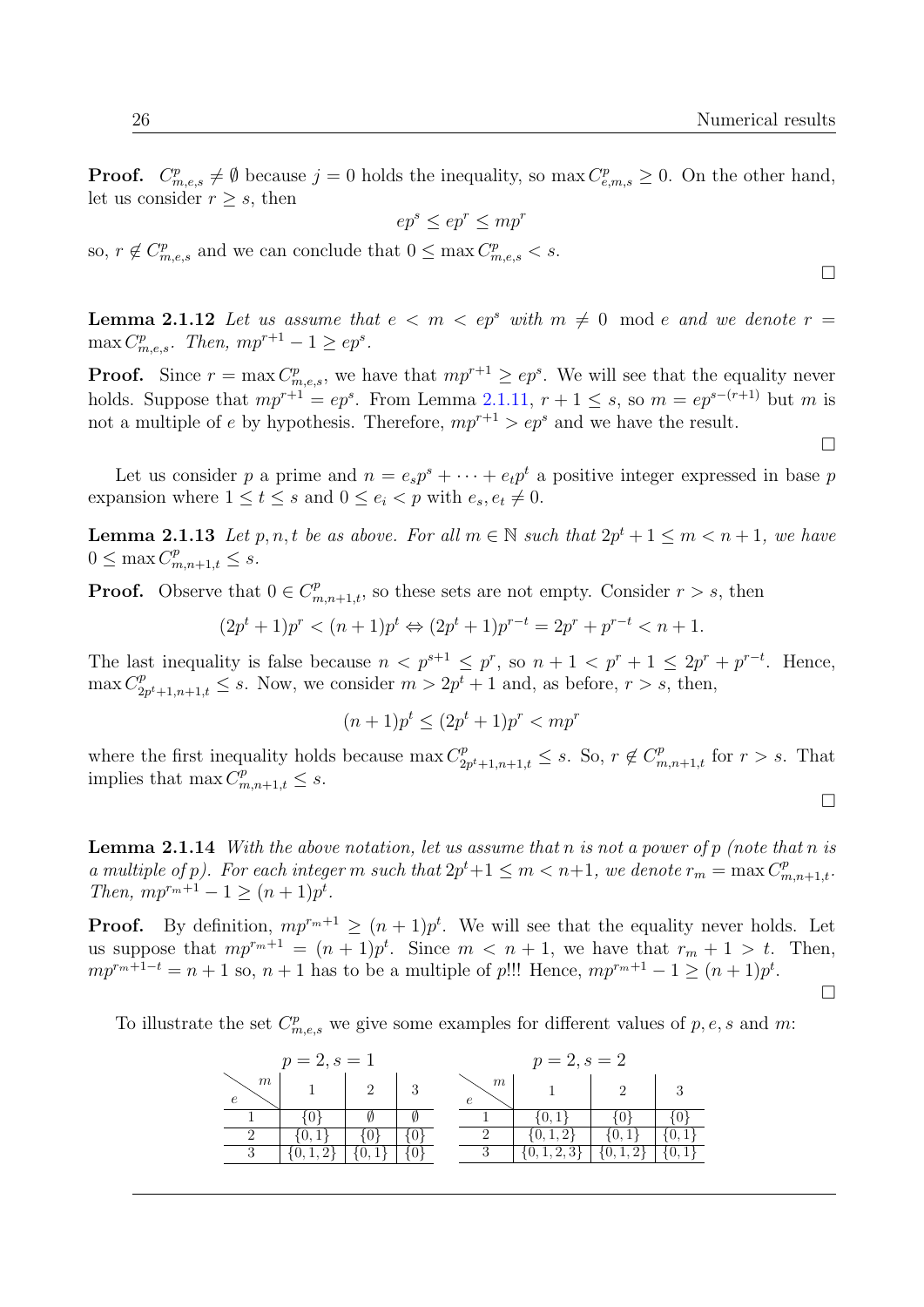|        | $p = 3, s = 1$ |  |   | $p = 3, s = 2$ |  |
|--------|----------------|--|---|----------------|--|
| m<br>е |                |  | m |                |  |
|        |                |  |   | $\theta$ .     |  |
|        |                |  |   |                |  |
|        |                |  |   |                |  |

## 2.1.2 Some technical lemmas

Throughout this section, k will be a commutative ring, A a commutative k-algebra and  $I \subseteq A$ an ideal.

<span id="page-40-0"></span>**Lemma 2.1.15** Let  $D \in HS_k(A; n)$  be a HS-derivation of length  $n \in \mathbb{N}$ . For each  $m > 1$ , there exists  $E \in HS_k(A; (n+1)m-1)$  such that  $E_m = -D_1$  and  $\ell(E; m) = n+1$ . Moreover, if D is I-logarithmic, then E is I-logarithmic.

**Proof.** We know that  $D' := ((-1) \cdot D) [m]$  is a HS-derivation of length mn such that  $D'_m =$  $-D_1$  and  $\ell(D'; m) = n$ . By Lemma [1.1.30,](#page-22-1) there exists an integral  $E \in HS_k(A; (n+1)m-1)$  of D' with  $\ell(E; m) = n+1$ . So, this derivation satisfies the lemma. Moreover, if D is I-logarithmic then  $D'$  is also I-logarithmic and, by Lemma [1.1.30,](#page-22-1) E is I-logarithmic too.

 $\Box$ 

<span id="page-40-1"></span>**Definition 2.1.16** For each  $D \in \text{HS}_k(A; n)$  and  $m > 1$ , we denote by  $E^{D,m} \in \text{HS}_k(A; (n +$  $1(m-1)$  a HS-derivation holding Lemma [2.1.15.](#page-40-0)

<span id="page-40-2"></span>**Lemma 2.1.17** Let e, i, m be integers such that  $e > 1$ ,  $i \ge 1$  and  $m \ge ie$ . Let  $D, E \in$  $\text{HS}_k(A; m)$  be two HS-derivations such that  $\ell(D; e) = i \geq 1$  and  $\ell(E) > ie$ . Then, for  $r \leq m$ , we have

$$
(D \circ E)_r = \begin{cases} D_r & \text{if } r \leq ie \\ D_r + E_r & \text{if } r = ie + 1, \dots, ie + (e - 1). \end{cases}
$$

**Proof.** We denote  $D' = D \circ E \in \text{HS}_k(A; m)$ . If  $0 < \gamma \leq ie$ , then  $E_{\gamma} = 0$ , so

$$
D'_{r} = \sum_{\beta + \gamma = r} D_{\beta} \circ E_{\gamma} = D_{r} + \sum_{\gamma = ie+1}^{r} D_{r-\gamma} \circ E_{\gamma}.
$$

Hence, if  $r \leq ie$ ,  $D'_r = D_r$ . Let us consider  $r = ie + \alpha \leq m$  where  $\alpha \in \{1, ..., e - 1\}$ . Then, the previous equation can be written as

$$
D'_{ie+\alpha} = D_{ie+\alpha} + \sum_{\gamma=1}^{\alpha} D_{\alpha-\gamma} \circ E_{ie+\gamma}.
$$

<span id="page-40-3"></span>Note that if  $\gamma \neq \alpha$ , then  $0 < \alpha - \gamma < e$  and, since  $\ell(D; e) \geq 1$ ,  $D_{\alpha-\gamma} = 0$ . That implies that  $D'_{ie+\alpha} = D_{ie+\alpha} + E_{ie+\alpha}$  for all  $\alpha$ .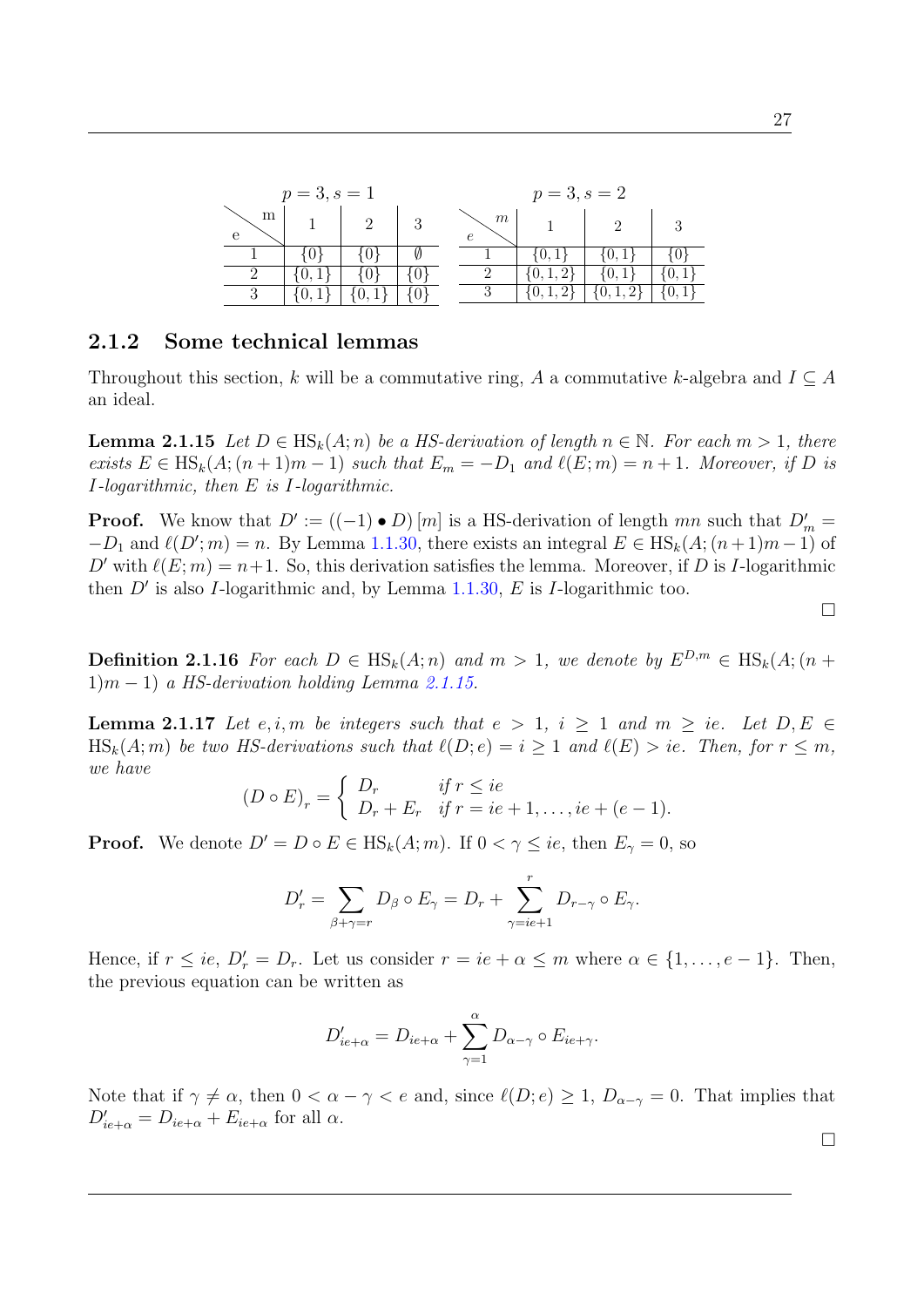**Lemma 2.1.18** Let e, j, m be integers such that  $e > 1$ ,  $j > 0$  and  $m \geq je$  and let us consider  $D, E \in HS_k(A; m)$  two HS-derivations such that  $\ell(D) = je$  and  $\ell(E; je) = [m/je]$ . Let us denote  $D' := D \circ E \in \text{HS}_k(A; m)$ . Then,  $\ell(D') \geq je$ ,  $\ell(D'; e) \geq \ell(D; e)$ ,  $D'_{je} = D_{je} + E_{je}$  and for each  $i \in \mathbb{N}$  such that  $j \leq i \leq \ell(D; e)$ , we have that, for  $r \leq m$ :

$$
D'_r = D_r \text{ if } r = ie + 1, \dots, ie + (e - 1).
$$

**Proof.** Since  $\ell(E; je) \geq 1$ ,  $\ell(E) \geq je$ . From Lemma [1.1.9,](#page-17-0)  $l(D') \geq je$ . Let us denote  $\ell(D; e)$ s  $\geq j$ . Then,  $(s-1)e < m$ , so  $(s-1)/j = (s-1)e/j$ e  $\leq [m/je]$ . Then,  $s-1 < [m/je]j$ , i.e.,  $s/j \leq \ell(E; je)$ . Hence, by Lemma [1.1.12,](#page-17-1)  $\ell(D'; e) \geq \ell(D; e)$ .

By hypothesis,  $E_{\gamma} = 0$  for all  $\gamma \neq 0 \mod je$  so,

<span id="page-41-0"></span>
$$
D'_{r} = \sum_{\beta + \gamma = r} D_{\beta} \circ E_{\gamma} = \sum_{\beta + j \neq \gamma = r} D_{\beta} \circ E_{j \neq \gamma}.
$$
 (2.1)

If  $r = je$ , then  $\gamma$  can only take the values 0 and 1, so  $D'_r = D_{je} + E_{je}$ . Let us consider i such that  $j \leq i \leq \ell(D; e)$  and  $r = ie + \alpha \leq m$  where  $\alpha \in \{1, ..., e-1\}$ . Then, in the equation  $(2.1)$ ,  $\beta = r - je\gamma = (i - j\gamma)e + \alpha$ . Hence, when  $\gamma > 0$ ,  $\beta < ie$  and it is not a multiple of e, so  $D_{\beta} = 0$ and the only non-zero term is when  $\gamma = 0$ . That means  $D'_{ie+\alpha} = D_{ie+\alpha}$  for all  $\alpha$ .

 $\Box$ 

<span id="page-41-1"></span>**Lemma 2.1.19** Let  $e, i \geq 1$  be integers and  $m \geq ie + e - 1$ . Let us consider  $D^1, \ldots, D^{e-1} \in$  $\text{HS}_k(A; m)$  an ordered family of HS-derivations such that  $\ell(D^a; i\epsilon + a) \geq 2$  for all  $a = 1, \ldots, e-2$ and  $\ell(D^{e-1};ie+e-1) \geq 1$ . We denote  $D := D^1 \circ D^2 \circ \cdots \circ D^{e-1} \in HS_k(A;m)$ . Then  $\ell(D) \geq ie+1$ and

$$
D_{ie+a} = D_{ie+a}^a
$$
 where  $a = 1, ..., e-1$ .

**Proof.** Since  $\ell(D^a; i\epsilon + a) \ge 1$  for all  $a = 1, \ldots, e - 1$ , we have that  $\ell(D^a) \ge ie + a \ge ie + 1$ and, by Lemma [1.1.9,](#page-17-0) we can deduce that  $\ell(D) \geq ie + 1$ . Suppose now that  $r = ie + a \leq m$ where  $a \in \{1, \ldots, e-1\}$ . From Lemma [1.1.3,](#page-15-0) we have that

$$
D_r = \sum_{|\beta|=r} D_{\beta_1}^1 \circ \cdots \circ D_{\beta_{e-1}}^{e-1}.
$$

Let us consider  $\beta = (\beta_1, \ldots, \beta_{e-1})$  such that  $|\beta| = r$ . If there is  $b \in \{1, \ldots, e-1\}$  such that  $0 < \beta_b < i\epsilon + b$ , then the term associated with  $\beta$  is zero so, we can consider  $\beta_b = 0$  or  $\beta_b \geq i\epsilon + b$ for all  $b = 1, \ldots, e-1$ .

Let us suppose that there exist  $b, b' \in \{1, \ldots, e-1\}$  such that  $\beta_b, \beta_{b'} > 0$ , then,

$$
ie + a = r \ge \beta_b + \beta_{b'} \ge ie + b + ie + b' > 2ie > r
$$
!!!

Hence, there is only one  $b \in \{1, \ldots, e-1\}$  such that  $\beta_b \neq 0$ . Since  $\ell(D^b; i e + b) \geq 2$  for all  $b = 1, \ldots, e-2$ , we have that  $D_{\gamma}^{b} = 0$  for all  $\gamma = ie + b + 1, \ldots, 2i(e + b) - 1$  (or until m if  $m \leq 2i(e+b)-1$ . So, in order for the term associated with  $\beta$  to be not zero, if  $b \in \{1, \ldots, e-2\}$ ,  $\beta_b = ie + b$  or  $\beta_b = 0$ . On the other hand, if  $b = e - 1$  and  $\beta_b > ie + b = (i + 1)e - 1$ , then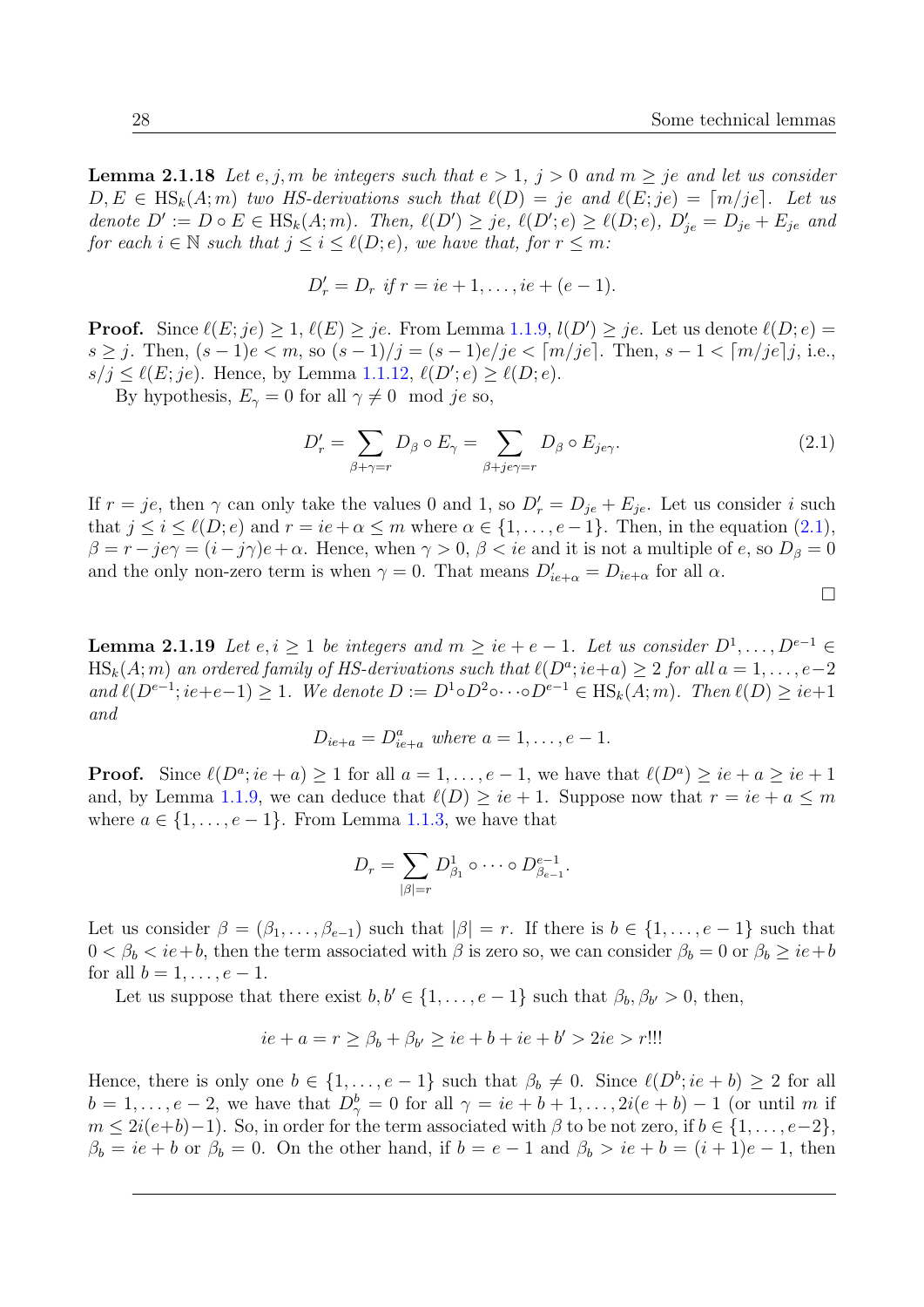$r = ie + a \leq (i + 1)e - 1 < \beta_b$ !!! So,  $\beta_b = ie + b$  or  $\beta_b = 0$ . Hence, we can conclude that, if  $\beta_b \neq 0$ , then  $\beta_b = ie + b$  and

$$
\beta_b = ie + b = ie + a = r \Leftrightarrow b = a.
$$

Therefore, the only summand which is not zero is the one associated with  $\beta = (0, \ldots, 0, ie +$  $a, 0, \ldots, 0$  where  $ie + a$  is in the a-th position. So,  $D_{ie+a} = D_{ie+a}^a$  for all  $a = 1, \ldots, e-1$ .  $\Box$ 

# 2.2 A special Hasse-Schmidt derivation

In this section, we consider k a commutative ring, A a commutative k-algebra and  $I \subseteq A$  and ideal. We define a HS-derivation associated with another HS-derivation that will allow us to prove that leaps only occur at powers of p.

**Notation 2.2.1** Let  $D \in \text{HS}_k(A)$  be a HS-derivation. We denote  $B^D := \phi \bullet D \in \text{HS}_k^2(A)$  where  $\phi: A[|\mu|] \to A[|\mu_1, \mu_2|]$  is the substitution map of constant coefficients given by  $\phi(\mu) = \mu_1 + \mu_2$ .

**Lemma 2.2.2** Let  $D \in \text{HS}_k(A)$  be a HS-derivation. Then,  $B_{(i,j)}^D = \binom{i+j}{i}$  $i^{+j}$  $D_{i+j}$  for all  $(i, j) \in \mathbb{N}^2$ . **Proof.** We can write  $D = \sum_{\alpha \geq 0} D_{\alpha} \mu^{\alpha} \subseteq \text{End}_{k}(A)[|\mu|].$  Then,

$$
B^D = \phi \bullet \left(\sum_{\alpha \ge 0} D_{\alpha} \mu^{\alpha}\right) = \sum_{\alpha \ge 0} D_{\alpha} (\mu_1 + \mu_2)^{\alpha} = \sum_{\alpha \ge 0} D_{\alpha} \sum_{i+j=\alpha} {\alpha \choose j} \mu_1^i \mu_2^j = \sum_{i+j\ge 0} {\binom{i+j}{j}} D_{i+j} \mu_1^i \mu_2^j.
$$
  
So,

So,

$$
B_{(i,j)}^D = \binom{i+j}{j} D_{i+j}.
$$

<span id="page-42-0"></span>**Lemma 2.2.3** Let  $D \in HS_k(A)$  be an  $(n-1) - I$ -logarithmic HS-derivation. If  $i + j < n$ , then  $B^D_{(i,j)}(I) \subseteq I$ .

**Proof.** If 
$$
i + j < n
$$
, then  $D_{i+j}(I) \subseteq I$ , so  $B_{(i,j)}^D(I) = \binom{i+j}{i} D_{i+j}(I) \subseteq I$ .

**Notation 2.2.4** Let  $D \in \text{HS}_k(A)$  be a HS-derivation. We denote  $F^D = D \boxtimes D \in \text{HS}_k^2(A)$ , the external product of D, and  $(F^{\tilde{D}})^* \in \text{HS}_k^2(A)$  its inverse. Recall that  $(F^D)_{(i,j)}^* = D_j^* \circ \tilde{D_i}^*$  for all  $(i, j) \in \mathbb{N}^2$  (see Lemma [1.3.8\)](#page-32-0).

<span id="page-42-1"></span>**Lemma 2.2.5** Let  $D \in HS_k(A)$  be an  $(n-1) - I$ -logarithmic HS-derivation. If  $i, j < n$ , then  $(F^{D})_{(i,j)}^{*}(I) \subseteq I.$ 

<span id="page-42-2"></span>**Proof.** Since D is  $(n-1) - I$ -logarithmic, D<sup>\*</sup> is  $(n-1) - I$ -logarithmic too by Lemma [1.4.11,](#page-33-0) *a*. So,  $(F^{D})_{(i,j)}^{*}(I) = D_{j}^{*} \circ D_{i}^{*}(I) \subseteq I$ .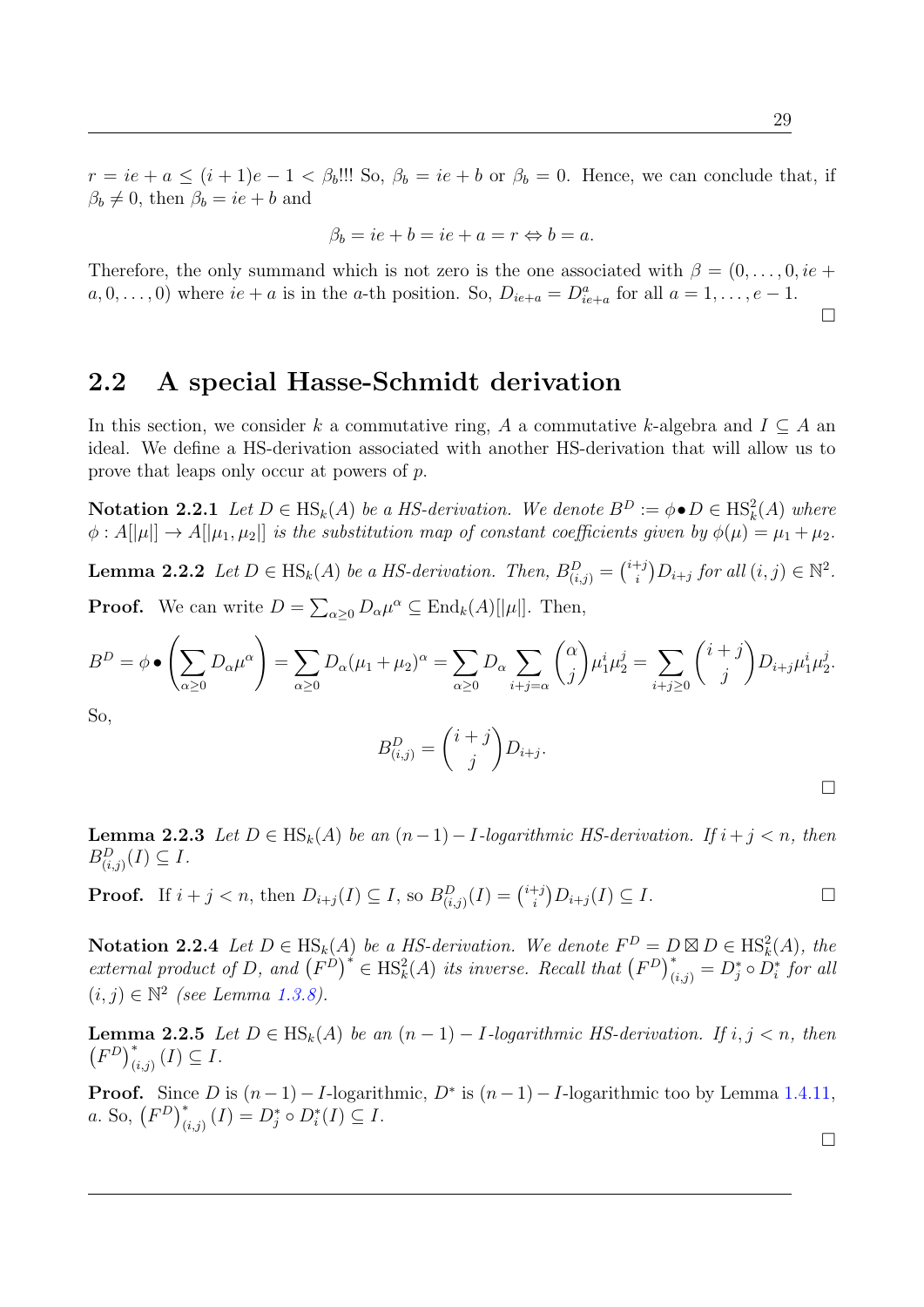$\Box$ 

**Notation 2.2.6** For each  $D \in \text{HS}_k(A)$ , we define  $G^D := B^D \circ (F^D)^* \in \text{HS}_k^2(A)$ .

From now on, we fix  $D \in HS_k(A)$  and we will omit the superscript in the HS-derivations defined before, so we will write  $G := G^D$ ,  $B := B^D$  and  $F := F^D$ .

<span id="page-43-0"></span>**Lemma 2.2.7** For each  $m > 0$ , we have that  $G_{(m,0)} = G_{(0,m)} = 0$  and  $G_{(1,m)}$ ,  $G_{(m,1)} \in \text{Der}_k(A)$ .

**Proof.** First, we compute  $G_{(m,0)}$ :

$$
G_{(m,0)} = \sum_{\alpha+\beta=(m,0)} B_{\alpha} \circ F_{\beta}^{*} = \sum_{\alpha_1+\beta_1=m} B_{(\alpha_1,0)} \circ F_{(\beta_1,0)}^{*} = \sum_{\alpha_1+\beta_1=m} D_{\alpha_1} \circ D_{\beta_1}^{*} = 0.
$$

The computation of  $G_{(0,m)}$  is analogous. Now, by definition of multivariate HS-derivation:

$$
G_{(1,m)}(xy) = \sum_{\substack{\alpha_1 + \beta_1 = 1 \\ \alpha_2 + \beta_2 = m}} G_{(\alpha_1, \alpha_2)}(x) G_{(\beta_1, \beta_2)}(y)
$$
  
= 
$$
\sum_{\alpha_2 + \beta_2 = m} G_{(0, \alpha_2)}(x) G_{(1, \beta_2)}(y) + \sum_{\alpha_2 + \beta_2 = m} G_{(1, \alpha_2)}(x) G_{(0, \beta_2)}(y)
$$
  
= 
$$
x G_{(1,m)}(y) + G_{(1,m)}(x) y.
$$

To obtain the third equality, recall that  $G_{(0,0)} =$  Id and, thanks to the previous computation,  $G_{(0,m)} = 0$  for all  $m \geq 1$ . It is analogous for  $G_{(m,1)}$ .

<span id="page-43-1"></span>**Lemma 2.2.8** Let us suppose that  $D \in HS_k(A)$  is  $(n-1) - I$ -logarithmic. We have the following properties:

- 1. If  $0 \le i + j < n$ , then  $G_{(i,j)}(I) \subseteq I$ .
- 2. If i and j are not zero and  $i + j = n > 0$ , then  $G_{(i,j)} = {n \choose i}$  $\binom{n}{i}D_n + H$  where H is an *I*-differential operator of order  $\leq n$ .

### Proof.

1. If  $i + j = 0$ , then  $G(i,j) = \text{Id}$  and, if  $i = 0$  or  $j = 0$  then,  $G(i,j) = 0$  so the result is obvious and we can suppose that  $i, j > 0$ . We have that

$$
G_{(i,j)} = \sum_{\substack{\alpha_1 + \beta_1 = i \\ \alpha_2 + \beta_2 = j}} B_{(\alpha_1, \alpha_2)} \circ F_{(\beta_1, \beta_2)}^*.
$$

Since i and j are not zero,  $1 \le i, j < n-1$  so,  $\beta_1, \beta_2 < n-1$ . Moreover,  $\alpha_1 + \beta_1 + \alpha_2 + \beta_2 =$  $i+j < n$ , so  $\alpha_1+\alpha_2 < n$ . By Lemmas [2.2.3](#page-42-0) and [2.2.5,](#page-42-1) the terms of the sum is *I*-logarithmic and  $G_{(i,j)}$  is an *I*-differential operator.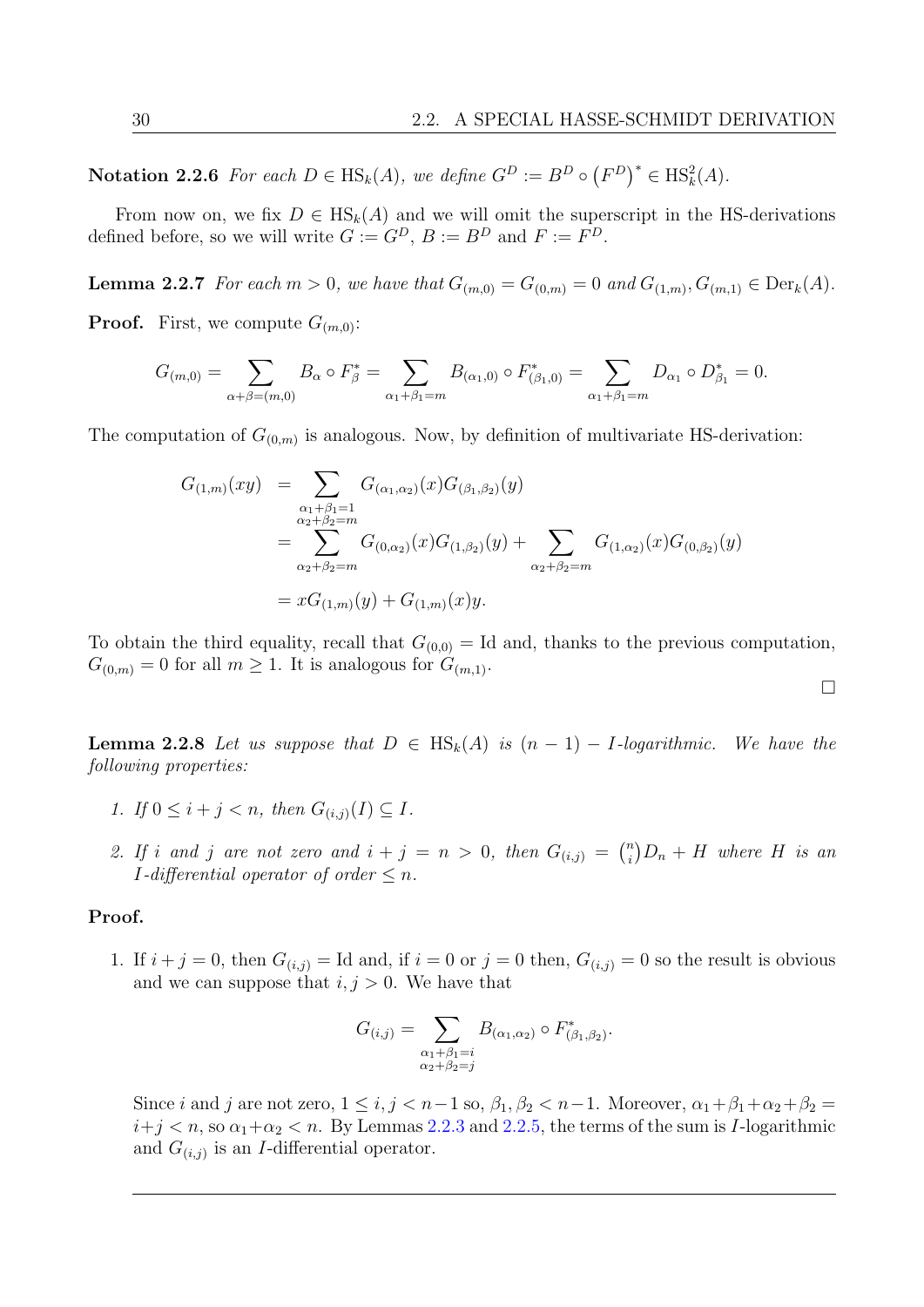2. By definition,

$$
G_{(i,j)} = \sum_{\alpha+\beta=(i,j)} B_{\alpha} \circ F_{\beta}^{*} = B_{(i,j)} + \sum_{\substack{\alpha_1+\beta_1=i \ \alpha_2+\beta_2=j \ \alpha \neq (i,j)}} B_{(\alpha_1,\alpha_2)} \circ F_{(\beta_1,\beta_2)}^{*}
$$

$$
= \binom{n}{i} D_n + \sum_{\substack{\alpha_1+\beta_1=i \ \alpha_2+\beta_2=j \ \alpha \neq (i,j)}} \binom{\alpha_1+\alpha_2}{\alpha_1} D_{\alpha_1+\alpha_2} \circ D_{\beta_2}^{*} \circ D_{\beta_1}^{*}.
$$

If  $\alpha \neq (i, j)$ , then  $\alpha_1 < i$  or  $\alpha_2 < j$  so,  $\alpha_1 + \alpha_2 < i + j = n$  and, by Lemma [2.2.3,](#page-42-0)  $B_\alpha(I) \subseteq I$ . Moreover,  $B_{\alpha}$  is a differential operator of order  $\leq |\alpha|$ . On the other hand,  $\beta_1, \beta_2 < n$ because  $i, j < n$ . Hence,  $F^*_{\beta}(I) \subseteq I$  (Lemma [2.2.5\)](#page-42-1) and, since  $D^*_{\beta_i}$  is a differential operator of order  $\beta_i$  for  $i = 1, 2$ , we have that  $F^*_{\beta}$  is an *I*-differential operator of order  $\leq |\beta|$ . Hence, we can conclude that, the sum is an I-differential operator of order  $\leq n$ .

 $\Box$ 

 $\Box$ 

In the rest of this section, k will be a commutative ring of characteristic  $p > 0$  (i.e.  $\mathbb{F}_p \subseteq k$ ), A a commutative k-algebra and I an ideal of A. Let  $n = e_s p^s + \cdots + e_t p^t$  be a positive integer expressed in base p expansion where  $1 \leq t \leq s$  and  $0 \leq e_i < p$  with  $e_s, e_t \neq 0$  (note that t and s could be equal). Thanks to Lemma [2.1.2,](#page-37-0) we can prove the next result.

<span id="page-44-1"></span>**Lemma 2.2.9** With the above notation, let us consider  $i, j \ge 0$  such that  $i + j = n$  and  $i < p<sup>t</sup>$ . If  $D \in \text{HS}_k(A)$  is  $(n-1) - I$ -logarithmic then,  $G_{(i,j)}(I) \subseteq I$ .

**Proof.** By Lemma [2.2.7,](#page-43-0) if  $i = 0$  or  $j = 0$ , then  $G_{(i,j)} = 0$  so, it is an *I*-differential operator. If  $i, j \geq 1$ , by Lemma [2.2.8,](#page-43-1)  $G_{(i,j)} = {n \choose i}$  $\binom{n}{i}$  $D_n + H$  where H is an I-differential operator. By Lemma  $2.1.2, \binom{n}{i}$  $2.1.2, \binom{n}{i}$  $\binom{n}{i} = 0$  and we have the result.

Let us consider the following substitution map of constant coefficients:

$$
\varphi^r: A[|\mu_1, \mu_2|] \longrightarrow A[|\mu|] \n\mu_1 \longmapsto \mu^{r+1} \n\mu_2 \longmapsto \mu^r
$$

<span id="page-44-0"></span>**Notation 2.2.10** Let p be a prime and  $n = e_s p^s + \cdots + e_t p^t$  a positive integer expressed in base p expansion where  $1 \leq t \leq s$  and  $0 \leq e_i < p$  with  $e_s, e_t \neq 0$ . Let  $D \in \text{HS}_k(A)$  be a HS-derivation and let us consider  $G^D \in \text{HS}_k^2(A)$  defined in [2.2.6.](#page-42-2) We define  $G^{D,p^t} = \tau_{\infty,(n+1)p^t} (\varphi^{p^t} \bullet G^D) \in$  $\text{HS}_k(A; (n+1)p^t).$ 

<span id="page-44-2"></span>**Lemma 2.2.11** Under the condition of Notation [2.2.10,](#page-44-0)  $\ell(G^{D,p^t}) \ge 2p^t + 1$ . Moreover, if  $D \in \text{HS}_k(A)$  is  $(n-1) - I$ -logarithmic then,  $G^{D,p^t}$  is  $((n+1)p^t - 1) - I$ -logarithmic and  $G_{(n+1)}^{D,p^t}$  $\frac{D,p^t}{(n+1)p^t} = \binom{n}{p^t}$  $\binom{n}{p^t}D_n + H$  where H is an I-differential operator of order  $\leq n$ .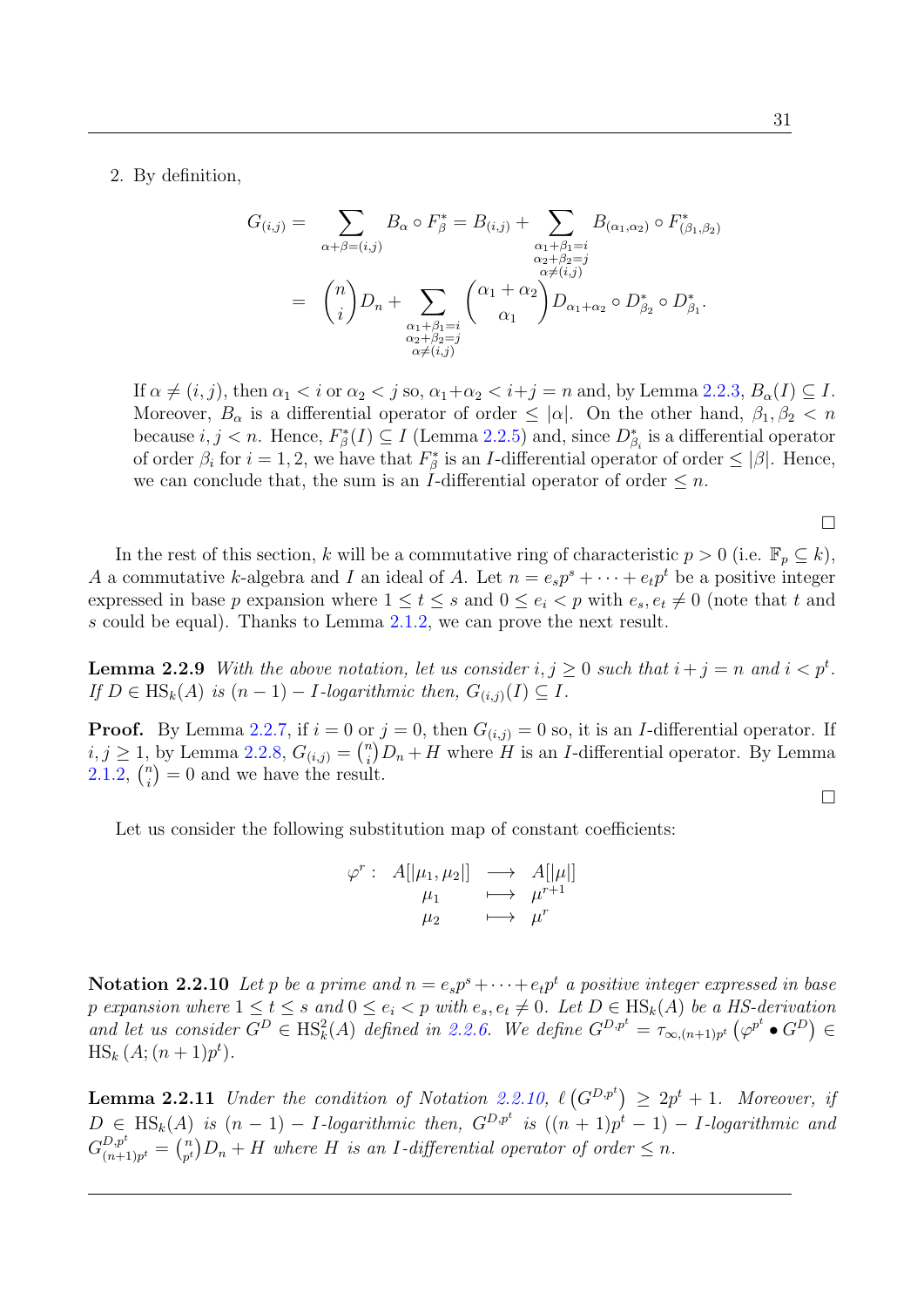Proof. Note that

$$
\varphi^{p^t} \bullet G^D = \varphi^{p^t} \left( \sum_{(i,j) \in \mathbb{N}^2} G^D_{(i,j)} \mu_1^i \mu_2^j \right) = \sum_{(i,j) \in \mathbb{N}^2} G^D_{(i,j)} \mu^{(p^t+1)i+p^t j} = \sum_{\alpha \ge 0} \left( \sum_{(i,j) : (p^t+1)i+p^t j = \alpha} G^D_{(i,j)} \right) \mu^{\alpha}.
$$

Since  $G_{(i,j)}^D = 0$  if i or j is zero (Lemma [2.2.7\)](#page-43-0), we have that  $G_0^{D,p^t} = \text{Id}$  and for all  $\alpha \geq 1$ ,

$$
G_{\alpha}^{D,p^t} = \sum_{\substack{(i,j):(p^t+1)i+p^tj=\alpha\\i,j\neq 0}} G_{(i,j)}^D.
$$

If  $\alpha < 2p^t + 1$  then there is not  $(i, j) \in \mathbb{N}^2$  with  $i, j \neq 0$  such that  $(p^t + 1)i + p^t j = \alpha$ , so  $G_{\alpha}^{D,p^t} = 0$ . Hence,  $\ell(G^{D,p^t}) \ge 2p^t + 1$ . Now, we will suppose that D is  $(n-1) - I$ -logarithmic and will prove the rest of the lemma.

Let us consider a pair  $(i, j) \in \mathbb{N}^2$  with  $i, j \neq 0$ . If  $i + j < n$ , then  $G_{(i,j)}$  is an *I*-differential operator by Lemma [2.2.8.](#page-43-1) So, we have to focus on the case when  $i + j = n + l$  where  $l \geq 0$ . We have

$$
(pt + 1)i + ptj = pt(i + j) + i = pt(n + l) + i.
$$

If  $l > 0$ , then  $p^t(n+l) + i > p^t(n+l) \geq p^t(n+1)$ . So,  $G_{(i,j)}^D$  does not appear in any component of  $G^{D,p^t}$ .

If  $l = 0$ , then  $p^t n + i \leq (n+1)p^t$  if and only if  $i \leq p^t$ . So,  $G_{(i,j)}^D$  appears in some component of  $G^{D,p^t}$  if  $i \leq p^t$ . By Lemma [2.2.9,](#page-44-1)  $G_{(i,j)}^D(I) \subseteq I$  if  $i < p^t$ . On the other hand, if  $i = p^t$ , then  $j = n - p^t$  and  $(p^t + 1)p^t + p^t(n - p^t) = (n + 1)p^t$ . Hence,  $G_{(p^t, n-p^t)}^D$  is a term of  $G_{(n+1)}^{D, p^t}$  $\binom{D,p^c}{(n+1)p^t}$  and it is the only component that could be not *I*-logarithmic. So,  $G^{D,p^t}$  is  $((n+1)p^t - 1) - I$ -logarithmic and

$$
G_{(n+1)p^t}^{D,p^t} = G_{(p^t, n-p^t)}^{D} + some I \cdot diff. \text{ op. of order } \le n = \binom{n}{p^t} D_n + some I \cdot diff. \text{ op. of order } \le n
$$

where the last equality holds because of Lemma [2.2.8.](#page-43-1)

 $\Box$ 

# 2.3 Some partial integrability results

In this section, k will be a commutative ring of characteristic  $p > 0$  (i.e.  $\mathbb{F}_p \subseteq k$ ) and A a commutative k-algebra. We will give some results about leaps of  $A$  over  $k$ . Namely, we prove that A does not have leaps at integers which are not a multiple of  $p$  and either at the first multiple of  $p$  which is not a power of  $p$ .

<span id="page-45-0"></span>**Lemma 2.3.1** Let k be a commutative ring and m an integer invertible in k. Then, any HS-derivation of length  $m-1$  is m-integrable.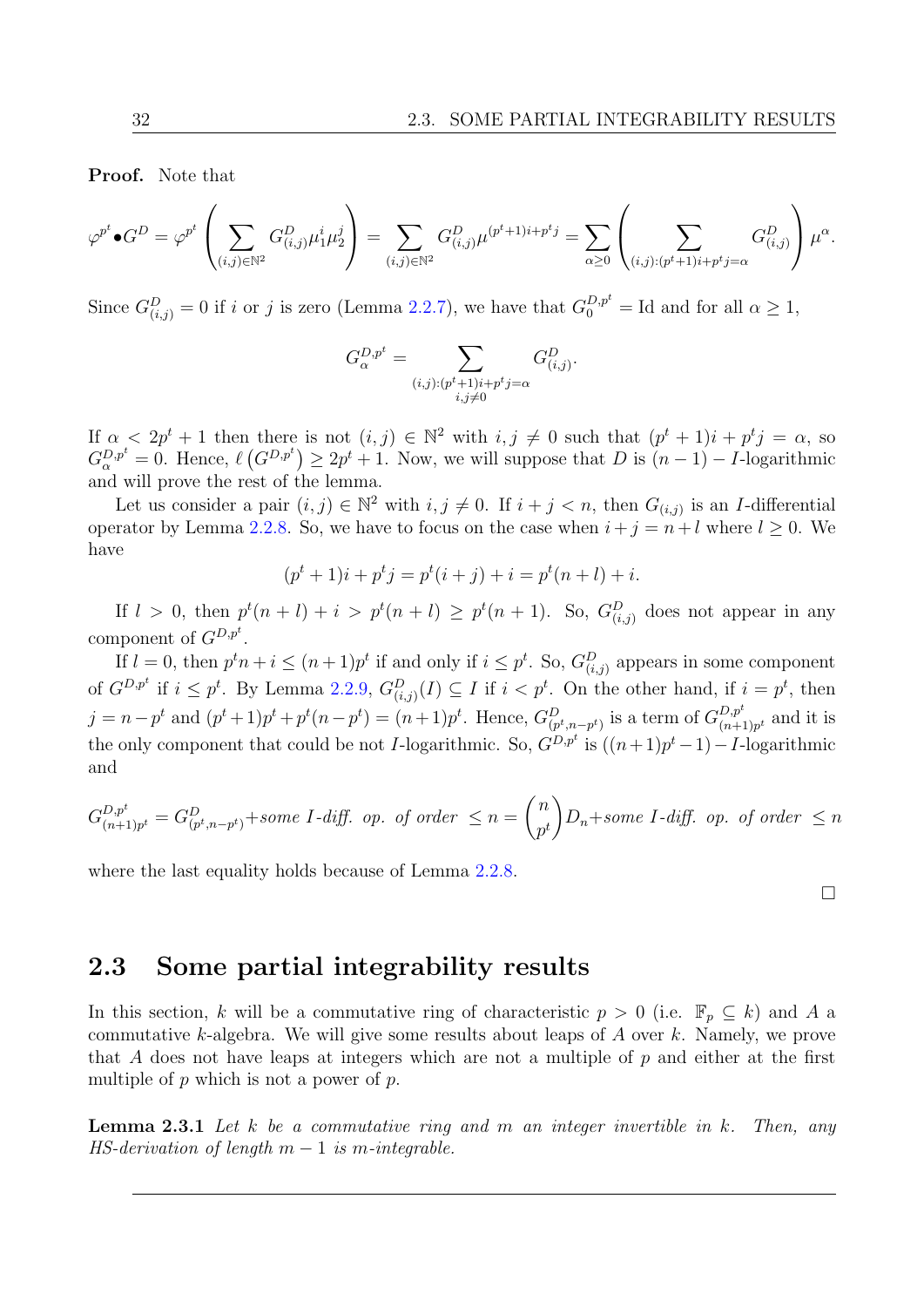**Proof.** Since A is a k-algebra, we can write  $A := R/I$  where R is a polynomial ring (in an arbitrary number of variables) and  $I \subseteq R$  an ideal. Let  $D \in HS_k(A; m-1)$  be a HS-derivation of A of length  $m-1$ . Then, there exists  $\tilde{D} \in HS_k(\log I; m-1)$  such that  $\Pi_{\text{HS},m-1}^{I}(\tilde{D}) =$ D (see Proposition [1.2.2\)](#page-24-0). Thanks to Proposition [1.2.1,](#page-23-0) we can integrate  $\tilde{D}$ . So, we have  $E \in HS_k(R; m)$  such that  $\tau_{m,m-1}(E) = \tilde{D}$ . From Lemma [1.1.23,](#page-20-0) there exists an I-differential operator H of order  $\leq m$  such that  $\varepsilon_m(E) = mE_m + H \in \text{Der}_k(R)$ . Then,

$$
E' := E \circ ((-1/m) \bullet (\mathrm{Id}, \varepsilon_m(E)))[m] = (\mathrm{Id}, E_1, \dots, E_{m-1}, -(1/m)H) \in \mathrm{HS}_k(\log I; m).
$$

So,  $\Pi_{\text{HS},m}^I(E') \in \text{HS}_k(A;m)$  is an *m*-integral of *D*.

**Remark 2.3.2** If k is a ring of characteristic 0 then, this lemma allows us to prove, in a different way, that  $\text{Leaps}_k(A) = \emptyset$  for any k-algebra A.

<span id="page-46-0"></span>Corollary 2.3.3 If k has characteristic  $p > 0$  and  $m \neq 0 \mod p$  then,  $\text{IDer}_k(A; m-1) =$  $\text{IDer}_k(A; m)$ , *i.e.*  $m \notin \text{Leaps}_k(A)$ .

**Proof.** If  $m \neq 0 \mod p$ , then m is not a multiple of p, so m is invertible in k. Let us consider  $\delta \in \mathrm{IDer}_k(A; m-1)$ . By definition, there exists  $D \in \mathrm{HS}_k(A; m-1)$  such that  $D_1 = \delta$ . From Lemma [2.3.1,](#page-45-0) D is m-integrable, so there exists  $D' \in HS_k(A; m)$  such that  $\tau_{m,m-1}(D') = D$ , in particular  $D'_1 = \delta$ . Hence,  $\delta \in \text{IDer}_k(A; m)$ , so  $\text{IDer}_k(A; m-1) \subseteq \text{IDer}_k(A; m)$ . Since the other inclusion always holds, we have the equality.

<span id="page-46-1"></span>**Proposition 2.3.4** Let k be a commutative ring of characteristic  $p = 2$  and A a commutative k-algebra. Then,  $\text{IDer}_k(A; 5) = \text{IDer}_k(A; 6)$ .

**Proof.** We can write  $A := R/I$  where R is a polynomial ring and  $I \subseteq R$  an ideal. By Corollary [1.2.4,](#page-24-1)  $\text{IDer}_k(A; 5) = \text{IDer}_k(A; 6)$  if and only if  $\text{IDer}_k(\log I; 5) = \text{IDer}_k(\log I; 6)$ . The inclusion  $\text{IDer}_k(\log I; 6) \subseteq \text{IDer}_k(\log I; 5)$  is always true, so let  $\delta \in \text{IDer}_k(\log I; 5)$  be an *I*-logarithmically 5-integrable k-derivation and let us consider  $D \in HS_k(\log I; 5)$  a 5-integral of  $\delta$ . By Proposition [1.2.1,](#page-23-0) we can integrate D up to  $\infty$ . So, we have  $D = (\text{Id}, D_1, \ldots, D_5, D_6, \ldots) \in \text{HS}_k(R)$  and integral of  $\delta$  which is 5 – *I*-logarithmic. Let us consider  $G := G^D \in \text{HS}_k^2(R)$  defined in [2.2.6.](#page-42-2) By Lemma [2.2.8,](#page-43-1)  $G_{(i,j)}(I) \subseteq I$  for all  $i + j \leq 5$ . Moreover,  $G_{(2,4)} = \binom{6}{2}$  $^{6}_{2}$ ) $D_{6} + H = D_{6} + H$  where H is an I-differential operator of order  $\leq 6$ .

On the other hand, by definition of multivariate HS-derivation and Lemma [2.2.7:](#page-43-0)

$$
G_{(2,4)}(xy) = \sum_{\alpha+\beta=(2,4)} G_{\alpha}(x)G_{\beta}(y) = \sum_{\substack{\alpha_1+\beta_1=2\\ \alpha_2+\beta_2=4}} G_{(\alpha_1,\alpha_2)}(x)G_{(\beta_1,\beta_2)}(y)
$$
  
\n
$$
= \sum_{\substack{\alpha_2+\beta_2=4\\ \alpha_2+\beta_2=4}} G_{(2,\alpha_2)}(x)G_{(0,\beta_2)}(y) + \sum_{\substack{\alpha_2+\beta_2=4\\ \alpha_2+\beta_2=4}} G_{(1,\alpha_2)}(x)G_{(1,\beta_2)}(y) + \sum_{\substack{\alpha_2+\beta_2=4\\ \alpha_2+\beta_2=4}} G_{(0,\alpha_2)}(x)G_{(2,\beta_2)}(y)
$$
  
\n
$$
= G_{(2,4)}(x)y + G_{(1,1)}(x)G_{(1,3)}(y) + G_{(1,3)}(x)G_{(1,1)}(y) + G_{(1,2)}(x)G_{(1,2)}(y) + xG_{(2,4)}(y).
$$

 $\Box$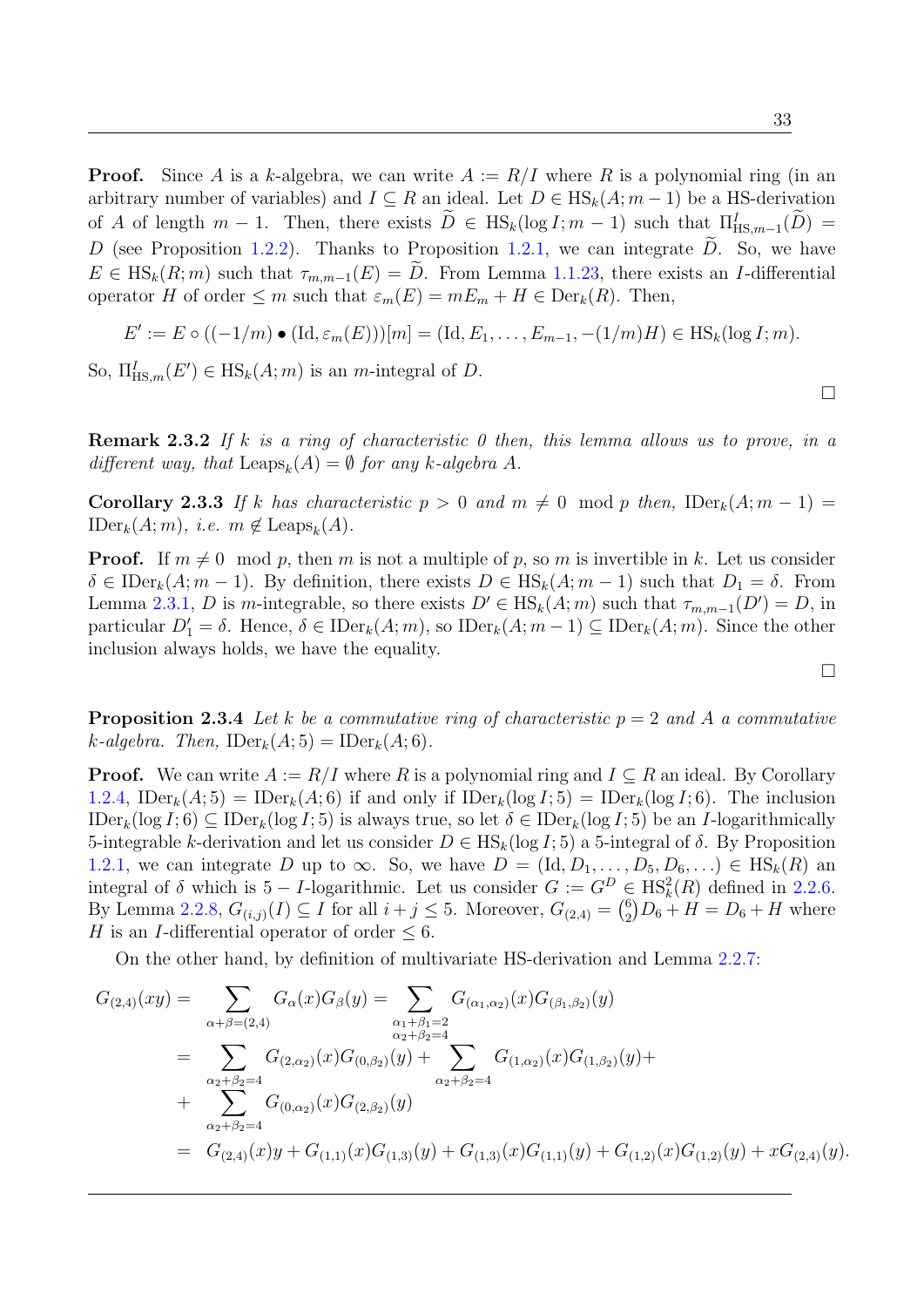Since  $G_{(1,j)} \in \text{Der}_k(A)$  by Lemma [2.2.7,](#page-43-0)

$$
G_{(1,1)}G_{(1,3)}(xy) = G_{(1,1)}(G_{(1,3)}(x)y + xG_{(1,3)}(y))
$$
  
= 
$$
G_{(1,1)}G_{(1,3)}(x)y + G_{(1,3)}(x)G_{(1,1)}(y) + G_{(1,1)}(x)G_{(1,3)}(y) + xG_{(1,1)}G_{(1,3)}(y).
$$

Let us consider  $D'_2 = G_{(2,4)} - G_{(1,1)}G_{(1,3)}$ . Then,  $D'_2(xy) = D'_2(x)y + G_{(1,2)}(x)G_{(1,2)}(y) + xD'_2(y)$ . So, since  $G_{(1,2)} \in \text{Der}_k(R)$  by Lemma [2.2.7,](#page-43-0) we have that

$$
D' = (\text{Id}, G_{(1,2)}, G_{(2,4)} - G_{(1,1)}G_{(1,3)}) \in \text{HS}_k(R; 2).
$$

Moreover, D' is  $1 - I$ -logarithmic and  $G_{(1,1)}G_{(1,3)}$  is an I-differential operator of order  $\leq 6$ , so  $D_2' = D_6 + H'$  where H' is an I-differential operator of order  $\leq 6$ . Then,

$$
D'' = \tau_{\infty,6}(D) \circ D'[3] = (Id, D_1, \dots, D_6 + D_3G_{(1,2)} + D_6 + H')
$$
  
= (Id, D\_1, \dots, D\_3G\_{(1,2)} + H') \in HS\_k(log I; 6).

Hence,  $\text{IDer}_k(\log I; 5) = \text{IDer}_k(\log I; 6)$  and we have the proposition.

 $\Box$ 

<span id="page-47-0"></span>**Theorem 2.3.5** Let k be a commutative ring of characteristic  $p > 0$  and A a commutative kalgebra. Let  $n \geq 1$  be an integer such that  $T_p(n) \neq 1$  (see Definition [2.1.7\)](#page-38-2). Then, IDer<sub>k</sub>(A; n –  $1) = \text{IDer}_k(A, n).$ 

**Proof.** Since A is a k-algebra, we can see  $A = R/I$  where R is a polynomial ring (in an arbitrary number of variables) and  $I \subseteq R$  an ideal. By Corollary [1.2.4,](#page-24-1) A does not have leap at n if and only if  $\text{IDer}_k(\log I; n-1) = \text{IDer}_k(\log I; n)$ . The inclusion  $\text{IDer}_k(\log I; n-1) \supseteq \text{IDer}_k(\log I; n)$ is always true. Let us consider  $\delta \in \mathrm{IDer}_k(\log I; n-1)$  and  $D \in \mathrm{HS}_k(\log I; n-1)$  an integral of  $\delta$ . By Proposition [1.2.1,](#page-23-0) we can integrate D up to n. So, we redefine  $D = (\text{Id}, D_1, \ldots, D_{n-1}, D_n) \in$  $\text{HS}_k(R; n)$  as an integral of the previous D and we obtain an integral of  $\delta$  which is  $(n-1) - I$ logarithmic.

Let us consider  $(a_i)_i$  a solution of the system of Lemma [2.1.1](#page-36-0) where  $m = T_p(n)$ . Then,

$$
E := \circ_i (a_i \bullet D) = \left( \text{Id}, \sum_i a_i D_1, \dots, \sum_i a_i^n D_n + H \right) \text{ where } H := \sum_{\substack{|\beta|=n:\\ \beta_i < n \ \forall i}} \circ_i \left( a_i^{\beta_i} D_{\beta_i} \right).
$$

By Lemma [2.1.9,](#page-38-3)  $\sum a_i^n = \sum a_i^{T_p(n)} = 0 \mod p$ . Moreover, since  $D_\beta(I) \subseteq I$  for all  $\beta < n$ , we have that H is an I-differential operator of order  $\leq n$ . So, since  $\sum a_i = 1 \mod p$ ,

$$
E = (\mathrm{Id}, D_1, \ldots, H) \in \mathrm{HS}_k(\log I; n).
$$

Therefore,  $\delta \in \mathrm{IDer}_k(\log I; n)$  and, by Corollary [1.2.4,](#page-24-1)  $\mathrm{IDer}_k(A; n-1) = \mathrm{IDer}_k(A; n)$ .

<span id="page-47-1"></span>**Corollary 2.3.6** Let k be a commutative ring of characteristic  $p > 3$  and A a commutative k-algebra. Then,  $\text{IDer}_k(A; 2p-1) = \text{IDer}_k(A; 2p)$ .

**Proof.** Since  $T_p(2p) = 2$ , we have the result by Theorem [2.3.5.](#page-47-0)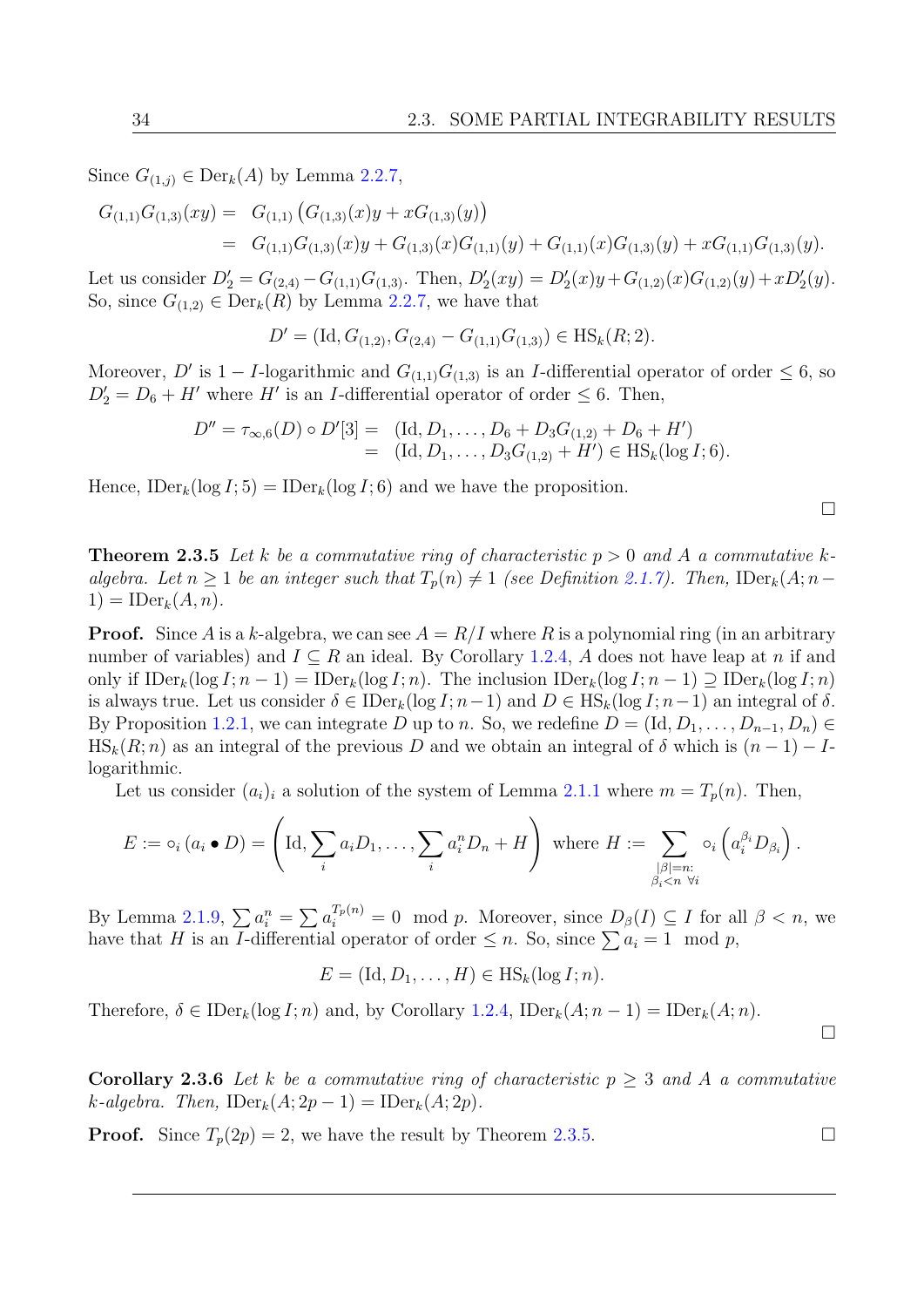# 2.4 Integrating the first non-vanishing component of a Hasse-Schmidt derivation

In this section, k will be a commutative ring, A a commutative k-algebra and  $I \subseteq A$  an ideal. We calculate an integral of the first component of a HS-derivation that could be not zero which will be the key to prove the main theorem of section [2.5.](#page-53-0)

<span id="page-48-0"></span>**Hypothesis 2.4.1** Let  $a \geq 1$  and  $p \geq 2$  be integers and  $I \subseteq A$  an ideal. We say that A satisfies the condition  $H_{p,a}^I$  if for all  $M \in \mathbb{N}_+$  not a power of p with  $1 \lt M \lt p^a$ , then  $\text{IDer}_k(\log I; M - 1) = \text{IDer}_k(\log I; M).$ 

Remark 2.4.2 Note that I can be A. In this case, the condition in Hypothesis [2.4.1](#page-48-0) is  $\text{IDer}_k(A; M-1) = \text{IDer}_k(A; M).$ 

**Lemma 2.4.3** 1. If A satisfies  $H_{p,a}^I$  for some  $a \geq 1$ , then A satisfies  $H_{p,s}^I$  for all  $1 \leq s \leq a$ .

- 2. If  $char(k) = p > 0$ , then A satisfies  $H_{p,1}^A$ .
- 3. If  $char(k) = p > 0$  and  $A = k[x_i \mid i \in \mathcal{I}]$ , the polynomial ring in an arbitrary number of variables, then A satisfies  $H_{p,1}^I$  for all ideals  $I \subseteq A$ .

### Proof.

- 1. It is obvious.
- 2. If  $1 < M < p$ , then M can not be a multiple of p, so  $M \neq 0 \mod p$ . From Corollary [2.3.3,](#page-46-0) IDer<sub>k</sub> $(A; M - 1) = \text{IDer}_k(A; M)$  and we deduce that A satisfies  $H_{p,1}^A$ .
- 3. From Corollary [1.2.4,](#page-24-1) we have that  $\text{IDer}_k(\log I; M 1) = \text{IDer}_k(\log I; M)$  if and only if A/I does not have a leap at M, i.e. if  $\text{IDer}_k(A/I; M - 1) = \text{IDer}_k(A/I; M)$ . Since  $A/I$ satisfies  $H_{n,1}^{A/I}$  $p_{p,1}^{A/I}$ , for all  $M \in \mathbb{N}_+$  with  $1 \lt M \lt p$ , we have the last equality, so A satisfies  $H_{p,1}^I$ .

From now on, k will be a commutative ring, A a commutative k-algebra,  $I \subseteq A$  an ideal and  $p \geq 2$  an integer.

<span id="page-48-1"></span>**Lemma 2.4.4** Let us assume that A satisfies  $H_{p,1}^I$ . Let  $e > 1$  and  $0 < i < p$  be integers. For each  $(ep - 1) - I$ -logarithmic HS-derivation  $D \in HS_k(A; ep)$  such that  $\ell(D; e) = i$ , there exists an  $(ep-1) - I$ -logarithmic HS-derivation  $D' \in HS_k(A; ep)$  and an I-differential operator H of order  $\leq ep$  such that  $\ell(D';e) \geq i + 1$ ,  $D'_r = D_r$  for all  $r \leq ie$  and  $D'_{ep} = D_{ep} + H$ .

**Proof.** Since  $\ell(D; e) = i \geq 1$ , from Lemma [1.1.13,](#page-17-2) we have that  $D_{ie+\alpha} \in \text{Der}_k(\log I)$  for all  $\alpha = 1, \ldots, e-1$  and, thanks to the condition  $H_{p,1}^I$ , we know that all derivations are Ilogarithmically  $(p-1)$ -integrable. Let  $D^{\alpha} \in HS_k(\log I; p-1)$  be an integral of  $D_{ie+\alpha}$ , i.e.  $D_1^{\alpha} = D_{ie+\alpha}$ , and consider  $E^{D^{\alpha},ie+\alpha} \in HS_k(\log I; (ie+\alpha)p-1)$ , defined in [2.1.16,](#page-40-1) for all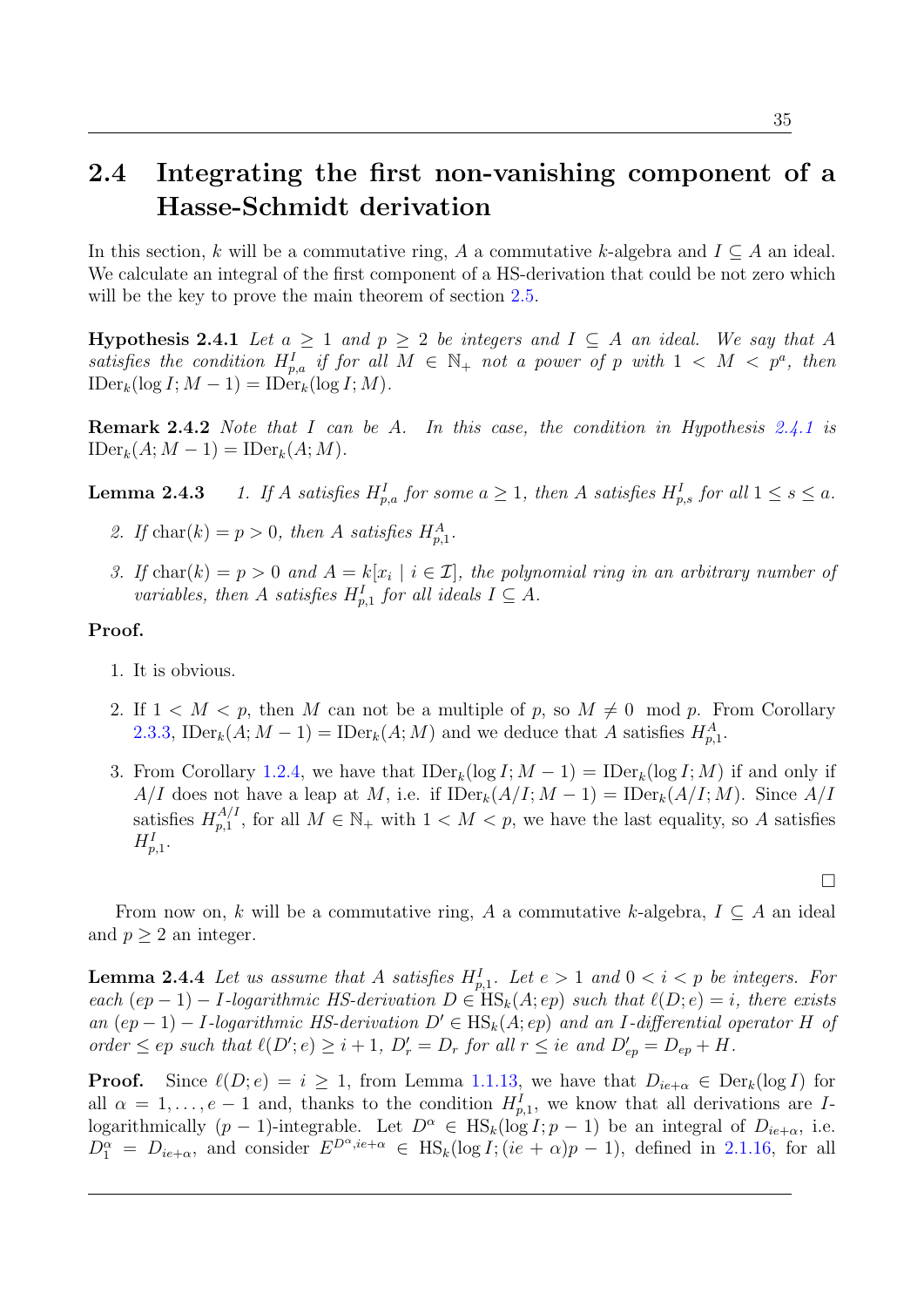$\alpha = 1, \ldots, e-1$ . By Lemma [2.1.15,](#page-40-0)  $E_{ie+\alpha}^{D^{\alpha}, ie+\alpha} = -D_{ie+\alpha}$  and  $\ell(E^{D^{\alpha}, ie+\alpha}; ie+\alpha) = p$ . That means that  $E_j^{D^{\alpha},ie+\alpha} = 0$  for all  $j \neq 0 \mod (ie + \alpha)$ .

Since  $(ie + \alpha)p - 1 > iep \ge ep$ , we can truncate all these derivations until length ep. We denote

$$
E^{\alpha} := \tau_{(ie+\alpha)p-1,ep} \left( E^{D^{\alpha},ie+\alpha} \right).
$$

Note that  $E_{ie+\alpha}^{\alpha} = -D_{ie+\alpha}$  and  $E_j^{\alpha} = 0$  for all  $j \neq 0 \mod (ie+\alpha)$ , so  $\ell(E^{\alpha}; ie+\alpha) = \lceil ep/ie+\alpha \rceil$ . Moreover,  $\ell(E^{\alpha}, ie + \alpha) \ge 2$  for all  $\alpha$  because  $ie + \alpha < (i + 1)e \le ep$ .

By Lemma [2.1.19,](#page-41-1) if we denote  $E := E^1 \circ E^2 \circ \cdots \circ E^{e-1} \in \text{HS}_k(\log I; ep)$ , we have that  $\ell(E) > ie$  and  $E_{ie+\alpha} = E_{ie+\alpha}^{\alpha} = -D_{ie+\alpha}$  for all  $\alpha = 1, \ldots, e-1$ . Let us consider  $D' = D \circ E \in$  $\text{HS}_k(A; ep)$ . From Corollary [1.1.20,](#page-19-0) D' is  $(ep-1) - I$ -logarithmic and  $D'_{ep} = D_{ep} + H$  where H is an I-differential operator of order  $\le ep$ . Moreover, from Lemma [2.1.17,](#page-40-2)  $D'_r = D_r$  for all  $r \leq ie$  and  $D'_{ie+\alpha} = D_{ie+\alpha} + E_{ie+\alpha} = 0$  for  $\alpha = 1, \ldots, e-1$ , so  $\ell(D';e) \geq i+1$ . Hence,  $D'$ satisfies the lemma.

$$
\Box
$$

<span id="page-49-1"></span>**Lemma 2.4.5** Let us assume that A satisfies  $H_{p,1}^I$ . Let  $e \geq 1$  be an integer and  $D \in \text{HS}_k(A; ep)$ an  $(ep - 1) - I$ -logarithmic HS-derivation such that  $\ell(D) \geq e$ . Then,  $D_e$  is p-integrable and there exists a  $(p-1)-I$ -logarithmic integral  $D' \in HS_k(A; p)$  of  $D_e$  and an I-differential operator H of order  $\leq p$  such that  $D'_p = D_{ep} + H$ .

**Proof.** First note that  $D_{ep}$  is a differential operator of order  $\leq p$  by Proposition [1.1.10.](#page-17-3) This result is trivial if  $e = 1$ , so we will suppose that  $e > 1$ . We proceed by decreasing induction on  $\ell(D; e)$ . Note that  $1 \leq \ell(D; e) \leq p$  because  $\ell(D) \geq e$  and, by definition,  $\ell(D; e) \leq [ep/e] = p$ .

If  $\ell(D; e) = p$ , by Lemma [1.1.14,](#page-18-0) there exists  $D' \in HS_k(A; p)$  such that  $D'_r = D_{re}$  for all  $r = 1, \ldots, p$ . Since D is  $(ep - 1) - I$ -logarithmic,  $D'_r(I) = D_{re}(I) \subseteq I$  for all  $r < p$ , so D' is  $(p-1) - I$ -logarithmic. Moreover,  $D'_p = D_{ep}$  so, D' satisfies the lemma. Now, let us assume that any HS-derivation with  $\ell(*) \ge e$  and  $\ell(*; e) \ge i + 1$  where  $1 \le i < p$  holds the result and we take a HS-derivation D such that  $\ell(D) \geq e$  and  $\ell(D; e) = i$ .

By Lemma [2.4.4,](#page-48-1) there exists an  $(ep - 1) - I$ -logarithmic HS-derivation  $D' \in HS_k(A; ep)$ and an *I*-differential operator H of order  $\le ep$  such that  $\ell(D'; e) \ge i + 1$ ,  $D'_r = D_r$  for all  $r \leq ie$  and  $D'_{ep} = D_{ep} + H$ . Since  $\ell(D') \geq e$ , because  $\ell(D'; e) \geq i+1 \geq 1$ , we have that  $D'_{ep}$ is a differential operator of order  $\leq p$  and, since  $D_{ep}$  has also order  $\leq p$ , H has order  $\leq p$ . Moreover, we can apply the induction hypothesis, so there exists an  $I$ -differential operator  $H'$ of order  $\leq p$  and a  $(p-1) - I$ -logarithmic integral  $D'' \in HS_k(A; p)$  of  $D'_e = D_e$  such that  $D_p'' = D_{ep}' + H' = D_{ep} + H + H'$ . Hence, we have the lemma.

$$
\Box
$$

<span id="page-49-0"></span>**Lemma 2.4.6** Let us assume that A satisfies  $H_{p,a}^I$  for some  $a \geq 1$ . Let e, s, m be integers such that  $1 \leq s \leq a$  and  $1 < e \leq m < ep^s$ . We denote  $r := \max C_{m,e,s}^p$  (see Definition [2.1.10\)](#page-38-4) and we consider  $\delta \in \mathrm{IDer}_k(\log I; p^r)$ . We have the following properties:

1 If  $m = 0 \mod e$ , then there exists  $E \in HS_k(\log I; ep^s - 1)$  such that  $E_m = -\delta$  and  $\ell(E; m) = \lceil ep^s - 1/m \rceil.$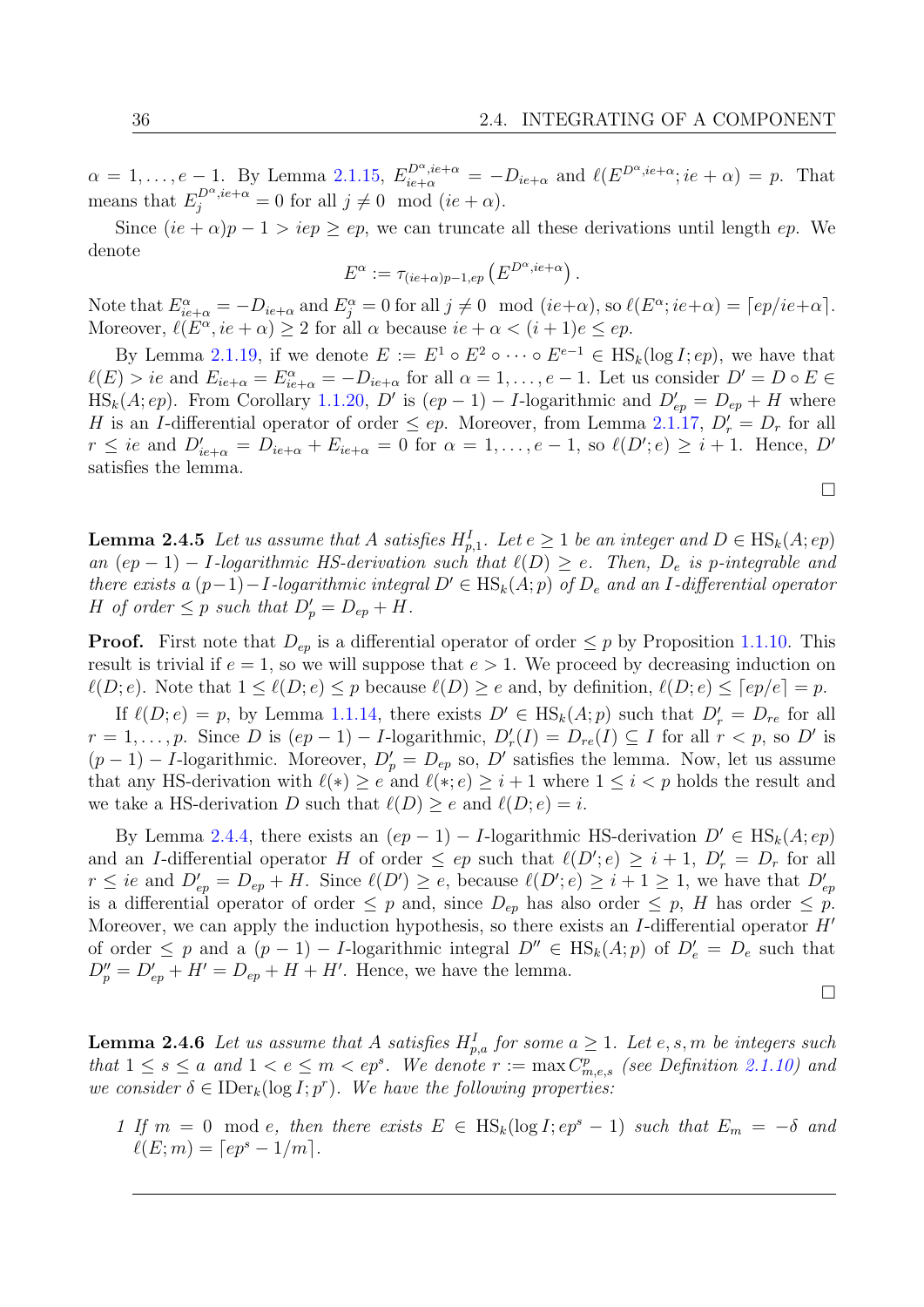2 If  $m \neq 0 \mod e$ , then there exists  $E \in HS_k(\log I; ep^s)$  such that  $E_m = -\delta$  and  $\ell(E; m) =$  $[ep^s/m]$ .

**Proof.** By Lemma [2.1.11,](#page-38-1) we have that  $0 \le r < s \le a$ , so  $p^{r+1} \le p^a$ . Thanks to the condition  $H_{p,a}^I$ , we have that  $\delta \in \text{IDer}_k(\log I; p^r) = \text{IDer}_k(\log I; p^{r+1} - 1)$ . Let  $D \in \text{HS}_k(\log I; p^{r+1} - 1)$ be an integral of  $\delta$ . Let us consider  $E^{D,m} \in \text{HS}_k(\log I, mp^{r+1} - 1)$  where  $E_m^{D,m} = -\delta$  and  $\ell(E^{D,m}; m) = p^{r+1}$ , i.e.  $E^{D,m}_{\alpha} = 0$  for all  $\alpha \neq 0 \mod m$ .

On the other hand, from the definition of r,  $mp^{r+1} - 1 \ge ep^s - 1$ . Hence, if  $m = 0 \mod e$ , then  $E = \tau_{mp^{r+1}-1, ep^s-1}(E^{D,m})$  satisfies the lemma. Otherwise, if  $m \neq 0 \mod e$ , by Lemma [2.1.12,](#page-39-0)  $mp^{r+1} - 1 \ge ep^s$ . So,  $E = \tau_{mp^{r+1}-1, ep^s}(E^{D,m})$  satisfies the lemma.

<span id="page-50-1"></span>**Lemma 2.4.7** Let us assume that A satisfies  $H_{p,a}^I$  for some  $a \geq 1$ . Let e, s, m be integers such that  $1 \leq s \leq a$  and  $1 < e \leq m < ep^s$  and we denote  $r := \max C_{m,e,s}^p$ . Let  $D \in \text{HS}_k(\log I; ep^s-1)$ be a HS-derivation such that  $\ell(D) \geq m$  and  $D_m \in \mathrm{IDer}_k(\log I; p^r)$ . Then, there exists  $D' \in$  $\text{HS}_k(\log I; e p^s - 1)$  such that  $\ell(D') \ge m + 1$  and  $D'_\alpha = D_\alpha$  for all  $\alpha = m + 1, \ldots, 2m - 1$ .

**Proof.** If  $D_m = 0$ , we put  $D' = D$  and we have the lemma. Let us assume that  $D_m \neq 0$ . If  $m = 0 \mod e$ , by Lemma [2.4.6,](#page-49-0) we have  $E \in HS_k(\log I, ep^s - 1)$  such that  $E_m = -D_m$  and  $\ell(E, m) = \lfloor ep^s - 1/m \rfloor$ . If  $m \neq 0 \mod e$ , by Lemma [2.4.6,](#page-49-0) we have  $E' \in \text{HS}_k(\log I, ep^s)$  such that  $E'_m = -D_m$  and  $\ell(E';m) = \lfloor ep^s/m \rfloor$ , that means  $E'_j = 0$  for all  $j \neq 0 \mod m$ . So, let us consider  $E = \tau_{ep^s, ep^s-1}(E') \in \text{HS}_k(\log I; ep^s-1)$ . Then,  $E_m = -D_m$  and  $E_j = 0$  for all  $j \neq 0$ mod m, i.e.  $\ell(E; m) = |ep^s - 1/m|$ .

Hence, we can apply Lemma [2.1.18](#page-40-3) to  $D' = D \circ E \in HS_k(\log I; ep^s - 1)$  in both cases. Then,  $\ell(D') \geq m$  and

$$
D'_{\alpha} = \begin{cases} D_m + E_m & \text{if } \alpha = m \\ D_{\alpha} & \text{if } \alpha = m + 1, \dots, 2m - 1. \end{cases}
$$

Since  $E_m = -D_m$ ,  $D'_m = 0$  and hence,  $\ell(D') \geq m+1$  and  $D'$  satisfies the lemma.

<span id="page-50-2"></span>**Theorem 2.4.8** Let us suppose that A satisfies  $H_{p,a}^I$  for some  $a \geq 1$ . Let  $e, s \geq 1$  be two integers such that  $s \le a$  and let us consider an  $(ep^s - 1) - I$ -logarithmic HS-derivation  $D \in$  $\text{HS}_k(A; e p^s)$  with  $\ell(D) \geq e$ . Then, there exists an integral  $D' \in \text{HS}_k(A; p^s)$  of  $D_e$  and an Idifferential operator H of order  $\leq p^s$  such that D' is  $(p^s-1) - I$ -logarithmic and  $D'_{p^s} = D_{ep^s} + H$ .

**Proof.** We prove the result by induction on  $s \geq 1$ . Observe that if  $s = 1$ , we have the theorem from Lemma [2.4.5.](#page-49-1) So, let us assume that the theorem is true for all j such that  $1 \leq j < s \leq a$ . Moreover, we can suppose that  $e > 1$  (if  $e = 1$  the theorem is trivial). We will divide this proof in several lemmas:

<span id="page-50-0"></span>**Lemma 2.4.9** Let  $D \in \text{HS}_k(\log I; ep^s - 1)$  such that  $\ell(D) \geq m$  with  $1 < e \leq m < ep^s$ . Then,  $D_m \in \text{IDer}_k(\log I; p^r)$  with  $r = \max C^p_{m,e,s} < s$ .

**Proof.** By Lemma [2.1.11,](#page-38-1) we have that  $0 \leq r < s$ . We rewrite  $D := \tau_{ep^s-1,mp^r}(D) \in$  $\text{HS}_k(\log I; mp^r)$  (note that  $mp^r \le ep^s-1$  by definition of  $C_{m,e,s}^p$ ). If  $r = 0$ , then it is obvious that  $D_m$  is *I*-logarithmically  $p^r$ -integrable. Let us suppose that  $r \geq 1$ . Then, since  $1 \leq r <$ 

 $\Box$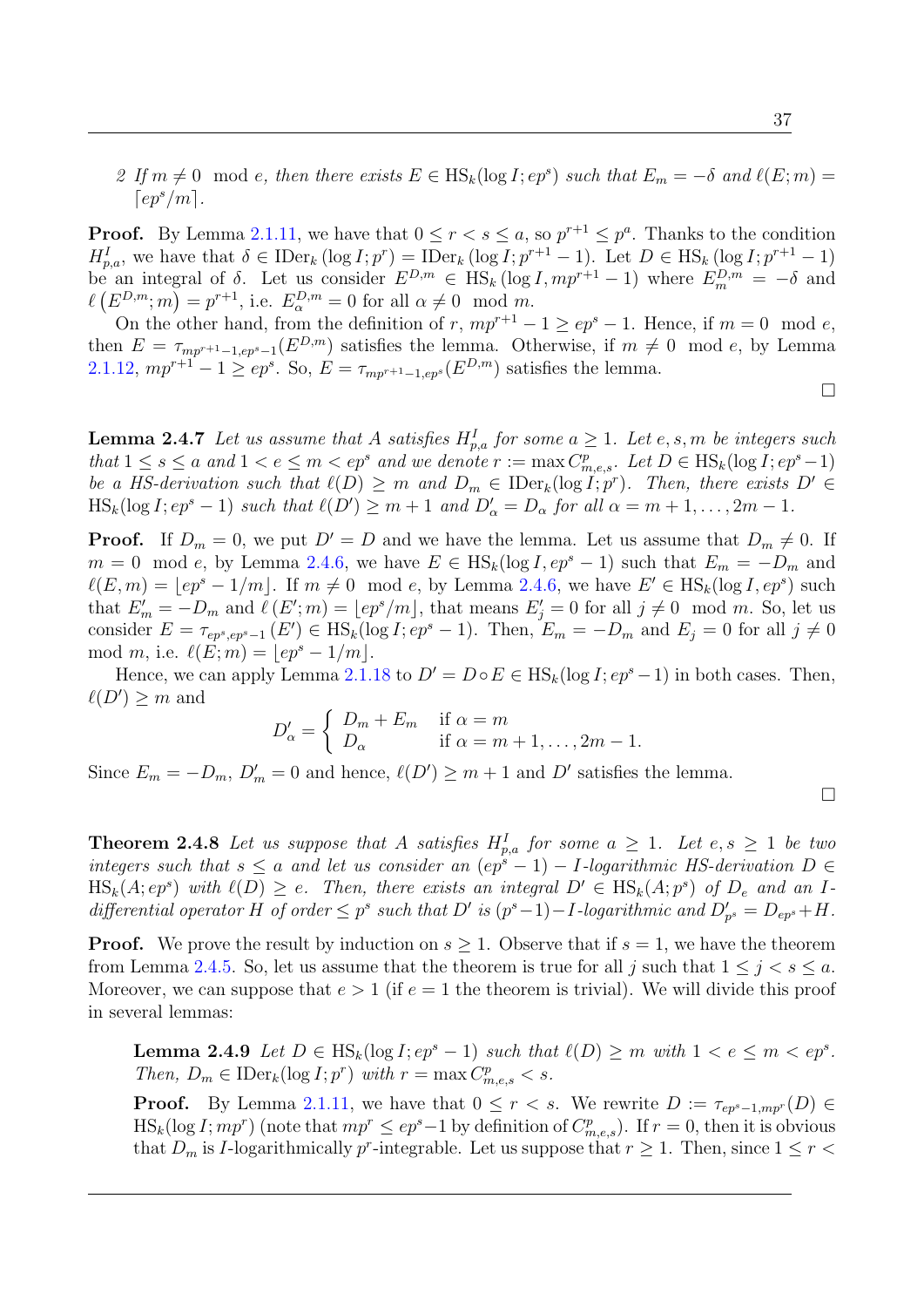$s \le a$ , by the induction hypothesis of the theorem, there exists  $D' \in HS_k(A; p^r)$  an integral of  $D_m$  such that  $D'$  is  $(p^r - 1) - I$ -logarithmic and  $D'_{p^r} = D_{mp^r} + (some I \text{-}diff \text{-} op \text{-}).$  But  $D_{mp^r}$  is an *I*-differential operator, so D' is *I*-logarithmic too and  $D_m$  is *I*-logarithmically  $p^r$ -integrable.

 $\Diamond$ 

<span id="page-51-0"></span>**Lemma 2.4.10** Let  $D \in \text{HS}_k(\log I; ep^s - 1)$  such that  $\ell(D) \geq e > 1$  and  $\ell(D; e) = i < p^s$ . Then, there exists  $D' \in HS_k(\log I; ep^s - 1)$  such that  $\ell(D') > ie$  and  $D'_\alpha = D_\alpha$  for all  $\alpha = ie + 1, \ldots, ie + e - 1.$ 

**Proof.** Note that the only components that can be not zero before  $ie + 1$  are those that are in the multiples of e. If  $\ell(D) > ie$  then the lemma is obvious, otherwise  $\ell(D) = je$ for some  $1 \leq j \leq i$ . We will prove the result by decreasing induction on  $1 \leq j \leq i$ .

Let us assume that  $\ell(D) = ie$ . By Lemma [2.4.9,](#page-50-0)  $D_{ie} \in \text{IDer}_k(\log I; p^r)$  where  $r =$  $\max C_{ie,e,s}^p < s$ . From Lemma [2.4.7,](#page-50-1) there exists  $D' \in HS_k(\log I; ep^s - 1)$  such that  $\ell(D') \geq ie + 1$  and  $D'_\alpha = D_\alpha$  for all  $\alpha = ie + 1, \ldots, \min\{ep^s - 1, 2ie - 1\}.$  Note that  $ie + e - 1 \le \min\{ep^s - 1, 2ie - 1\}$ , so D' satisfies the lemma. Let us suppose now that the lemma is true for all derivations with  $\ell(*) > je$  and we will prove it for  $1 \leq j < i$ .

By Lemma [2.4.9,](#page-50-0)  $D_{je} \in \text{IDer}_k(\log I; p^r)$  where  $r = \max C_{je,e,s}^p < s$ . From Lemma [2.4.6,](#page-49-0) there exists  $E \in HS_k(\log I; ep^s-1)$  such that  $E_{je} = -D_{je}$  and  $\ell(E; je) = \lceil ep^s-1/je \rceil \geq 1$ . We can apply Lemma [2.1.18](#page-40-3) to D and E and we obtain  $D' = D \circ E \in HS_k(\log I, ep^s - 1)$ such that  $\ell(D') \geq je, \ell(D'; e) \geq \ell(D; e) = i$  and

$$
D'_{\alpha} = \begin{cases} D_{je} + E_{je} & \text{if } \alpha = je \\ D_{\alpha} & \text{for all } \alpha = ie + 1, \dots, ie + e - 1. \end{cases}
$$

Since  $\ell(D; e) = i$ , there exists  $a \in \{1, \ldots, e-1\}$  such that  $D_{ie+a} \neq 0$  and, since  $D'_{ie+a} =$  $D_{ie+a}$ , we have that  $\ell(D'; e) = i$ . Moreover,  $E_{je} = -D_{je}$ , so  $\ell(D') \geq je+1$ , but  $\ell(D'; e) >$ j, therefore  $\ell(D') \geq (j + 1)e$ . Now, we can apply the induction hypothesis. Hence, there exists  $D'' \in HS_k(\log I; ep^s - 1)$  such that  $\ell(D'') > ie$  and  $D''_{\alpha} = D'_{\alpha} = D_{\alpha}$  for all  $\alpha = ie + 1, \ldots, ie + e - 1$  and we have the lemma.

 $\Diamond$ 

<span id="page-51-1"></span>**Lemma 2.4.11** Let  $D \in \text{HS}_k(\log I; ep^s - 1)$  be a HS-derivation such that  $\ell(D) > ie$  with  $1 \leq i < p^s$ . Then, for all  $\alpha = 1, \ldots, e-1$  there exists  $E^{\alpha} \in \text{HS}_k(\log I; e p^s)$  such that  $E_{ie+\alpha}^{\alpha} = -D_{ie+\alpha}$  and  $\ell(E^{\alpha};ie+\alpha) = \lceil ep^{s}/ie+\alpha \rceil$ .

**Proof.** If  $\ell(D) \geq (i + 1)e$ , then  $D_{ie+\alpha} = 0$  for all  $\alpha = 1, \ldots, e-1$  and we have the result, it is enough to put  $E^{\alpha} = \mathbb{I}$ . Let us suppose that  $\ell(D) = (i + 1)e - 1$ . By Lemma [2.4.9,](#page-50-0)  $D_{(i+1)e-1} \in \text{IDer}_k(\log I; p^{r_{e-1}})$  where  $r_{e-1} = \max C_{(i+1)e-1}^p$  $_{(i+1)e-1,e,s}^{(p)}$ . Since  $(i+1)e-1 \neq 0$ mod e, Lemma [2.4.6](#page-49-0) give us the result. Let us assume that the lemma is true for all HSderivations such that  $\ell(*) = ie + \beta$  with  $1 \leq j < \beta \leq e-1$  and we take a HS-derivation  $D \in \text{HS}_k(\log I; ep^s - 1)$  such that  $\ell(D) = ie + j$ .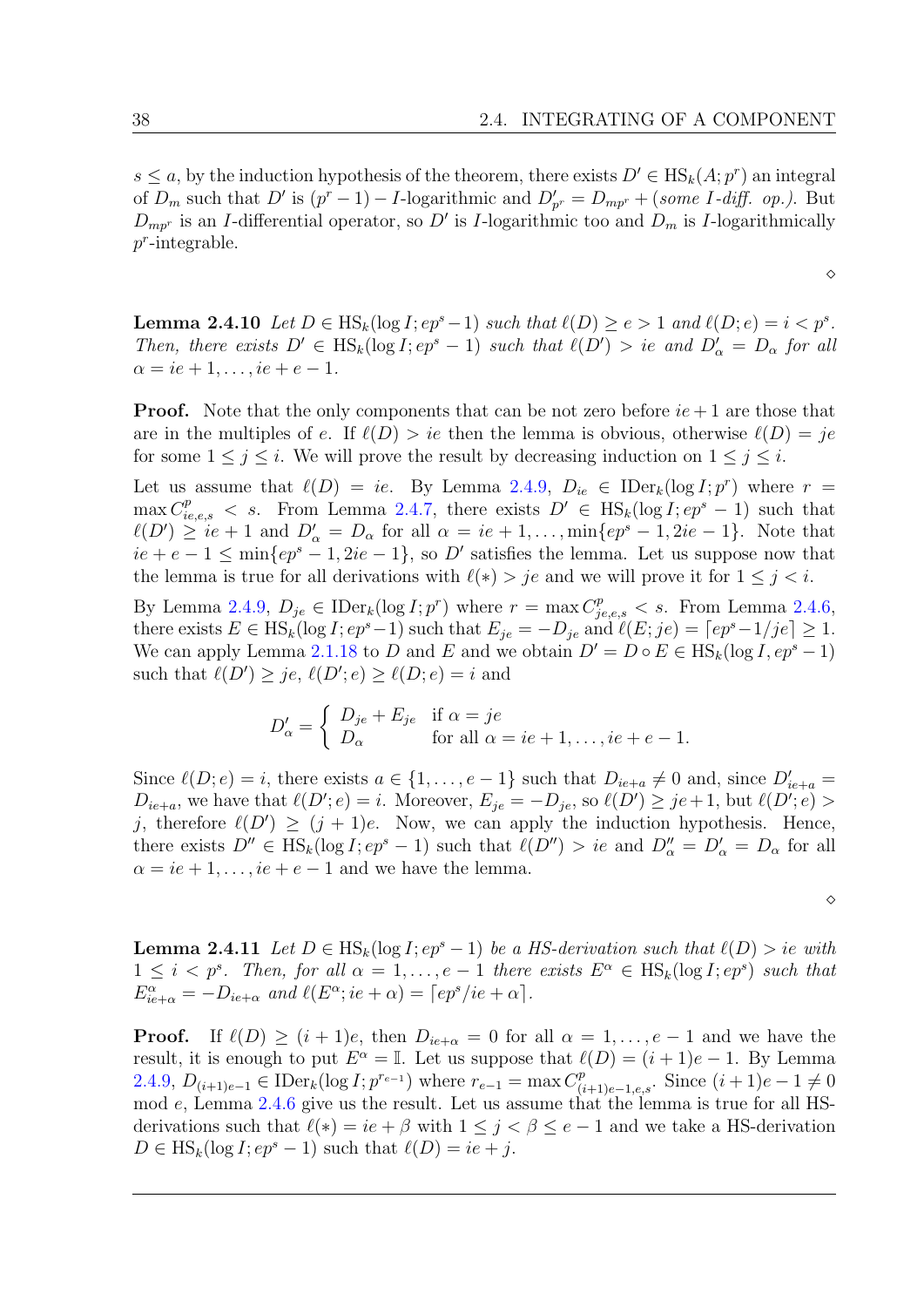$$
D'_{\alpha} = \begin{cases} D_{\alpha} + E_{\alpha} & \text{if } \alpha = ie + j \\ D_{\alpha} & \text{if } \alpha = ie + j + 1, \dots, \min\{ep^s - 1, 2(ie + j) - 1\}. \end{cases}
$$

Note that  $ie+e-1 \le \min\{ep^s-1, 2(ie+j)-1\}$ , so  $D'_\alpha = D_\alpha$  for all  $\alpha = ie+j+1, \ldots, ie+$  $e-1$ . Since  $E_{ie+j} = -D_{ie+j}, \ell(D') > ie+j$  and we can use the induction hypothesis on D' obtaining that, for all  $\alpha = j + 1, \ldots, e - 1$ , there exists  $E^{\alpha} \in HS_k(\log I; e p^s)$  such that  $E_{ie+\alpha}^{\alpha} = -D'_{ie+\alpha} = -D_{ie+\alpha}$  and  $\ell(E^{\alpha}) = \lceil ep^{s}/ie + \alpha \rceil$ . So, we have the lemma.

 $\diamond$ 

<span id="page-52-0"></span>**Lemma 2.4.12** Let  $D \in \text{HS}_k(A; ep^s)$  be an  $(ep^s - 1) - I$ -logarithmic HS-derivation with  $1 \leq \ell(D; e) = i < p^s$ . Then, there exists an  $(ep^s - 1) - I$ -logarithmic HS-derivation  $D' \in \text{HS}_k(A; ep^s)$  and an I-differential operator H of order  $\le ep^s$  such that  $\ell(D'; e) \ge i+1$ ,  $D'_{je} = D_{je}$  for all  $j \leq i$  and  $D'_{ep^s} = D_{ep^s} + H$ .

**Proof.** Since  $\ell(D; e) = i$ , there exists  $D_{ie+\alpha} \neq 0$  for some  $\alpha \in \{1, \ldots, e-1\}$  and  $D_j = 0$  for all  $j \neq 0 \mod e$  with  $j \leq ie$ . Hence, if we consider  $D^{\tau} = \tau_{ep^s, ep^s-1}(D) \in$  $\text{HS}_k(\log I; e p^s - 1)$ , we have that  $D_j^{\tau} = 0$  for all  $j \neq 0 \mod e$  with  $j \leq ie$  and  $D_{ie+\alpha}^{\tau} =$  $D_{ie+\alpha} \neq 0$ . So,  $\ell(D^{\tau}; e) = i \geq 1$ . In this case,  $\ell(D^{\tau}) \geq e$ .

By Lemma [2.4.10,](#page-51-0) there exists  $D' \in HS_k(\log I; ep^s - 1)$  such that  $\ell(D') > ie$  and  $D'_{ie+\alpha} =$  $D_{ie+\alpha}$  for all  $\alpha = 1, \ldots, e-1$ . By Lemma [2.4.11,](#page-51-1) for each  $\alpha = 1, \ldots, e-1$ , there exists  $E^{\alpha} \in \text{HS}_k(\log I; e p^s)$  such that  $E^{\alpha}_{ie+\alpha} = -D'_{ie+\alpha} = -D_{ie+\alpha}$  and  $\ell(E^{\alpha}; ie+\alpha) =$  $[ep<sup>s</sup>/ie+\alpha]$ . Note that  $ie+\alpha < ep<sup>s</sup>$  so,  $[ep<sup>s</sup>/ie+\alpha] \geq 2$ . By Lemma [2.1.19,](#page-41-1) if we denote  $E = E^1 \circ \cdots \circ E^{e-1} \in \text{HS}_k(\log I; e^{\sigma})$ , then  $\ell(E) \geq ie + 1$  and  $E_{ie+\alpha} = E^{\alpha}_{ie+\alpha} = -D_{ie+\alpha}$ . Now, we consider  $D'' = D \circ E \in HS_k(A; ep^s)$ . By Corollary [1.1.20,](#page-19-0)  $D''$  is  $(ep^s - 1) - I$ 

logarithmic and there exists an *I*-differential operator H of order  $\leq ep^s$  such that  $D''_{ep^s}$  $D_{ep^s} + H$ . On the other hand, by Lemma [2.1.17,](#page-40-2) we have that

$$
D''_{\beta} = \begin{cases} D_{\beta} & \text{if } \beta \leq ie \\ D_{\beta} + E_{\beta} & \text{if } \beta = ie + 1, \dots, ie + e - 1. \end{cases}
$$

Hence,  $D''_{\beta} = 0$  for all  $\beta = ie+1, \ldots, ie+e-1$  so,  $\ell(D''; e) \geq i+1$ . Therefore,  $D''$  satisfies the lemma.

 $\Diamond$ 

Now, with the help of the previous lemmas we will finish the proof of Theorem [2.4.8.](#page-50-2) We show this result by decreasing induction on  $1 \leq \ell(D; e) \leq p^s$ .

If  $\ell(D; e) = p^s$ , by Lemma [1.1.14,](#page-18-0) there is  $D' \in HS_k(A; p^s)$  such that  $D'_\alpha = D_{\alpha e}$  for all  $\alpha \leq p^s$ . Then, D' is a  $(p^s - 1) - I$ -logarithmic  $p^s$ -integral of  $D_e$  with  $D'_{p^s} = D_{ep^s}$  and we have the result in this case. Let us assume that the theorem is true for HS-derivation with  $\ell(*; e) > i$ for  $1 \leq i < p^s$  and we take a HS-derivation  $D \in \text{HS}_k(A; ep^s)$  with  $\ell(D; e) = i$ .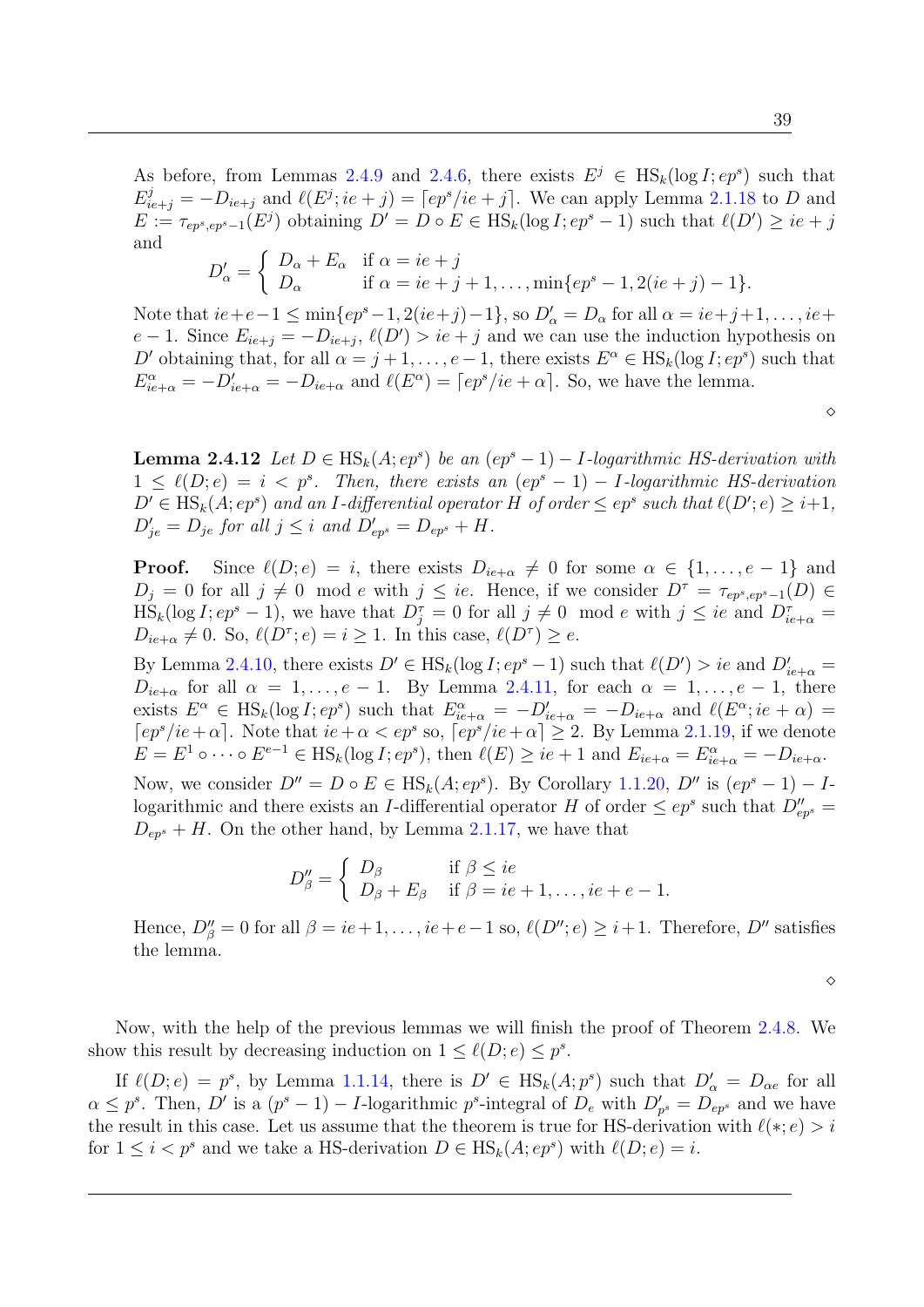By Lemma [2.4.12,](#page-52-0) there exists an I-differential operator H of order  $\leq ep^s$  and  $(ep^s-1)-I$ logarithmic HS-derivation  $D' \in \text{HS}_k(A; ep^s)$  such that  $\ell(D'; e) \geq i+1$  (so  $\ell(D') \geq e$ ),  $D'_{ej} = D_{ej}$ for all  $j \leq i$  and  $D'_{ep^s} = D_{ep^s} + H$ . Observe that  $D_{ep^s}$  and  $D'_{ep^s}$  are differential operators of order  $\leq p^s$  because  $\ell(D), \ell(D') \geq e$  (see Proposition [1.1.10\)](#page-17-3). So, H has order  $\leq p^s$ . By induction hypothesis, there exists an integral  $D'' \in HS_k(A; p^s)$  of  $D'_e = D_e$  and an *I*-differential operator H' of order  $\leq p^s$  such that  $D''$  is  $(p^s-1)-I$ -logarithmic and  $D''_{p^s}=D'_{ep^s}+H'=D_{ep^s}+H+H'.$ Hence, we have the result.

$$
\Box
$$

<span id="page-53-1"></span>**Corollary 2.4.13** Let us suppose that A satisfies  $H_{p,q}^I$  for some  $a \geq 1$ . Let  $e, s \geq 1$  be two integers such that  $s \le a$  and let us consider  $D \in \mathrm{HS}_k(\log I; e p^s)$  with  $\ell(D) \ge e$ . Then,  $D_e$  is  $I$ -logarithmically  $p^s$ -integrable.

**Proof.** Since D is  $(ep^s - 1) - I$ -logarithmic, we can apply Theorem [2.4.8.](#page-50-2) Then, there exists an integral  $D' \in \text{HS}_k(A; p^s)$  of  $D_e$  and an *I*-differential operator H such that  $D'$  is  $(p^s - 1) - I$ logarithmic and  $D'_{p^s} = D_{ep^s} + H$ . Since  $D_{ep^s}(I) \subseteq I$ , we have that  $D' \in HS_k(\log I; p^s)$  and we have the result.

 $\Box$ 

# <span id="page-53-0"></span>2.5 Leaps in positive characteristic

In this section we prove the main theorem of this chapter, we show that, any  $k$ -algebra, where k is a ring of characteristic  $p > 0$ , only has leaps at powers of p.

<span id="page-53-2"></span>**Theorem 2.5.1** Let k be a commutative ring of characteristic  $p > 0$  and A a commutative  $k$ -algebra. Then, Leaps $_k(A) \subseteq \{p^{\tau} \mid \tau \geq 1\}.$ 

**Proof.** It is enough to show that  $n \notin \text{Leaps}_k(A)$  for n a multiple of p, not a power of p because, if  $n \neq 0 \mod p$ , by Corollary [2.3.3,](#page-46-0) we have that  $\text{IDer}_k(A; n-1) = \text{IDer}_k(A; n)$ . We will prove this theorem by induction on n multiple of p, not a power of p. We have two different base cases, when  $p = 2$  and  $p \neq 2$ . In the first case, we have to prove that  $\text{IDer}_k(A; 5) = \text{IDer}_k(A; 6)$ , which is Proposition [2.3.4.](#page-46-1) In the second one, we have to prove that  $\text{IDer}_k(A; 2p-1) = \text{IDer}_k(A; 2p)$ , which is Corollary [2.3.6.](#page-47-1) This concludes the base step. Let us assume that for all  $m < n$  not a power of p,  $\text{IDer}_k(A; m-1) = \text{IDer}_k(A; m)$  and we will prove the equality for n, a multiple of p, not a power of p.

Since A is a k-algebra, we can express  $A = R/I$  where  $R = k[x_i \mid i \in \mathcal{I}]$  is a polynomial ring whose variables  $x_i$  are indexed by the set  $\mathcal I$  depending on A and  $I \subseteq R$  an ideal. Then, by Corollary [1.2.4,](#page-24-1) we have that  $\text{IDer}_k(\log I; m - 1) = \text{IDer}_k(\log I; m)$  for all  $m < n$  not a power of p and it is enough to prove that  $\text{IDer}_k(\log I; n-1) = \text{IDer}_k(\log I; n)$ .

Let us express  $n = e_s p^s + \cdots + e_t p^t$  in base p expansion where  $1 \le t \le s$  and  $0 \le e_i < p$ with  $e_s, e_t \neq 0$ . By induction hypothesis, we have that R satisfies  $H_{p,s}^I$  [\(2.4.1\)](#page-48-0).

Let  $\delta \in \text{IDer}_k(\log I; n-1)$  be a k-derivation and  $D \in \text{HS}_k(\log I; n-1)$  an integral of  $\delta$ . We can integrate D up to infinite length (see Proposition [1.2.1\)](#page-23-0), so we redefine  $D \in HS_k(R)$ the integral of D. Note that  $D_1 = \delta$  and D is  $(n-1) - I$ -logarithmic. Now, we consider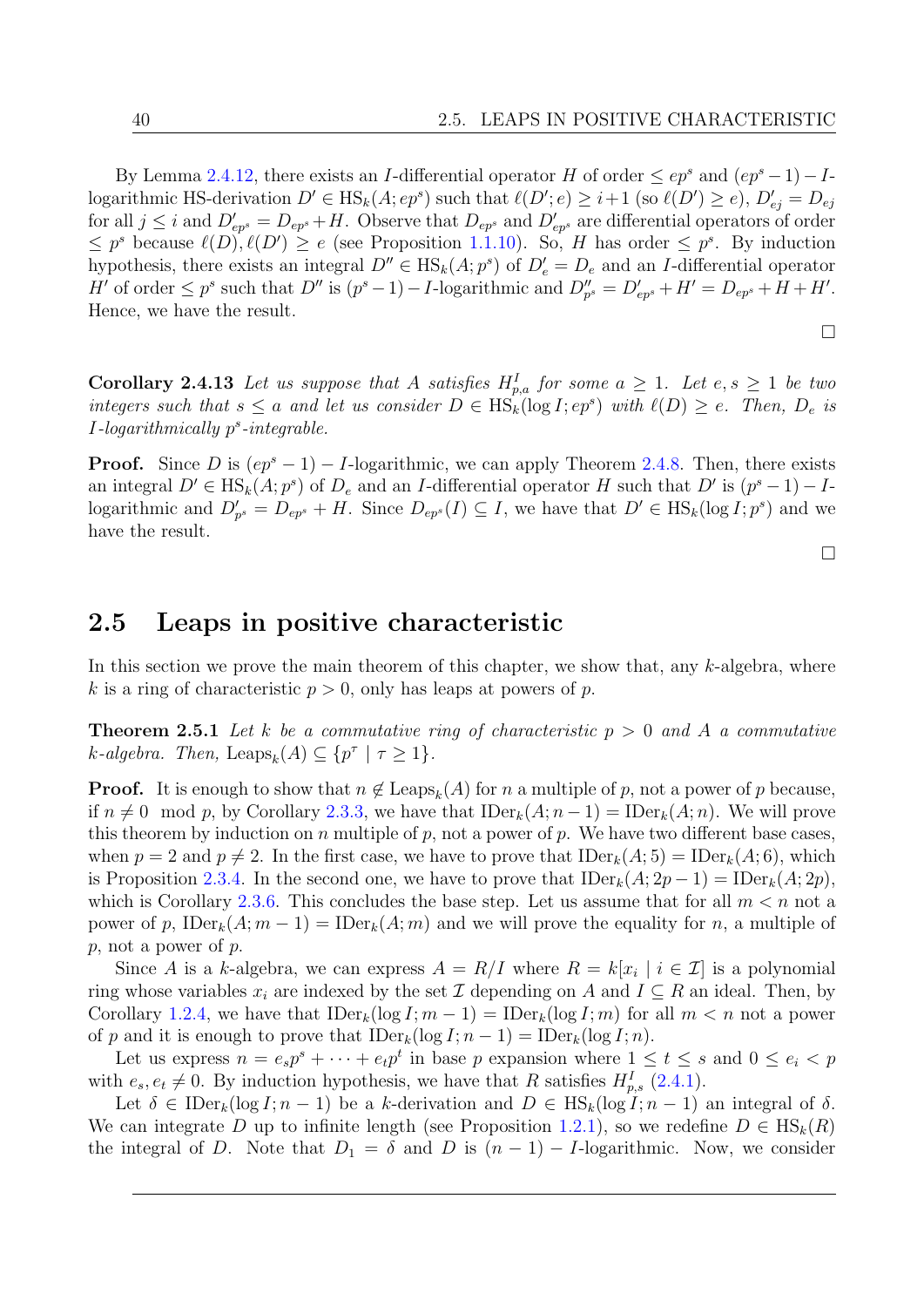$G := G^{D,p^t} \in \text{HS}_k(R; (n+1)p^t)$  the HS-derivation defined in [2.2.10.](#page-44-0) From Lemma [2.2.11,](#page-44-2) G is  $((n+1)p^{t}-1)-I$ -logarithmic,  $\ell(G) \geq 2p^{t}+1$  and  $G_{(n+1)p^{t}} = {n \choose p^{t}}$  ${n \choose p^t}D_n+H$  for some *I*-differential operator H.

By Lemma [2.1.3,](#page-37-1) we have that  $2p^{t} + 1 \leq n + 1$ . If  $n + 1 = 2p^{t} + 1$ , from Theorem [2.4.8,](#page-50-2) we obtain a  $(p^t - 1) - I$ -logarithmic HS-derivation  $T \in HS_k(R; p^t)$  and an I-differential operator *H'* such that  $T_{p^t} = G_{(n+1)p^t} + H' = \binom{n}{p^t}$  $\binom{n}{p^t}$ ,  $D_n + H + H'$  where  $H + H'$  is an *I*-differential operator.

Let us suppose now that  $2p^t + 1 < n + 1$  and we denote  $r = \max C_2^p$  $p_{2p^t+1,n+1,t}^p$ . By Lemma [2.1.13,](#page-39-1)  $0 \leq r \leq s$  and by definition of  $C_2^p$  $2p^{t}+1,n+1,t$ ,  $(2p^{t}+1)p^{r} < (n+1)p^{t}$ . Hence, we can consider  $\tau_{(n+1)p^t,(2p^t+1)p^r}(G) \in \text{HS}_k(\log I; (2p^t+1)p^r)$ . If  $r = 0$ , then  $G_{2p^t+1} \in \text{IDer}_k(\log I; p^r)$ . Otherwise,  $r \geq 1$  and applying Corollary [2.4.13](#page-53-1) to this HS-derivation, we have that  $G_{2p^t+1}$  is I-logarithmically p<sup>r</sup>-integrable. So, in both cases, we have that  $G_{2p^t+1} \in \mathrm{IDer}_k(\log I; p^r)$ . We have two cases:

• If  $r < s$ , from induction hypothesis,  $G_{2p^t+1} \in \text{IDer}_k(\log I; p^{r+1} - 1)$ , i.e. there exists an integral  $D' \in HS_k(\log I; p^{r+1} - 1)$  of  $G_{2p^t+1}$  and we can consider  $E^{D', 2p^t+1} \in$  $\text{HS}_k \left( \log I; (2p^t + 1)p^{r+1} - 1 \right).$ 

By Lemma [2.1.14,](#page-39-2) we have  $T = \tau_{(2p^t+1)p^{r+1}-1,(n+1)p^t} (E^{D',2p^t+1}) \in HS_k(\log I; (n+1)p^t)$ where  $T_{2p^t+1} = -G_{2p^t+1}$  and  $\ell(T) \ge 2p^t + 1$  (recall that  $\ell(E^{D', 2p^t+1}; 2p^t; 1) = p^{r+1}$ ).

• If  $r = s$ , then  $G_{2p^t+1} \in \text{IDer}_k(\log I; p^s)$ . Since  $p^s < n < p^{s+1}$ ,  $G_{2p^t+1} \in \text{IDer}_k(\log I; n-1)$ . Let  $D' \in \text{HS}_k(\log I; n-1)$  be an integral of  $G_{2p^t+1}$  and let us consider  $E^{D';2p^t+1} \in$  $\text{HS}_k(\log I; (2p^t + 1)n - 1)$ . Note that

$$
n(2p^t + 1) - 1 > (n+1)p^t \Leftrightarrow np^t + n - 1 > p^t.
$$

Since the last inequality always holds, we have  $T = \tau_{(2p^t+1)n-1,(n+1)p^t} (E^{D',2p^t+1}) \in HS_k(\log I; (n+1)p^t)$ 1) $p^t$ ) where  $T_{2p^t+1} = -G_{2p^t+1}$  and  $\ell(T) \ge 2p^t + 1$ .

Therefore, in both cases, we can compose G and T obtaining an  $((n+1)p<sup>t</sup>-1)-I$ -logarithmic HS-derivation

$$
G^{(2p^t+2)} := T \circ G^{p^t} = \left( \text{Id}, 0, \dots, 0, G^{(2p^t+2)}_{2p^t+2}, \dots, G^{(2p^t+2)}_{n+1}, \dots, G^{(2p^t+2)}_{(n+1)p^t} \right) \in \text{HS}_k(R; (n+1)p^t)
$$

where  $G_{(n+1)n^t}^{(2p^t+1)}$  $\binom{(2p^t+1)}{(n+1)p^t} = \binom{n}{p^t}$  $\binom{n}{p^t}D_n + H$  for some *I*-differential operator *H*.

We will prove that we can obtain an  $((n+1)p^{t}-1) - I$ -logarithmic HS-derivation  $G^{(n+1)}$  $\text{HS}_k(R; (n+1)p^t)$  such that  $\ell(G^{(n+1)}) \geq n+1$  and  $G^{(n+1)}_{(n+1)}$  $\binom{(n+1)}{(n+1)p^t} = \binom{n}{p^t}$  $\binom{n}{p^t}D_n + H$  for some *I*-differential operator H by induction. Suppose that, by doing the previous process, we obtain an  $((n +$  $1)p^{t} - 1$  – *I*-logarithmic HS-derivation:

$$
G^{(j)} = (\text{Id}, 0, \dots, 0, G_j^{(j)}, \dots, G_{n+1}^{(j)}, \dots, {n \choose p^t} D_n + H) \in \text{HS}_k (R; (n+1)p^t)
$$

with H an I-differential operator and  $2p^{t} + 1 < j < n + 1$ . We denote  $r = \max C_{j,n+1,t}^{p}$ . By Lemma [2.1.13,](#page-39-1)  $0 \leq r \leq s$ . Since  $jp^r < (n+1)p^t$ , we have  $\tau_{(n+1)p^t,jp^r} (G^{(j)}) \in HS_k(\log I;jp^r)$ and we can deduce that  $G_j^{(j)}$  $j^{(j)}$  is *I*-logarithmically p<sup>r</sup>-integrable in the same way as above. We have two cases: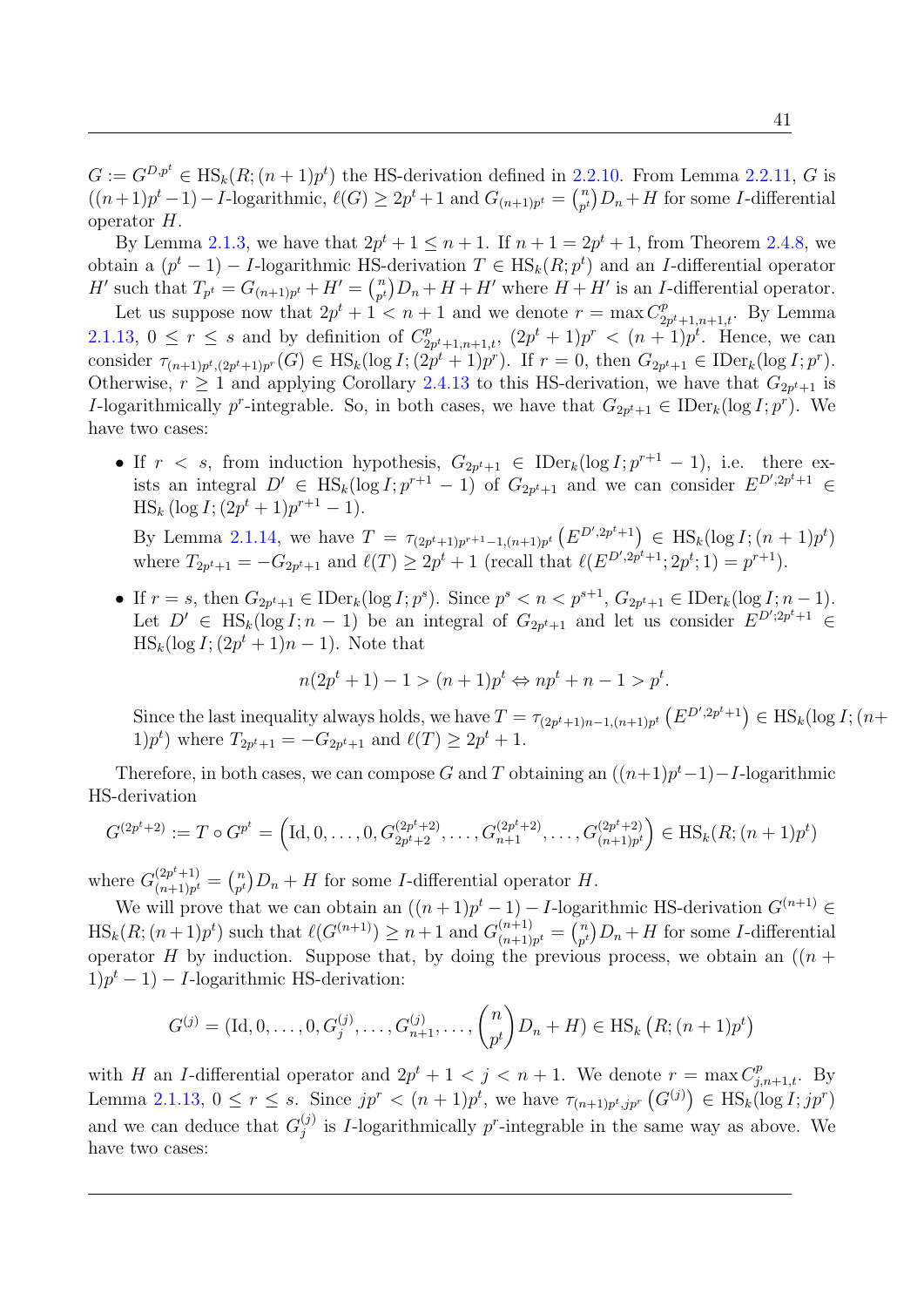- If  $r < s$ , then  $G_j^{(j)} \in \text{IDer}_k(\log I; p^r) = \text{IDer}_k(\log I; p^{r+1} 1)$ . Let us consider  $D' \in$  $\text{HS}_k(\log I; p^{r+1}-1)$  an integral of  $G_j^{(j)}$  $j_j^{(j)}$  and  $E^{D',j}$  ∈ HS<sub>k</sub>(log *I*;  $jp^{r+1}-1$ ). By Lemma [2.1.14,](#page-39-2)  $jp^{r+1} - 1 \ge (n+1)p^t$ . So, we have  $T = \tau_{jp^{r+1}-1,(n+1)p^t} (E^{D',j}) \in \text{HS}_k(\log I; (n+1)p^t)$ where  $T_j = -G_j^{(j)}$  $j^{(j)}$  and  $\ell(T) \geq j$  (recall that  $\ell(E^{D',j}; j) = p^{r+1}$ ).
- If  $r = s$ , then  $G_j^{(j)} \in \text{IDer}_k(\log I; p^s) = \text{IDer}_k(\log I; n-1)$ . Then, there exists  $D' \in$  $\text{HS}_k(\log I; n-1)$  an integral of  $G_j^{(j)}$  $j_j^{(j)}$  and we can consider  $E^{D',j} \in \text{HS}_k(\log I; jn-1)$ . Since  $jn-1 > (2p^t + 1)n - 1 > (n+1)p^t$ , we can define  $T = \tau_{jn-1,(n+1)p^t} (E^{D',j}) \in$  $\text{HS}_k(\log I; (n+1)p^t)$  where  $T_j = -G_j^{(j)}$  $_j^{(j)}$  and  $\ell(T) \geq j$ .

Therefore, we can obtain an  $((n+1)p^t - 1) - I$ -logarithmic HS-derivation:

$$
G^{(j+1)} := T \circ G^{(j)} = (\text{Id}, 0, \dots, 0, G^{(j+1)}_{j+1}, \dots, G^{(j+1)}_{n+1}, \dots, {n \choose p^t} D_n + H') \in \text{HS}_k (R; (n+1)p^t)
$$

where H' is an I-differential operator. So, we can do this process for all j such that  $2p^{t} + 1 \leq$  $j < n+1$  and we obtain an  $((n+1)p^t - 1) - I$ -logarithmic HS-derivation:

$$
G^{(n+1)} = (\text{Id}, 0, \dots, 0, G_{n+1}^{(n+1)}, \dots, {n \choose p^t} D_n + H') \in \text{HS}_k (R; (n+1)p^t)
$$

where H' is an I-differential operator. Then, we can apply Theorem [2.4.8](#page-50-2) to  $G^{(n+1)}$ . So, in both cases, when  $n+1 = 2p^t + 1$  or not, we have that there exists a  $(p^t - 1) - I$ -logarithmic HSderivation  $T \in \text{HS}_k(R; p^t)$  and an *I*-differential operator H' such that  $T = (\text{Id}, T_1, \ldots, T_n)$  $\binom{n}{p^t}D_n +$  $H^{\prime}$ ).

Let  $f \in \mathbb{F}_p^*$  be the inverse of  $\binom{n}{p^t}$  $\binom{n}{p^t}$ . So that,

$$
D \circ (-f \bullet T) [n/p^t] =
$$
  
\n
$$
\left(\text{Id}, D_1, \dots, D_n + (-f)^{p^t} {n \choose p^t} D_n - f^{p^t} H' + \sum_{\alpha+\beta=n, \alpha, \beta \neq 0} D_\alpha \circ ((-f \cdot T) [n/p^t])_\beta\right) =
$$
  
\n
$$
\left(\text{Id}, D_1, \dots, \sum_{\alpha+\beta=n, \alpha, \beta \neq 0} D_\alpha \circ ((-f \cdot T) [n/p^t])_\beta - f H'\right) \in \text{HS}_k(\log I; n).
$$

Hence,  $D_1 = \delta \in \text{IDer}_k(\log I; n)$  and A does not have a leap at n.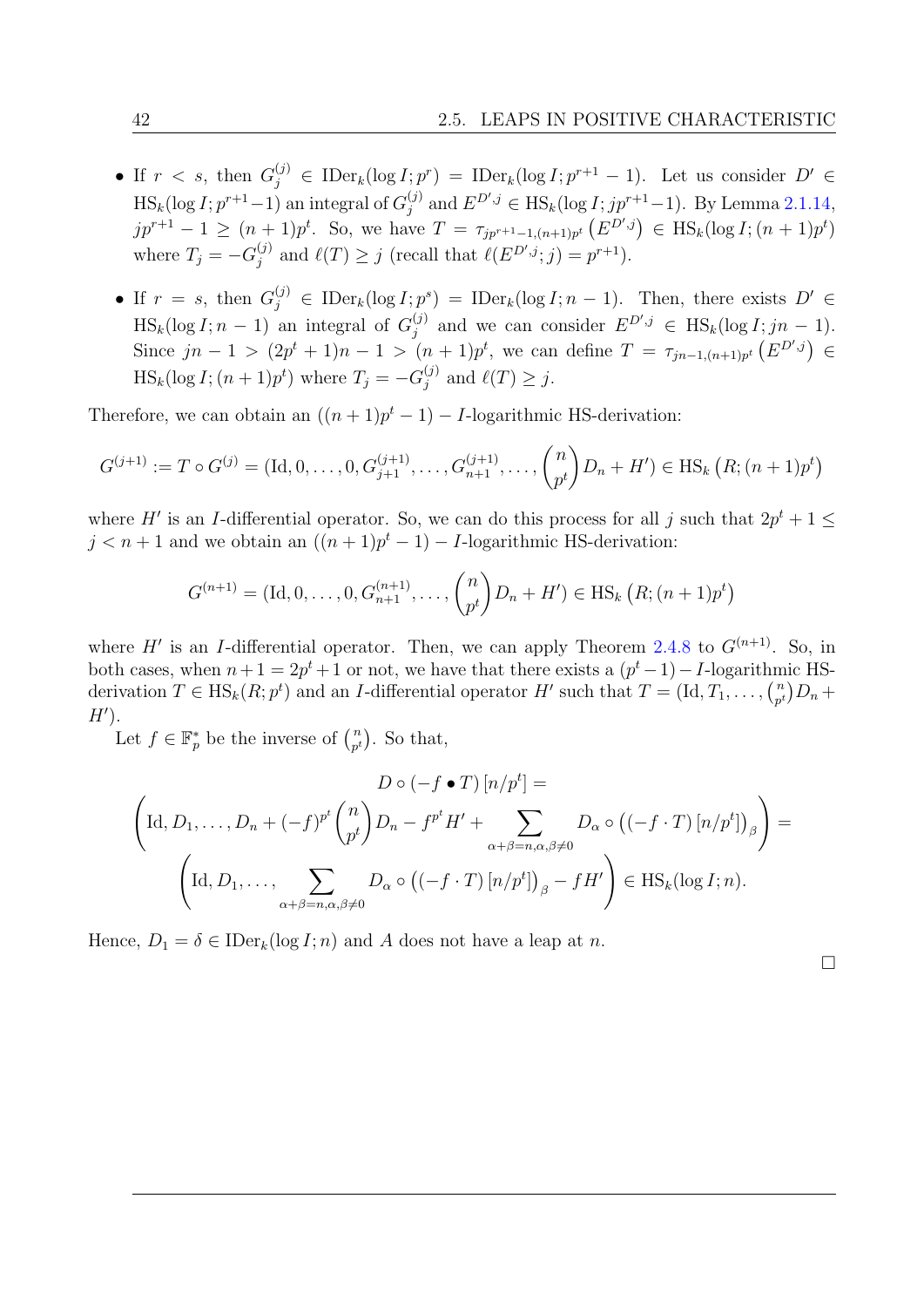# Chapter 3

# On the behavior of integrability under base change

The behavior of the module of  $k$ -derivations of a finitely generated  $k$ -algebra under base change is well-known. In this chapter, we generalize the base change map for modules of k-derivations to the modules of m-integrable k-derivations for  $m \geq 1$ .

In this chapter we will use the following notations: Let  $k$  be a commutative ring and  $L$  a ring extension of k. We denote  $R := k[x_1, \ldots, x_d]$  the polynomial ring over k in d variables and, if A is a finitely generated k-algebra, we assume that A is the quotient of R by some ideal I of R. For any k-algebra B, we denote  $B_L := L \otimes_k B$ .

# 3.1 A decomposition of logarithmic Hasse-Schmidt derivation in characteristic  $p > 0$

Let us consider k a commutative ring of characteristic  $p > 0$  (i.e.  $\mathbb{F}_p \subseteq k$ ),  $R = k[x_1, \ldots, x_d]$ and  $I \subseteq R$  an ideal. In this section we will see that any I-logarithmic HS-derivation with some properties can be decomposed in two HS-derivations.

**Notation 3.1.1** Let  $l \geq 1$  be an integer and  $D \in \text{HS}_k(R; p^l)$ . We define:

$$
\mathcal{J}(l, D) := \{ j \in \mathbb{N} \mid \ell(D) \le j \le p^l, \ p \nmid j \}.
$$

Note that if  $E \in HS_k(R, p^l)$  such that  $\ell(E) \leq \ell(D)$ , then  $\mathcal{J}(l, D) \subseteq \mathcal{J}(l, E)$  and  $\mathcal{J}(l, E)$  $\mathcal{J}(l, D) = \{j \in \mathbb{N} \mid \ell(E) \leq j < \ell(D), p \nmid j\}.$  For each family  $F^j \in \text{HS}_k(R; m), j \in \mathcal{J}(l, D),$ we will write:

$$
\circ_{j \in \mathcal{J}(l,D)} F^j = F^{p^l-1} \circ \cdots \circ F^{\ell(D)}
$$

(observe that we have chosen the decreasing ordering) where  $F^j = \mathbb{I}$  if  $j \notin \mathcal{J}(l, D)$ .

The proof of the following lemma is clear.

<span id="page-56-0"></span>**Lemma 3.1.2** Let i, l be two positive integers such that  $i < p^l$  and i is not a power of p. If we denote  $s = \max C_{i,1,l}^p$  (see Definition [2.1.10\)](#page-38-4), then  $ip^{s+1} > p^l$ .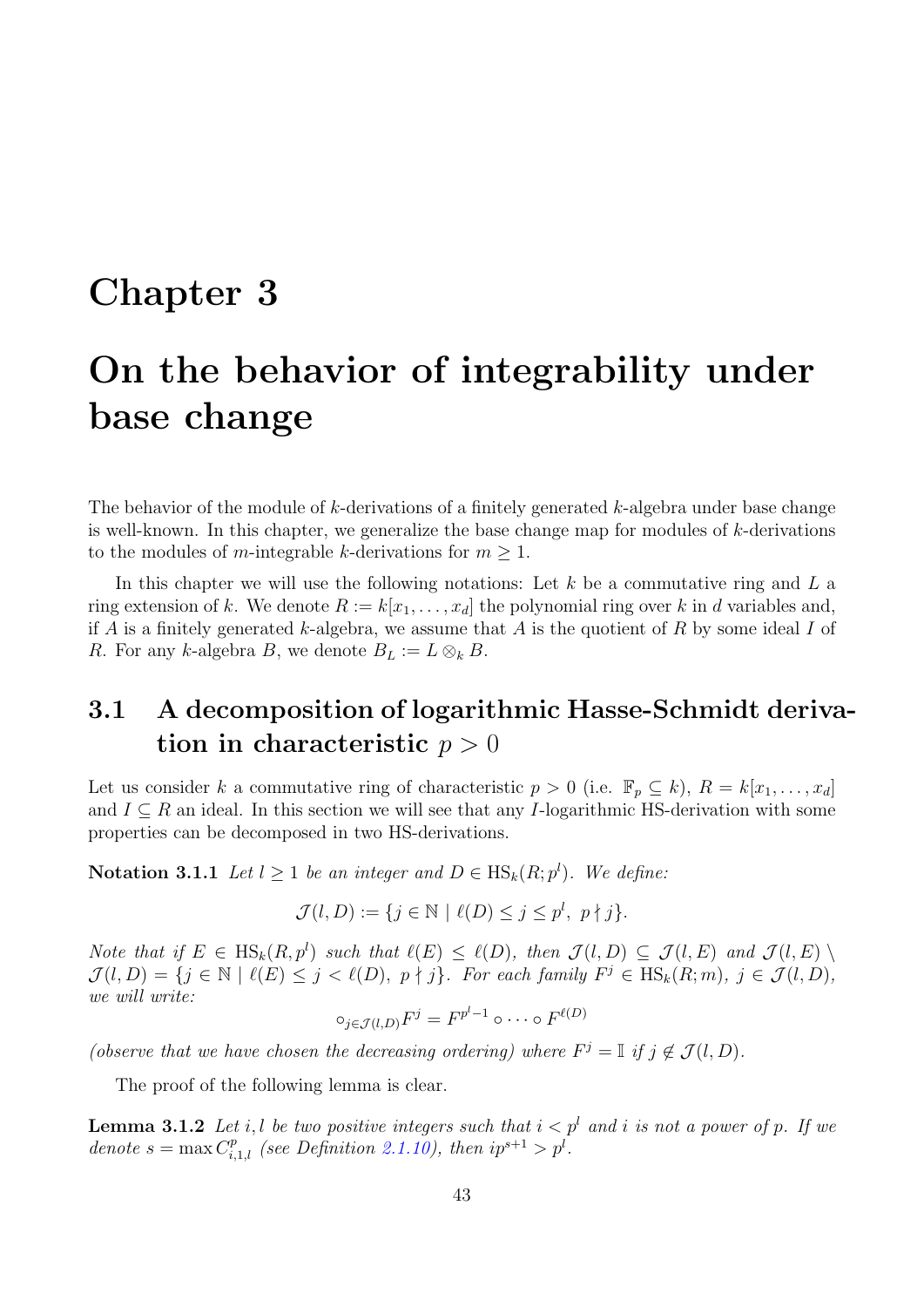Remark 3.1.3 Thanks to Theorem [2.5.1](#page-53-2) and Corollary [1.2.4,](#page-24-1) we have that R and I satisfies  $H_{p,a}^I$  for all  $a \in \mathbb{N}$ , so we can always apply Theorem [2.4.8](#page-50-2) and Corollary [2.4.13.](#page-53-1)

<span id="page-57-0"></span>**Proposition 3.1.4** Let  $l \geq 1$  be an integer and let us denote  $s_j = \max C_{j,1,l}^p$  for each integer j with  $1 \leq j \leq p^l$ . Then, for any  $(p^l-1) - I$ -logarithmic HS-derivation  $D \in \text{HS}_k(R; p^l)$  with  $\ell(D) > 1$ , there exists:

- a  $(p^{l-1}-1) I$ -logarithmic HS-derivation  $T \in HS_k(R; p^{l-1}),$
- a  $(p^{s_j+1}-1) I$ -logarithmic HS-derivation  $F^j \in \text{HS}_k(R; p^{s_j+1})$ , for each  $j \in \mathcal{J}(l, D)$ , and
- an I-differential operator H of order  $\leq p^l$

such that  $T_{p^{l-1}} = D_{p^l} + H$  and

$$
D = T[p] \circ ( \circ_{j \in \mathcal{J}(l, D)} (\psi^j \bullet F^j))
$$

where  $\psi^j: R[|\mu|]_{p^{s_j+1}} \to R[|\mu|]_{p^l}$  is the substitution map given by  $\psi^j(\mu) = \mu^j$ .

**Proof.** First, note that  $\psi^j$  is well-defined for all  $j \in \mathcal{J}(l, D)$  because  $jp^{s_j+1} \geq p^l$  by definition of  $s_j$ . Moreover, observe that  $\psi^j \bullet E = \tau_{jp^{s_j+1},p^l}(E[j])$  for any  $E \in \text{HS}_k(R;p^{s_j+1})$ . If  $\ell(D) = \infty$ , then  $D = \mathbb{I}, \mathcal{J}(l, D) = \emptyset$  and we may take  $T = \mathbb{I}$  to obtain the result. Let us suppose that  $\ell(D)$ is finite, i.e.  $1 < \ell(D) \leq p^l$ . We proceed by decreasing induction on  $\ell(D)$ .

Assume that  $\ell(D) = p^l$ . Then,  $\mathcal{J}(l, D) = \emptyset$  and, by Corollary [1.4.8,](#page-33-1)

$$
D = (\mathrm{Id}, \delta) [p^l] = (\mathrm{Id}, \delta) [p^{l-1}] [p]
$$

So, if we put  $T := (\mathrm{Id}, \delta) [p^{l-1}]$ , we have the result. Let us suppose that the proposition is true for all HS-derivations such that  $\ell(*) > i$  and let us take a  $(p<sup>l</sup> - 1) - I$ -logarithmic HS-derivation  $D \in \text{HS}_k(R; p^l)$  with  $1 < l(D) = i < p^l$ . We divide the proof in two cases:

1. If i is a power of  $p$ .

Let us write  $i = p^t$  where  $t < l$ . Since  $\ell(D) > 1$ , then  $t \geq 1$  and we can see  $D \in \text{HS}_k(R; p^t p^{l-t})$ . By Theorem [2.4.8,](#page-50-2) there exists an integral  $F \in \text{HS}_k(R; p^{l-t})$  of  $D_{p^t}$  and an I-differential operator H of order  $\leq p^{l-t}$  such that F is  $(p^{l-t}-1) - I$ -logarithmic and  $F_{p^{l-t}} = D_{p^l} + H$ . Then, by Proposition [1.4.9](#page-33-2) and Lemma [1.4.11,](#page-33-0) b.,  $F^*[p^t] = (F[p^t])^* \in \text{HS}_k(R; p^l)$  is  $(p^l-1) - I$ -logarithmic. Moreover,  $(F[p^t])_{p^t}^* = F_1^* = -D_{p^t}$  and, by Lemma [1.4.11,](#page-33-0) c.,

$$
(F[pt])_{pl}^* = F_{pl-t}^* = -D_{pl} - H + E
$$

where E is an I-differential operator of order  $\leq p^{l-t}$ . We define

$$
D' := \left(F\left[p^t\right]\right)^* \circ D.
$$

By Lemma [1.1.9,](#page-17-0)  $D'_{p^t} = (F[p^t])_{p^t}^* + D_{p^t} = 0$  so,  $\ell(D') > i = p^t$  and, by Lemma [1.1.19,](#page-19-1) D' is  $(p<sup>l</sup>-1)-I$ -logarithmic and  $D'_{p<sup>l</sup>} = F^*_{p<sup>l</sup>}$  $D_{p^{l-t}}^*+D_{p^l}+some\ I\text{-}diff\!\!.~~op.\ of\ order\ \leq p^l=D_{p^l}-D_{p^l}+H'=0$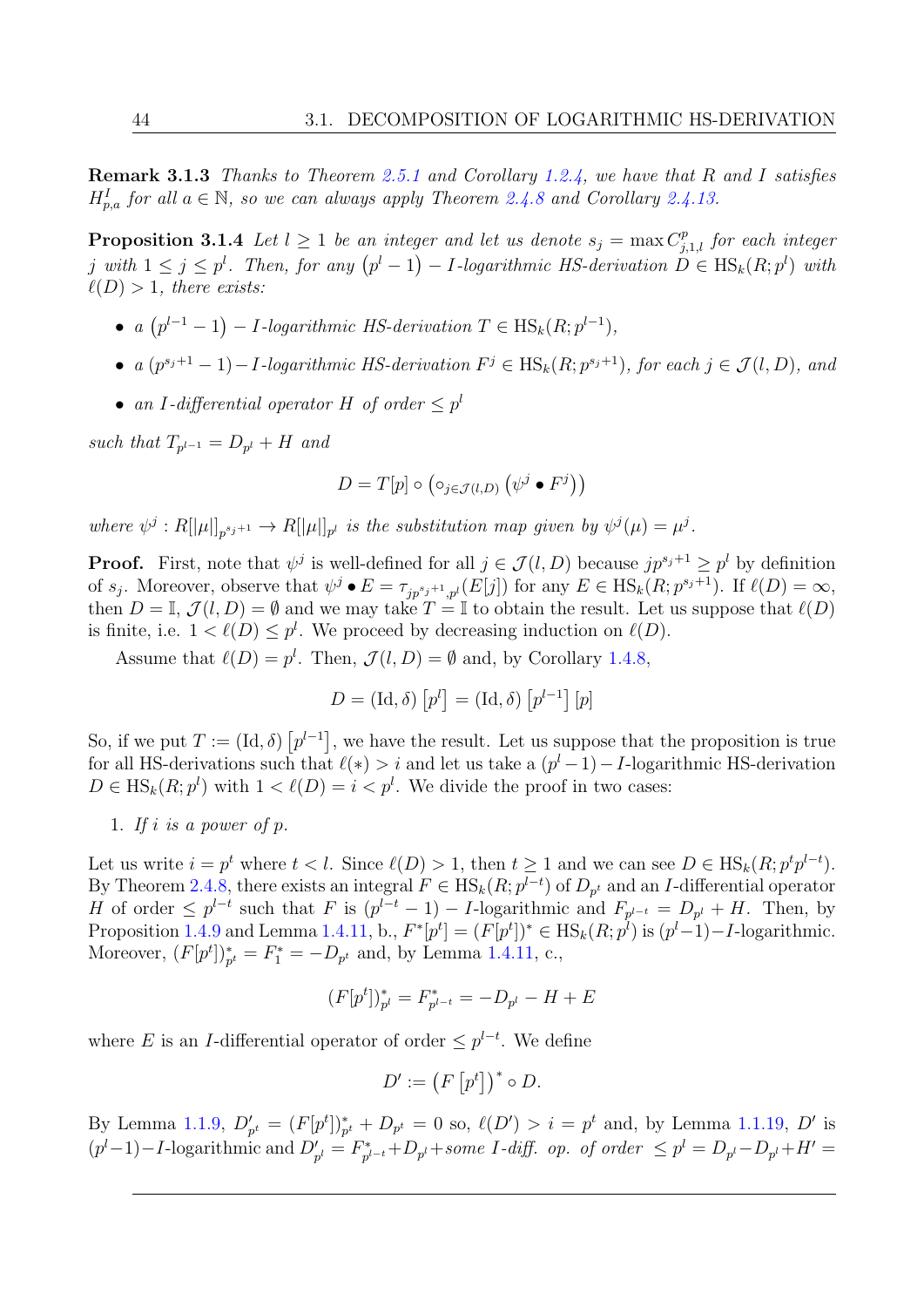H' where H' is an I-differential operator of order  $\leq p^l$ . So,  $D' \in HS_k(\log I; p^l)$ . We apply the induction hypothesis to  $D'$  and we obtain that

$$
D' = T'[p] \circ (\circ_{j \in \mathcal{J}(l, D')} (\psi^j \bullet F^j))
$$

where  $F^j \in \text{HS}_k(R; p^{s_j+1})$  is  $(p^{s_j+1}-1) - I$ -logarithmic for  $j \in \mathcal{J}(l, D')$  and  $T' \in \text{HS}_k(R; p^{l-1})$ is  $(p^{l-1}-1) - I$ -logarithmic with

$$
T'_{p^{l-1}} = D'_{p^l} + some I \text{-diff. op. of order } \leq p^l.
$$

Since  $D' \in \text{HS}_k(\log I; p^l)$ , we have that  $T' \in \text{HS}_k(\log I; p^{l-1})$ . We put  $F^j = \mathbb{I} \in \text{HS}_k(\log I; p^{s_j+1})$ for all  $j \in \mathcal{J}(l, D) \setminus \mathcal{J}(l, D')$ . By Lemma [1.4.8,](#page-33-1)

$$
D = F[pt] \circ T'[p] \circ (\circ_{j \in \mathcal{J}(l,D)} (\psi^j \bullet F^j)) = (F[p^{t-1}] \circ T')[p] \circ (\circ_{j \in \mathcal{J}(l,D)} (\psi^j \bullet F^j)).
$$

By Lemma [1.1.18,](#page-19-2)  $F[p^{t-1}]$  is  $(p^{l-1} - 1) - I$ -logarithmic. Moreover,  $F[p^{t-1}]_{p^{l-1}} = F_{p^{l-t}} =$  $D_{p^l}$  + H (recall that H is an I-differential operator of order  $\leq p^{l-t}$ ). So, by Corollary [1.1.20,](#page-19-0)  $T := F[p^{t-1}] \circ T' \in \text{HS}_k(R; p^{l-1})$  is  $(p^{l-1} - 1) - I$ -logarithmic and  $T_{p^{l-1}} = F[p^{t-1}]_{p^{l-1}} + I$ some I-diff. op. of order  $\leq p^l = D_{p^l} +$  some I-diff. op. of order  $\leq p^l$  and we have the proposition in this case.

2. If i is not a power of p.

Since *i* is not a power of p, by Lemma [3.1.2,](#page-56-0)  $ip^{s_i+1} > p^l$  where  $s_i = \max C_{i,1,l}^p$ . Then, we can consider  $\tau_{p^l,ip^{s_i}}(D) \in \text{HS}_k(\log I;ip^{s_i}).$  If  $s_i \geq 1$ , then  $D_i$  is *I*-logarithmically  $p^{s_i}$ -integrable by Corollary [2.4.13.](#page-53-1) If  $s_i = 0$ , then  $D_i \in \text{Der}_k(\log I)$ . In both cases, since leaps only occur at powers of p (Theorem [2.5.1](#page-53-2) and Corollary [1.2.4\)](#page-24-1), we have that  $D_i$  is I-logarithmically  $(p^{s_i+1}-1)$ -integrable. Thanks to Proposition [1.2.1,](#page-23-0) we can integrate any I-logarithmic  $(p^{s_i+1}-1)$ -integral of  $D_i$  so, there exists  $F \in HS_k(R; p^{s_i+1})$  a  $(p^{s_i+1}-1) - I$ -logarithmic integral of  $D_i$ . Then, by Lemma [1.4.11,](#page-33-0) b.,  $F^*[i] \in HS_k(R; ip^{s_i+1})$  is  $(ip^{s_i+1}-1) - I$ -logarithmic. By Proposition [1.4.9,](#page-33-2)  $\psi^i \bullet F^* = (\psi^i \bullet F)^* \in \text{HS}_k(\log I; p^l)$  and  $(\psi^i \bullet F)^*_i = F[i]^*_i = -D_i$ .

a. If  $i \neq 0 \mod p$ , by Corollary [1.1.20,](#page-19-0) and Lemma [1.1.9,](#page-17-0)  $D' := D \circ (\psi^i \bullet F)^*$  is  $(p^l - 1) - I$ logarithmic with  $\ell(D') > i$  and  $D'_{p^l} = D_{p^l} + H$  with H an I-differential operator of order  $\leq p^{l}$ . We apply the induction hypothesis to D' and we obtain that

$$
D' = T[p] \circ (\circ_{j \in \mathcal{J}(l, D')} (\psi^j \bullet F^j)) \Rightarrow D = T[p] \circ (\circ_{j \in \mathcal{J}(l, D')} (\psi^j \bullet F^j)) \circ (\psi^i \bullet F)
$$

where  $T \in \text{HS}_k(R; p^{l-1})$  is  $(p^{l-1}-1) - I$ -logarithmic with  $T_{p^{l-1}} = D'_{p^l} + some \ I$ -diff. op. of order  $\leq p^{l} = D_{p^{l}} + H'$  where H' is an *I*-differential operator of order  $\leq p^{l}$ . Then, we put  $F^i = F \in \text{HS}_k(R; p^{s_i+1})$  and  $F^j = \mathbb{I} \in \text{HS}_k(\log I; p^{s_j+1})$  for  $j \in \mathcal{J}(l, D) \setminus (\mathcal{J}(l, D') \cup \{i\})$ and we have the result.

b. If i is a multiple of p, by Lemmas [1.1.19](#page-19-1) and [1.1.9,](#page-17-0)  $D' := (\psi^i \bullet F)^* \circ D$  is  $(p^l - 1) - I$ logarithmic with  $\ell(D') > i$  and  $D'_{p^l} = D_{p^l} + H$  where H is an I-differential operator of order  $\leq p^{l}$ . Then, we apply the induction hypothesis to D' and we have that

$$
D = (\psi^i \bullet F) \circ T'[p] \circ (\circ_{j \in \mathcal{J}(l, D')} (\psi^j \bullet F^j))
$$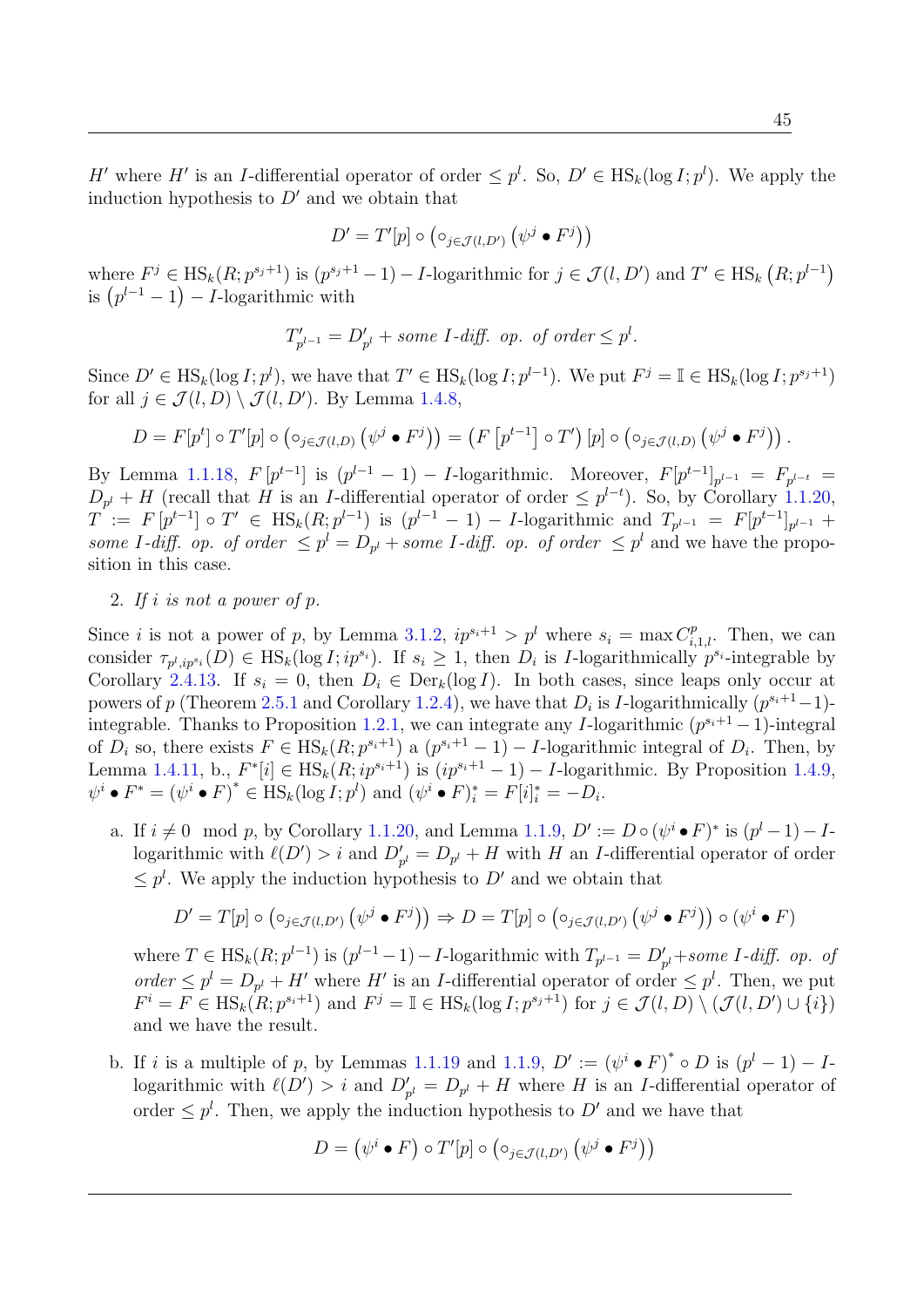where  $T' \in \text{HS}_k(R; p^{l-1})$  is  $(p^{l-1} - 1) - I$ -logarithmic with  $T'_n$  $D'_{p^{l-1}} = D'_{p^l} + some \text{ } I$ -diff. op. of order  $\leq p^{l} = D_{p^{l}} + H'$  where H' is an I-differential operator of order  $\leq p^{l}$ . We put  $F^j = \mathbb{I}$  for all  $j \in \mathcal{J}(l, D) \setminus \mathcal{J}(l, D')$ . On the other hand, by Corollary [1.4.8](#page-33-1) and Lemma [1.1.6,](#page-16-0)

$$
\psi^{i} \bullet F = \tau_{ip^{s_i+1},p^l}(F[i]) = \tau_{ip^{s_i+1},p^l}(F[i/p][p]) = \tau_{ip^{s_i},p^{l-1}}(F[i/p])[p].
$$

Since F is  $(p^{s_i+1}-1)$  – I-logarithmic,  $F[i/p]$  is  $(ip^{s_i}-1)$  – I-logarithmic by Lemma [1.1.18](#page-19-2) and, since  $ip^{s_i} > p^{l-1}$ ,  $\tau_{ip^s_i, p^{l-1}}(F[i/p]) \in \text{HS}_k(\log I, p^{l-1})$ . By Corollary [1.1.20,](#page-19-0)  $T := \tau_{ip^{s_i},p^{l-1}}(F[i/p]) \circ T'$  is  $(p^{l-1}-1) - I$ -logarithmic and  $T_{p^{l-1}} = T'_p$  $p'_{p^{l-1}}$  + H'+some I-diff. op. of order  $\leq p^{l} = D_{p^{l}} + H''$  where  $H''$  is an *I*-differential operator of order  $\leq p^{l}$ . Since  $D=T[p] \circ (\circ_{j\in \mathcal{J}(l,D)} (\psi^j \bullet F^j)),$  we have the proposition.

 $\Box$ 

**Corollary 3.1.5** Let  $l \geq 1$  be an integer and  $D \in HS_k(R; p^l)$  a  $(p^l - 1) - 1$ -logarithmic HSderivation with  $\ell(D) > 1$ . Then, there exists  $F \in HS_k(\log I; p^l)$  with  $\ell(F) > 1$  and a  $(p^{l-1} - p)$ 1) – I-logarithmic HS-derivation  $T \in \text{HS}_k(R; p^{l-1})$  such that  $D = T[p] \circ F$ .

**Proof.** From Proposition [3.1.4,](#page-57-0) we have that

$$
D = T[p] \circ (\circ_{j \in \mathcal{J}(l,D)} (\psi^j \bullet F^i))
$$

for some  $(p^{l-1}-1) - I$ -logarithmic HS-derivation  $T \in HS_k(R; p^{l-1})$  and some  $(p^{s_j+1}-1) - I$ logarithmic HS-derivation  $F^j \in HS_k(R; p^{s_j+1})$ , for  $j \in \mathcal{J}(l, D)$  and  $s_j = \max C_{j,1,l}^p$ . Since  $\psi^j \bullet F^j = \tau_{jp^{s_j+1},p^l}(F^j[j])$  and  $F^j[j]$  is  $(jp^{s_j+1}-1) - I$ -logarithmic by Lemma [1.1.18,](#page-19-2) we have that  $\psi^j \bullet F^j \in \text{HS}_k(\log I; p^l)$  because  $j \neq 0 \mod p$  and, by Lemma [3.1.2,](#page-56-0)  $jp^{s_j+1} > p^l$ . Hence,  $F := \circ_{j \in \mathcal{J}(l,D)} (\psi^j \bullet F^j) \in \text{HS}_k(\log I; p^l)$ . Moreover,  $\ell(F^j[j]) > 1$  for all  $j \in \mathcal{J}(l,D)$ , so  $\ell(\psi^j \bullet F^j) > 1$  and  $\ell(F) > 1$  by Lemma [1.1.9.](#page-17-0)

## 3.2 Base change

Let k be a commutative ring,  $k \to L$  a ring extension,  $R = k[x_1, \ldots, x_d]$  the polynomial ring and  $A = R/I$  a commutative finitely generated k-algebra. Recall that we denote  $B_L$  :=  $L \otimes_k B$  for any k-algebra B. In this section, we study the relationship between IDer $_k(A; m)$ and IDer<sub>L</sub>( $A_L$ ; m) under suitable hypotheses on the ring extension  $k \to L$ . We start recalling some classical results on derivations.

### 3.2.1 Base change for derivations

Let k be a commutative ring,  $k \to L$  a ring extension and A a commutative k-algebra. For each k-derivation  $\delta: A \to A$ , let us denote by  $\delta: A_L \to A_L$  the natural L-linear extension given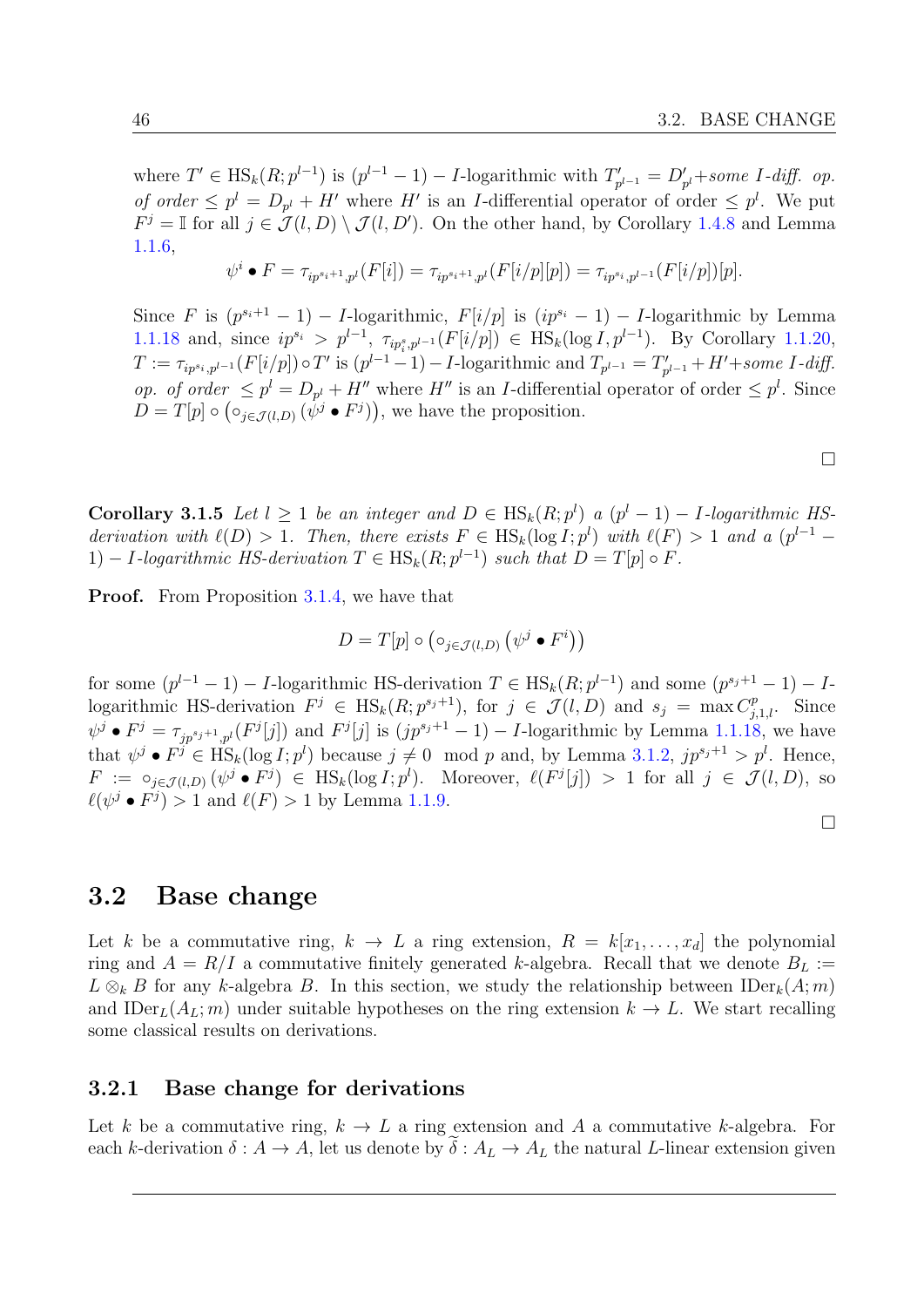47

 $\Box$ 

by  $\tilde{\delta}(c \otimes a) = c \otimes \delta(a)$  for all  $c \in L$  and all  $a \in A$ . It is clear that  $\tilde{\delta} \in Der_L(A_L)$ . The map  $\delta \in \text{Der}_k(A) \mapsto \widetilde{\delta} \in \text{Der}_L(A_L)$ , being A-linear, gives rise to an  $A_L$ -linear base change map:

$$
\Phi_1^{L,A} : L \otimes_k \text{Der}_k(A) = A_L \otimes_A \text{Der}_k(A) \longrightarrow \text{Der}_L(A_L)
$$
  

$$
c \otimes \delta \longrightarrow \widetilde{c\delta}
$$

If  $R = k[x_1, \ldots, x_d]$  the polynomial ring, then  $R_L = L[x_1, \ldots, x_d]$  is also a polynomial ring. It is easy to see that, if  $\partial_i : R \to R$  is the partial derivative of R with respect to  $x_i$ , then  $\partial_i: R_L \to R_L$  is the partial derivative of  $R_L$  with respect to  $x_i$ . Since the modules of derivations of a polynomial ring in a finite number of variable is free with basis the partial derivatives, if  $\delta = \sum_{i=1}^d b_i \partial_i$  then  $\tilde{\delta} = \sum_{i=1}^d b_i \tilde{\partial}_i$ . Hence, we can deduce the following result.

**Lemma 3.2.1** Let  $R = k[x_1, \ldots, x_d]$  be the polynomial ring and  $k \to L$  a ring extension. Then,  $\Phi_1^{L,R}$  $_{1}^{L,R}$  is an  $R_L$ -module isomorphism.

Moreover, if L is free over k (as k-module), then any k-basis of L is an R-basis of  $R_L$  and we have the following lemma.

<span id="page-60-0"></span>**Lemma 3.2.2** Let  $k \to L$  be a free ring extension and  $\mathcal{B} = \{a_i, i \in \mathcal{I}\}\$ a k-basis of L. Let us consider  $\delta \in \text{Der}_L(R_L)$ . Then, there exists a finite subset  $\mathcal{J} \subseteq \mathcal{I}$  and a k-derivation  $\delta_j \in \text{Der}_k(R)$  for each  $j \in \mathcal{J}$  such that  $\delta = \sum_{j \in \mathcal{J}} a_j \delta_j$ .

**Proof.** Let us consider  $\delta = \sum_{i=1}^d b_i \widetilde{\partial}_i \in \text{Der}_L(R_L)$  where  $b_i \in R_L$ . Since  $\beta$  is an R-basis of  $R_L$ , there exists a finite subset  $\mathcal{J} \subseteq \mathcal{I}$  and unique elements  $b_{ij} \in R$ ,  $1 \le i \le d$  and  $j \in \mathcal{J}$ , such that  $b_i = \sum_{j \in \mathcal{J}} a_j b_{ij}$ . Hence, we have

$$
\delta = \sum_{i=1}^d b_i \widetilde{\partial}_i = \sum_{i=1}^d \sum_{j \in \mathcal{J}} a_j b_{ij} \widetilde{\partial}_i = \sum_{j \in \mathcal{J}} a_j \widetilde{\delta}_j, \text{ with } \delta_j = \left( \sum_{i=1}^d b_{ij} \partial_i \right) \in \text{Der}_k(R)
$$

and the lemma is proved.

We denote  $I^e = IR_L = IL[x_1, \ldots, x_d]$  the extended ideal of I in  $R_L$ . It is clear that  $\Phi_1^{L,R}$ induce two  $R_L$ -module homomorphisms:

$$
\Phi_1^{L,R,I}: L \otimes \mathrm{Der}_k(\log I) \longrightarrow \mathrm{Der}_k(\log I^e)
$$

and

$$
\Phi_{\mathrm{ind},I}^{L,R}: L \otimes_k I(\mathrm{Der}_k(R)) \to I^e \mathrm{Der}_L(R_L).
$$

<span id="page-60-1"></span>**Lemma 3.2.3** Let  $k \to L$  be a ring extension and  $I \subseteq R$  an ideal. We have the following properties:

- a.  $\Phi_{\text{ind},I}^{L,R}$  is surjective.
- b. If L is flat over k, then  $\Phi_{\text{ind},I}^{L,R}$  is bijective and  $\Phi_1^{L,R,I}$  $i<sub>1</sub><sup>L,R,I</sup>$  is injective.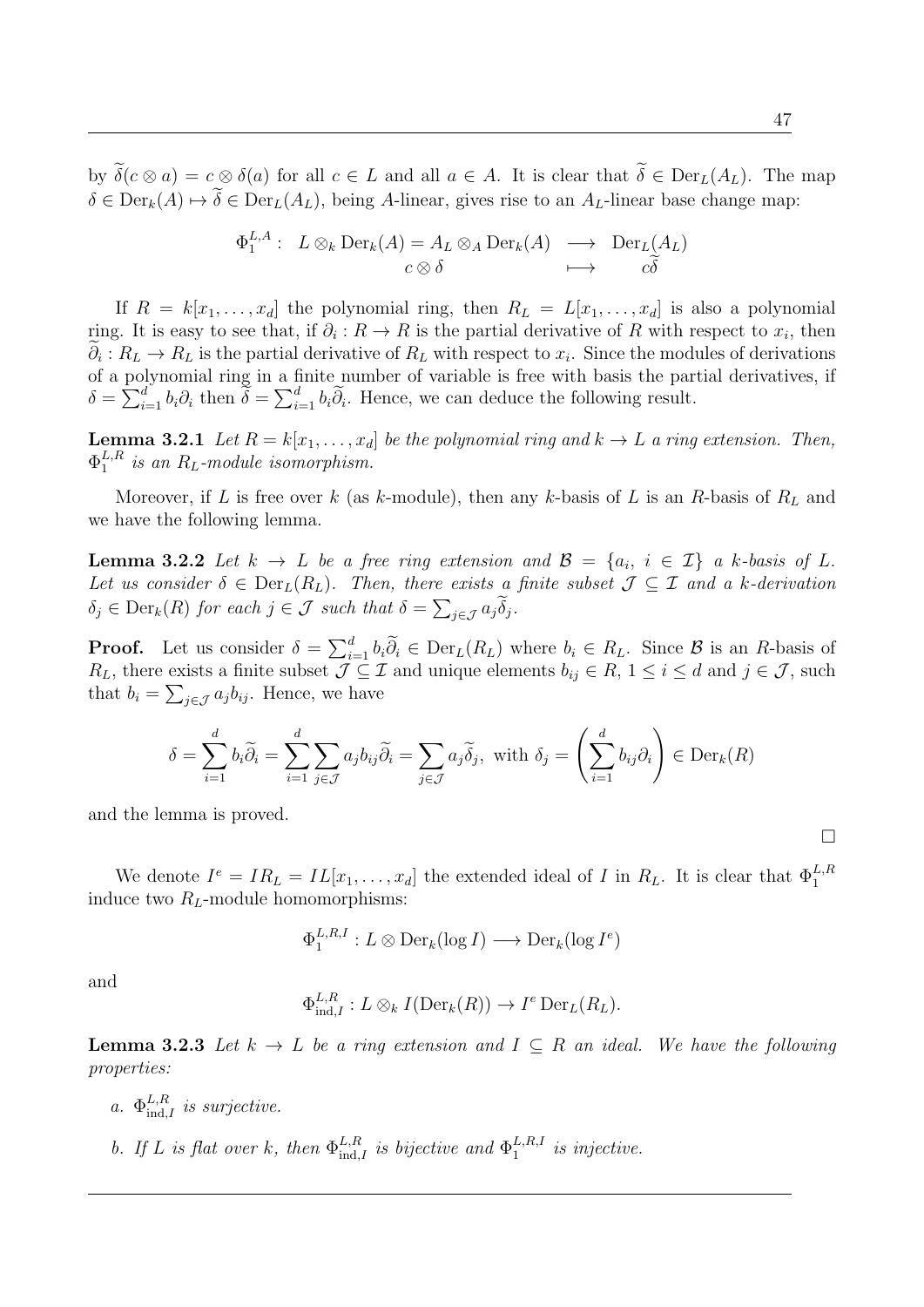### Proof.

a. Let  $\delta \in I^e \text{Der}_L(R_L) \subseteq \text{Der}_L(R_L)$ . Then  $\delta = \sum_{i=1}^d b_i \widetilde{\partial}_i$  where  $b_i \in I^e$  for all  $i = 1, \ldots, d$ . Since  $b_i \in I^e = IL[x_1, \ldots, x_d]$ , there is a finite set  $\mathcal J$  and elements  $h_{ij} \in I$  and  $l_{ij} \in L$ ,  $1 \leq i \leq d$  and  $j \in \mathcal{J}$ , such that  $b_i = \sum_{j \in \mathcal{J}} l_{ij} h_{ij}$ . Then,

$$
\delta = \sum_{i=1}^{j} \sum_{j \in \mathcal{J}} l_{ij} h_{ij} \widetilde{\partial}_i = \sum_{j \in \mathcal{J}} l_{ij} \widetilde{\delta}_j \text{ with } \delta_j = \sum_{i=1}^{d} h_{ij} \partial_i \in I(\text{Der}_k(R)).
$$

Hence, we can deduce that  $\Phi_{\text{ind},I}^{L,R}$  is surjective.

b.  $\Phi_{\text{ind},I}^{L,R}$  is always surjective thanks to previous point. Since L is flat over k and  $\Phi_1^{L,R}$  is bijective, then it is clear that  $\Phi_{\text{ind},I}^{L,R}$  and  $\Phi_{1}^{L,R,I}$  are both injective.

 $\Box$ 

Let A be a finitely generated k-algebra, i.e.  $A = R/I$  where  $R = k[x_1, \ldots, x_d]$  and  $I \subseteq R$ an ideal. Then, with the previous notation, we have the following commutative diagram:

<span id="page-61-0"></span>
$$
L \otimes_k (I(\text{Der}_k(R))) \longrightarrow L \otimes_k \text{Der}_k(\log I) \longrightarrow L \otimes_k \text{Der}_k(A) \longrightarrow 0
$$
  
\n
$$
\downarrow_{\Phi_{\text{ind},I}^{L,R}} \qquad \qquad \downarrow_{\Phi_1^{L,R,I}} \qquad \qquad \downarrow_{\Phi_1^{L,A}} \qquad \qquad \downarrow_{\Phi_1^{L,A}} \qquad (3.1)
$$
  
\n
$$
0 \longrightarrow I^e \text{Der}_L(R_L) \longrightarrow \text{Der}_L(\log I^e) \longrightarrow \text{Der}_L(A_L) \longrightarrow 0.
$$

From Proposition [1.2.6,](#page-24-2) this diagram has exact rows and if L is flat over k, then the top row is also left exact.

The proof of the following proposition follows from the diagram  $(3.1)$ , the previous lemma and (cf.  $[G_{\rm I} \, \text{Prop. 16.5.11}].$ 

<span id="page-61-1"></span>**Proposition 3.2.4** Under the above hypotheses, if  $k \to L$  is a flat ring extension, then the following properties are equivalent:

- a. The map  $\Phi_1^{L,R,I}$  $L^{L,R,I}_{1}: L \otimes_{k} \text{Der}_{k}(\log I) \to \text{Der}_{L}(\log I^{e})$  is an isomorphism.
- b. The map  $\Phi_1^{L,A}$  $L^{L,A}_1: L \otimes_k \text{Der}_k(A) \to \text{Der}_L(A_L)$  is an isomorphism.

Moreover, both properties hold if I is finitely generated (i.e. if A is finitely presented over k).

We also have the following result for any commutative finitely generated k-algebra  $A = R/I$ , with  $I \subseteq R$  an ideal.

<span id="page-61-2"></span>**Proposition 3.2.5** Under the above hypotheses, if  $k \to L$  is a free ring extension (L is a free k-module) and  $A = R/I$  is a finitely generated k-algebra, then properties a. and b. in Proposition [3.2.4](#page-61-1) hold.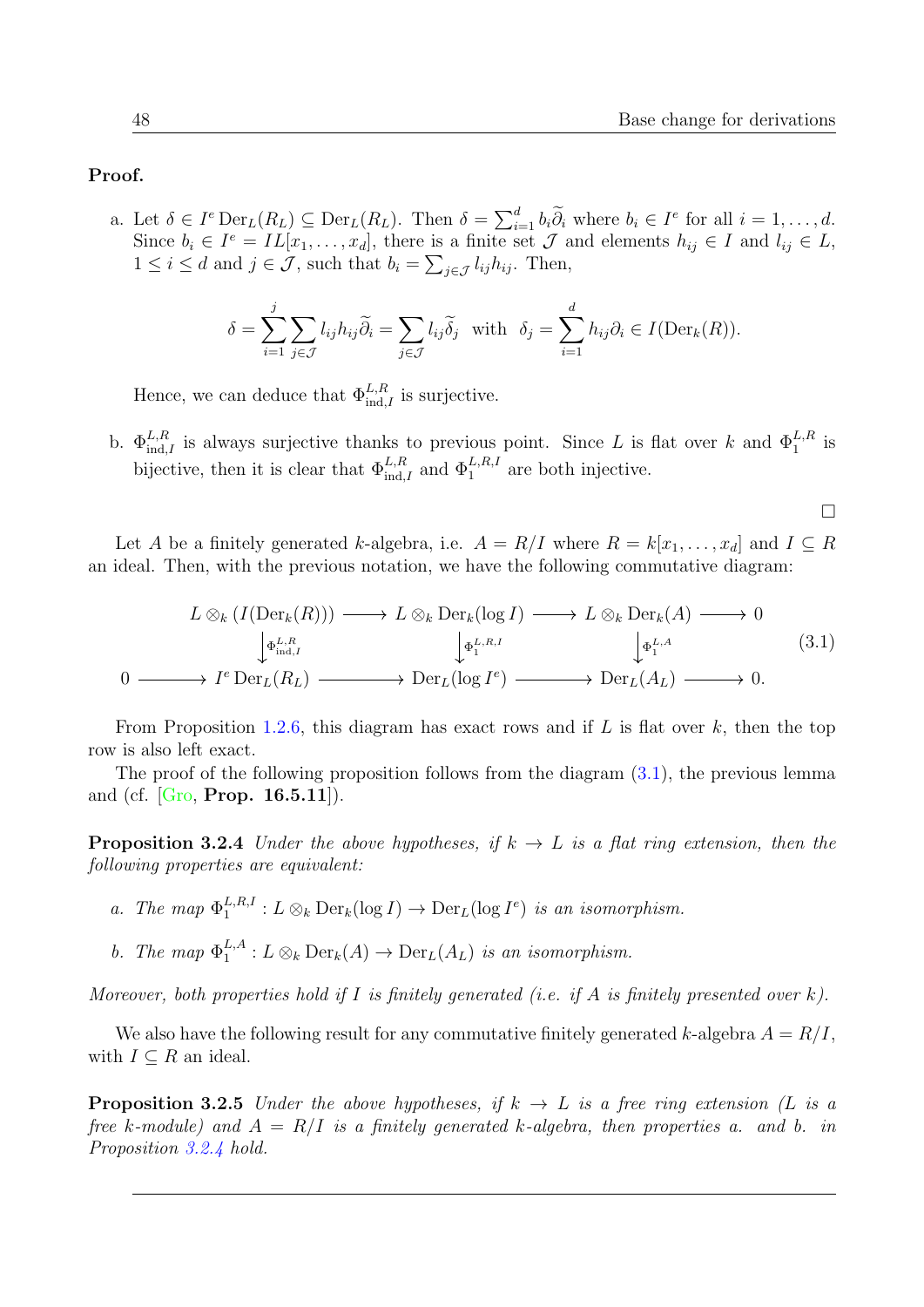**Proof.** Since L is a flat extension of k, after Proposition [3.2.4](#page-61-1) we only need to prove that the map  $\Phi_1^{L,R,I}: L \otimes_k \text{Der}_k(\log I) \to \text{Der}_L(\log I^e)$  is surjective. Let  $\mathcal{B} = \{a_i, i \in \mathcal{I}\}\$  be a k-basis of L and  $\delta: R_L \to R_L$  an I<sup>e</sup>-logarithmic derivation. By Lemma [3.2.2,](#page-60-0) there exists a finite subset  $\mathcal J$  of  $\mathcal I$  and  $\delta_j \in \text{Der}_k(R)$  for each  $j \in \mathcal J$  such that

$$
\delta = \sum_{j \in \mathcal{J}} a_j \widetilde{\delta}_j.
$$

Let us consider  $h \in I$ . Since  $\delta \in \text{Der}_k(\log I^e)$ , we have that  $\delta(h) \in I^e$ . Hence, there is a subset  $\mathcal{I}_0$  of  $\mathcal I$  and  $g_l \in I$  for all  $l \in \mathcal{I}_0$  such that

$$
\delta(h) = \sum_{j \in \mathcal{J}} a_j \delta_j(h) = \sum_{l \in \mathcal{I}_0} a_l g_l.
$$

Then,  $\delta_j(h) = g_j \in I$  if  $j \in \mathcal{I}_0$  and  $\delta_j(h) = 0$  otherwise. Therefore,  $\delta_j \in \text{Der}_k(\log I)$  and, since  $\delta = \Phi_1^{L,R,I} \left( \sum_{j \in \mathcal{J}} (a_j \otimes \delta_j) \right), \, \Phi_1^{L,R,I}$  is surjective.

 $\Box$ 

## 3.2.2 Base change for integrable derivations

Let  $k \to L$  be a ring extension and A a k-algebra. In the previous section, we recalled the base change map  $\Phi_1^{L,A}: L \otimes \text{Der}_k(A) \to \text{Der}_L(A_L)$ . In this section we want to generalize this map to the modules of m-integrable derivations for all  $m \in \overline{N}$ . To do this, we will start extending HS-derivations of A over k to HS-derivations of  $A_L$  over L.

<span id="page-62-1"></span>**Proposition 3.2.6** Let A be a k-algebra,  $I \subseteq A$  an ideal,  $k \to L$  a ring extension,  $I^e = IA_L$ , the extended ideal and  $m \in \overline{\mathbb{N}}$ . For any HS-derivation  $D \in \text{HS}_k(A; m)$ , there exists a unique HS-derivation  $\tilde{D} \in \text{HS}_{L}(A_L; m)$  such that the following diagram is commutative:

<span id="page-62-0"></span>
$$
A \xrightarrow{\varphi_D} A[|\mu|]_m
$$
  
nat.  

$$
A_L \xrightarrow{\varphi_{\tilde{D}}} A_L[|\mu|]_m.
$$
 (3.2)

Moreover, if D is I-logarithmic, then  $\tilde{D}$  is I<sup>e</sup>-logarithmic.

**Proof.** Let us denote  $t : A \to A_L$  and  $t_m : A[|\mu|]_m \to A_L[|\mu|]_m$  the natural maps. Then, we define  $\varphi_{\tilde{D}}(c \otimes a) = ct_m(\varphi_D(a))$  for all  $c \in L$  and all  $a \in A$ . Observe that this map is well-defined. Moreover, since  $t_m$  and  $\varphi_D$  are k-algebra homomorphisms and it is clear that  $\varphi_{\tilde{D}}$  is L-linear,  $\varphi_{\tilde{D}}$  is an L-algebra homomorphism. In order for  $\varphi_{\tilde{D}}$  to be a HS-derivation,  $\varphi_{\tilde{D}} \equiv$  Id mod  $\mu$ , and this property is obtained thanks to  $\varphi_D$  is a HS-derivation because  $\varphi_{\tilde{D}}(c \otimes a) = ct_m(\varphi_D(a)) = ct(a) \mod \mu = c \otimes a \mod \mu$  for all  $c \in L$  and all  $a \in A$ .

Let us consider  $\varphi_E : A_L \to A_L[[\mu]]$  another L-algebra homomorphism such that the diagram [\(3.2\)](#page-62-0) commutes. Then, since  $\varphi_E$  is *L*-linear, for all  $c \in L$  and all  $a \in A$ ,

$$
\varphi_E(c \otimes a) = c\varphi_E(1 \otimes a) = c\varphi_E(t(a)) = ct_m(\varphi_D(a)) = \varphi_{\widetilde{D}}(c \otimes a).
$$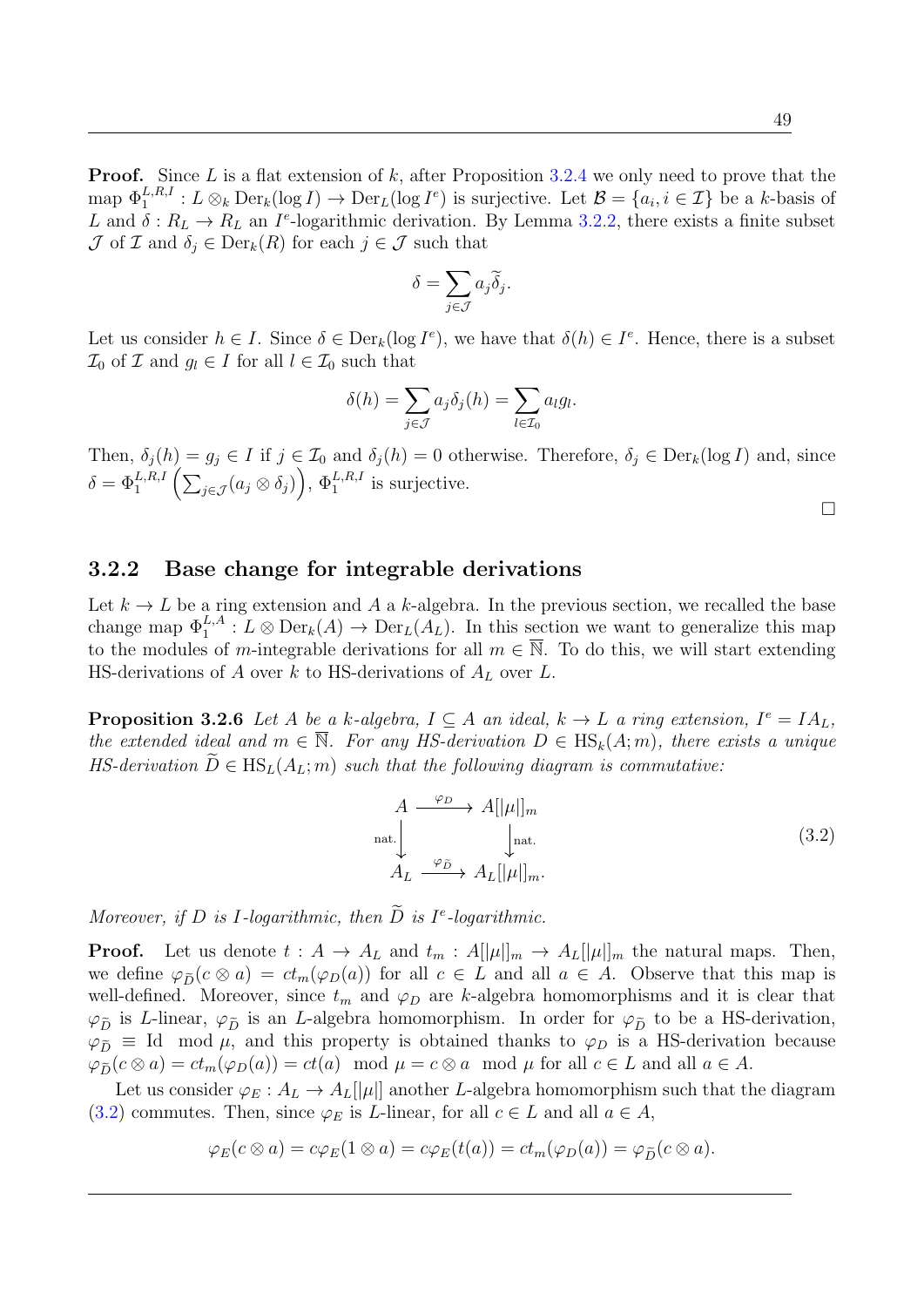$\Box$ 

Hence,  $\overline{D}$  is unique. Now, we assume that  $D$  is *I*-logarithmic. Let us consider  $q \in I$ . Then,  $\varphi_{\tilde{D}}(1\otimes g) = t_m(\varphi_D(g)) \subseteq I^e$  so, for all  $c \in L$  and all  $a \in A$ ,  $\varphi_{\tilde{D}}(g(c\otimes a)) = \varphi_{\tilde{D}}(1\otimes g)\varphi_{\tilde{D}}(c\otimes a) \in$  $I^e$ , i.e.  $\overline{D}$  is  $I^e$ -logarithmic.

Observe that if  $m = 1$ , we know that  $Der_k(A) \cong HS_k(A; 1)$  and the extension process  $D \mapsto \widetilde{D}$  described in Proposition [3.2.6](#page-62-1) coincides with the usual extension  $\delta \mapsto \widetilde{\delta}$  of derivations.

**Remark 3.2.7** If  $k \to L$  is a free ring extension, then this map is injective. In this case, if  $R = k[x_1, \ldots, x_d], R_L = L[x_1, \ldots, x_d], D \in \text{HS}_k(R; m)$  and  $\widetilde{D} = (\widetilde{D}_i)_i \in \text{HS}_L(R_L; m)$  is the extension of D, then  $D_{i|R} = D_i$  because  $R \to R_L$  can be seen as an inclusion.

<span id="page-63-0"></span>**Lemma 3.2.8** Let A be a k-algebra,  $I \subset A$  an ideal,  $k \to L$  a ring extension,  $m \in \overline{\mathbb{N}}$ ,  $n \leq m$ an integer,  $D \in \text{HS}_k(A; m)$  a HS-derivation and  $\psi : A[|\mu|]_m \to A[|\mu|]_n$  a substitution map. The following properties hold:

- a. The map  $D \in \text{HS}_k(A; m) \mapsto \widetilde{D} \in \text{HS}_L(A_L; m)$  is a group homomorphism.
- b.  $\widetilde{\psi \bullet D} = \widetilde{\psi} \bullet \widetilde{D}$ , where  $\widetilde{\psi} : A_L[|\mu|]_m \to A_L[|\mu|]_n$  is the substitution map induced by  $\psi$ .
- c. If D is  $n I$ -logarithmic, then  $\tilde{D}$  is  $n I<sup>e</sup>$ -logarithmic.

#### Proof.

a. Let us consider  $D, E \in HS_k(A; m)$ . Then,  $D \circ E$  is the HS-derivation associated with  $\varphi_D^{\mu} \circ$  $\varphi_E$  (remember that  $\varphi_D^{\mu}: A[[\mu]]_m \to A[[\mu]]_m$  is the unique k-algebra automorphism which extend  $\varphi_D$  and  $\varphi_D^{\mu}(\mu) = \mu$ . Let us consider  $\widetilde{D}, \widetilde{E} \in \text{HS}_L(A_L; m)$  defined in Proposition [3.2.6,](#page-62-1)  $\varphi_{\tilde{D}}^{\mu}$  the L-algebra automorphism of  $\tilde{D}$  and  $\varphi_{\tilde{E}}$  the L-algebra homomorphism of  $\tilde{E}$ . Then, we have the following diagram

$$
A \xrightarrow{\varphi_E} A[|\mu|]_m \xrightarrow{\varphi_D^{\mu}} A[|\mu|]_m
$$
  
\n
$$
\downarrow_{\text{nat.}} \qquad \qquad \downarrow_{\text{nat.}} \qquad \qquad \downarrow_{\text{nat.}} \qquad \qquad \downarrow_{\text{nat.}}
$$
  
\n
$$
A_L \xrightarrow{\varphi_{\tilde{E}}} A_L[|\mu|]_m \xrightarrow{\varphi_{\tilde{D}}^{\mu}} A_L[|\mu|]_m
$$

It is easy to see that the external square is commutative. By Proposition [3.2.6,](#page-62-1)  $\varphi_{\widetilde{D\circ E}}$  is the unique L-algebra homomorphism with that property so,  $\varphi_{\widetilde{D} \circ E} = \varphi_{\widetilde{L}}^{\mu}$  $\stackrel{\mu}{\tilde{\rho}}\circ \varphi_{\tilde{E}}.$  From the definition of composition of two HS-derivation, we can deduce that  $D \circ E = \widetilde{D} \circ \widetilde{E}$ .

b. Let us consider  $\varphi_D$  the k-algebra homomorphism of  $D \in \text{HS}_k(A; m)$ . Then,  $\psi \bullet D$  is the HS-derivation associated with  $\psi \circ \varphi_D$ . It is easy to prove that the following diagram is commutative.

$$
A \xrightarrow{\varphi_D} A[|\mu|]_m \xrightarrow{\psi} A[|\mu|]_n
$$
  
\n
$$
\downarrow_{\text{nat.}} \qquad \qquad \downarrow_{\text{nat.}} \qquad \qquad \downarrow_{\text{nat.}}
$$
  
\n
$$
A_L \xrightarrow{\varphi_{\tilde{D}}} A_L[|\mu|]_m \xrightarrow{\tilde{\psi}} A_L[|\mu|]_n
$$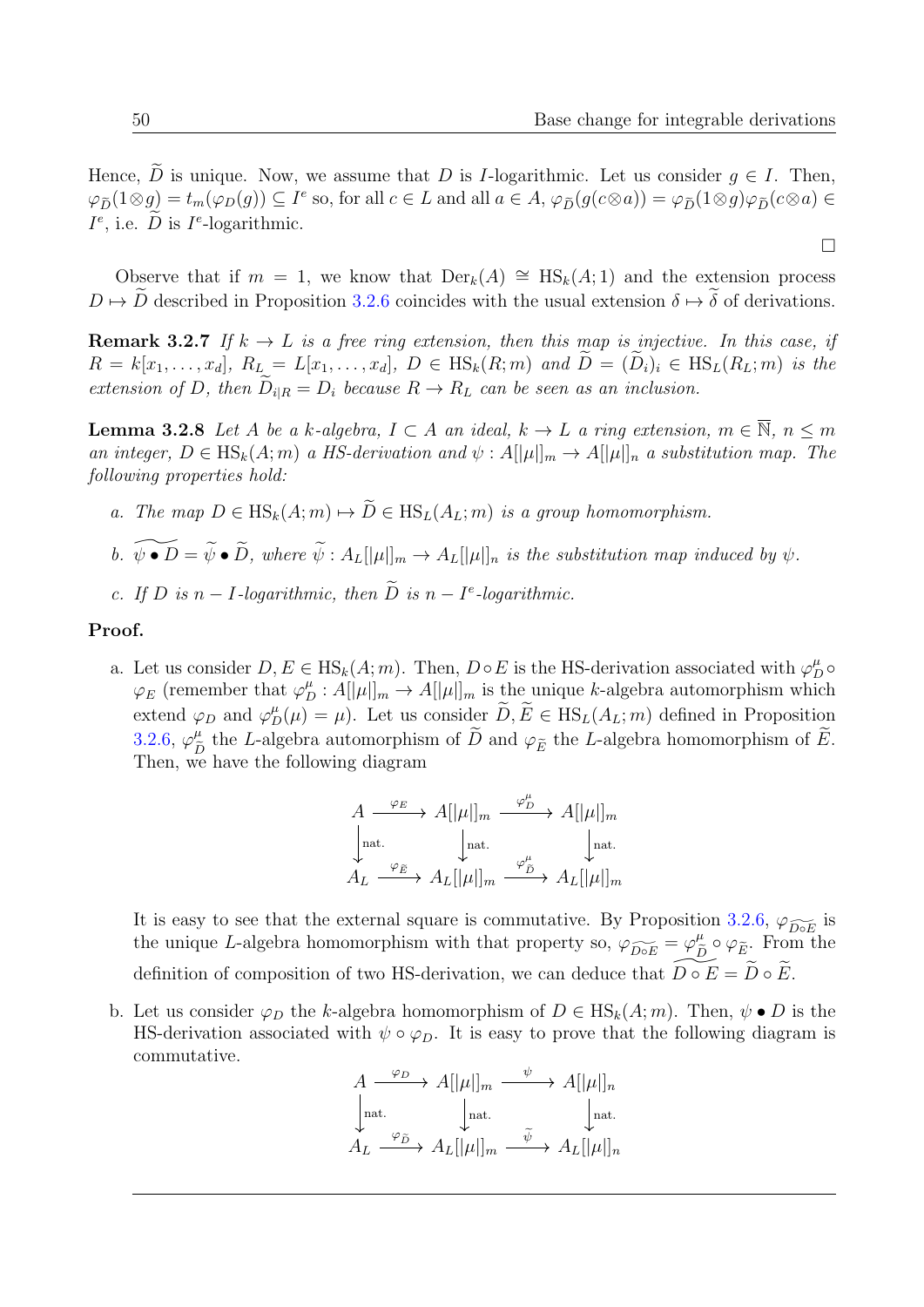As in the previous point,  $\varphi_{\widetilde{\psi \bullet D}}$  is the unique L-algebra homomorphism such that the external square is commutative, so  $\varphi_{\widetilde{\psi \bullet D}} = \widetilde{\psi} \circ \varphi_{\widetilde{D}}$  i.e.  $\widetilde{\psi \bullet D} = \widetilde{\psi} \bullet \widetilde{D}$ .

c. If D is  $n - I$ -logarithmic,  $\tau_{mn}(D) \in \text{HS}_k(\log I; n)$ , so  $\widetilde{\tau_{mn}(D)} \in \text{HS}_k(\log I^e; n)$  by Propo-sition [3.2.6.](#page-62-1) From the previous point,  $\widetilde{\tau_{mn}(D)} = \tau_{mn}(\widetilde{D})$ . So,  $\widetilde{D} \in \text{HS}_L(A_L; m)$  is  $n - I^e$ . logarithmic.

**Lemma 3.2.9** Let  $I \subseteq A$  be an ideal,  $B = A/I$  and  $I^e = IA_L$  the extended ideal. Then, for each  $D \in \text{HS}_k(\log I; m)$ ,

$$
\widetilde{\Pi_{\mathrm{HS},m}^{I}(D)}=\Pi_{\mathrm{HS},m}^{I^{e}}\left(\widetilde{D}\right)
$$

(observe that  $\widetilde{\Pi_{\text{HS},m}(D)}$  is the extension of  $\Pi_{\text{HS},m}^I(D) \in \text{HS}_k(B;m)$  to  $B_L = A_L/I^e$  and  $\widetilde{D} \in \text{HS}_k(A, \mathbb{R})$  $\operatorname{HS}_L(\log I^e; m) \subseteq \operatorname{HS}_L(A_L; m)$ .

**Proof.** From the proof of Proposition [3.2.6,](#page-62-1) for all  $c \in L$  and all  $a \in A$ ,

$$
\varphi_{\widetilde{D}}(c \otimes a) = \sum_{i=0}^{m} (c \otimes D_i(a)) \mu^{i} = \sum_{i=0} (\text{Id}_L \otimes D_i) (c \otimes a) \mu^{i}.
$$

So,  $\widetilde{D} = (\mathrm{Id}_L \otimes D_i)_{i=0}^m$ . Then,  $\Pi^{I^e}_{\mathrm{HS},m}\left(\widetilde{D}\right)=\left(\overline{\widetilde{D}}_i\right)$ where  $\widetilde{D}_i((c \otimes a) + I^e) = (c \otimes D_i(a)) + I^e$  for all  $(c \otimes a) + I^e \in B_L = A_L/I^e$ .

To prove this result it is enough to show that the following diagram is commutative.

$$
\begin{array}{ccc} B & \xrightarrow{\varphi_{\overline{D}}} & A[|\mu|]_m \\ \downarrow^{B} & & \downarrow^{B} \\ B_L & \xrightarrow{\varphi_{\Pi^{Ie}_{\mathrm{HS},m}(\tilde{D})}} & B_L[|\mu|]_m \end{array}
$$

where  $\overline{D} = \prod_{\text{HS},m}^{I}(D)$ ,  $t^B(a+I) = (1 \otimes a) + I^e$  for all  $a \in A$  and  $t_m^B : B[|\mu|]_m \to B_L[|\mu|]_m$  is the map induced by  $t^B$ . Let us consider  $a \in A$ , then

$$
\varphi_{\Pi_{\mathrm{HS},m}^{I^e}(\widetilde{D})}\circ t^B(a+I)=\sum_{i=0}^m\overline{\widetilde{D}}_i((1\otimes a)+I^e)\mu^i=\sum_{i=0}^m((1\otimes D_i(a))+I^e)\mu^i.
$$

On the other hand,

$$
t_m^B \circ \varphi_{\overline{D}}(a+I) = t_m^B \left( \left( \sum_{i=0}^m D_i(a) + I \right) \mu^i \right) = \sum_{i=0}^m \left( (1 \otimes D_i(a)) + I^e \right) \mu^i.
$$

Therefore, the lemma is proved.

 $\Box$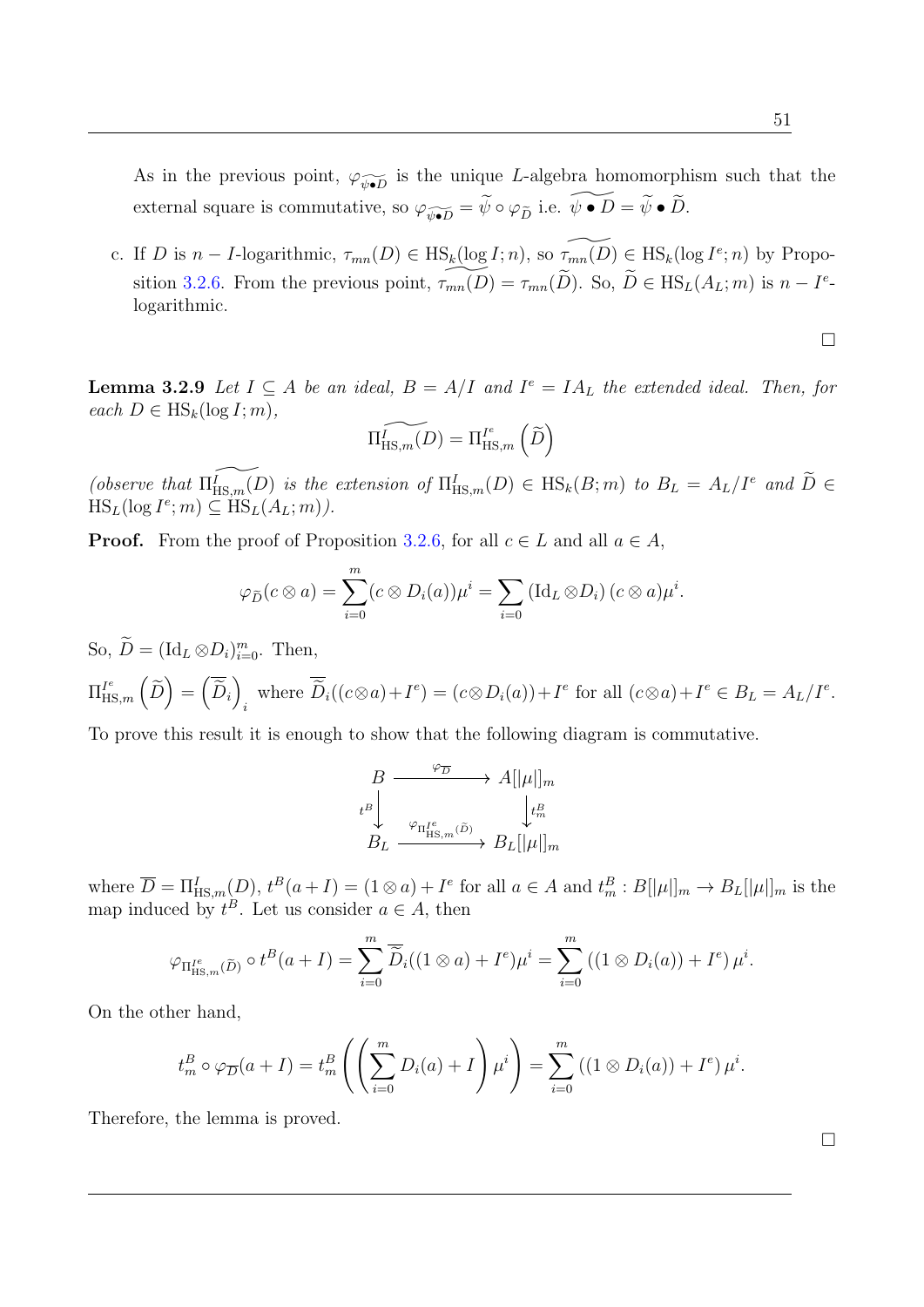**Corollary 3.2.10** Under the hypotheses of Lemma [3.2.8,](#page-63-0) let  $\delta : A \rightarrow A$  be a k-derivation (resp. an I-logarithmic k-derivation). If  $\delta$  is m-integrable (resp. I-logarithmically m-integrable), then  $\delta$  is also m-integrable (resp. I<sup>e</sup>-logarithmically m-integrable).

**Proof.** Let us suppose that  $\delta \in \text{IDer}_k(A; m)$  and let us consider an m-integral  $D \in \text{HS}_k(A; m)$ of  $\delta$ , i.e.  $D_1 = \delta$ . From Proposition [3.2.6,](#page-62-1)  $\widetilde{D} \in \text{HS}_L(A_L; m)$  is an *m*-integral of  $\widetilde{D}_1 = \widetilde{\delta}$ , i.e.  $\widetilde{\delta} \in \mathrm{IDer}_k(A; m)$ . Moreover, if  $\delta \in \mathrm{IDer}_k(\log I; m)$ , then we can consider  $D \in \mathrm{HS}_k(\log I; m)$ and, by Proposition [3.2.6,](#page-62-1)  $\tilde{D} \in \text{HS}_{L}(\log I^e; m)$ . Hence,  $\delta \in \text{IDer}_{L}(\log I^e; m)$ .

$$
\Box
$$

In view of the proof of this result, if  $D \in \text{HS}_k(A; m)$  is an m-integral of  $\delta \in \text{Der}_k(A)$ , then  $\widetilde{D} \in \text{HS}_{L}(A_L; m)$  is an m-integral of  $\widetilde{\delta}$ .

As a consequence of the above corollary, base change map  $\Phi_1^{L,A}: L \otimes_k \text{Der}_k(A) \to \text{Der}_L(A_L)$ induce, for each  $m \in \overline{\mathbb{N}}$ , new  $A_L$ -linear base change maps:

$$
\Phi_m^{L,A}: L \otimes_k \text{IDer}_k(A; m) \longrightarrow \text{IDer}_L(A_L; m), \quad \Phi_m^{L,A,I}: L \otimes_k \text{IDer}_k(\log I; m) \longrightarrow \text{IDer}_L(\log I^e; m).
$$

From now on, we assume that L is flat over k and A a finitely generated k-algebra. Then, we can put  $A = R/I$  where  $R = k[x_1, \ldots, x_d]$  is a polynomial ring and  $I \subset R$  an ideal.

From the exact sequence in Proposition [1.2.6,](#page-24-2) we obtain for each  $m \in \overline{N}$  a commutative diagram with exact rows (compare with  $(3.1)$ ):

$$
0 \longrightarrow L \otimes_k (I(\text{Der}_k(R))) \longrightarrow L \otimes_k \text{IDer}_k(\log I; m) \xrightarrow{\text{Id} \otimes \Pi_m^I} L \otimes_k \text{IDer}_k(A; m) \longrightarrow 0
$$
  
\n
$$
\downarrow^{\Phi_{\text{ind},I}^{L,R}} \qquad \qquad \downarrow^{\Phi_{\text{ind},I}^{L,R}} \qquad \qquad \downarrow^{\Phi_m^{L,R}} \qquad \qquad \downarrow^{\Phi_m^{L,A}} \qquad \qquad \downarrow^{\Phi_m^{L,A}} \qquad \qquad 0 \longrightarrow I^e \text{Der}_L(R_L) \longrightarrow \text{IDer}_L(\log I^e; m) \longrightarrow \text{IDer}_L(A_L; m) \longrightarrow 0.
$$
\n
$$
(3.3)
$$

Moreover the left vertical arrow is bijective (see Lemma [3.2.3\)](#page-60-1) and, since  $L$  is flat over  $k$ , the middle vertical arrow is injective.

The proof of the following lemma is clear.

Lemma 3.2.11 Under the above hypotheses, the following properties hold:

- 1.  $\Phi_m^{L,A}$  is injective.
- 2.  $\Phi_m^{L,R,I}$  is surjective if and only if  $\Phi_m^{L,A}$  is surjective.

**Remark 3.2.12** If k is a ring of characteristic 0 and L is free over k, then  $\Phi_m^{L,A}$  is bijective for any finitely generated k-algebra thanks to Proposition [3.2.5](#page-61-2) and equality  $\text{IDer}_k(A) = \text{Der}_k(A)$ .

Moreover, we have the following result about leaps.

**Lemma 3.2.13** Assume that L is faithfully flat over k and A a finitely generated k-algebra. If  $\Phi_m^{L,A}$  is surjective for all  $m \geq 1$  then,

$$
Leaps_k(A) = Leaps_L(A_L).
$$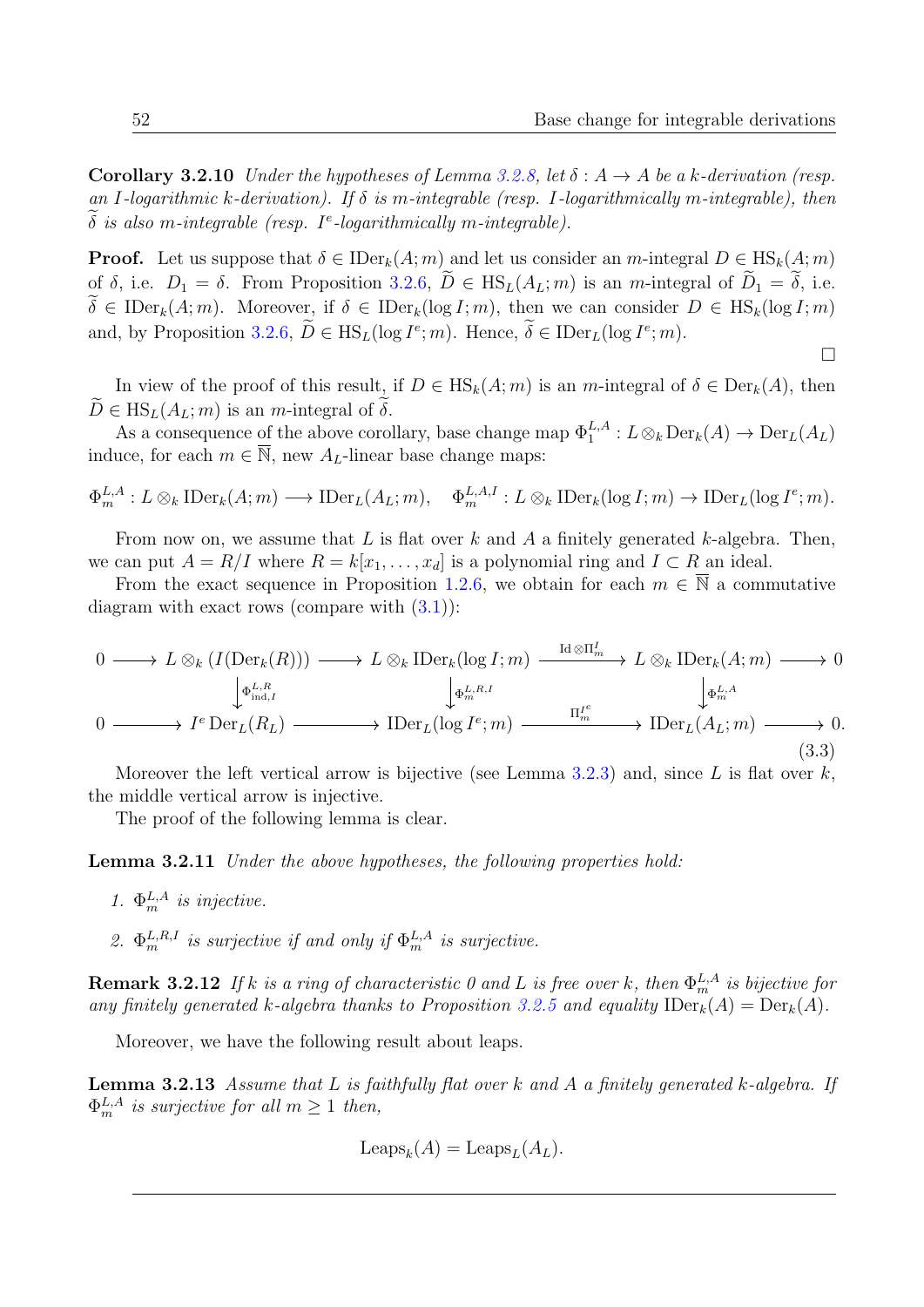$$
\text{IDer}_{L}(A_{L}; m-1)/\text{IDer}_{L}(A_{L}; m) = 0 \Leftrightarrow L \otimes (\text{IDer}_{k}(A; m-1)/\text{IDer}_{k}(A; m)) = 0.
$$

Since L is faithfully flat over k, the last equality holds if and only if  $\text{IDer}_k(A; m-1)/ \text{IDer}_k(A; m)$  = 0 and we have the result.

In the rest of this section we will study the surjectivity of  $\Phi_m^{L,A}$ .

#### 3.2.2.1 Algebraic non-separable extensions

In this section we prove that  $\Phi_m^{L,A}$  is not surjective in general giving an example and we could deduce that  $\Phi_m^{L,A}$  is not surjective when  $k \to L$  is a non-separable algebraic field extension.

**Counterexample 3.2.14** Let  $k = \mathbb{F}_2(s, t)$  be the quotient field of  $\mathbb{F}_2[s, t]$  and  $L = \overline{k}$  the perfect closure of k. Let us consider the irreducible polynomial  $h = x^2 + y^2 + tx^4 + sy^4 \in k[x, y]$  and we denote  $A := k[x, y]/\langle h \rangle$ . Then,  $\Phi_4^{L,A}$  $\frac{L}{4}$  is not surjective.

**Proof.** We need to calculate the 4-integrable derivations of A (resp.  $A_L$ ) over k (resp. over L). We will follow the same step of Example 7 of  $[Ma1]$ . Let us suppose that there exists  $\delta \in \mathrm{IDer}_k(A; m)$  and  $D \in \mathrm{HS}_k(A; m)$  an integral of  $\delta$ . Let us consider

$$
\varphi_D: A \longrightarrow A[|\mu|] \nx \longmapsto x + u_1\mu + u_2\mu^2 + \cdots \ny \longmapsto y + v_1\mu + v_2\mu^2 + \cdots
$$

where  $u_i, v_i \in A$ . To  $\varphi_D$  be well-defined,  $\varphi_D(h) = 0$ , i.e.

$$
(x+u_1\mu+u_2\mu^2+\cdots)^2+(y+v_1\mu+v_2\mu^2+\cdots)^2+t(x+u_1\mu+u_2\mu^2+\cdots)^4+s(y+v_1\mu+v_2\mu^2+\cdots)^4=0
$$

The coefficient of  $\mu^2$  in the previous equation is  $u_1^2 + v_1^2 = (u_1 + v_1)^2 = 0$ . Since A is a domain,  $u_1 = v_1$ . Let us consider the coefficient of  $\mu^4$ , then  $u_2^2 + v_2^2 + tu_1^4 + sv_1^4 = 0$ . We can write  $w = u_2 + v_2$  and  $u = u_1 = v_1$ , and we obtain the equation:

$$
w^2 + (t+s)u^4 = 0.
$$

Let W and U be elements of  $k[x, y]$  such that  $W + \langle h \rangle = w$  and  $U + \langle h \rangle = u$ . Then, thanks to the previous equation:

<span id="page-66-0"></span>
$$
W^2 + (t+s)U^4 = hG \tag{3.4}
$$

for some  $G \in k[x, y]$ . Let  $\partial_s$  and  $\partial_t$  be the derivations that extend the partial derivations with respect to s and t, respectively, in  $\mathbb{F}_2[s, t, x, y]$  to  $k[x, y]$  and we apply those derivations to [\(3.4\)](#page-66-0), obtaining:

$$
\partial_t: \quad U^4 = x^4G + h\partial_t(G) \n\partial_s: \quad U^4 = y^4G + h\partial_s(G).
$$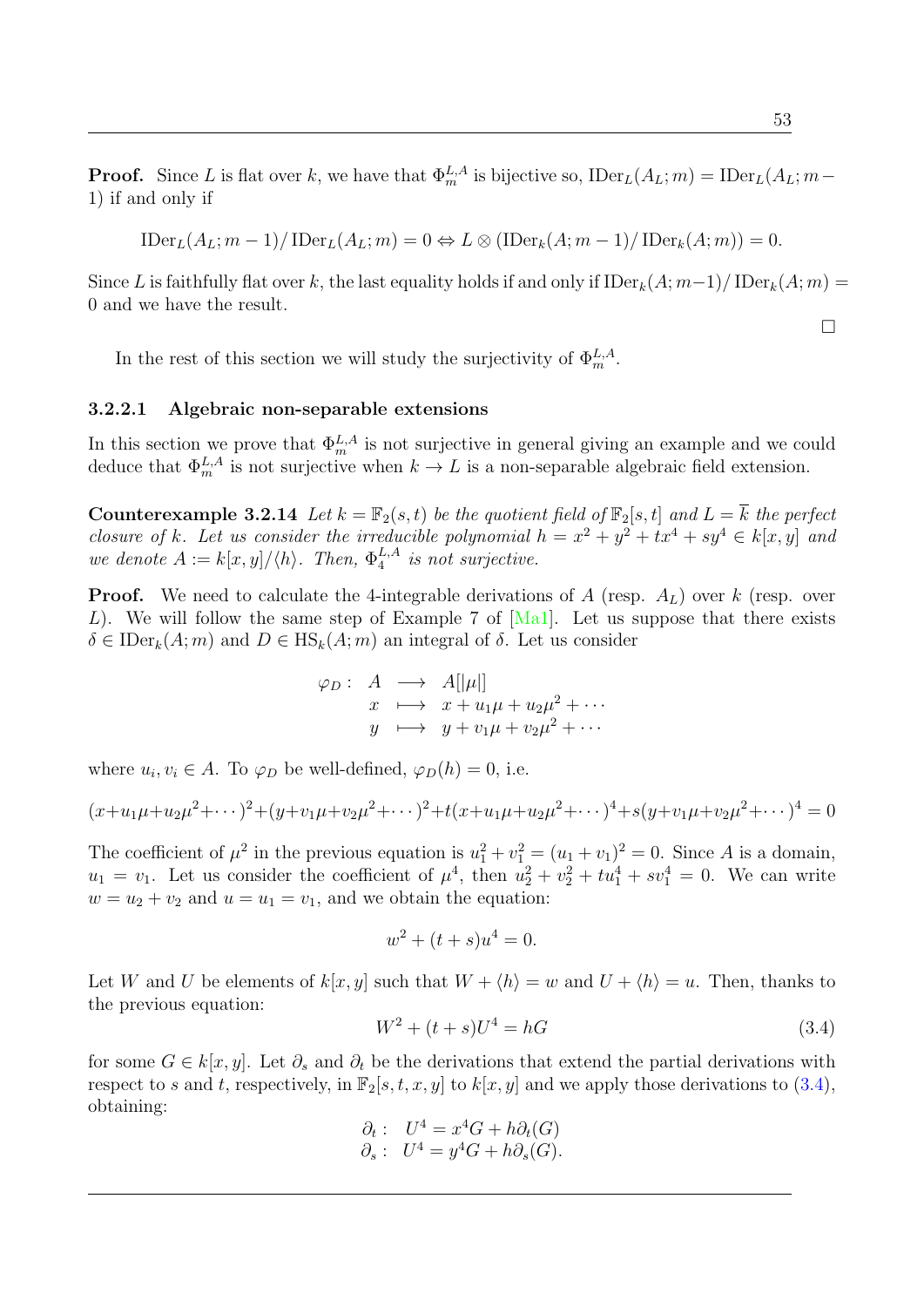Then, if  $q := G + \langle h \rangle$ , we have the following equalities in A:

$$
\begin{aligned}\n\partial_t: \ u^4 &= x^4 g \\
\partial_s: \ u^4 &= y^4 g\n\end{aligned} \Rightarrow (x^4 - y^4)g = 0.
$$

Since A is a domain and  $x^4 \neq y^4$ ,  $g = 0$ , so  $u = u_1 = v_1 = 0$ . Then, we can not integrate any non-zero derivation until length 4, i.e.  $\text{IDer}_k(A; 4) = 0$  and  $L \otimes_k \text{IDer}_k(A; 4) = 0$ .

To prove that  $\text{IDer}_L(A_L; 4)$  is not zero, we calculate  $\text{IDer}_L(\log \langle h \rangle^e; 4)$ . Thanks to Proposition [1.2.15,](#page-28-0) it is enough to calculate  $\text{IDer}_L(\log H; 2)$  where  $H = x + y + t^{1/2}x^2 + s^{1/2}y^2$ . Note that  $J^0 = \langle 1 \rangle$  so, by Proposition [1.2.7,](#page-25-0) any I-logarithmic k-derivation is integrable. It is easy to see that  $\text{Der}_L(\log H) = \langle \widetilde{\partial}_x + \widetilde{\partial}_y, H \widetilde{\partial}_x \rangle$ . Hence, thanks to Corollary [1.2.3,](#page-24-3)  $\text{IDer}_L(A_L; 4) = \langle \overline{\delta}_1, \overline{\delta}_2 \rangle \neq 0$ 0 where  $\overline{\delta}_1$  (resp.  $\overline{\delta}_2$ ) is the derivation induced by  $\widetilde{\partial}_x+\widetilde{\partial}_y$  (resp.  $H\widetilde{\partial}_x$ ) in the quotient. Therefore,  $\Phi_4^{L,A}$  $_4^{L,A}$  is not surjective.

As straightforward consequence of this example, we have the following result.

**Lemma 3.2.15** Let  $k \to L$  be a non-separable algebraic field extension, A a finitely generated k-algebra and  $m \geq 1$ . Then,  $\Phi_m^{L,A}$  is not a surjective  $A_L$ -module homomorphism, in general.

#### 3.2.2.2 Pure transcendental extensions

In this section, we will study the surjectivity of  $\Phi_m^{L,A}: L \otimes_k \text{IDer}_k(A; m) \to \text{IDer}_k(A_L; m)$  when  $k \to L$  is a pure transcendental field extension and A is a finitely presented k-algebra.

From now on,  $k \to L$  will be a ring extension where  $L := k[t_i \mid i \in \mathcal{I}]$  is a polynomial ring in an arbitrary number of variables and  $A$  a finitely generated  $k$ -algebra. We define  $\mathbb{N}^{(\mathcal{I})} = \{ \alpha := (\alpha_i)_{i \in \mathcal{I}} \mid \alpha_i \in \mathbb{N}, \ \alpha_i = 0 \text{ except for a finite number of } i \in \mathcal{I} \} \text{ and, for } \alpha \in \mathbb{N}^{(\mathcal{I})},$ we put  $t^{\alpha} = \prod_{i \in \mathcal{I}} t_i^{\alpha_i}$ . We start with some numerical results.

<span id="page-67-0"></span>**Lemma 3.2.16** Let  $n \leq m$  be two positive integers. We have the following properties.

- a.  $(\lfloor m/n \rfloor + 1) n 1 \ge m$ .
- b. If  $m \neq 0 \mod n$ , then  $|m/n| = |(m-1)/n|$ . Otherwise,  $|m/n| = |(m-1)/n| + 1$ .
- c. If  $n < m$  such that  $m = 0 \mod n$ . Then, there exists a prime factor of m which divides  $m/n$ .

### Proof.

- a. Let us write  $m = cn + r$  where  $0 \le r < n$  and  $c = |m/n|$ , then  $(c+1)n = cn + r+(n-r) >$ m and we have the result.
- b. If  $m \neq 0 \mod n$ , then  $m = cn + r$  where  $1 \leq r < n$ . So,  $m 1 = cn + (r 1)$ where  $0 \leq r - 1 < n$ . Hence,  $|m/n| = c = |(m - 1)/n|$ . If  $m = 0 \mod n$ , then  $m = cn$ . So,  $(c - 1)n \le m - 1 < cn$ . If we divide this inequality by n, we obtain that  $c - 1 \le (m - 1)/n < c$ . Hence,  $|(m - 1)/n| = c - 1$  and we have the lemma.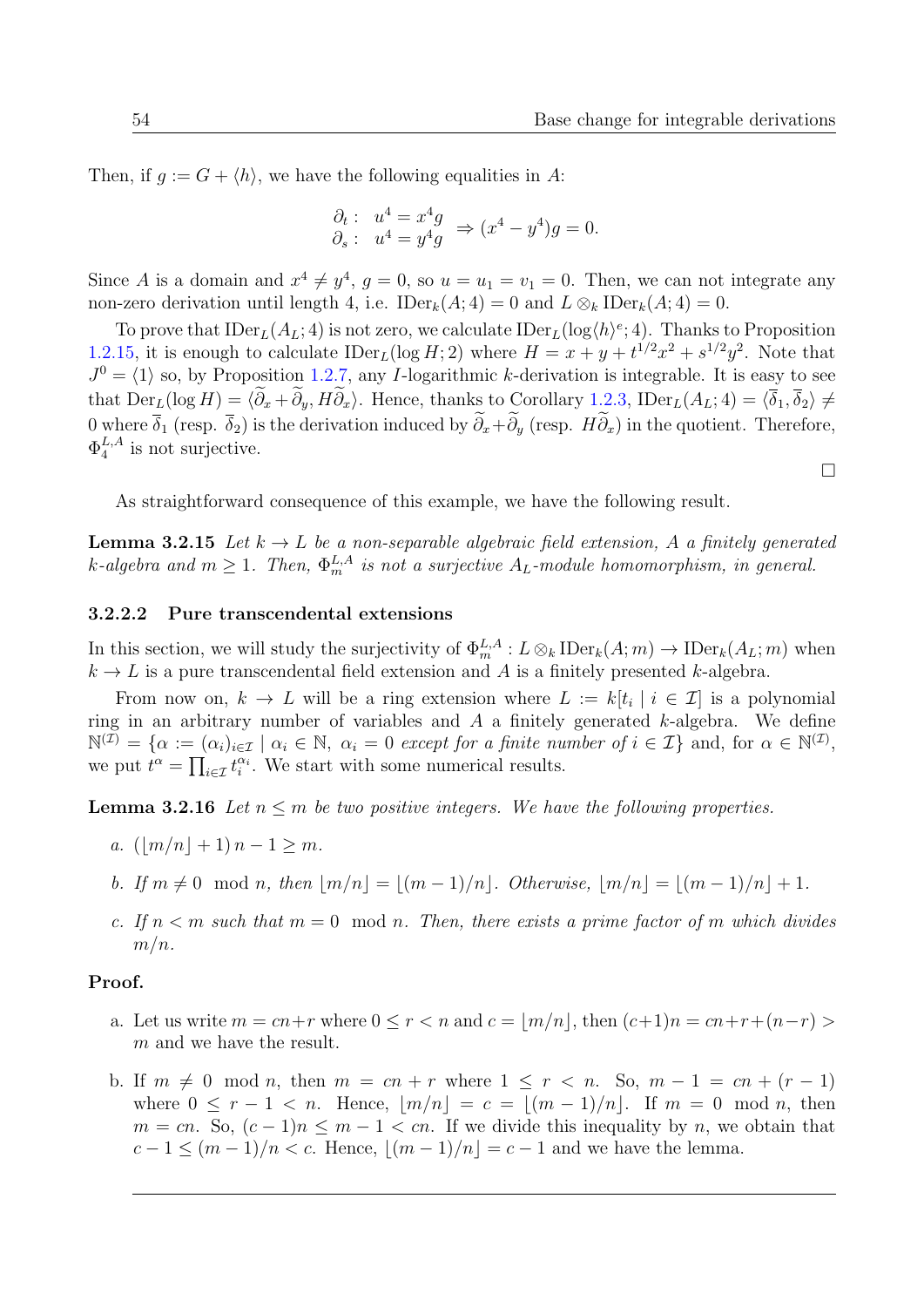$\Box$ 

c. Since  $m = 0 \mod n$  and  $n < m$ , we have that  $m = cn$  for some  $c > 1$ . Hence, any prime factor of c, which is also a prime factor of  $m$ , holds the lemma.

**Definition 3.2.17** Let  $n$  be a positive integer. We define

$$
\mathcal{P}_n = \bigcup_{q \text{ is a prime factor of } n} q^{\mathbb{N}^{(\mathcal{I})}}.
$$

<span id="page-68-0"></span>**Lemma 3.2.18** Let n, s be two positive integers such that  $n \neq s$ . Then, there do not exist  $\alpha \in \mathbb{N}^{(\mathcal{I})} \setminus \mathcal{P}_n$  and  $\eta \in \mathbb{N}^{(\mathcal{I})} \setminus \mathcal{P}_s$  such that  $\alpha s = \eta n$ .

**Proof.** Suppose that there exist  $\alpha \in \mathbb{N}^{(\mathcal{I})} \setminus \mathcal{P}_n$  and  $\eta \in \mathbb{N}^{(\mathcal{I})} \setminus \mathcal{P}_s$  such that  $\alpha s = \eta n$ . If there were such a prime that divides  $n$  and  $s$ , then we could simplify it. So, we can assume that  $s$ and  $n$  do not have prime factors in common. Now, as  $s$  and  $n$  are not the same, one of them, we say s, has a prime factor q such that does not divide to the another one, in this case n. Since  $\alpha s = \eta n$ , we have that  $\alpha_i s = \eta_i n$  for all  $i \in \mathcal{I}$ . So, q divide  $\eta_i$  for all  $i \in \mathcal{I}$ . Then  $\eta = q \eta' \in \mathcal{P}_s$ and we have a contradiction.

 $\Box$ 

Fix  $m > 1$  an integer and consider  $m = q_1^{a_1} \cdots q_s^{a_s}$  its prime factorization, i.e. for all  $j = 1, \ldots s, q_j$  is a prime,  $a_j > 0$  and  $q_j \neq q_i$  if  $i \neq j$ . Let us consider  $\beta \in \mathcal{P}_m$ . Then, we can write  $\beta = q_1^{b_1} \cdots q_s^{b_s} \eta$  where  $b_j \ge 1$  for some  $j \in \{1, \ldots, s\}$  and  $\eta \in \mathbb{N}^{(\mathcal{I})}$  such that  $q_j \nmid \eta$  for any  $j = 1, \ldots, s$ , i.e. for all j there exists  $\eta_{i_j}$  with  $i_j \in \mathcal{I}$  such that  $q_j \nmid \eta_{i_j}$ . We can assume, without loss of generality, that there exists an integer  $l_\beta$  such that  $0 \leq l_\beta \leq s$  and  $a_j > b_j$  for all  $j \leq l_\beta$ and  $a_j \leq b_j$  for all  $j > l_\beta$ . Then, we define

$$
n_{\beta} = \begin{cases} 1 & \text{if } l_{\beta} = 0 \\ q_1^{a_1 - b_1} \cdots q_{l_{\beta}}^{a_{l_{\beta}} - b_{l_{\beta}}} & \text{if } l_{\beta} \ge 1. \end{cases}
$$

<span id="page-68-1"></span>**Lemma 3.2.19** For each  $\beta \in \mathcal{P}_m$ , there exists a unique  $n \in \mathbb{N}$  with  $1 \leq n \leq m$  such that  $m = 0 \mod n$  and  $\beta n/m \notin \mathcal{P}_n$ .

**Proof.** We write  $\beta = q_1^{b_1} \cdots q_s^{b_s} \eta$ , where  $\eta \in \mathbb{N}^{(\mathcal{I})}$  such that  $q_j \nmid \eta$  for any  $j = 1, \ldots, s$  and  $b_i \geq 1$  for some  $j \in \{1, \ldots, s\}$ . We take  $n = n_\beta$ . It is obvious that n divides m and  $1 \leq n < m$ . We denote  $l := l_\beta$  to simplify the notation. We put

$$
\alpha := \frac{\beta n}{m} = \frac{\eta q_1^{b_1} \cdots q_s^{b_s} n}{q_1^{a_1} \cdots q_s^{a_s}}.
$$

If  $l = 0$ , then  $n = 1$  and  $\mathcal{P}_1 = \emptyset$  so,  $\alpha \notin \mathcal{P}_n$  (note that  $\alpha \in \mathbb{N}^{(\mathcal{I})}$  because if  $l = 0$ , then  $b_j \ge a_j$ for all  $j = 1, \ldots, s$ . If  $l \geq 1$ , then

$$
\alpha = \frac{\eta q_1^{b_1} \cdots q_s^{b_s} q_1^{a_1 - b_1} \cdots q_l^{a_l - b_l}}{q_1^{a_1} \cdots q_s^{a_s}} = \frac{\eta q_1^{a_1} \cdots q_l^{a_l} q_{l+1}^{b_{l+1}} \cdots q_s^{b_s}}{q_1^{a_1} \cdots q_s^{a_s}} = q_{l+1}^{b_{l+1} - a_{l+1}} \cdots q_s^{b_s - a_s} \eta.
$$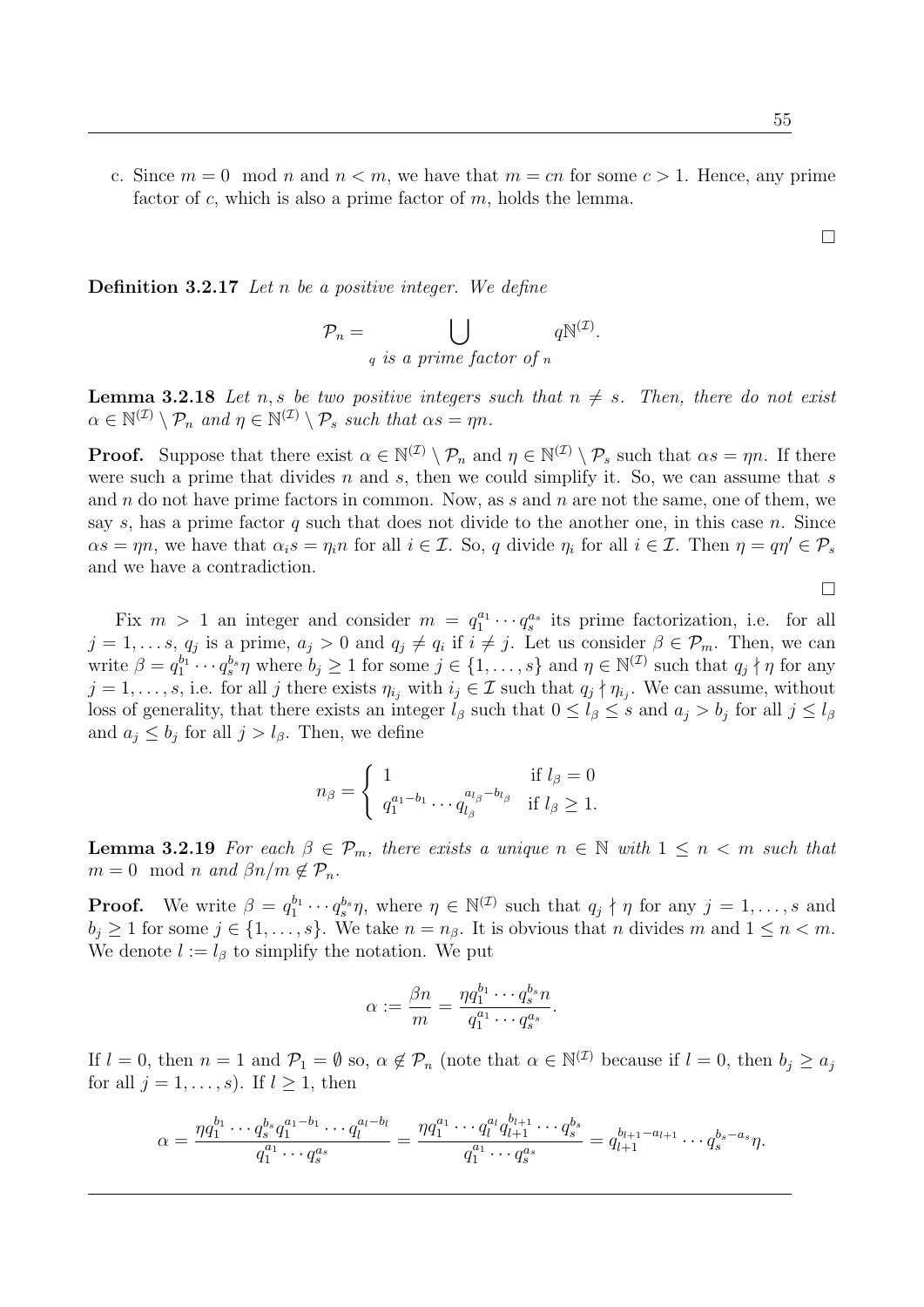Note that the set of primes which divide n is  $\{q_1, \ldots, q_l\}$ . Hence,  $q_j \nmid \alpha$  for all  $j = 1, \ldots, l$ (recall that  $q_j \nmid \eta$ ). So,  $\alpha \notin \mathcal{P}_n$ .

Now, let us suppose that there exists another  $n' \in \mathbb{N}$  holding the lemma, in particular  $\alpha' := \beta n'/m \notin \mathcal{P}_{n'}$ . Then,  $\alpha n' = \alpha' n$  and we have a contradiction by Lemma [3.2.18.](#page-68-0)

 $\Box$ 

**Theorem 3.2.20** Let  $m \geq 1$  be an integer and  $L = k[t_i \mid i \in \mathcal{I}]$  a polynomial ring. Let us consider  $D \in \text{HS}_L(R_L; m)$ . Then, for all  $n = 1, \ldots, m$  there exists a finite subset  $L_n$  of  $\mathbb{N}^{(1)} \setminus \mathcal{P}_n$ and an  $N^{n,\alpha} \in \text{HS}_k(R)$  for each  $\alpha \in L_n$  such that

$$
D = \circ_{n=1}^{m} \left( \circ_{\alpha \in L_n} \left( \psi_{\alpha}^{n,m} \bullet \widetilde{N^{n,\alpha}} \right) \right)
$$

where  $\psi_{\alpha}^{n,m}$  :  $R_L[|\mu|] \to R_L[|\mu|]_m$  is the substitution map of constant coefficients given by  $\psi_{\alpha}^{n,m}(\mu) = t^{\alpha}\mu^n.$ 

**Proof.** First, observe that, if  $E \in HS_L(R_L; m)$  then,

$$
\psi_{\alpha}^{n,m} \bullet E = \tau_{\infty,m} \left( \left( t^{\alpha} \bullet E \right) [n] \right).
$$

We prove this theorem by induction on m. Assume that  $m = 1$ . Then,  $D = (Id, D_1) \in$  $\text{HS}_L(R_L; 1)$ . Since L is free over k and  $\{t^{\alpha}, \alpha \in \mathbb{N}^{(\mathcal{I})}\}\$ is a k-basis of L, from Lemma [3.2.2,](#page-60-0)  $D_1 \in \text{Der}_L(R_L)$  can be written as

$$
D_1 = \sum_{\alpha \in L_1} t^{\alpha} \widetilde{\delta_{\alpha}}
$$

where  $L_1$  is a finite subset of  $\mathbb{N}^{(\mathcal{I})}$  and  $\delta_\alpha \in \text{Der}_k(R)$  for all  $\alpha \in L_1$ . Let us consider  $N^{1,\alpha}$  and integral of  $\delta_{\alpha}$  for  $\alpha \in L_1$ . Then,  $\widetilde{N^{1,\alpha}} \in \text{HS}_L(R_L)$  is an integral of  $\widetilde{\delta}_{\alpha}$ . Hence,

$$
D = \circ_{\alpha \in L_1} \left( t^{\alpha} \bullet \left( \mathrm{Id}, \widetilde{\delta_{\alpha}} \right) \right) = \circ_{\alpha \in L_1} \left( \tau_{\infty,1} \left( t^{\alpha} \bullet \widetilde{N^{1,\alpha}} \right) \right) = \circ_{\alpha \in L_1} \left( \psi_{\alpha}^{1,1} \bullet \widetilde{N^{1,\alpha}} \right)
$$

(note that the order of the composition in this equality is not important because  $\text{HS}_{L}(R_{L}; 1) \equiv$  $Der_L(R)$  is a commutative group) and we have the result when  $m = 1$ . Let us assume that the theorem is true for any HS-derivation of length  $m-1$  and we will prove it for  $D \in \text{HS}_{L}(R_{L}; m)$ . By induction hypothesis, for all  $n = 1, \ldots, m-1$ , there exists a finite subset  $L'_n$  of  $\mathbb{N}^{(\mathcal{I})} \setminus \mathcal{P}_n$ and an  $N^{n,\alpha} \in \text{HS}_k(R)$  for each  $\alpha \in L'_n$  such that

<span id="page-69-0"></span>
$$
\tau_{m,m-1}(D) = \circ_{n=1}^{m-1} \left( \circ_{\alpha \in L'_n} \left( \psi_{\alpha}^{n,m-1} \bullet \widetilde{N^{n,\alpha}} \right) \right). \tag{3.5}
$$

We define

$$
E := \circ_{n=1}^{m-1} \left( \circ_{\alpha \in L'_n} \left( \psi_{\alpha}^{n,m} \bullet \widetilde{N^{n,\alpha}} \right) \right)
$$

where the composition are in the same order that in [\(3.5\)](#page-69-0). Note that  $\psi_{\alpha}^{n,m-1} = \tau_{m,m-1} \circ \psi_{\alpha}^{n,m}$ , and thanks to Lemma [1.4.7](#page-33-3) and Corollary [1.4.8,](#page-33-1) we have that:

$$
\tau_{m,m-1}(E) = \circ_{n=1}^{m-1} \left( \circ_{\alpha \in L'_n} \left( \tau_{m,m-1} \bullet \left( \psi_{\alpha}^{n,m} \bullet \widetilde{N^{n,\alpha}} \right) \right) \right)
$$
  

$$
= \circ_{n=1}^{m-1} \left( \circ_{\alpha \in L'_n} \left( \left( \tau_{m,m-1} \circ \psi_{\alpha}^{n,m} \right) \bullet \widetilde{N^{n,\alpha}} \right) \right) = \tau_{m,m-1}(D).
$$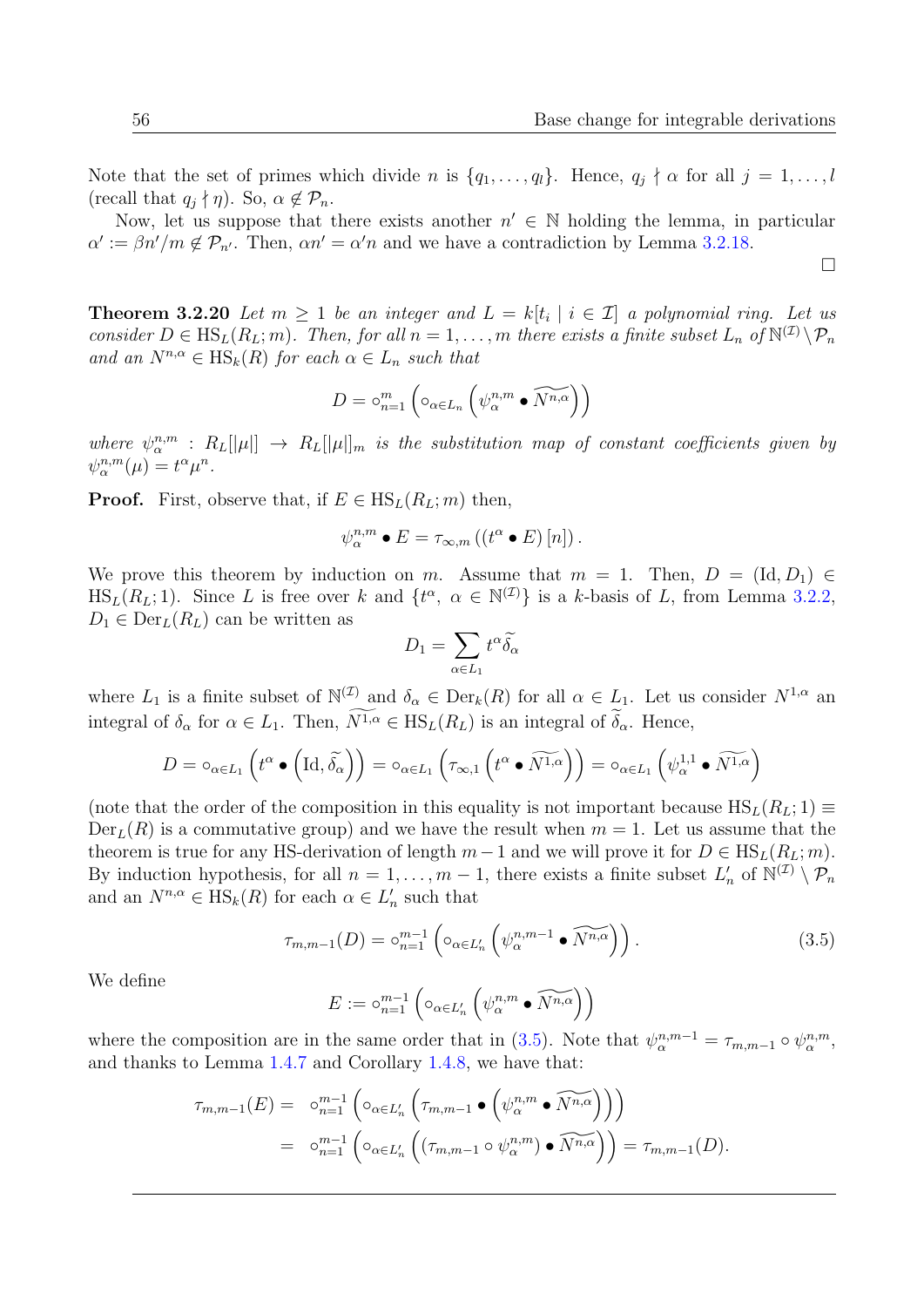Then, by Lemma [1.4.10,](#page-33-4)  $D = E \circ (\text{Id}, \delta)[m]$  where  $\delta \in \text{Der}_L(R_L)$ . From Lemma [3.2.2,](#page-60-0)  $\delta =$  $\sum_{\beta \in \mathcal{J}} t^{\beta} \widetilde{\delta}_{\beta}$  where  $\mathcal{J}$  is a finite subset of  $\mathbb{N}^{(\mathcal{I})}$  and  $\delta_{\beta} \in \text{Der}_k(R)$  for all  $\beta \in \mathcal{J}$ . We denote  $\Gamma = \{n \in \mathbb{N} \mid 1 \le n \le m-1, m=0 \mod n\}.$  For all  $n \in \Gamma$ , we define

$$
\mathcal{J}_n := \{ \beta \in \mathcal{J} \mid \beta = \alpha(m/n) \text{ for some } \alpha \in L'_n \}
$$

and

$$
\mathcal{L}_m = \mathcal{J} \setminus \mathcal{P}_m.
$$

**Claim 1.** For  $n, s \in \Gamma$  such that  $n \neq s$ , then  $\mathcal{J}_n \cap \mathcal{J}_s = \emptyset$ .

Let us suppose that there exists  $\beta \in \mathcal{J}_n \cap \mathcal{J}_s$ . In this case, there exist  $\alpha \in L'_n \subseteq \mathbb{N}^{(\mathcal{I})} \setminus \mathcal{P}_n$ and  $\eta \in L'_{s} \subseteq \mathbb{N}^{(\mathcal{I})} \setminus \mathcal{P}_{s}$  such that  $\beta = \alpha(m/n) = \eta(m/s)$ , i.e.  $\alpha s = \eta n$  and this can not happen by Lemma [3.2.18.](#page-68-0)

Claim 2.  $\mathcal{L}_m \cap \mathcal{J}_n = \emptyset$  for all  $n \in \Gamma$ .

By Lemma [3.2.16](#page-67-0) c., there exists a prime factor, q, of m that divides  $m/n$ . Assume that  $\beta \in \mathcal{J}_n$ . Then, we have that  $\beta = \alpha(m/n)$  for some  $\alpha \in L'_n$ . Then,  $q|\beta \text{ so, } \beta \in \mathcal{P}_m$ .

Let us write  $\mathcal{J} = \sqcup_{n \in \Gamma} \mathcal{J}_n \sqcup \mathcal{L}_m \sqcup \overline{\mathcal{J}}$  where  $\overline{\mathcal{J}} = \mathcal{J} \setminus (\sqcup_{n \in \Gamma} \mathcal{J}_n \sqcup \mathcal{L}_m)$ . Observe that  $\overline{\mathcal{J}} \subseteq \mathcal{P}_m$ so, from Lemma [3.2.19,](#page-68-1) for all  $\beta \in \mathcal{J}$ , there exists a unique  $n_{\beta} \in \Gamma$  such that  $(\beta n_{\beta})/m \notin \mathcal{P}_{n_{\beta}}$ . Therefore, if we denote  $\overline{\mathcal{J}}_n = \{\beta \in \overline{\mathcal{J}} \mid n_\beta = n\}$  for all  $n \in \Gamma$ , we can write

$$
\mathcal{J} = \sqcup_{n \in \Gamma} (\mathcal{J}_n \sqcup \overline{\mathcal{J}}_n) \sqcup \mathcal{L}_m \quad \text{and} \quad \delta = \sum_{n \in \Gamma} \sum_{\beta \in \mathcal{J}_n \sqcup \overline{\mathcal{J}}_n} t^{\beta} \delta_{\beta} + \sum_{\alpha \in \mathcal{L}_m} t^{\alpha} \delta_{\alpha}.
$$

Now, for each  $n \in \Gamma$  we can define

$$
\mathcal{L}'_n = \{ \alpha \in L'_n | \alpha(m/n) \in \mathcal{J}_n \} \quad \text{and} \quad \overline{\mathcal{L}}_n = \{ \alpha \in \mathbb{N}^{(\mathcal{I})} \setminus L'_n | \alpha(m/n) \in \overline{\mathcal{J}}_n \} \nsubseteq \mathcal{P}_n.
$$

Note that  $\mathcal{L}'_n \cap \overline{\mathcal{L}}_n = \emptyset$ . Let us denote  $\mathcal{L}_n = \mathcal{L}'_n \cup \overline{\mathcal{L}}_n$ . Hence, we can express

$$
(\mathrm{Id}, \delta) = \circ_{n \in \Gamma} \left( \circ_{\alpha \in \mathcal{L}'_n} \left( \mathrm{Id}, t^{\alpha(m/n)} \widetilde{\delta_{\alpha(m/n)}} \right) \circ_{\alpha \in \overline{\mathcal{L}}_n} \left( \mathrm{Id}, t^{\alpha(m/n)} \widetilde{\delta_{\alpha(m/n)}} \right) \right) \circ \left( \circ_{\alpha \in \mathcal{L}_m} \left( \mathrm{Id}, t^{\alpha} \widetilde{\delta_{\alpha}} \right) \right).
$$

By Corollary [1.4.8](#page-33-1) and Lemma [1.1.6,](#page-16-0) for each  $n \in \Gamma \cup \{m\}$  and  $\alpha \in \mathcal{L}_n$ , we have that:

$$
\left(\mathrm{Id}, t^{\alpha(m/n)}\widetilde{\delta_{\alpha(m/n)}}\right)[m] = \left(\left(t^{\alpha(m/n)} \bullet \left(\mathrm{Id}, \widetilde{\delta_{\alpha(m/n)}}\right)\right)[m/n]\right)[n] = \left(t^{\alpha} \bullet \left(\left(\mathrm{Id}, \widetilde{\delta_{\alpha(m/n)}}\right)[m/n]\right)\right)[n].
$$

For each  $n \in \Gamma \cup \{m\}$  and  $\alpha \in \mathcal{L}_n$ , let us consider  $M^{n,\alpha} \in \text{HS}_k(R)$  an integral of  $\delta_{\alpha(m/n)}$ . We know that  $\widetilde{M^{n,\alpha}}$  is an integral of  $\widetilde{\delta_{\alpha(m/n)}}$ , so  $\widetilde{M^{n,\alpha}}[m/n]$  is an integral of  $\left(\mathrm{Id}, \widetilde{\delta_{\alpha(m/n)}}\right)[m/n]$ . Hence, by Lemma [1.1.6,](#page-16-0) we have that

$$
\psi_{\alpha}^{n,m} \bullet (\widetilde{M^{n,\alpha}}[m/n]) = \tau_{\infty,m} \left( \left( t^{\alpha} \bullet (\widetilde{M^{n,\alpha}}[m/n]) \right) [n] \right) = \left( \tau_{\infty,m/n} \left( t^{\alpha} \bullet (\widetilde{M^{n,\alpha}}[m/n]) \right) \right) [n]
$$
  

$$
= \left( t^{\alpha} \bullet \tau_{\infty,m/n} (\widetilde{M^{n,\alpha}}[m/n]) \right) [n] = \left( t^{\alpha} \bullet (\left( [\mathrm{Id}, \widetilde{\delta_{\alpha(m/n)}} \right) [m/n] \right) \right) [n]
$$
  

$$
= (\mathrm{Id}, t^{\alpha(m/n)} \widetilde{\delta_{\alpha(m/n)}}) [m].
$$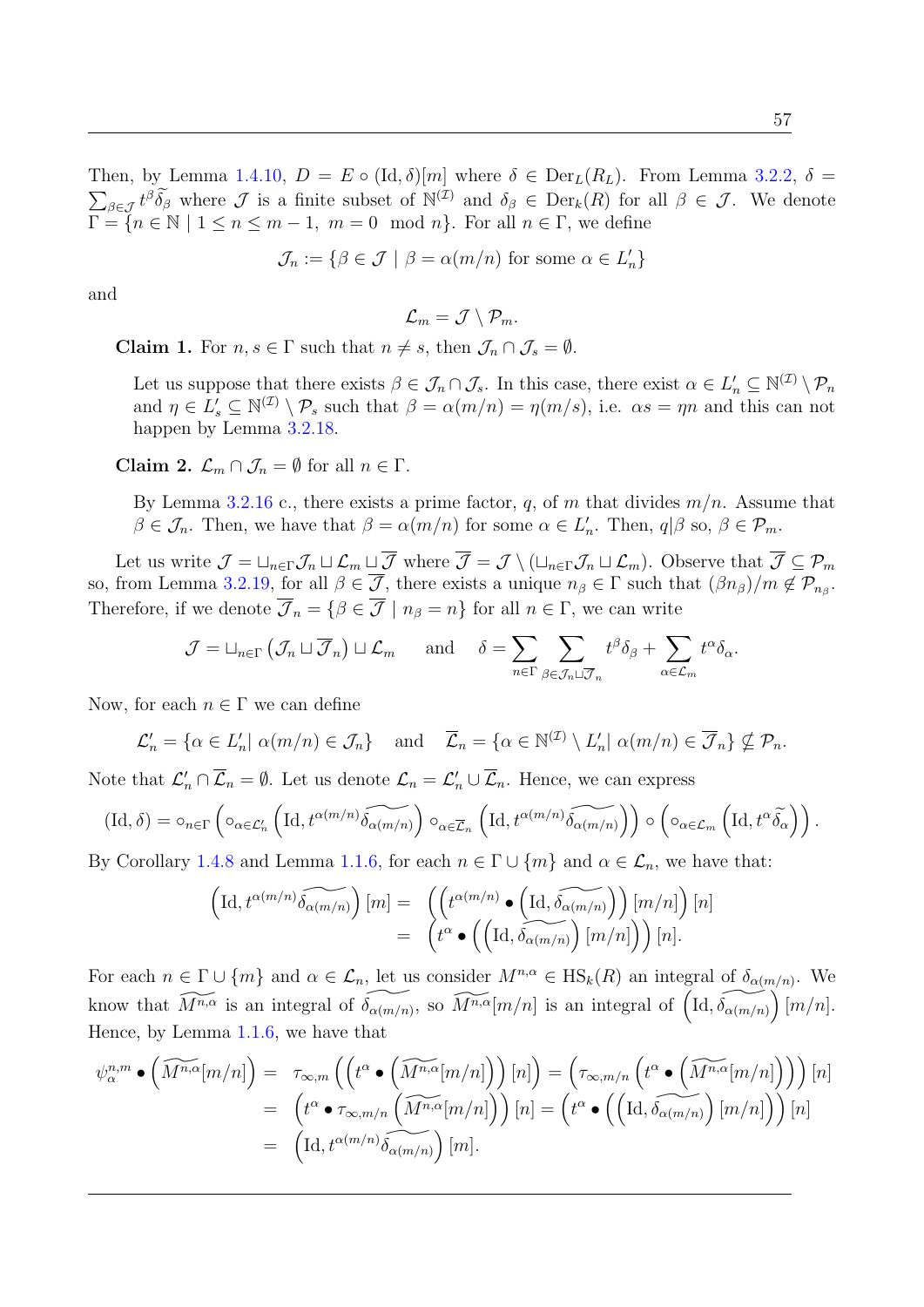To simplify the following expression, we put  $\overline{\mathcal{L}}_n = \mathcal{L}'_n = \emptyset$  for all  $n \in \{1, ..., m-1\} \setminus \Gamma$ . Moreover, for all  $n \in \{1, \ldots, m-1\}$ , if  $\alpha \in L'_n \setminus L'_n$  then we consider  $\delta_{\alpha(m/n)} = 0$  and  $M^{n,\alpha} = \mathbb{I} \in \text{HS}_k(R)$  an integral of  $\delta_{\alpha(m/n)}$ . Thanks to Lemmas [1.1.7](#page-17-4) and [1.4.7](#page-33-3) and the previous equation, we can write:

$$
D = \circ_{n=1}^{m-1} \left( \circ_{\alpha \in L'_n} \left( \psi_{\alpha}^{n,m} \bullet \widetilde{N^{n,\alpha}} \right) \right) \circ \circ_{n=1}^{m-1} \left( \circ_{\alpha \in L'_n} \left( \left( \mathrm{Id}, t^{\alpha(m/n)} \widetilde{\delta_{\alpha(m/n)}} \right) [m] \right) \right)
$$
  
\n
$$
\circ_{\alpha \in \overline{\mathcal{L}}_n} \left( \left( \mathrm{Id}, t^{\alpha(m/n)} \widetilde{\delta_{\alpha(m/n)}} \right) [m] \right) \right) \circ \left( \circ_{\alpha \in \mathcal{L}_m} \left( \mathrm{Id}, t^{\alpha} \widetilde{\delta_{\alpha}} \right) [m] \right)
$$
  
\n
$$
= \circ_{n=1}^{m-1} \left( \circ_{\alpha \in L'_n} \left( \psi_{\alpha}^{n,m} \bullet \widetilde{N^{n,\alpha}} \circ \left( \mathrm{Id}, t^{\alpha(m/n)} \widetilde{\delta_{\alpha(m/n)}} \right) [m] \right) \circ \left( \circ_{\alpha \in \overline{\mathcal{L}}_n} \left( \mathrm{Id}, t^{\alpha(m/n)} \widetilde{\delta_{\alpha(m/n)}} \right) [m] \right) \right)
$$
  
\n
$$
\circ \left( \circ_{\alpha \in \mathcal{L}_m} \left( \mathrm{Id}, t^{\alpha} \widetilde{\delta_{\alpha}} \right) [m] \right)
$$
  
\n
$$
= \circ_{n=1}^{m-1} \left( \circ_{\alpha \in L'_n} \left( \psi_{\alpha}^{n,m} \bullet \widetilde{N^{n,\alpha}} \circ \psi_{\alpha}^{n,m} \bullet (\widetilde{M^{n,\alpha}}[m/n]) \right) \circ_{\alpha \in \overline{\mathcal{L}}_n} \left( \psi_{\alpha}^{n,m} \bullet (\widetilde{M^{n,\alpha}}[m/n]) \right) \right)
$$
  
\n
$$
= \circ_{n=1}^{m-1} \left( \circ_{\alpha \in L'_n} \left( \psi_{\alpha}^{n,m} \bullet \widetilde{M^{m,\alpha}} \right) \right)
$$
  
\n
$$
\circ \left( \circ_{\alpha \in \mathcal{L}_m} \left( \psi_{\alpha}^{n,m} \bullet \widetilde{M^{m,\alpha}} \right
$$

Thanks to Lemma [3.2.8](#page-63-0) b.,  $\widetilde{M^{n,\alpha}}[m/n]$  is the extension of the HS-derivation  $M^{n,\alpha}[m/n]$  and, by Lemma [3.2.8](#page-63-0) a.,  $\widetilde{N^{n,\alpha}} \circ \widetilde{M^{n,\alpha}}[m/n]$  is the extension of  $N^{n,\alpha} \circ M^{n,\alpha}[m/n]$ . Therefore, if we denote  $L_n = L'_n \cup \overline{\mathcal{L}}_n \subseteq \mathbb{N}^{\mathcal{I}} \setminus \mathcal{P}_n$  and  $L_m = \mathcal{L}_m$ , we have the theorem.

 $\Box$ 

**Theorem 3.2.21** Let  $m \geq 1$  be an integer,  $L = k[t_i \mid i \in \mathcal{I}]$  a polynomial ring,  $I \subseteq R$  an ideal and  $D \in \text{HS}_L(\log I^e; m)$ . For all  $n = 1, \ldots, m$ , let  $L_n$  be a finite subset of  $\mathbb{N}^{(\mathcal{I})} \setminus \mathcal{P}_n$  and  $N^{n,\alpha} \in \text{HS}_k(R)$  for each  $\alpha \in L_n$  such that

$$
D = \circ_{n=1}^{m} \left( \circ_{\alpha \in L_n} \left( \psi_{\alpha}^{n,m} \bullet \widetilde{N^{n,\alpha}} \right) \right)
$$

where  $\psi^{n,m}_\alpha : R_L[[\mu]] \to R_L[[\mu]]_m$  is the substitution map given by  $\psi^{n,m}_\alpha(\mu) = t^\alpha \mu^n$ . Then, for all  $n = 1, \ldots, m$  and  $\alpha \in L_n$ ,  $N^{n,\alpha} \in \text{HS}_k(R)$  is an  $|m/n| - 1$ -logarithmic HS-derivation.

**Proof.** We prove this result by induction on m. If  $m = 1$ , we have to prove that  $N^{1,\alpha}$  is 1 − *I*-logarithmic for all  $\alpha \in L_1$ , i.e.  $N_1^{1,\alpha} \in \text{Der}_k(\log I)$  for all  $\alpha \in L_1$ . In this case,

$$
D = \circ_{\alpha \in L_1} \left( \psi_{\alpha}^{1,1} \bullet \widetilde{N^{1,\alpha}} \right) = \circ_{\alpha \in L_1} \left( \tau_{\infty,1} \left( t^{\alpha} \bullet \widetilde{N^{1,\alpha}} \right) \right) = \circ_{\alpha \in L_1} \left( \mathrm{Id}, t^{\alpha} \left( \widetilde{N^{1,\alpha}} \right)_1 \right).
$$

Then,

$$
D_1 = \sum_{\alpha \in L_1} t^{\alpha} \left( \widetilde{N^{1,\alpha}} \right)_1.
$$

Since  $D_1$  is  $I^e$ -logarithmic, doing the same process of Proposition [3.2.5,](#page-61-2) we have that  $N^{n,\alpha}$ is 1 – I-logarithmic. Assume that the theorem is true for all  $I^e$ -logarithmic HS-derivation of length  $m-1$  and let us take  $D \in \text{HS}_L(\log I^e; m)$  such that

$$
D = \circ_{n=1}^{m} \left( \circ_{\alpha \in L_n} \left( \psi_{\alpha}^{n,m} \bullet \widetilde{N^{n,\alpha}} \right) \right)
$$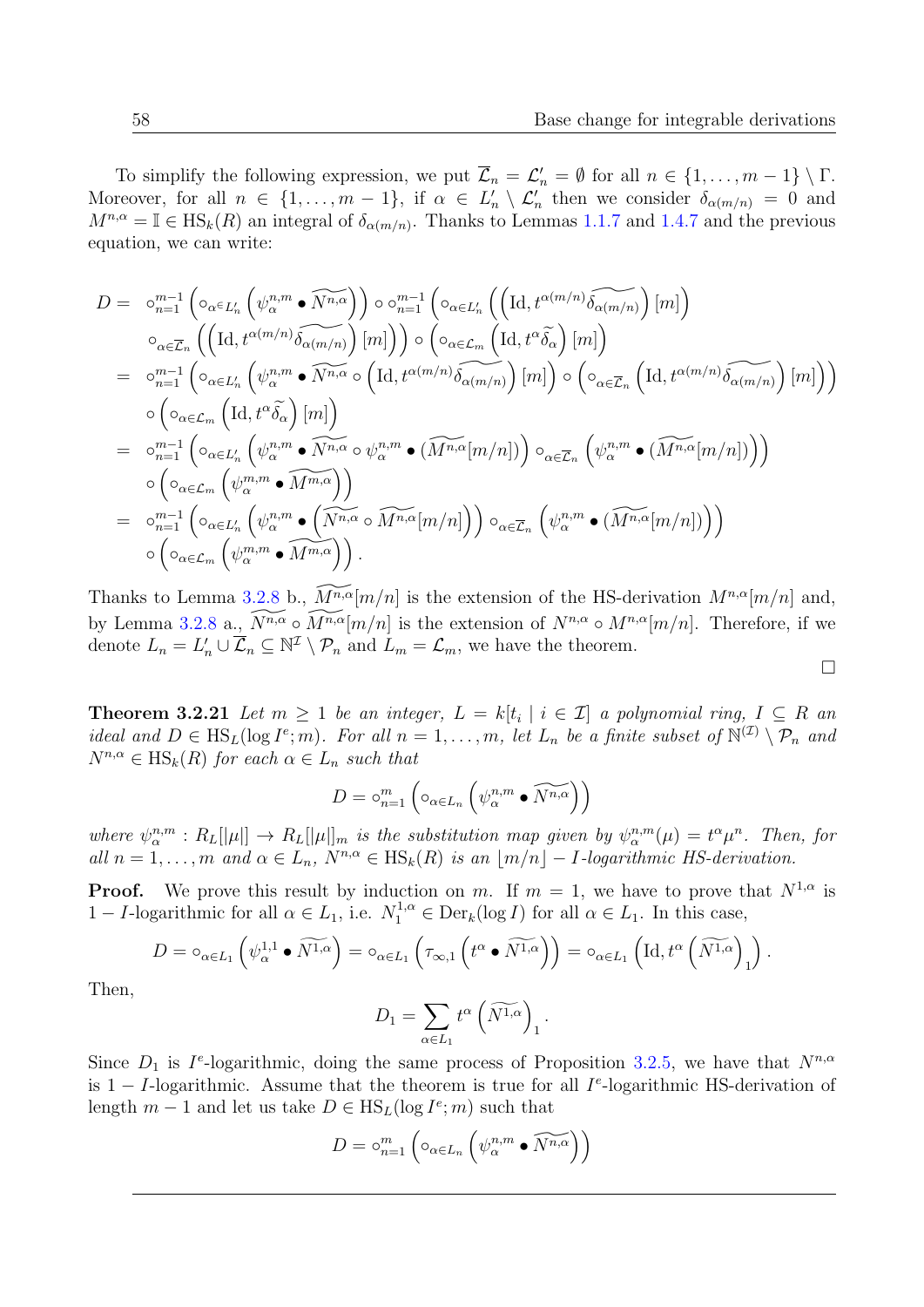$$
\tau_{m,m-1}(D) = \circ_{n=1}^{m-1} \left( \circ_{\alpha \in L_n} \tau_{m,m-1} \bullet \left( \psi_{\alpha}^{n,m} \bullet \widetilde{N^{n,\alpha}} \right) \right) \circ \left( \circ_{\alpha \in L_m} \tau_{m,m-1} \bullet \left( \psi_{\alpha}^{m,m} \bullet \widetilde{N^{n,\alpha}} \right) \right).
$$

From Lemma [1.4.7,](#page-33-1) for any  $E \in \text{HS}_L(R_L)$ ,  $\tau_{m,m-1} \bullet (\psi_{\alpha}^{n,m} \bullet (E)) = (\tau_{m,m-1} \circ \psi_{\alpha}^{n,m}) \bullet E =$  $\psi_{\alpha}^{n,m-1} \bullet E$ . Moreover,  $\psi_{\alpha}^{m,m-1} \bullet E = \mathbb{I}$ . So,

$$
\tau_{m,m-1}(D) = \circ_{n=1}^{m-1} \left( \circ_{\alpha \in L_n} \psi_{\alpha}^{n,m-1} \bullet \widetilde{N^{n,\alpha}} \right).
$$

Hence, since  $\tau_{m,m-1}(D) \in \text{HS}_{L}(\log I^e; m-1)$ , we can apply the induction hypothesis and we deduce that  $N^{n,\alpha} \in \text{HS}_k(R)$  is  $\lfloor (m-1)/n \rfloor - I$ -logarithmic for all  $\alpha \in L_n$  and  $n = 1, \ldots, m-1$ . We define

$$
E^n := \circ_{\alpha \in L_n} \left( \psi^{n,m}_\alpha \bullet \widetilde{N^{n,\alpha}} \right) \Rightarrow D = E^1 \circ \cdots \circ E^m
$$

where the order of the composition in  $E<sup>n</sup>$  is the same that in  $D$ .

Claim.  $E^n$  is  $(m-1) - I^e$ -logarithmic.

Since  $N^{n,\alpha}$  is  $\lfloor (m - 1)/n \rfloor - I$ -logarithmic, by Lemma [3.2.8](#page-63-0) c.,  $\widetilde{N^{n,\alpha}}$  is  $\lfloor (m - 1)/n \rfloor I^e$ -logarithmic. Hence,  $t^{\alpha} \bullet \widetilde{N^{n,\alpha}}$  is also  $\lfloor (m-1)/n \rfloor - I^e$ -logarithmic. From Lemma [1.1.18,](#page-19-0)  $\left(t^{\alpha} \cdot \widetilde{N^{n,\alpha}}\right) [n]$  is  $\left(\left(\left\lfloor (m-1)/n \right\rfloor + 1\right) n - 1\right) - I^e$ -logarithmic. By Lemma [3.2.16](#page-67-0) a.,  $m-1 < (\lfloor (m-1)/n \rfloor + 1)n - 1$ , so  $\psi_{\alpha}^{n,m} \bullet \widetilde{N^{n,\alpha}}$  is  $(m-1) - I^e$ -logarithmic because  $\psi^{n,m}_{\alpha} \bullet * = \tau_{\infty,m}((t^{\alpha} \bullet *)[n])$ . Hence, by Lemma [1.1.19,](#page-19-1)  $E^n$  is  $(m-1) - I^e$ -logarithmic for all  $n$ .

Let us consider  $n \in \{1, \ldots, m\}$  such that  $n \nmid m$ . Then, by Corollary [1.4.8,](#page-33-0)

$$
E^{n} = \circ_{\alpha \in L_{n}} \left( \psi_{\alpha}^{n,m} \bullet \widetilde{N^{n,\alpha}} \right) = \circ_{\alpha \in L_{n}} \tau_{\infty,m} \left( \left( t^{\alpha} \bullet \widetilde{N^{n,\alpha}} \right) [n] \right) = \tau_{\infty,m} \left( \left( \circ_{\alpha \in L_{n}} \left( t^{\alpha} \bullet \widetilde{N^{n,\alpha}} \right) \right) [n] \right).
$$

Hence,  $E_m^n = 0$  by definition of  $(*)[n]$ . Moreover, by Lemma [3.2.16](#page-67-0) b.,  $\lfloor (m-1)/n \rfloor = \lfloor m/n \rfloor$ , so  $N^{n,\alpha}$  is  $|m/n|-I$ -logarithmic. Therefore, to prove the theorem we have to show that  $N^{n,\alpha}$ is  $(m/n) - I$ -logarithmic for  $n|m$ . By Lemma [3.2.16](#page-67-0) b.,  $m/n = \lfloor (m-1)/n \rfloor + 1$  and, since  $N^{n,\alpha}$ is  $\lfloor (m-1)/n \rfloor - I$ -logarithmic, it is enough to prove that  $N_{m/n}^{n,\alpha}(I) \subseteq I$ . Note that

$$
\left(\psi^{n,m}_{\alpha}\bullet\widetilde{N^{n,\alpha}}\right)_m = \left(\tau_{\infty,m}\left(\left(t^{\alpha}\bullet\widetilde{N^{n,\alpha}}\right)[n]\right)\right)_m = t^{\alpha(m/n)}\left(\widetilde{N^{n,\alpha}}\right)_{m/n}
$$

where  $\left(\widetilde{N^{n,\alpha}}\right)$  $m/n_{|R}$  $N_{m/n}^{n,\alpha}$  by Remark [3.2.7.](#page-63-1) Therefore, by Lemma [1.1.19](#page-19-1)

$$
E_m^n = \sum_{\alpha \in L_n} t^{\alpha(m/n)} (\widetilde{N^{n,\alpha}})_{m/n} + F_n
$$

where  $F_n$  is an  $I^e$ -differential operator. Hence, again by Lemma [1.1.19,](#page-19-1)

$$
D_m = \sum_{n=1}^m E_m^n + F = \sum_{n|m} \sum_{\alpha \in L_n} t^{\alpha(m/n)} (\widetilde{N^{n,\alpha}})_{m/n} + F_n + F
$$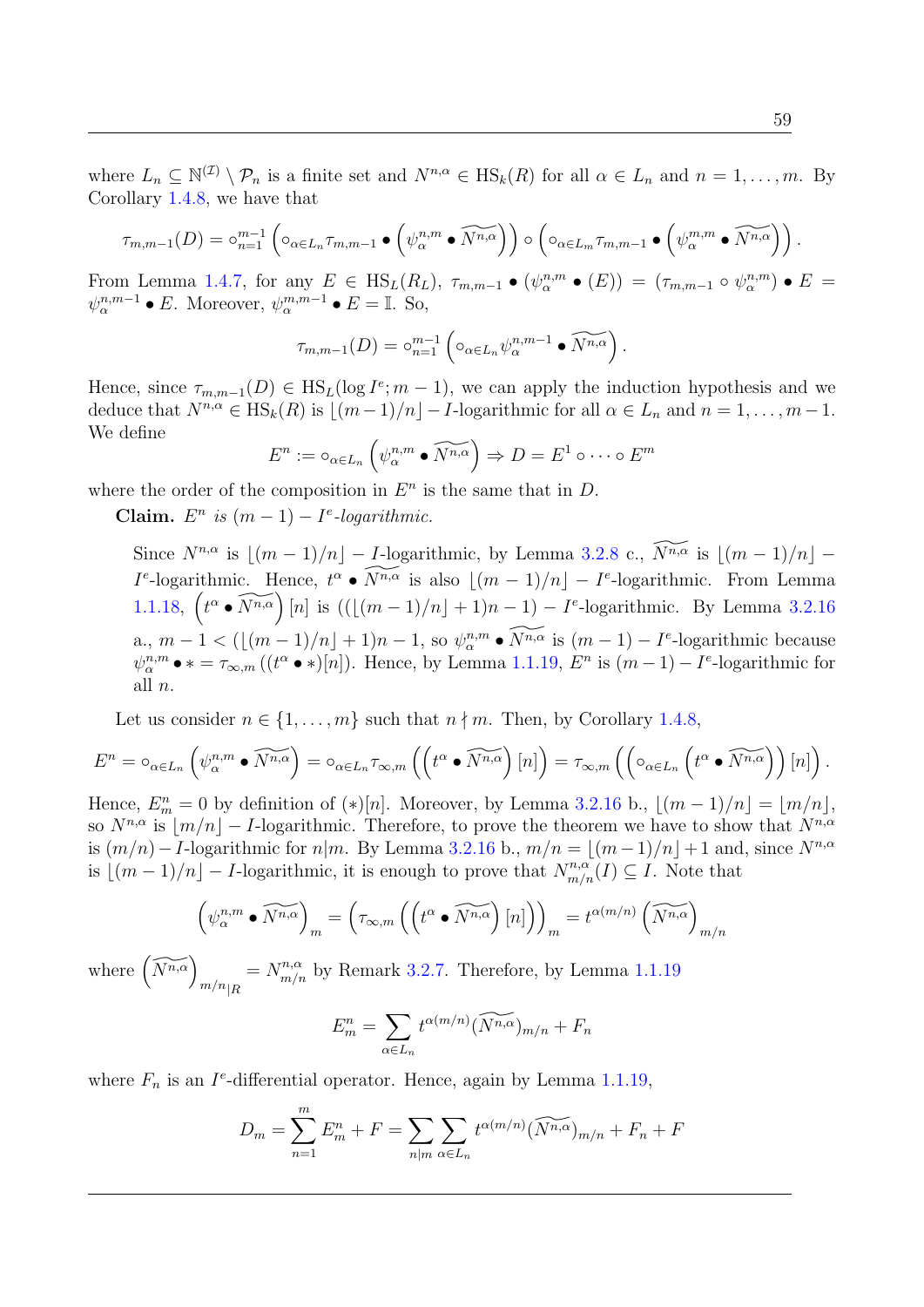where F is an I<sup>e</sup>-differential operator. Since  $D_m$  is also an I<sup>e</sup>-differential operator, we have that

$$
\sum_{n|m} \sum_{\alpha \in L_n} t^{\alpha(m/n)} \widetilde{(N^{n,\alpha})}_{m/n}
$$
 is an  $I^e$ -differential operator.

Observe that  $\alpha(m/n) \neq \eta(m/s)$  for all  $\alpha \in L_n$  and  $\eta \in L_s$  because  $L_n \subseteq \mathbb{N}^{\mathcal{I}} \setminus \mathcal{P}_n$  and  $L_s \in \mathbb{N}^{\mathcal{I}} \setminus \mathcal{P}_s$ . Otherwise, if  $\alpha(m/n) = \eta(m/s)$ , then  $\alpha s = \eta n$  and this is a contradiction by Lemma [3.2.18.](#page-68-0) Doing the same process than in the proof of Proposition [3.2.5,](#page-61-0) we can deduce that  $N^{n,\alpha} \in \text{HS}_k(R)$  is  $\lfloor m/n \rfloor - I$ -logarithmic for all  $\alpha \in L_n$  and  $n = 1, \ldots, m$ .

 $\Box$ 

**Theorem 3.2.22** Let  $m \geq 1$  be an integer,  $L = k[t_i \mid i \in \mathcal{I}]$  a polynomial ring, A a finitely generated k-algebra and  $E \in HS_L(A_L; m)$ . Then, for all  $n = 1, \ldots, m$  there exists a finite subset  $L_n \subseteq \mathbb{N}^{(\mathcal{I})} \setminus \mathcal{P}_n$  and an  $M^{n,\alpha} \in \text{HS}_k(A; \lfloor m/n \rfloor)$  for each  $\alpha \in L_n$  such that

$$
E = \circ_{n=1}^{m} \left( \circ_{\alpha \in L_n} \left( \phi_{\alpha}^{n,m} \bullet \widetilde{M^{n,\alpha}} \right) \right)
$$

where  $\phi^{n,m}_\alpha : A_L[[\mu]]_{m/n} \to A_L[[\mu]]_m$  is the substitution map of constant coefficients given by  $\phi_{\alpha}^{n,m}(\mu) = t^{\alpha} \mu^n.$ 

**Proof.** Since A is a finitely generated k-algebra, we can take  $A = R/I$  where  $R = k[x_1, \ldots, x_d]$ and  $I \subseteq R$  an ideal. By Proposition [1.2.2,](#page-24-0) there exists  $D \in \text{HS}_k(\log I^e; m)$  such that  $\Pi_{\text{HS};m}^{I^e}(D) =$ E. By theorems [3.2.20](#page-69-0) and [3.2.21](#page-71-0) for all  $n = 1, \ldots, m$ , there exists a finite subset  $L_n$  of  $\mathbb{N}^{(\mathcal{I})}\setminus\mathcal{P}_n$ and an  $\lfloor m/n \rfloor - I$ -logarithmic HS-derivation  $N^{n,\alpha} \in \text{HS}_k(R)$  for each  $\alpha \in L_n$  such that

$$
D = \circ_{n=1}^{m} \left( \circ_{\alpha \in L_n} \left( \psi_{\alpha}^{n,m} \bullet \widetilde{N^{n,\alpha}} \right) \right)
$$

where  $\psi^{n,m}_{\alpha}: R_L[\mu]] \to R_L[[\mu]]_m$  is the substitution map given by  $\psi^{n,m}_{\alpha}(\mu) = t^{\alpha} \mu^n$ .

Let us consider  $\theta_{\alpha}^{n,m}$ :  $R_L[[\mu]]_{m/n} \to R_L[[\mu]]_m$  the substitution map given by  $\theta_{\alpha}^{n,m}(\mu) =$  $t^{\alpha}\mu^{n}$ . Then,  $\psi_{\alpha}^{n,m} = \theta_{\alpha}^{n,m} \circ \tau_{\infty, \lfloor m/n \rfloor}$ . So, let us rewrite  $N^{n,\alpha} = \tau_{\infty, \lfloor m/n \rfloor}(N^{n,\alpha}) \in \text{HS}_{k}(\log I; \lfloor m/n \rfloor)$ and we have that

$$
D = \circ_{n=1}^{m} \left( \circ_{\alpha \in L_n} \left( \theta_{\alpha}^{n,m} \bullet \widetilde{N^{n,\alpha}} \right) \right)
$$

(recall that  $\widetilde{\tau_{\infty s}(N)} = \tau_{\infty s}(\widetilde{N})$  for any  $N \in \text{HS}_k(R; m)$  and  $s \geq 1$  by Lemma [3.2.8](#page-63-0) b.). Moreover  $\phi_{\alpha}^{n,m}$  is the induced map by  $\theta_{\alpha}^{n,m}$  in  $A_L$ . Therefore, by Lemmas [1.4.12](#page-34-0) and [3.2.9,](#page-64-0)

$$
E = \Pi_{\text{HS},m}^{I^e}(D) = \circ_{n=1}^m \left( \circ_{\alpha \in L_n} \left( \Pi_{\text{HS},m}^{I^e} \left( \theta_{\alpha}^{n,m} \bullet \widetilde{N^{n,\alpha}} \right) \right) \right)
$$
  
=  $\circ_{n=1}^m \left( \circ_{\alpha \in L_n} \left( \phi_{\alpha}^{n,m} \bullet \left( \Pi_{\text{HS},\lfloor m/n \rfloor}^{I^e} (\widetilde{N^{n,\alpha}}) \right) \right) \right) = \circ_{n=1}^m \left( \circ_{\alpha \in L_n} \left( \phi_{\alpha}^{n,m} \bullet \left( \widetilde{M^{n,\alpha}} \right) \right) \right)$ 

where  $\widetilde{M^{n,\alpha}} \in \text{HS}_L(A_L; m)$  is the extension of  $\Pi_{\text{HS},\lfloor m/n \rfloor}^I(N^{n,\alpha}) \in \text{HS}_k(A; \lfloor m/n \rfloor)$  and the theorem is proved.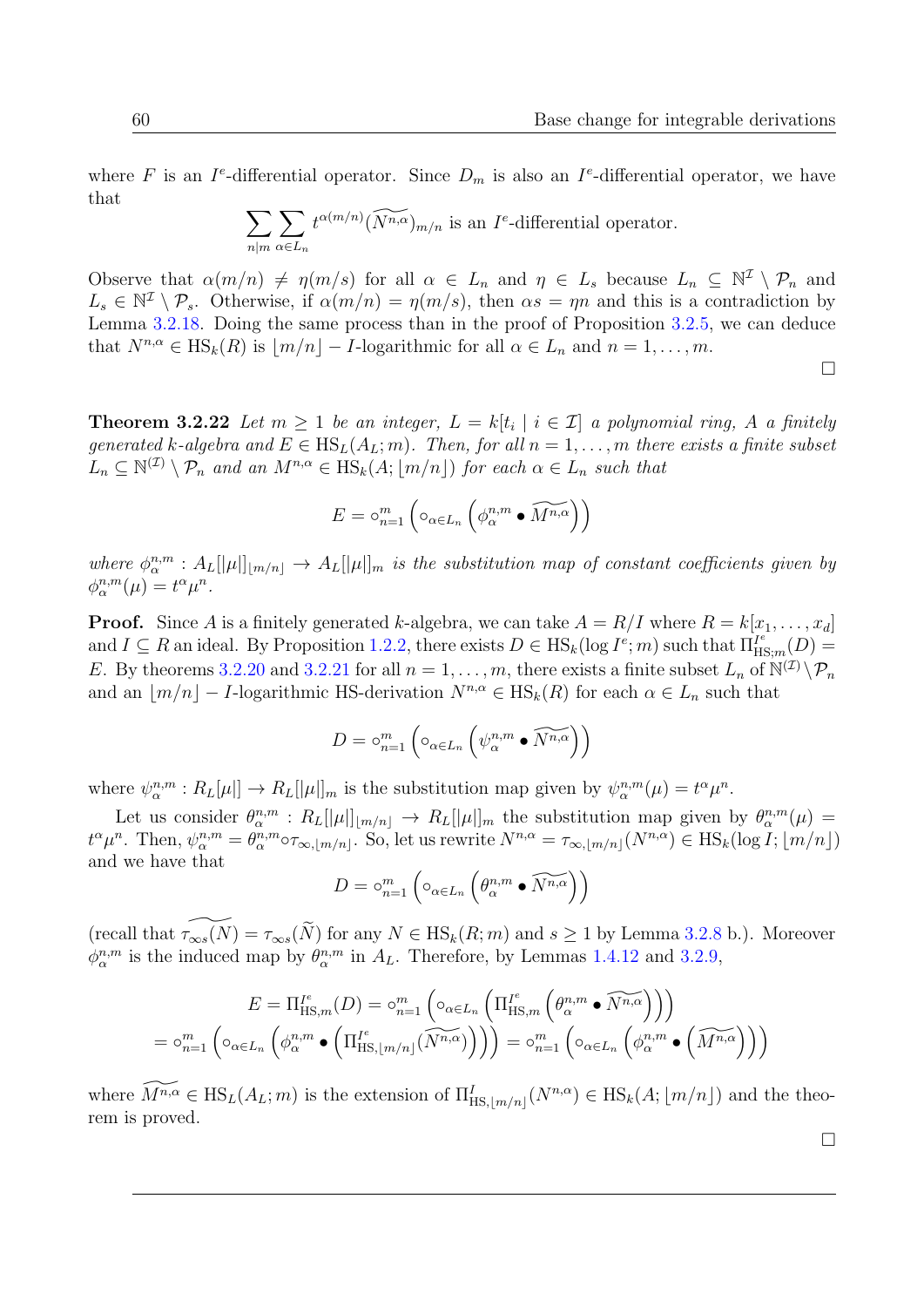**Corollary 3.2.23** Let k be a ring,  $L = k[t_i \mid i \in \mathcal{I}]$  and A a finitely generated k-algebra. We denote  $A_L = L \otimes_k A$ . Then,  $\Phi_m^{L,A} : L \otimes_k \text{IDer}_k(A; m) \to \text{IDer}_L(A_L; m)$  is an isomorphism of  $A_L$ -modules for all  $m \in \mathbb{N}$ . Moreover, Leaps<sub>k</sub> $(A)$  = Leaps<sub>L</sub> $(A_L)$ .

**Proof.** Since L is flat over k, from Lemma [3.2.11,](#page-65-0)  $\Phi_m^{L,A}$  is injective. To prove the surjectivity, we take  $\delta \in \text{IDer}_L(A_L; m)$ . By definition of integrability, there exists  $E \in \text{HS}_L(A_L; m)$  such that  $E_1 = \delta$ . By the previous theorem, we can write E as

$$
E = \circ_{n=1}^{m} \left( \circ_{\alpha \in L_n} \left( \phi_{\alpha}^{n,m} \bullet \widetilde{M^{n,\alpha}} \right) \right)
$$

where, for all  $n = 1, \ldots, m$ ,  $L_n$  is a finite subset of  $\mathbb{N}^{(\mathcal{I})}$ , for all  $\alpha \in L_n$ ,  $M^{n, \alpha} \in \text{HS}_k(A; \lfloor m/n \rfloor)$ and  $\phi^{n,m}_{\alpha}: A_L[[\mu]]_{m/n} \to A_L[[\mu]]_m$  is the substitution map given by  $\phi^{n,m}_{\alpha}(\mu) = t^{\alpha} \mu^n$ . If  $n > 1$ , then  $\ell(\phi^{n,m}_{\alpha} \bullet N) > 1$  for all  $N \in \text{HS}_{L}(A_L; m)$  and if  $n = 1$ , then  $M_1^{1,\alpha} \in \text{IDer}_k(A; m)$ . So,

$$
\delta = E_1 = \left( \circ_{\alpha \in L_1} \left( \phi_\alpha^{1,m} \bullet \widetilde{M^{n,\alpha}} \right) \right)_1 = \sum_{\alpha \in L_1} t^\alpha \left( \widetilde{M^{n,\alpha}} \right)_1 = \Phi_m^{L,A} \left( \sum_{\alpha \in L_1} (t^\alpha \otimes M_1^{n,\alpha}) \right).
$$

So,  $\Phi_m^{L,A}$  is surjective. Moreover, since L is faithfully flat over k, Leaps<sub>k</sub> $(A) = \text{Leaps}_L(A_L)$  by Lemma [3.2.13.](#page-65-1)

Let us assume that  $k \to L$  is a pure transcendental field extension. Then, we can express  $L = T^{-1}L'$  where  $L' = k[t_i \mid i \in \mathcal{I}]$  and  $T = L' \setminus \{0\}$ . Hence, for any finitely generated k-algebra A, we have that

<span id="page-74-0"></span>
$$
L \otimes_k \text{IDer}_k(A; m) \cong T^{-1}L' \otimes_{L'} L' \otimes_k \text{IDer}_k(A; m) \cong T^{-1}L' \otimes_{L'} \text{IDer}_{L'}(A_{L'}; m). \tag{3.6}
$$

Now, let us recall the following proposition:

**Proposition 3.2.24** [\[Na2,](#page-103-0) Corollary 2.3.5] Let C be a commutative ring, B a finitely presented C-algebra and  $T \subseteq B$  a multiplicative set. Then, for any integer  $m \geq 1$ , the canonical map

$$
T^{-1} \operatorname{IDer}_C(B; m) \to \operatorname{IDer}_C(T^{-1}B; m)
$$

is an isomorphism of  $(T^{-1}B)$ -modules.

Hence, if  $A$  is a finitely presented  $k$ -algebra,

<span id="page-74-1"></span>
$$
T^{-1}L' \otimes_{L'} \text{IDer}_{L'}(A_{L'}; m) \cong \text{IDer}_{L'}(T^{-1}L' \otimes'_{L} A_{L'}; m) = \text{IDer}_{L'}(A_{L}; m)
$$
(3.7)

Moreover, it is easy to prove that if  $T \subseteq L'$ , then any HS-derivation over L' is  $T^{-1}L'$ -linear, so  $\text{HS}_{L}(A_L; m) = \text{HS}_{T^{-1}L'}(A_L; m)$  and  $\text{IDer}_{L'}(A_L; m) = \text{IDer}_{L}(A_L; m)$ . Therefore, thanks to the bijections  $(3.6)$  and  $(3.7)$ , we have that

$$
L \otimes_k \text{IDer}_k(A; m) \cong T^{-1}L' \otimes_{L'} \text{IDer}_{L'}(A_{L'}; m) \cong \text{IDer}_L(A_L; m)
$$

and we have proved the following corollary:

Corollary 3.2.25 Let k be a field and L a pure transcendental field extension of k. Assume that A is a finitely presented k-algebra. Then,  $\Phi_m^{L,A}: L \otimes_k \mathrm{IDer}_k(A; m) \to \mathrm{IDer}_L(A_L; m)$  is an isomorphism of  $A_L$ -modules for all  $m \in \mathbb{N}$ . Moreover, Leaps<sub>k</sub> $(A) = \text{Leaps}_L(A_L)$ .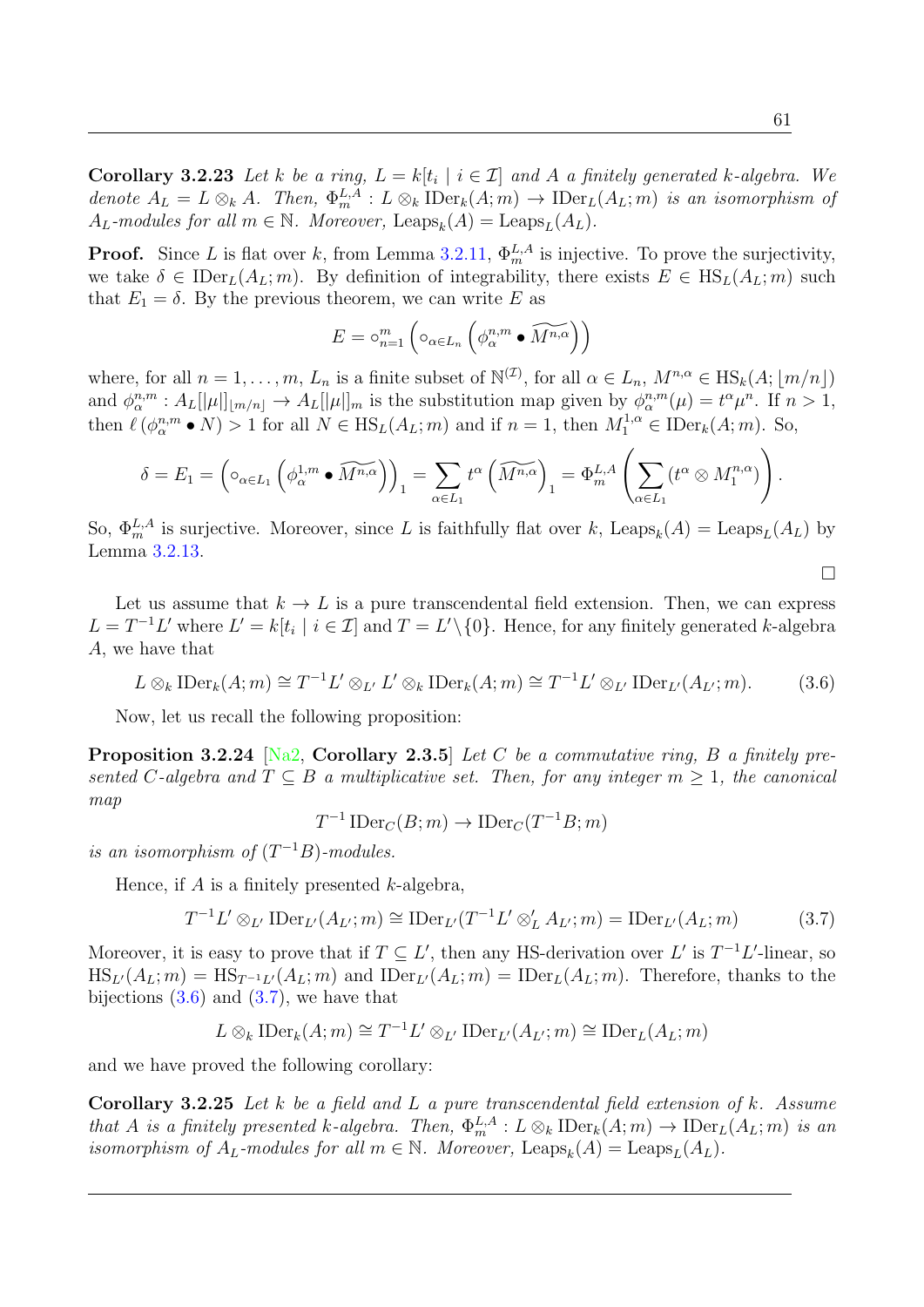#### 3.2.2.3 Separable extensions

Let us consider k a field of characteristic  $p > 0$  and L a k-algebra containing k. Remember that L is separable over k if  $L_K := K \otimes_k L$  is reduced for every possible extension K of k. In this section we prove that  $\Phi_m^{L,A}: L \otimes_k \text{IDer}_k(A;m) \to \text{IDer}_L(A_L;m)$  is an isomorphism when L is a separable algebra over  $k$  and  $A$  a finitely generated  $k$ -algebra.

<span id="page-75-0"></span>**Hypothesis 3.2.26** Let k be a ring of characteristic  $p > 0$  and  $k \rightarrow L$  a free ring extension. Then, we assume that the following conditions hold.

- 1. For every k-linearly independent subset  $\{a_i, i \in \mathcal{I}\}\$  of L, the subset  $\{a_i^p\}$  $i, i \in \mathcal{I}$  of L continues to be k-linearly independent.
- 2. For every k-basis  $\{a_i, i \in \mathcal{I}\}\$  of L and every k-linearly independent set  $\{b_1, \ldots, b_s\}$  of L, there exists  $\mathcal{L} \subseteq \mathcal{I}$  such that  $\{b_1, \ldots, b_s\} \cup \{a_i, i \in \mathcal{L}\}\$ is a k-basis of L.

In the rest of this chapter, we put  $R = k[x_1, \ldots, x_d]$ .

**Hypothesis 3.2.27** Let  $l \geq 1$  be an integer. We say that the ideal  $I \subseteq R$  satisfies  $S_l$  if  $\Phi_m^{L,R,l}$ is surjective of all  $m < p<sup>l</sup>$ .

Note that if  $k \to L$  is a flat ring extension where k is a ring of characteristic  $p > 0$ ,  $S_1$  is satisfied for all  $I \subseteq R$  thanks to  $\Phi_1^{L,R,I}$  is bijective and leaps only occur at powers of p.

<span id="page-75-1"></span>**Lemma 3.2.28** Let  $l > 1$  be an integer and k a ring of characteristic  $p > 0$ . Assume that  $k \to L$  is a free ring extension and  $I \subseteq R$  satisfies  $S_l$ . Let us consider a  $\left(p^l-1\right)-I$ -logarithmic HS-derivation  $D \in \text{HS}_{L}(R_{L}; p^{l})$ . Then, for each k-basis  $\{a_i, i \in \mathcal{I}\}\$  of L, there exists a finite subset  $\mathcal{I}_0 \subseteq \mathcal{I}$  and a  $(p^l-1) - I$ -logarithmic HS-derivation  $N^i \in \text{HS}_k(R; p^l)$  for each  $i \in \mathcal{I}_0$ such that if

$$
E = \circ_{i \in \mathcal{I}_0} \left( a_i \bullet \widetilde{N^i} \right)
$$

(where we choose any order of composition) there exists a  $(p^{l-1}-1) - I^e$ -logarithmic HSderivation  $T \in \text{HS}_{L}(R_{L}; p^{l-1})$  and an I<sup>e</sup>-logarithmic HS-derivation  $F \in \text{HS}_{L}(\log I^{e}; p^{l})$  with  $\ell(F) > 1$  such that

$$
D = E \circ T[p] \circ F.
$$

**Proof.** Since  $\Phi_{p^l-1}^{L,R,I}$  :  $L \otimes_k \text{IDer}_k(\log I; p^l-1) \to \text{IDer}_L(\log I^e; p^l-1)$  is surjective and  $D_1 \in \text{IDer}_L(\log I^e; p^l - 1)$ , there exists a subset  $\mathcal{I}_0 \subset \mathcal{I}$  and a  $\delta_i \in \text{IDer}_k(\log I; p^l - 1)$  for each  $i \in \mathcal{I}_0$  such that

$$
\Phi_{p^{l}-1}^{L,R,I} \left( \sum_{i \in \mathcal{I}_0} a_i \otimes \delta_i \right) = \sum_{i \in \mathcal{I}_0} a_i \widetilde{\delta}_i = D_1.
$$

Let us consider a  $(p^{l} - 1) - I$ -logarithmic integral  $N^{i} \in \text{HS}_{k}(R; p^{l})$  of  $\delta_{i}$  for all  $i \in \mathcal{I}_{0}$ . Then,

$$
E := \circ_{i \in \mathcal{I}_0} \left( a_i \bullet \widetilde{N^i} \right)
$$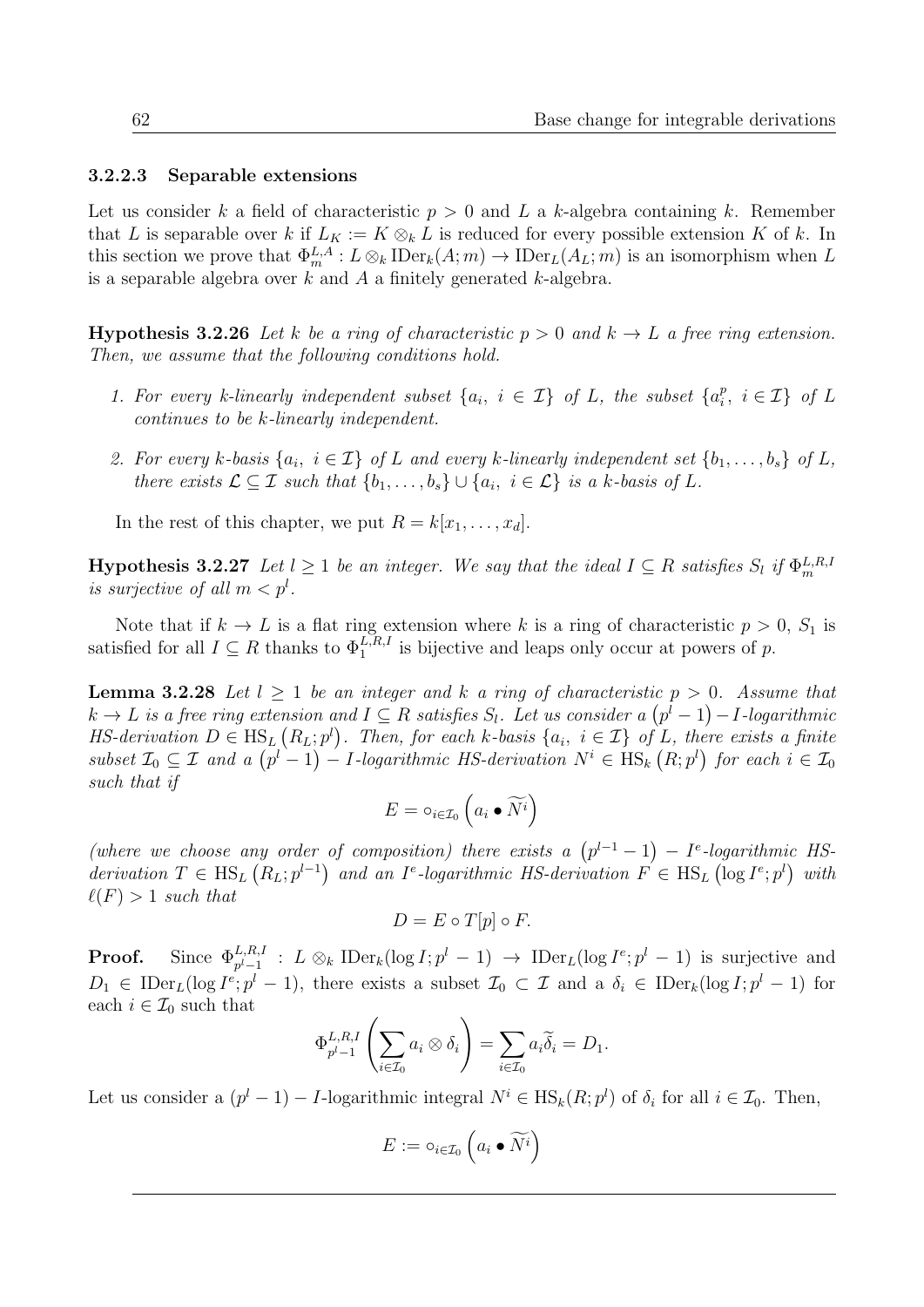is a  $p^l$ -integral of  $D_1$  (note that the order of the composition is not important, E is always an integral of  $D_1$ ). Since  $N^i$  is  $(p^l - 1) - I$ -logarithmic for all  $i \in \mathcal{I}_0$ , we have that  $N^i$  is  $(p^{l}-1)-I^{e}$ -logarithmic (see Lemma [3.2.8](#page-63-0) c.). Hence, by Lemmas [1.1.19](#page-19-1) and [1.4.11,](#page-33-2)  $E^*$  is a  $(p^{l}-1)-I^{e}$ -logarithmic integral of  $-D_1$ . Therefore,  $E^* \circ D \in \text{HS}_{L}(R_L; p^{l})$  is a  $(p^{l}-1)-I^{e}$ logarithmic HS-derivation such that  $\ell(E^* \circ D) > 1$ . So, we can apply Corollary [3.1.5](#page-59-0) to this HS-derivation. Then, there exists a  $(p^{l-1}-1) - I^e$ -logarithmic HS-derivation  $T \in \text{HS}_L(R_L; p^{l-1})$ and  $F \in \text{HS}_L(\log I^e; p^l)$  with  $\ell(F) > 1$  such that

$$
E^* \circ D = T[p] \circ F \Rightarrow D = E \circ T[p] \circ F
$$

and the result is proved.  $\square$ 

<span id="page-76-0"></span>**Theorem 3.2.29** Let  $l > 1$  be an integer and assume that  $k \rightarrow L$  satisfies Hypothesis [3.2.26](#page-75-0) and the ideal  $I \subseteq R$  satisfies  $S_l$ . Let us consider a  $(p^l-1) - I^e$ -logarithmic HS-derivation  $D \in \text{HS}_{L}(R_{L}; p^{l}).$  Then, for every k-basis  $\{a_{i}, i \in I\}$  of L, there exists, for all  $j = 0, \ldots, l$ ,

- a finite subset  $\mathcal{I}_i$  of  $\mathcal I$  and
- a  $(p^{l-j}-1) 1$ -logarithmic HS-derivation  $N^{j,n,i,j-n} \in \text{HS}_k(R;p^{l-j})$  for each  $i \in \mathcal{I}_{j-n}$ ,  $0 \leq n \leq j$

such that for all  $j = 0, \ldots, l$ 

$$
\bigcup_{m=0}^{j} \left\{ a_i^{p^{j-m}}, i \in \mathcal{I}_m \right\} \text{ is a } k\text{-linearly independent set of } L
$$

and, if we take

$$
E^j = \circ_{i \in \mathcal{I}_0} \left( a_i^{p^j} \bullet \widetilde{N^{j,j,i,0}} \right) \circ \circ_{i \in \mathcal{I}_1} \left( a_i^{p^{j-1}} \bullet \widetilde{N^{j,j-1,i,1}} \right) \circ \cdots \circ \circ_{i \in \mathcal{I}_j} \left( a_i \bullet \widetilde{N^{j,0,i,j}} \right)
$$

for all  $j = 0, \ldots, l$  then, there exists  $F \in \text{HS}_L(\log I^e; p^l)$  with  $\ell(F) > 1$  such that

$$
D = E^0 \circ E^1[p] \circ \cdots \circ E^l [p^l] \circ F.
$$

**Proof.** By Lemma [3.2.28,](#page-75-1) there exists a finite subset  $\mathcal{I}_0 \subseteq \mathcal{I}$  and a  $(p^l - 1) - I$ -logarithmic HS-derivation  $N^{0,0,i,0} \in \text{HS}_k(R; p^l)$  for each  $i \in \mathcal{I}_0$  such that, if we take  $E^0 = \circ_{i \in \mathcal{I}_0} (a_i \bullet N^{0,0,i,0}),$ there exists a  $(p^{l-1}-1)-I^e$ -logarithmic HS-derivation  $T^1 \in \text{HS}_L(R_L; p^{l-1})$  and  $F \in \text{HS}_L(\log I^e; p^l)$ with  $\ell(F) > 1$  such that

$$
D = E^0 \circ T^1[p] \circ F.
$$

Observe that the set  $\mathcal{C}_0 := \{a_i, i \in \mathcal{I}_0\}$  of L is k-linearly independent so, by Hypothesis [3.2.26](#page-75-0) 1., we have that the set  $\mathcal{C}_0^p$  $a_0^p := \{a_i^p\}$  $i<sup>p</sup>$ ,  $i \in \mathcal{I}_0$  of L is also k-linearly independent and from the point 2 in Hypothesis [3.2.26](#page-75-0) (taking  $\{a_i, i \in \mathcal{I}\}\$ as k-basis) we obtain a subset  $\mathcal{L}_1 \subseteq \mathcal{I}$  such that  $\mathcal{B}_1 = \mathcal{C}_0^p \cup \{a_i, i \in \mathcal{L}_1\}$  is a k-basis of L. Note that if  $l \neq 1$ , we can apply the previous lemma to  $T^1$  using the k-basis  $\mathcal{B}_1$  of L.

Assumption. Let us suppose that doing this process recursively we obtain that, for some integer j such that  $0 \le j \le l$ , there exists for all  $s = 0, \ldots, j - 1$ ,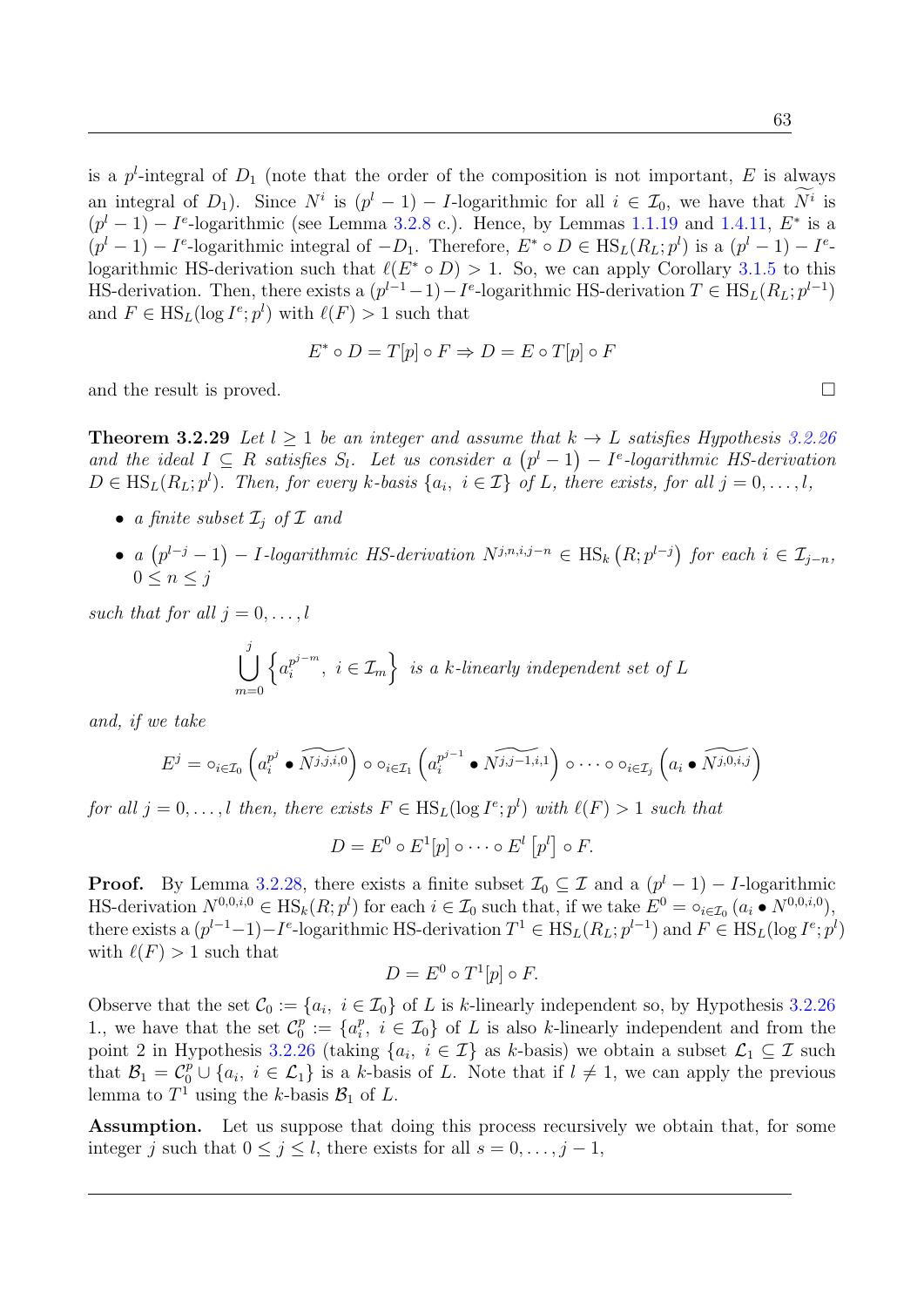- a finite subset  $\mathcal{I}_s$  of  $\mathcal{I},$
- a  $(p^{l-s}-1) I$ -logarithmic HS-derivation  $N^{s,n,i,s-n} \in \text{HS}_k(R; p^{l-s})$  for all  $i \in \mathcal{I}_{s-n}$  and  $0 \leq n \leq s$

such that for all  $s = 0, \ldots, j - 1$ ,

$$
\mathcal{C}_s = \bigcup_{m=0}^s \left\{ a_i^{p^{s-m}}, \ i \in \mathcal{I}_m \right\} \text{ is } k\text{-linearly independent set of } L
$$

and if we take

$$
E^s = \circ_{i \in \mathcal{I}_0} \left( a_i^{p^s} \bullet \widetilde{N^{s,s,i,0}} \right) \circ \circ_{i \in \mathcal{I}_1} \left( a_i^{p^{s-1}} \bullet \widetilde{N^{s,s-1,i,1}} \right) \circ \cdots \circ \circ_{i \in \mathcal{I}_s} \left( a_i \bullet \widetilde{N^{s,0,i,s}} \right)
$$

for all  $s = 0, \ldots, j - 1$  (where we choose any order in  $\mathcal{I}_{*}$ ) then, there exists

- $F \in \text{HS}_L(\log I^e; p^l)$  with  $\ell(F) > 1$  and
- a  $(p^{l-j}-1)-I^e$ -logarithmic HS-derivation  $T^j \in \text{HS}_L(R_L;p^{l-j})$

such that,

<span id="page-77-0"></span>
$$
D = E^0 \circ E^1[p] \circ \cdots \circ E^{j-1} [p^{j-1}] \circ T^j [p^j] \circ F.
$$
\n
$$
\diamond
$$
\n
$$
\diamond
$$

Observe that, since  $\mathcal{C}_{j-1}$  is k-linearly independent, then  $\mathcal{C}_{j-1}^p = \bigcup_{m=0}^{j-1} \left\{ a_i^{p^{j-m}} \right\}$  $\left\{\begin{matrix}\n p^{j-m}, & i \in \mathcal{I}_m\n \end{matrix}\right\}$  is also a k-linearly independent finite set of L. So, there exists a subset  $\mathcal{L}_j \subseteq \mathcal{I}$  such that  $\mathcal{B}_j := \mathcal{C}_{j-1}^p \cup \{a_i, i \in \mathcal{L}_j\}$  is a k-basis of L (see Hypothesis [3.2.26](#page-75-0) 2.).

Let us suppose that  $j \neq l$ , i.e.  $l - j \geq 1$ . Then, we can apply Lemma [3.2.28](#page-75-1) to  $T<sup>j</sup>$  using the k-basis  $\mathcal{B}_j$  of L. Hence, there exists a finite subsets  $\mathcal{I}'_m$  of  $\mathcal{I}_m$  for all  $m = 0, \ldots, j - 1$ , a finite set  $\mathcal{I}'_j$  of  $\mathcal{L}_j$  and a  $(p^{l-j}-1) - I$ -logarithmic HS-derivation  $N^{j,n,i,j-n} \in \text{HS}_k(R; p^{l-j})$  for each  $0 \leq n \leq j$  and  $i \in \mathcal{I}'_{j-n}$  such that, if we take

$$
E^j = \circ_{i \in \mathcal{I}'_0} \left( a_i^{p^j} \bullet \widetilde{N^{j,j,i,0}} \right) \circ \circ_{i \in \mathcal{I}'_1} \left( a_i^{p^{j-1}} \bullet \widetilde{N^{j,j-1,i,1}} \right) \circ \cdots \circ \circ_{i \in \mathcal{I}'_j} \left( a_i \bullet \widetilde{N^{j,0,i,j}} \right)
$$

then, there exists  $F' \in \text{HS}_L(\log I^e; p^{l-j})$  with  $\ell(F') > 1$  and a  $(p^{l-(j+1)}-1) - I^e$ -logarithmic HS-derivation  $T^{j+1} \in \text{HS}_{L}(R_{L}; p^{l-(j+1)})$  such that

$$
T^j = E^j \circ T^{j+1}[p] \circ F'.
$$

Note that we can take  $\mathcal{I}'_m = \mathcal{I}_m$  for all  $0 \leq n \leq j-1$  (it is enough to take  $N^{j,n,i,j-n} = \mathbb{I}$  for all  $i \in \mathcal{I}_m \backslash \mathcal{I}'_m$  and let us rewrite  $\mathcal{I}_j := \mathcal{I}'_j$ . Moreover, the subset  $C_j = \bigcup_{m=0}^j \left\{ a_i^{p^{j-m}} \right\}$  $\left\{\begin{matrix}p^{j-m}\i, \end{matrix} \right. \, i \in \mathcal{I}_m \Big\} \subseteq \mathcal{B}_j$ of L is k-linearly independent and, if we replace  $T<sup>j</sup>$  in [\(3.8\)](#page-77-0), we obtain that

$$
D = E^{0} \circ \cdots \circ E^{j-1} [p^{j-1}] \circ E^{j} [p^{j}] \circ T^{j+1} [p^{j+1}] \circ F^{j} [p^{j}] \circ F.
$$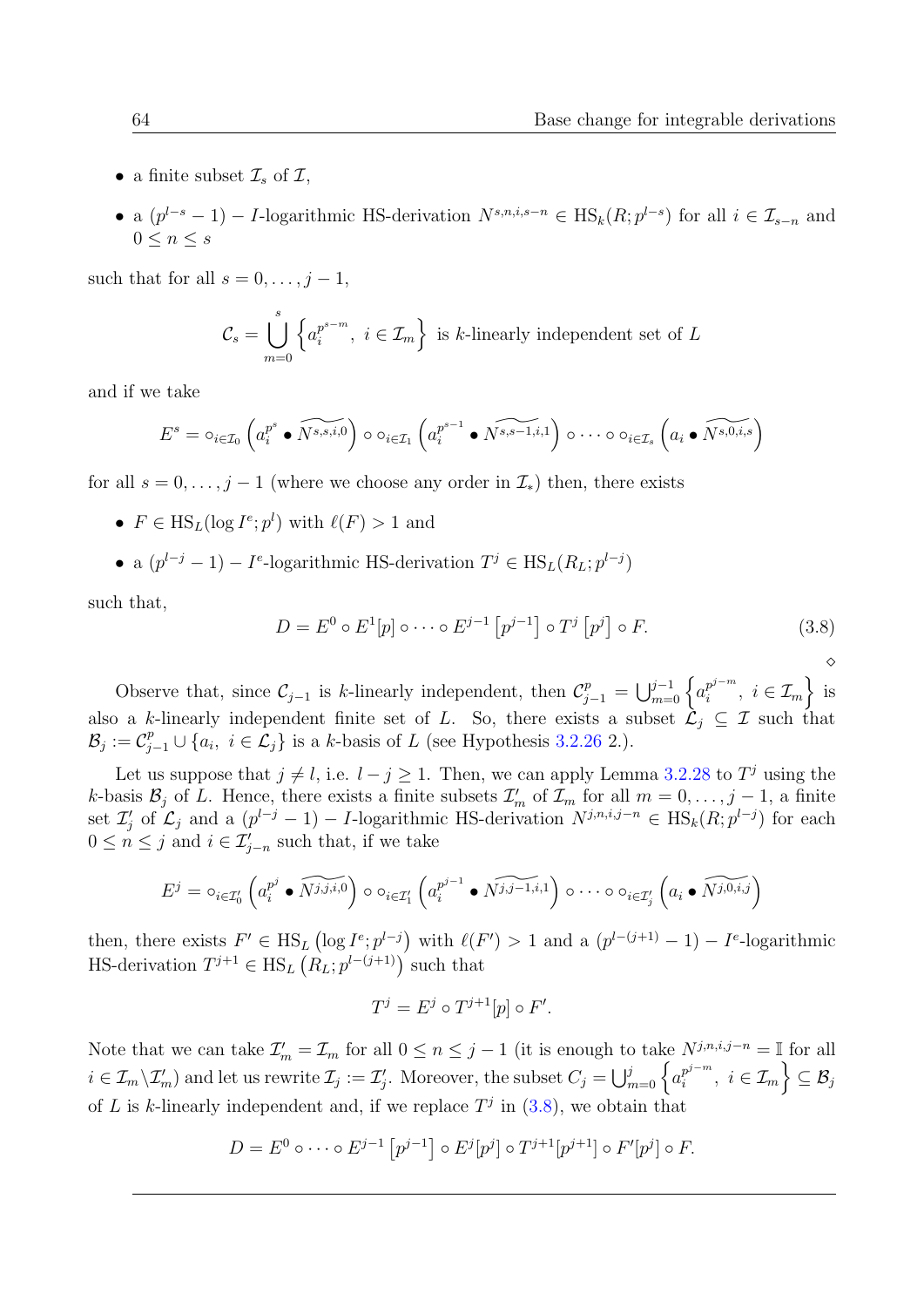65

Observe that  $F[p^j] \in \text{HS}_L(\log I^e; p^l)$  so,  $F := F'[p^j] \circ F \in \text{HS}_L(\log I^e; p^l)$  with  $\ell(F) > 1$ . Therefore, we have the same condition that **Assumption** for  $j + 1$ . So that, we can apply this process until  $j = l$ .

Let us suppose that  $j = l$  in **Assumption**. Then,  $T^l \in HS_L(R_L; 1) \equiv Der_L(R_L)$  and, by Lemma [3.2.2](#page-60-0) with the k-basis  $\mathcal{B}_j = \mathcal{B}_l$ , there exists a finite subset  $\mathcal{I}_l \subseteq \mathcal{L}_l \subseteq \mathcal{I}$  such that

$$
T^l = \circ_{i \in \mathcal{I}_0} \left( a_i^{p^j} \bullet \widetilde{N^{l,l,i,0}} \right) \circ \circ_{i \in \mathcal{I}_1} \left( a_i^{p^{j-1}} \bullet \widetilde{N^{l,l-1,i,1}} \right) \circ \cdots \circ \left( \circ_{i \in \mathcal{I}_l} a_i \bullet \widetilde{N^{l,0,i,l}} \right)
$$

where  $N^{l,n,i,l-n} \in \text{HS}_k(R;1)$  for each  $i \in \mathcal{I}_{l-n}$  and  $0 \leq n \leq l$ . It is obvious that

$$
\bigcup_{m=0}^{l} \left\{ a_i^{p^{j-m}}, \ i \in \mathcal{I}_{j-m} \right\}
$$

is a k-linearly independent set of L and since  $D = E_0 \circ E_1[p] \circ \cdots \circ E^{l-1}[p^{l-1}] \circ T^l[p^l] \circ F$ , we have the result.

 $\Box$ 

<span id="page-78-0"></span>**Theorem 3.2.30** Let  $k \to L$  be a ring extension satisfying Hypothesis [3.2.26](#page-75-0) and A a commutative finitely generated k-algebra. Then,  $\Phi_m^{L,A}: L \otimes_k \mathrm{IDer}_k(A; m) \to \mathrm{IDer}_L(A_L; m)$  is an isomorphism of  $A_L$ -modules for all  $m \in \mathbb{N}$ . Moreover, Leaps<sub>k</sub> $(A) = \text{Leaps}_L(A_L)$ .

**Proof.** If  $\Phi_m^{L,A}$  is bijective, since L is faithfully flat over k, we have that  $\text{Leaps}_k(A)$  = Leaps<sub>L</sub>( $A_L$ ) by Lemma [3.2.13.](#page-65-1) Moveover, by Lemma [3.2.11](#page-65-0) 1.,  $\Phi_m^{L,A}$  is injective for all  $m \in \mathbb{N}$ . So, we only need to prove that  $\Phi_m^{L,A}$  is surjective.

Recall that we consider  $A = R/I$  where  $R = k[x_1, \ldots, x_d]$  is a polynomial ring in a finite number of variable and  $I \subseteq R$  an ideal. Then, by Lemma [3.2.11](#page-65-0) 2.,  $\Phi_m^{L,A}$  is surjective if and only if  $\Phi_m^{L,R,I}: L\otimes_k \text{IDer}_k(\log I; m) \to \text{IDer}_L(\log I^e; m)$  is surjective. So, we will prove that  $\Phi_m^{L,R,I}$  is surjective for all  $m \in \mathbb{N}$ . Moreover, since leaps only occur at powers of p (Theorem [2.5.1\)](#page-53-0), it is enough to see that  $\Phi_m^{L,R,I}$  is surjective when  $m = p^l$  for  $l \geq 0$ . We proceed by induction on  $l > 0$ .

The case  $l = 0$  is Proposition [3.2.5.](#page-61-0) Now, let us assume that  $\Phi_{m}^{L,R,I}$  is surjective for all  $m < p^l$  with  $l \geq 1$ , i.e. I satisfies  $S_l$ , and we prove the theorem for  $\Phi_{p^l}^{L,R,I}$  with  $l \geq 1$ .

Let  $\delta \in \text{IDer}_L(\log I^e, p^l)$  be an L-derivation of  $R_L$ , then there exists  $D \in \text{HS}_k(\log I^e; p^l)$  and integral of  $\delta$ . In particular, D is  $(p^{l}-1)-I^{e}$ -logarithmic and we can apply Theorem [3.2.29](#page-76-0) to D. Let us consider a k-basis  $\{a_i, i \in \mathcal{I}\}\$  of L. Then, for all  $j = 0, \ldots, l$ , there exists

- a finite subset  $\mathcal{I}_j$  of  $\mathcal I$  and
- a  $(p^{l-j}-1) I$ -logarithmic HS-derivation  $N^{j,n,i,j-n} \in \text{HS}_k(R; p^{l-j})$  for each  $i \in \mathcal{I}_{j-n}$  and  $0 \leq n \leq i$

such that, for all  $j = 0, \ldots, l$  the subset

$$
\bigcup_{m=0}^{j} \left\{ a_i^{p^{j-m}}, i \in \mathcal{I}_m \right\} \text{ of } L \text{ is } k\text{-linearly independent}
$$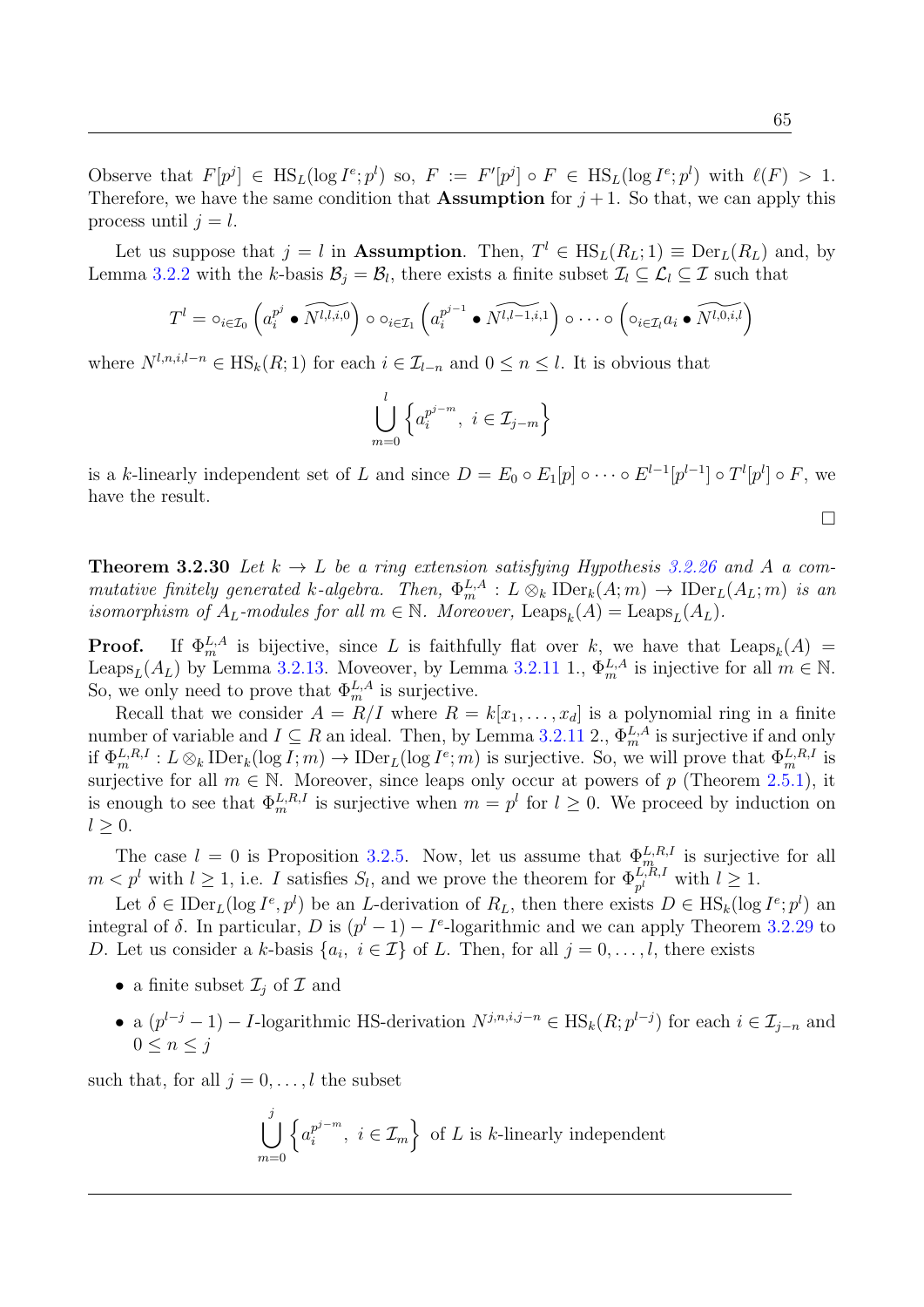and, if we take

$$
E^j = \left( \circ_{i \in \mathcal{I}_0} a_i^{p^j} \bullet \widetilde{N^{j,j,i,0}} \right) \circ \cdots \circ \left( \circ_{i \in \mathcal{I}_j} a_i \bullet \widetilde{N^{j,0,i,j}} \right)
$$

for all  $j = 0, \ldots, l$ , there exists  $F \in \text{HS}_L(\log I^e; p^l)$  with  $\ell(F) > 1$  such that

$$
D = E^0 \circ E^1[p] \circ \cdots \circ E^l [p^l] \circ F.
$$

For each  $j = 0, \ldots, l$ ,  $N^{j,n,i,j-n}$  is  $(p^{l-j}-1) - I$ -logarithmic for all  $0 \le n \le j$  and  $i \in \mathcal{I}_{j-n}$ . So,  $\widetilde{N^{j,n,i,j-n}}$  is  $(p^{l-j}-1) - I^e$ -logarithmic for all  $0 \le n \le j$  and  $i \in \mathcal{I}_{j-n}$  (see Lemma [3.2.8](#page-63-0) c.). Therefore, by Lemma [1.1.19,](#page-19-1)  $E^j \in \text{HS}_L(R_L; p^{l-j})$  is  $(p^{l-j}-1) - I^e$ -logarithmic and

$$
E_{p^{l-j}}^j = \sum_{i \in \mathcal{I}_0} \left( a_i^{p^j} \right)^{p^{l-j}} \widetilde{N_{p^{l-j}}^{j,j,i,0}} + \cdots + \sum_{i \in \mathcal{I}_j} a_i^{p^{l-j}} \widetilde{N_{p^{l-j}}^{j,0,i,j}} + \text{some } I^e \text{-diff. op.}
$$

Hence, from Lemma [1.1.18,](#page-19-0)  $E^j[p^j] \in \text{HS}_L (R_L;p^l)$  is  $(p^l-1) - I^e$ -logarithmic for all j and

$$
E^{j}[p^{j}]_{p^{l}} = E^{j}_{p^{l-j}} = \sum_{k=0}^{j} \sum_{i \in \mathcal{I}_{k}} a_{i}^{p^{l-k}} \widetilde{N_{p^{l-j}}^{j,j-k,i,k}} + some \tI^{e} \text{-diff. op.}
$$

So, by Lemma [1.1.19,](#page-19-1)

$$
D_{p^l} = \sum_{j=0}^l E^j [p^j]_{p^l} + some \ I^e \text{-diff.} \ op. = \sum_{j=0}^l \sum_{k=0}^j \sum_{i \in \mathcal{I}_k} a_i^{p^{l-k}} \widetilde{N_{p^{l-j}}^{j,j-k,i,k}} + some \ I^e \text{-diff.} \ op.
$$

Since  $D_{p^l}$  is an I<sup>e</sup>-differential operator,

$$
\sum_{j=0}^{l} \sum_{k=0}^{j} \sum_{i \in \mathcal{I}_k} a_i^{p^{l-k}} \widetilde{N_{p^{l-j}}^{j,j-k,i,k}} = \sum_{i \in \mathcal{I}_0} a_i^{p^l} \left( \sum_{j=0}^{l} \widetilde{N_{p^{l-j}}^{j,j,i,0}} \right) + \sum_{i \in \mathcal{I}_1} a_i^{p^{l-1}} \left( \sum_{j=1}^{l} \widetilde{N_{p^{l-j}}^{j,j-1,i,1}} \right) + \cdots + \sum_{i \in \mathcal{I}_l} a_i \widetilde{N_1^{l,0,i,l}}
$$

is an  $I^e$ -differential operator.

Since  $\mathcal{C} := \bigcup_{k=0}^{l} \left\{ a_i^{p^{l-k}} \right\}$  $\{x_i^{p^{l-k}}, i \in \mathcal{I}_k\}$  is a k-linearly independent finite set of L and  $\{a_i, i \in \mathcal{I}\}$ is a k-basis of L, by Hypothesis [3.2.26,](#page-75-0) there exists  $\mathcal{L} \subseteq \mathcal{I}$  such that  $\mathcal{C} \cup \{a_i, i \in \mathcal{L}\}$  is a k-basis of L. Hence, we can deduce, in the same way that in the proof of Proposition [3.2.5,](#page-61-0) that

$$
\sum_{j=0}^{l} N_{p^{l-j}}^{j,j,i,0}
$$
 is an *I*-differential operator for all  $i \in \mathcal{I}_0$ 

(recall that, by Remark [3.2.7,](#page-63-1)  $\widetilde{N_{p^{l-j}}^{j,j,i,0}}_{|R} = N_{p^{l-j}}^{j,j,i,0}$  $\binom{f, j, i, 0}{p^{l-j}}.$ 

For all  $i \in \mathcal{I}_0$ , let us consider  $D^i = N^{0,0,i,0} \circ N^{1,1,i,0}[p] \circ \cdots \circ N^{l,l,i,0}[p^l] \in \text{HS}_k(R;p^l)$  and integral of  $N_1^{0,0,i,0}$ <sup>0,0,*i*,0</sup>. Since  $N^{j,j,i,0}$  ∈ HS<sub>k</sub>( $R; p^{l-j}$ ) is  $(p^{l-j}-1) - I$ -logarithmic for all  $j = 0, ..., l$ ,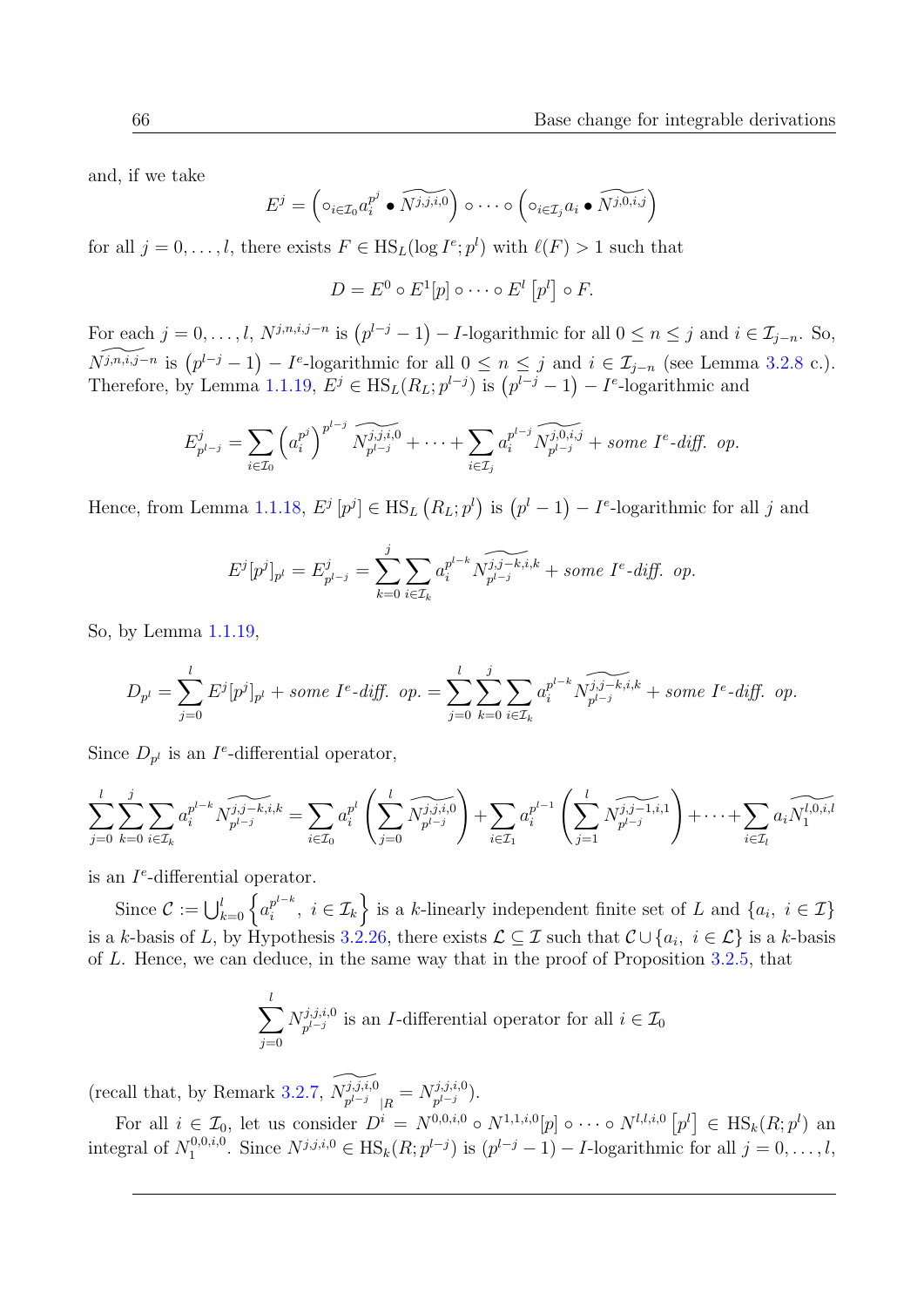67

 $N^{j,j,i,0}[p^j] \in \text{HS}_k(R; p^l)$  is  $(p^l - 1) - 1$ -logarithmic (Lemma [1.1.18\)](#page-19-0) and by Lemma [1.1.19,](#page-19-1)  $D^i \in \text{HS}_k(R; p^l)$  is  $(p^l - 1) - I$ -logarithmic and

$$
D_{p^l}^i = \sum_{j=0}^l N_{p^{l-j}}^{j,j,i,0} + some I\text{-differential operator}.
$$

So,  $D^i \in \text{HS}_k$  (log  $I; p^l$ ) and we can deduce that  $N_1^{0,0,i,0} \in \text{IDer}_k$  (log  $I; p^l$ ). On the other hand, we recall that

$$
D = E^0 \circ E^1[p] \circ \cdots \circ E^l [p^l] \circ F
$$

where  $\ell(F) > 1$ . Then,  $D_1 = E_1^0$  and, since  $E^0 = \circ_{i \in \mathcal{I}_0} \left( a_i \bullet \widetilde{N^{0,0,i,0}} \right)$ , we have that

$$
D_1 = \sum_{i \in \mathcal{I}_0} a_i \widetilde{N_1^{0,0,i,0}} = \Phi_{p^l}^{L,R,I} \left( \sum_{i \in \mathcal{I}_0} \left( a_i \otimes N_1^{0,0,i,0} \right) \right)
$$

Therefore,  $\Phi_{p^l}^{L,R,I}$  is bijective.

Remark 3.2.31 If we change the condition 2. in Hypothesis [3.2.26](#page-75-0) for

2'. There exists  $\{a_i, i \in \mathcal{I}\}\$ a k-basis of L such that  $\{a^{p^r}, i \in \mathcal{I}\}\subseteq \{a_i, i \in \mathcal{I}\}\$  for all  $r \geq 1$ .

then, Theorems [3.2.29](#page-76-0) and [3.2.30](#page-78-0) are true for that basis. For example, if we take  $L = k[t_i | i \in$  $\mathcal{I}],$  we can apply these theorems and we obtain that  $\Phi^{L,A}_m$  is an isomorphism.

As we said at the beginning of this section, we want to prove that  $\Phi_m^{L,A}: L \otimes_k \text{IDer}_k(A:m) \to$ IDer<sub>L</sub>( $A_L$ ; m) is an isomorphism when L is a separable extension over a field k of characteristic  $p > 0$ . Let us recall a characterization for such type of extensions that appears in [\[Bo\]](#page-102-0):

**Theorem 3.2.32** [\[Bo,](#page-102-0) §15.4. Th. 2] Let k be a field of characteristic  $p > 0$ ,  $k^{p^{-\infty}}$  a perfect closure of  $k$  and  $L$  a commutative  $k$ -algebra. The following properties are equivalent:

- 1. L is separable.
- 2. There exists an extension  $k'$  of k such that  $k'$  is perfect and  $k' \otimes_k L$  is reduced.
- 3. The ring  $k^{p^{-\infty}} \otimes_k L$  is reduced.
- 4. The ring  $k' \otimes_k L$  is reduced for every extension  $k'$  of  $k$  which is of finite degree and p-radical of height  $\leq 1$ .
- 5. For every family  $\{a_i\}$  of elements of L linearly independent over k, the family  $\{a_i^p\}$  $\begin{array}{c} p \\ i \end{array}$  is linearly independent over k.
- 6. There exists a basis  $\{a_i\}$  of the vector k-space L such that the family  $\{a_i^p\}$  $\{ \big\}^p_i \}$  is linearly independent over k.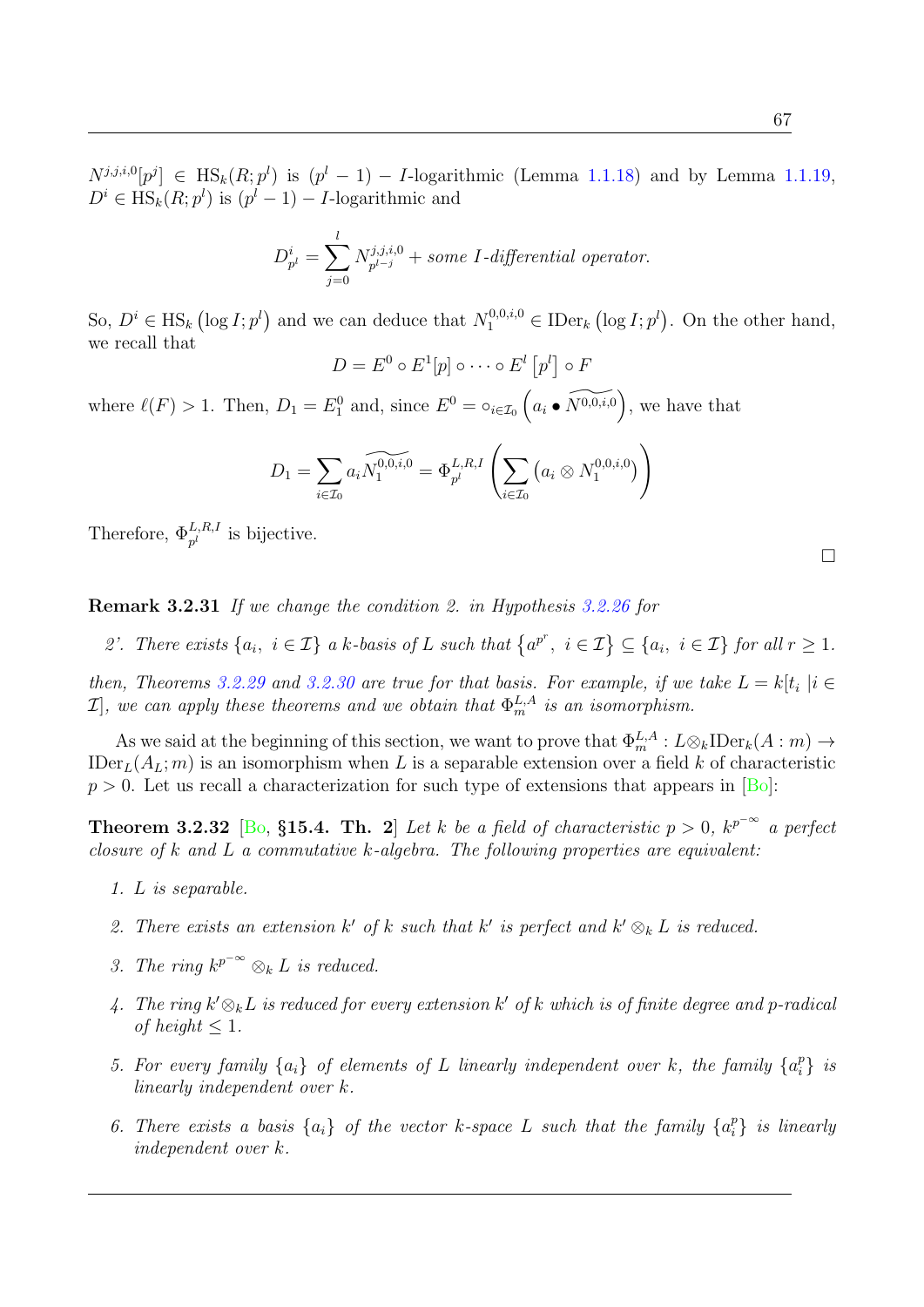Note that if  $k$  is a field, then the second condition of Hypothesis [3.2.26](#page-75-0) always holds and the first one is equivalent to  $L$  being a separable k-algebra thanks to the previous theorem. Then, if L is separable over  $k$ , L satisfies Hypothesis [3.2.26](#page-75-0) and we have as a straightforward consequence of Theorem [3.2.30](#page-78-0) the following result.

**Corollary 3.2.33** Let k be a field of characteristic  $p > 0$ ,  $k \to L$  a separable ring extension and A a commutative finitely generated k-algebra. Then,  $\Phi_m^{L,A}: L \otimes_k \mathrm{IDer}_k(A; m) \to \mathrm{IDer}_k(A_L; m)$ is an isomorphism of  $A_L$ -modules for all  $m \geq 1$ . Moreover, Leaps<sub>k</sub> $(A) = \text{Leaps}_L(A_L)$ .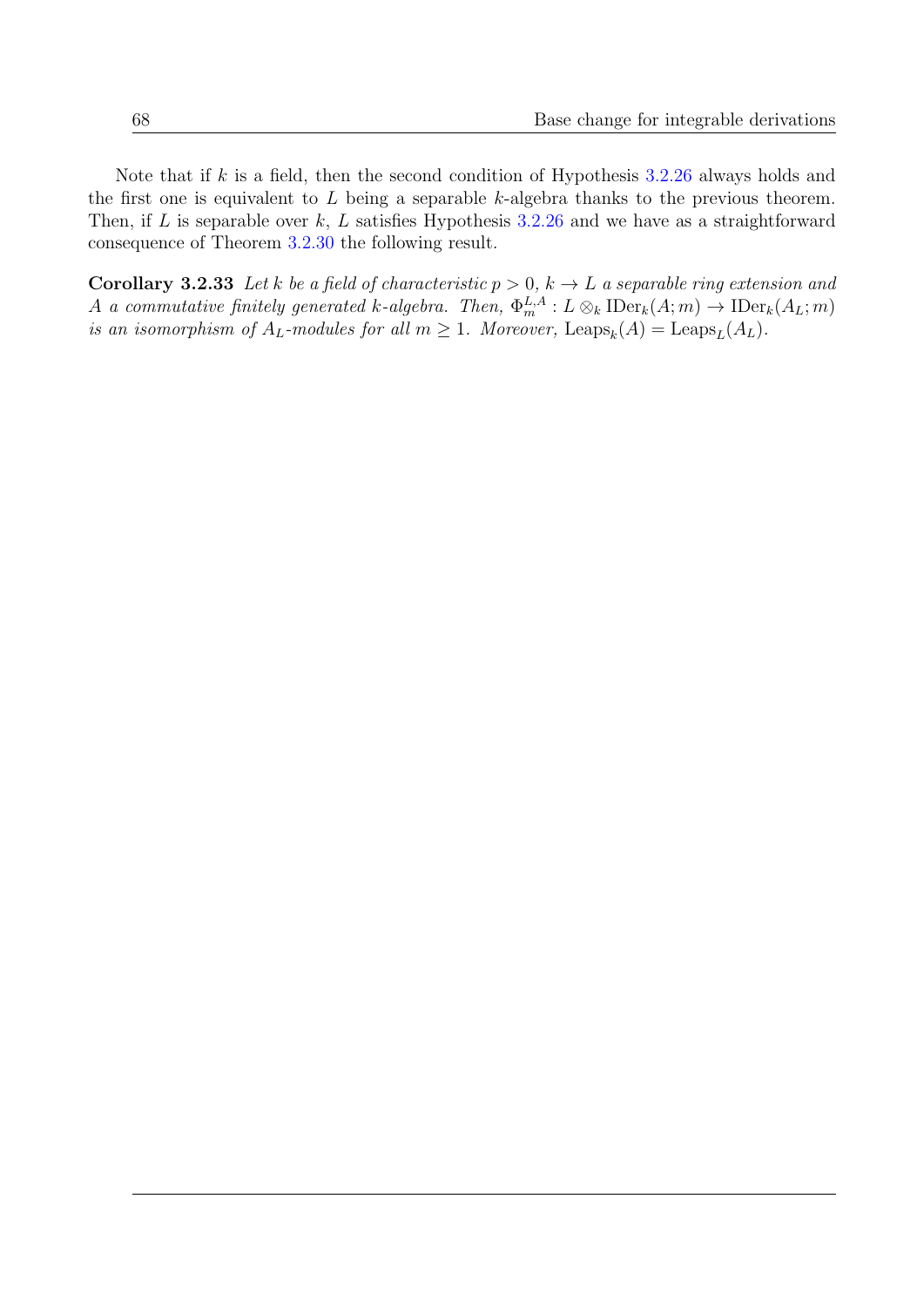### Chapter 4

# Integrable derivations for some plane curves

Although there is an algorithm to decide whether a given HS-derivation of length  $m-1$  can be extended to a HS-derivation of length  $m$  or not, at present we do not know any real algorithm to decide if a given derivation is m-integrable or not, the main difficulty is the fact that a derivation can be m-integrable, but not necessarily any previously known  $(m-1)$ -integral can be extended to an m-integral. So the effective computation of a system of generators of the modules of *m*-integrable derivations remains a difficult problem.

In this chapter we want to show how to calculate the modules of  $m$ -integrable derivations, for  $m \in \mathbb{N}$ , of quotient of the polynomial ring  $k[x, y]$  in two variables over an ideal generated by certain plane curves where k will be a reduced ring of positive characteristic (i.e.  $\mathbb{F}_p \subseteq k$ ).

### 4.1 Integrable derivations for  $x^n - y^q$

Let  $R = k[x, y]$  be the polynomial ring in two variables over a reduced ring k of characteristic  $p > 0$  and  $h = x^n - y^q \in R$  with  $n, q \neq 0$ . In this section we will study the modules of m-integrable k-derivations of  $A = R/\langle h \rangle$  of length  $m \in \overline{\mathbb{N}}$ .

In this section we will use the following notations: Let  $\alpha := \text{val}_p(n)$  be the p-adic valuation of n and  $s = n/p^{\alpha}$ . We will denote by m the remainder of the division of q by p and  $\beta :=$  $\operatorname{val}_p(q-m)$ . We write

$$
\gamma := \min\{i \in \mathbb{N} \mid ip^{\alpha} \ge q - 1\} = \lceil (q - 1)/p^{\alpha} \rceil.
$$

<span id="page-82-0"></span>**Proposition 4.1.1** Let k be a commutative reduced ring of characteristic  $p > 0$  and  $R = k[x, y]$ the polynomial ring over k. We set  $A = R/\langle h \rangle$  where  $h = x^n - y^q$  with  $n, q \neq 0$ . For  $\delta \in \text{Der}_k(\log h)$ , we denote  $\overline{\delta} = \Pi_n^{\langle h \rangle}(\delta)$  (Corollary [1.2.3\)](#page-24-1).

- If  $n, q \neq 0 \mod p$ , then  $\text{IDer}_k(A) = \text{Der}_k(A) = \langle \overline{\delta_1}, \overline{\delta_2} \rangle$  where  $\delta_1 = qx\partial_x + ny\partial_y$  and  $\delta_2 = qy^{q-1}\partial_x + nx^{n-1}\partial_y.$
- If  $n = 0 \mod p$  and  $q = 1$ , then  $\text{IDer}_k(A) = \text{Der}_k(A) = \langle \overline{\partial_x} \rangle$ .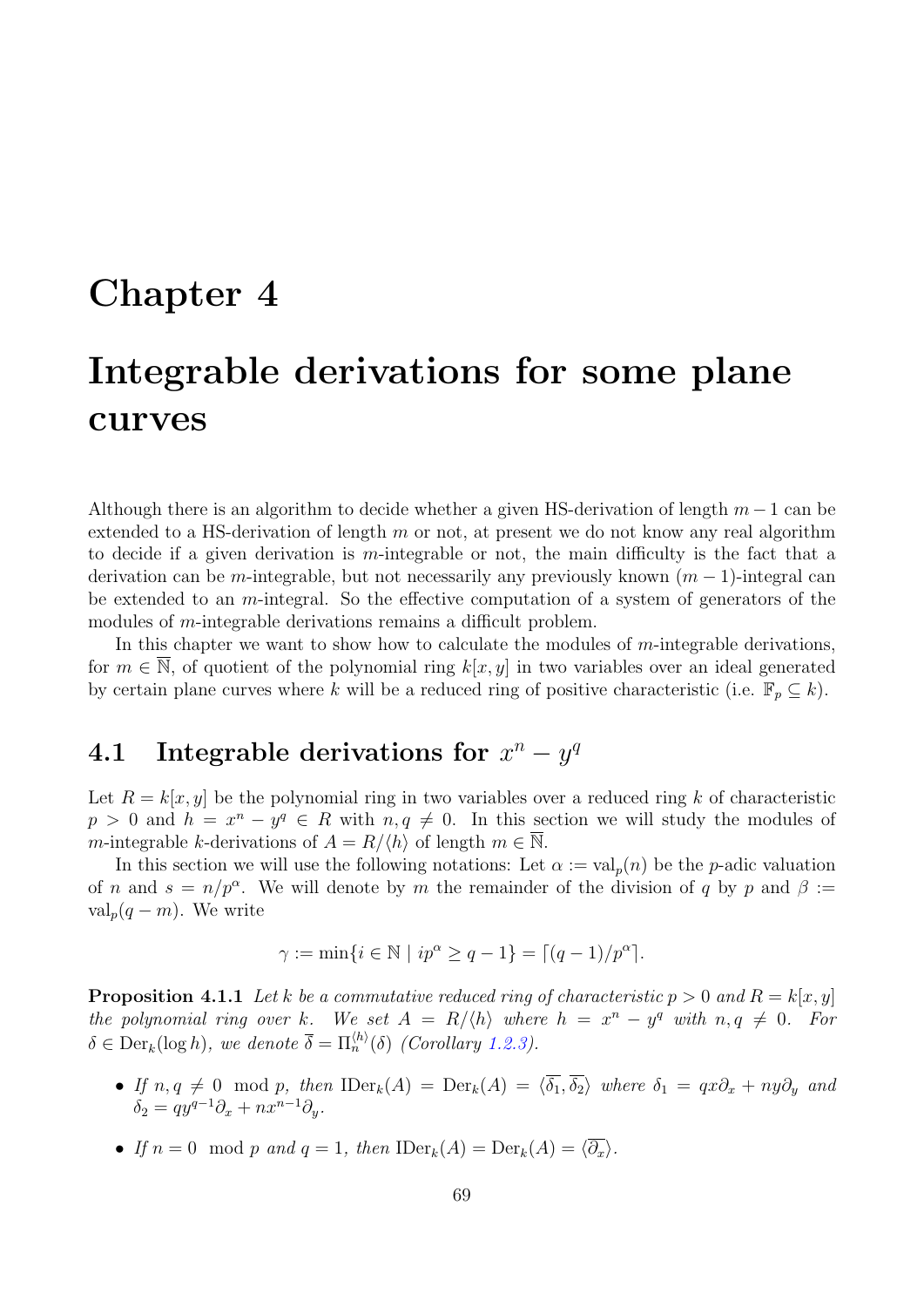• If  $\alpha, m \geq 1$  and  $q \geq 2$ , then

$$
\text{IDer}_{k}(A; i) = \begin{cases} \begin{cases} \langle \overline{\partial_{x}} \rangle & \text{if } 1 \leq i < p^{\alpha} \\ \langle x \partial_{x}, y^{\gamma} \partial_{x} \rangle & \text{if } p^{\alpha} \leq i < p^{\alpha + \beta} \\ \langle \overline{x \partial_{x}}, y^{\gamma + 1} \partial_{x} \rangle & \text{if } i \geq p^{\alpha + \beta} \text{ or } i = \infty \end{cases} & \text{if } s = 1, \ \alpha \leq \beta, \ m = 1 \\ \begin{cases} \langle \overline{\partial_{x}} \rangle & \text{if } 1 \leq i < p^{\alpha} \\ \langle x \partial_{x}, y^{\gamma} \partial_{x} \rangle & \text{if } i \geq p^{\alpha} \text{ or } i = \infty \end{cases} & \text{otherwise.} \end{cases}
$$

**Proof.** Let  $\delta = u\partial_x + v\partial_y$  be a k-derivation of R. To prove this result it is enough to show which derivations are h-logarithmically *i*-integrable for  $i \in \overline{\mathbb{N}}$  (Corollary [1.2.3\)](#page-24-1).

•  $n, q \neq 0 \mod p$ .

We have to find the pairs  $(u, v) \in R^2$  such that  $\delta(h) = nux^{n-1} - qvy^{q-1} \in \langle h \rangle$ , i.e. the pairs  $(u, v) \in R^2$  such that there exists  $F \in R$  holding the equation  $nx^{n-1}u - qy^{q-1}v = F(x^n - y^q)$ . Then,  $x^{n-1}(nu - Fx) = y^{q-1}(qv - Fy)$ . Hence,

$$
\begin{cases} nu - Fx = Gy^{q-1} \\ qv - Fy = Gx^{n-1} \end{cases} \Rightarrow \begin{cases} u = G(1/n)y^{q-1} + F(1/n)x \\ v = G(1/q)x^{n-1} + F(1/q)y. \end{cases}
$$

Therefore,  $\text{Der}_k(\log h) = \langle \delta_1, \delta_2 \rangle$  where  $\delta_1 = qx\partial_x + ny\partial_y$  and  $\delta_2 = qy^{q-1}\partial_x + nx^{n-1}\partial_y$ . Note that h is a quasi-homogenous polynomial with respect to the weights  $w(x) = q$  and  $w(y) = n$ . By Theorem [1.2.8,](#page-25-0) the Euler vector field,  $\delta_1$ , is h-logarithmically  $\infty$ -integrable. On the other hand, the gradient of h is  $J^0 = \langle x^{n-1}, y^{q-1} \rangle$ , so  $\delta_2 \in J^0 \text{Der}_k(R)$  and from Proposition [1.2.7](#page-25-1) we know that  $\delta_2$  is h-logarithmically  $\infty$ -integrable too. So, IDer $_k(A) = \text{Der}_k(A) = \langle \overline{\delta_1}, \overline{\delta_2} \rangle$ .

•  $n = 0 \mod p$  and  $q = 1$ .

The condition for  $\delta$  to be h-logarithmic is that  $v \in \langle h \rangle$ , so  $Der_k(\log h) = \langle \partial_x, h\partial_y \rangle$ . In this case  $J^0 = \langle 1 \rangle$ . Hence, any  $\langle h \rangle$ -logarithmic derivation is integrable (Proposition [1.2.7\)](#page-25-1). Then,  $\text{IDer}_k(A) = \text{Der}_k(A) = \langle \overline{\partial}_x \rangle.$ 

•  $\alpha, m \geq 1$  and  $q \geq 2$ .

Note that  $n = sp^{\alpha}$ . In order for  $\delta$  to be h-logarithmic,  $qvy^{q-1} \in \langle h \rangle$ , i.e.  $qvy^{q-1} = F(x^n - y^q)$ for some  $F \in R$ . So,  $(qv + Fy)y^{q-1} = Fx^n$ . Hence,

$$
\begin{cases} qv + Fy = Gx^n \\ F = Gy^{q-1} \end{cases} \Rightarrow v = (1/q)G(x^n - y^q) \text{ for some } G \in R.
$$

Therefore,  $Der_k(\log h) = \langle \partial_x, h\partial_y \rangle$ . Since  $h\partial_y$  is the zero derivation on A, we can focus on the h-logarithmically integrability of  $\delta = u\partial_x$  with  $u \in R$ . Let  $u_x \in R$  and  $u_y \in k[y]$  such that

$$
u = u_x(x, y)x + u_y(y) \Rightarrow \delta = u\partial_x = u_x x \partial_x + u_y \partial_x.
$$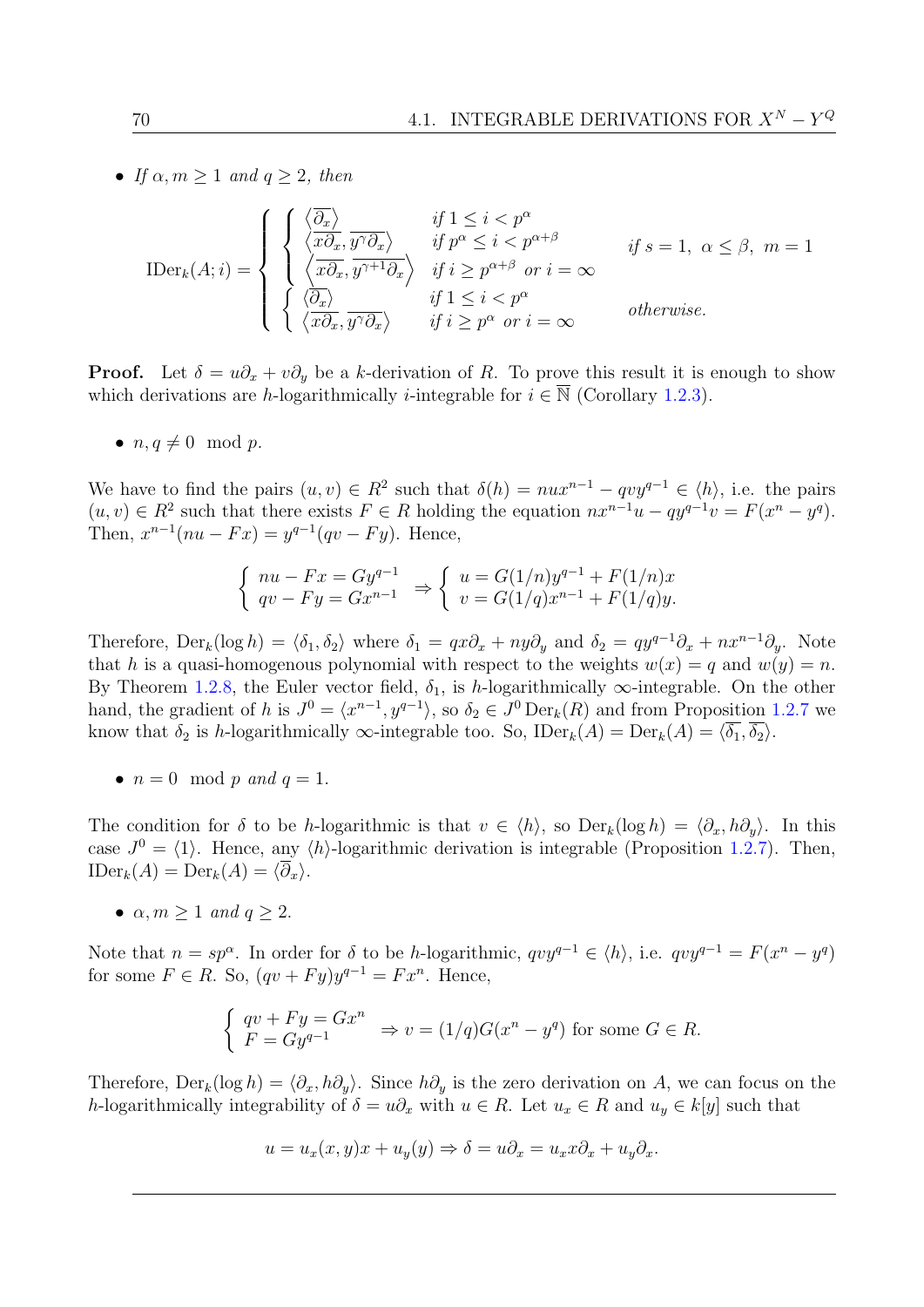Since h is a quasi-homogeneous polynomial with respect to the weights  $w(x) = q$  and  $w(y) =$ sp<sup>α</sup>, the Euler vector field,  $\chi = qx\partial_x$ , is h-logarithmically integrable, and hence also  $u_x x \partial_x$  are. Thanks to this and since  $\text{IDer}_k(\log h; i)$  is an R-module for all i,

$$
\delta \in \text{IDer}_k(\log h; i) \Leftrightarrow u_y \partial_x \in \text{IDer}_k(\log h; i).
$$

So, we will see the integrability of  $\delta = u\partial_x$  with  $u \in k[y]$ . Let us consider  $\varphi : R \to R[[\mu]]$  a generic integral of  $u\partial_x$ :

$$
\varphi: R \longrightarrow R[|\mu|]
$$
  
\n
$$
x \longmapsto x + u\mu + u_2\mu^2 + \cdots
$$
  
\n
$$
y \longmapsto y + v_2\mu^2 + \cdots
$$

To show that  $\delta$  is *i*-integrable it is enough to prove that there exist  $u_j, v_j$  for  $2 \leq j \leq i$ such that the coefficients of  $\mu^j$  in  $\varphi(h)$  belong to  $\langle h \rangle$  for all  $j \leq i$ . We will denote by  $\mu_j$  the coefficient of  $\mu^j$  in the equation

<span id="page-84-0"></span>
$$
\varphi(h) = \left(x^{p^{\alpha}} + u^{p^{\alpha}} \mu^{p^{\alpha}} + u_2^{p^{\alpha}} \mu^{2p^{\alpha}} + \cdots \right)^{s} - \left(y + v_2 \mu^2 + v_3 \mu^3 + \cdots \right)^{q}.
$$
 (4.1)

Suppose that there exists i such that  $2 \leq i < p^{\alpha}$ . Then,  $\mu_2 = -q y^{q-1} v_2$  has to belong to  $\langle h \rangle$ . As we saw before, that implies that  $v_2 \in \langle h \rangle$ , so we can put  $v_2 = 0$ . Let us assume that  $v_l = 0$  for all  $2 \leq l < i < p^{\alpha}$ . In this case,  $\mu_i = -q y^{q-1} v_i$  and, as the same before, we can put  $v_i = 0$ . Then, for all  $i < p^{\alpha}$ ,

$$
\mathrm{IDer}_k(A; i) = \mathrm{Der}_k(A) = \langle \overline{\partial_x} \rangle
$$

and we can write the equation [\(4.1\)](#page-84-0) as:

<span id="page-84-2"></span>
$$
\left(x^{p^{\alpha}} + u^{p^{\alpha}} \mu^{p^{\alpha}} + u^{p^{\alpha}} \mu^{2p^{\alpha}} + \cdots \right)^{s} - \left(y + v_{p^{\alpha}} \mu^{p^{\alpha}} + v_{p^{\alpha}+1} \mu^{p^{\alpha}+1} + \cdots \right)^{q} \in \langle h \rangle \tag{4.2}
$$

Now, let us consider

<span id="page-84-1"></span>
$$
\mu_{p^{\alpha}} = s x^{p^{\alpha}(s-1)} u^{p^{\alpha}} - q y^{q-1} v_{p^{\alpha}}.
$$
\n(4.3)

We have to see that if there is  $v_{p^{\alpha}} \in R$  such that  $\mu_{p^{\alpha}} \in \langle h \rangle$ . Let  $F \in R$  such that  $sx^{p^{\alpha}(s-1)}w^{p^{\alpha}}$  $q y^{q-1} v_{p^{\alpha}} = F(x^{n} - y^{q}).$  Then,

$$
x^{p^{\alpha}(s-1)}\left(su^{p^{\alpha}} - Fx^{p^{\alpha}}\right) = y^{q-1}\left(mv_{p^{\alpha}} - Fy\right) \Rightarrow su^{p^{\alpha}} - Fx^{p^{\alpha}} = Gy^{q-1}
$$

for some  $G \in R$ . Since  $u \in k[y]$ , we can write  $u = \sum u_i y^i$  where  $u_i \in k$  and the previous expression implies that  $u_i^{p^{\alpha}} = 0$  for all i such that  $ip^{\alpha} < q - 1$ . So that  $u_i = 0$  because k is reduced. Hence, we can write  $u = w(y)y^{\gamma}$  where  $\gamma = \min\{i \in \mathbb{N} \mid ip^{\alpha} \ge q-1\}$  and  $w(y) \in k[y]$ . Substituting the expression of u on  $(4.3)$ , we can deduce that

<span id="page-84-3"></span>
$$
sx^{p^{\alpha}(s-1)}w^{p^{\alpha}}y^{\gamma p^{\alpha}-(q-1)}-qv_{p^{\alpha}} \in \langle h \rangle \Rightarrow v_{p^{\alpha}} \in (s/q)x^{p^{\alpha}(s-1)}w^{p^{\alpha}}y^{\gamma p^{\alpha}-(q-1)}+\langle h \rangle \tag{4.4}
$$

Therefore, A has a leap at  $p^{\alpha}$  and

$$
\text{IDer}_k(A; p^{\alpha}) = \langle \overline{x\partial_x}, \overline{y^{\gamma}\partial_x} \rangle \text{ where } \gamma = \min\{i \in \mathbb{N} \mid ip^{\alpha} \ge q - 1\}.
$$

Let us write  $q = tp^{\beta} + m$ . Note that the only case where  $\gamma p^{\alpha} = q - 1$  is  $q = tp^{\beta} + 1$  and  $\alpha \leq \beta$ . To see that we have to show when the equality  $ip^{\alpha} = q - 1$  holds. If we substitute q, we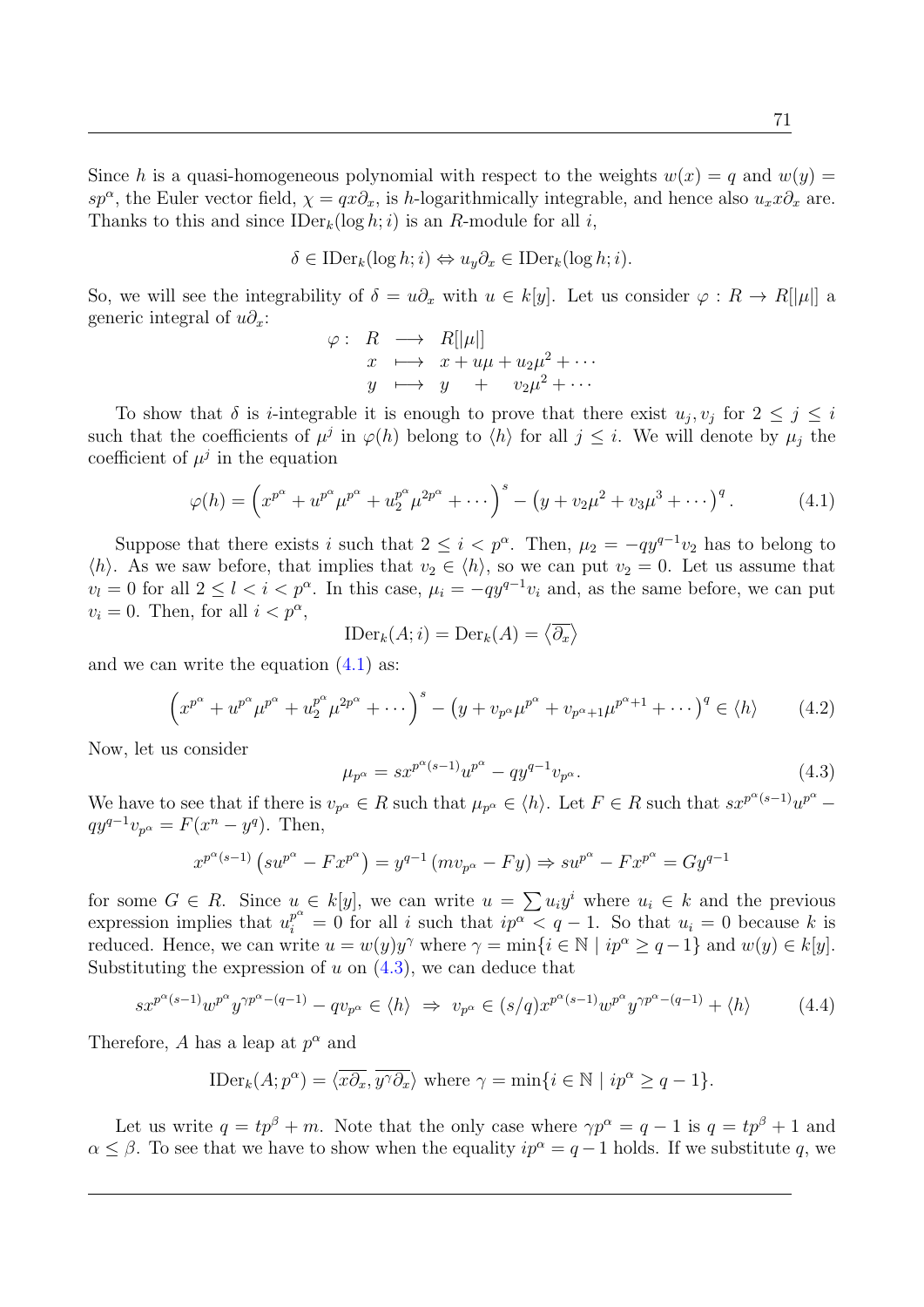obtain that  $ip^{\alpha} = tp^{\beta} + m - 1$ , then  $ip^{\alpha} - tp^{\beta} = m - 1$ . Hence,  $m - 1$  has to be a multiple of p and, since  $m < p$ , we have that  $m - 1 = 0$ . So,  $ip^{\alpha} = tp^{\beta}$ . Now, if  $\beta < \alpha$ , then  $ip^{\alpha-\beta} = t \neq 0$ mod p giving us a contradiction. So,  $\beta \ge \alpha$ ,  $q = tp^{\beta} + 1$  and  $i = tp^{\beta - \alpha}$ .

Let us focus on the case when  $s = 1$  and  $q = tp^{\beta} + 1$  with  $\alpha \leq \beta$ .

• Case  $q = tp^{\beta} + 1$ ,  $\alpha \leq \beta$  and  $s = 1$ . Observe that  $t \neq 0$  because  $q \geq 2$  and we have that  $\gamma = tp^{\beta-\alpha}$ . We will study the integrability of  $w(y)y^{\gamma}\partial_x$  in this particular case.

Substituting the values of q and s in the equation  $(4.2)$  and  $(4.4)$  we obtain:

$$
\left(x^{p^{\alpha}} + u^{p^{\alpha}} \mu^{p^{\alpha}} + u^{p^{\alpha}} \mu^{2p^{\alpha}} + \cdots \right) -
$$
  
 
$$
- \left(y^{p^{\beta}} + v^{p^{\beta}} \mu^{p^{\alpha+\beta}} + v^{p^{\beta}} \mu^{(p^{\alpha}+1)p^{\beta}} + \cdots \right)^{t} \left(y + v_{p^{\alpha}} \mu^{p^{\alpha}} + \cdots \right) \in \langle h \rangle
$$

and

$$
v_{p^{\alpha}} \in cw^{p^{\alpha}} + \langle h \rangle
$$

for  $c = s/q$ . Let us consider i such that  $p^{\alpha} < i < p^{\alpha+\beta}$ . If  $i = jp^{\alpha}$  for some  $j \ge 2$ , then  $\mu_i = u_j^{p^{\alpha'}} - y^{tp^{\beta}} v_i$ . Otherwise,  $\mu_i = -y^{tp^{\beta}} v_i$ . So,  $wy^{\gamma} \partial_x$  is h-logarithmically *i*-integrable for all  $i < p^{\alpha+\beta}$  (it's enough to put  $u_j = v_i = 0$ , so that  $\mu_i \in \langle h \rangle$ ). Now,

$$
\mu_{p^{\alpha+\beta}} = u_{p^{\beta}}^{p^{\alpha}} - t y^{(t-1)p^{\beta}+1} v_{p^{\alpha}}^{p^{\beta}} - y^{t p^{\beta}} v_{p^{\alpha+\beta}}
$$

has to belong to  $\langle h \rangle$ . So, substituting the value of  $v_{p^{\alpha}}$ , we have that

$$
u_{p^\beta}^{p^\alpha}-ctw^{p^{\alpha+\beta}}y^{(t-1)p^\beta+1}-y^{tp^\beta}v_{p^{\alpha+\beta}}=G\left(x^{p^\alpha}-y^{tp^\beta+1}\right)
$$

for some  $G \in R$ . The coefficient of  $y^j$  with  $j = (t-1)p^{\beta} + 1$  in this equality is  $t c w_0^{p^{\alpha}} = 0$ where  $w_0$  is the independent term of w. Since R is reduced,  $w_0 = 0$ . Hence,  $y^{\gamma} \partial_x$  is not  $p^{\alpha+\beta}$ -integrable. However, if  $w=w'y$  with  $w' \in k[y]$ , the previous equation is

$$
u_{p^{\beta}}^{p^{\alpha}} - ctw'^{p^{\alpha+\beta}}y^{q+p^{\beta}(p^{\alpha}-1)} - y^{tp^{\beta}}v_{p^{\alpha+\beta}} = G\left(x^{p^{\alpha}} - y^{tp^{\beta}+1}\right).
$$

Then, there exists a solution, for instance  $u_{p^{\beta}} = 0$  and  $v_{p^{\alpha+\beta}} = -ctw^{p^{\alpha+\beta}}y^{p^{\beta}(p^{\alpha}-1)+1}$ . In conclusion, in this case A has a leap at  $p^{\alpha+\beta}$  and

$$
\text{IDer}_k\left(A; p^{\alpha+\beta}\right) = \left\langle \overline{x\partial_x}, \overline{y^{\gamma+1}\partial_x} \right\rangle.
$$

Until now we saw that, for all  $q \geq 2$ 

$$
\text{IDer}_k(A; p^{\alpha}) = \langle \overline{x\partial_x}, \overline{y^{\gamma}\partial_x} \rangle \text{ where } \gamma = \min\{i \in \mathbb{N} \mid ip^{\alpha} \ge q - 1\}
$$

and moreover, when  $q = tp^{\beta} + 1$ ,  $1 \leq \alpha \leq \beta$  and  $s = 1$ ,  $y^{\gamma} \partial_x$  is not h-logarithmically integrable but

$$
\text{IDer}_k\left(A; p^{\alpha+\beta}\right) = \left\langle \overline{x\partial_x}, \overline{y^{\gamma+1}\partial_x} \right\rangle.
$$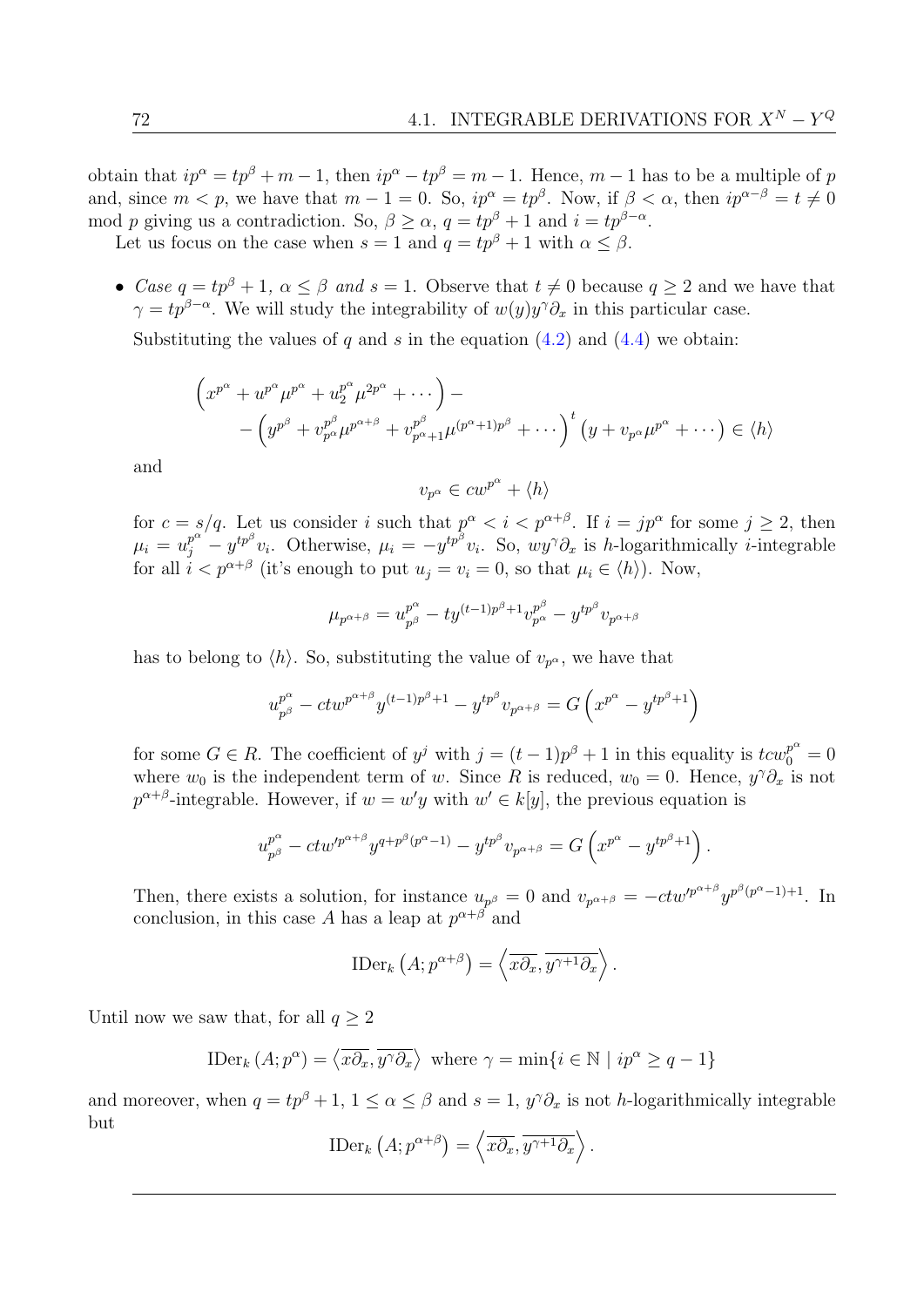73

Let us rewrite  $\gamma := \gamma + 1$  in the latter case. We will see that  $y^{\gamma} \partial_x$  is integrable on A for all  $q \geq 2$ . Consider

$$
\varphi: A \longrightarrow A[|\mu|] \nx \longmapsto x + y^{\gamma}\mu \ny \longmapsto y + v_1\mu^{p^{\alpha}} + v_2\mu^{2p^{\alpha}} + \cdots
$$

where for all  $i \geq 1$ ,

$$
v_i = C_i x^{p^{\alpha}(s-\sigma)} y^{i\gamma p^{\alpha} - (\tau+1)q+1} \text{ for } i = \tau s + \sigma \text{ with } \tau \ge 0 \text{ and } \sigma = 1, \dots, s,
$$
  

$$
C_i = \frac{1}{q} \left[ \binom{s}{i} - \sum_{j \in I_i} D_j \right] \text{ where } \binom{s}{i} = 0 \text{ if } i > s,
$$
  

$$
I_i = \left\{ j = (j_0, j_1, \dots, j_{i-1}) \in \mathbb{N}^i \mid j_r \ge 0 \text{ } \forall r = 0, \dots, i-1, \ |j| = q, \sum_{r=1}^{i-1} r j_r = i \right\}
$$

and, for all  $j = (j_0, j_1, \ldots, j_l)$  with  $l \geq 1$ ,

$$
D_j = {q \choose j} C_1^{j_1} \cdots C_l^{j_l} \text{ with } {q \choose j} = \frac{q!}{j_0! \cdots j_l!}
$$

.

We have to prove that  $\varphi$  is well-defined. First we will see that  $i\gamma p^{\alpha} - (\tau + 1)q + 1 \ge 0$ , i.e.  $(\tau s + \sigma) \gamma p^{\alpha} - \tau q \geq q - 1.$ 

• When  $\gamma p^{\alpha} > q - 1$ , then  $\gamma p^{\alpha} \geq q$ , but q is not multiple of p, so  $\gamma p^{\alpha} \geq q + 1$  and therefore

$$
(\tau s + \sigma)\gamma p^{\alpha} - \tau q \ge (\tau s + \sigma)(q + 1) - \tau q = (\tau (s - 1) + \sigma)q + \tau s + \sigma \ge q - 1
$$

because  $s - 1 \geq 0$  and  $\sigma \geq 1$ .

• Let us consider  $\gamma p^{\alpha} = q - 1$ . As we have seen before, the previous equality only holds if  $q = tp^{\beta} + 1$  and  $\alpha \leq \beta$ . If  $s = 1$ , then we have considered  $\gamma + 1$ , so we are in the first point. Therefore, we just have to consider  $s \geq 2$ . In this case, we have to prove that  $(\tau s + \sigma)\gamma p^{\alpha} - \tau q = (\tau s + \sigma)(q - 1) - \tau q \geq q - 1$ . Then

$$
(\tau s + \sigma)(q - 1) - \tau q \ge (2\tau + \sigma)(q - 1) - \tau q = (\tau + \sigma)q - (2\tau + \sigma).
$$

So,

$$
(\tau+\sigma)q-(2\tau+\sigma)\geq q-1 \Leftrightarrow (\tau+\sigma-1)q\geq 2\tau+\sigma-1
$$

and this is true because  $q \ge 2$  and  $\tau + \sigma - 1 \ge 0$ . Note that if  $\tau + \sigma - 1 = 0$  then  $\tau = 0$ and  $\sigma = 1$ , so  $2\tau + \sigma - 1 = 0$  too.

Now, we have to show that  $\varphi(h) = 0$  in  $A[|\mu|]$ . The equation is:

$$
\varphi(h) = (x^{p^{\alpha}} + y^{\gamma p^{\alpha}} \mu^{p^{\alpha}})^{s} - (y + v_1 \mu^{p^{\alpha}} + v_2 \mu^{2p^{\alpha}} + \cdots)^{q}.
$$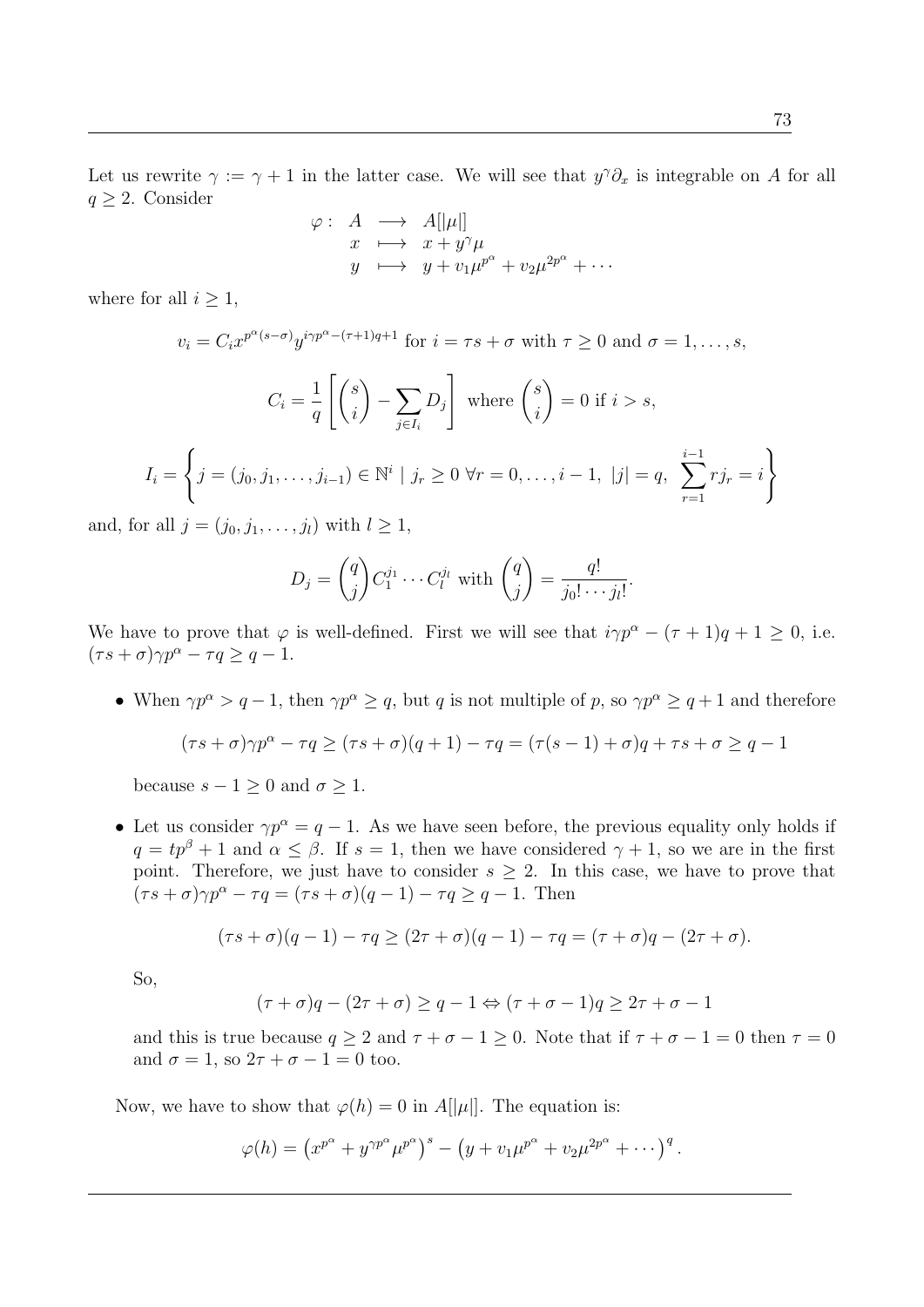Since all degrees of the monomial which appeared in this equation are multiple of  $p^{\alpha}$ , let us denote  $\mu_i$  to the coefficient of degree  $ip^{\alpha}$ . Then

$$
\mu_i = \binom{s}{i} x^{p^{\alpha}(s-i)} y^{i\gamma p^{\alpha}} - \widetilde{\mu}_i
$$

where  $\tilde{\mu}_i$  is the coefficient of  $\mu^{ip^{\alpha}}$  of  $(y + v_1\mu^{p^{\alpha}} + v_2\mu^{2p^{\alpha}} + \cdots)^q$ . This coefficient can be found on

$$
(y + v_1 \mu^{p^{\alpha}} + \dots + v_i \mu^{ip^{\alpha}})^q = \sum_{|j|=q} \binom{q}{j} y^{j_0} v_1^{j_1} \cdots v_i^{j_i} \mu^{p^{\alpha}(j_1 + \dots + j_i)}.
$$

We just have to consider all j such that  $j_1 + \cdots + i j_i = i$ . Observe that there exists only one j holding this equation such that  $j_i \neq 0$ , This j is  $(q - 1, 0, \ldots, 0, 1)$  where 1 is in the position i. So, we can identify the set of all these j with  $I_i \cup (q-1,0,\ldots,0,1)$ . Let us calculate a term of  $\tilde{\mu}_i$ . Fixed j, we have

$$
\begin{pmatrix} q \\ j \end{pmatrix} y^{j_0} v_1^{j_1} \cdots v_i^{j_i} = \begin{pmatrix} q \\ j \end{pmatrix} C_1^{j_1} \cdots C_i^{j_i} x^{ap^{\alpha}} y^b = D_j x^{ap^{\alpha}} y^b
$$

where

$$
a = \sum_{1 \leq \tau s + \sigma \leq i} j_{\tau s + \sigma} (s - \sigma) \geq 0 \quad \text{and} \quad b = j_0 + \sum_{1 \leq \tau s + \sigma \leq i} j_{\tau s + \sigma} \left( \gamma p^{\alpha} (\tau s + \sigma) - (\tau + 1) q + 1 \right) \geq 0.
$$

We are going to study these exponents.

$$
a = s \sum_{1 \leq \tau s + \sigma \leq i} j_{\tau s + \sigma} - \sum_{1 \leq \tau s + \sigma \leq i} j_{\tau s + \sigma} \sigma = s(q - j_0) - \sum_{1 \leq \tau s + \sigma \leq i} j_{\tau s + \sigma} \sigma.
$$

On the other side, if we write  $i = ls + r$  where  $l \geq 0$  and  $1 \leq r \leq s$ , we have that

$$
ls + r = i = \sum_{1 \leq \tau s + \sigma \leq i} j_{\tau s + \sigma}(\tau s + \sigma) = s \sum_{1 \leq \tau s + \sigma \leq i} j_{\tau s + \sigma}(\tau s + \sum_{1 \leq \tau s + \sigma \leq i} j_{\tau s + \sigma}(\tau s + \sigma))
$$

Then, if we denote  $T = \sum$  $1 \leq rs+\sigma \leq i$  $j_{\tau s+\sigma} \tau$  and we substitute on a, we have

$$
a = s(q - j_0) - ((l - T)s + r) = s(q - j_0 - l + T) - r \ge 0
$$

If  $q - j_0 - l + T < 1$ , then  $a < 0$  so  $q - j_0 - l + T \ge 1$  and we can write

$$
a = (q - j_0 - l + T - 1)s + s - r.
$$

Observe that  $s - r \geq 0$  because  $1 \leq r \leq s$ . Now,

$$
b = j_0 + \gamma p^{\alpha} \sum_{1 \leq \tau s + \sigma \leq i} j_{\tau s + \sigma}(\tau s + \sigma) - q \sum_{1 \leq \tau s + \sigma \leq i} j_{\tau s + \sigma} - q \sum_{1 \leq \tau s + \sigma \leq i} j_{\tau s + \sigma} + \sum_{1 \leq \tau s + \sigma \leq i} j_{\tau s + \sigma}
$$
  
=  $j_0 + \gamma p^{\alpha} i - qT - q(q - j_0) + (q - j_0) = i\gamma p^{\alpha} - q(T + q - j_0 - 1).$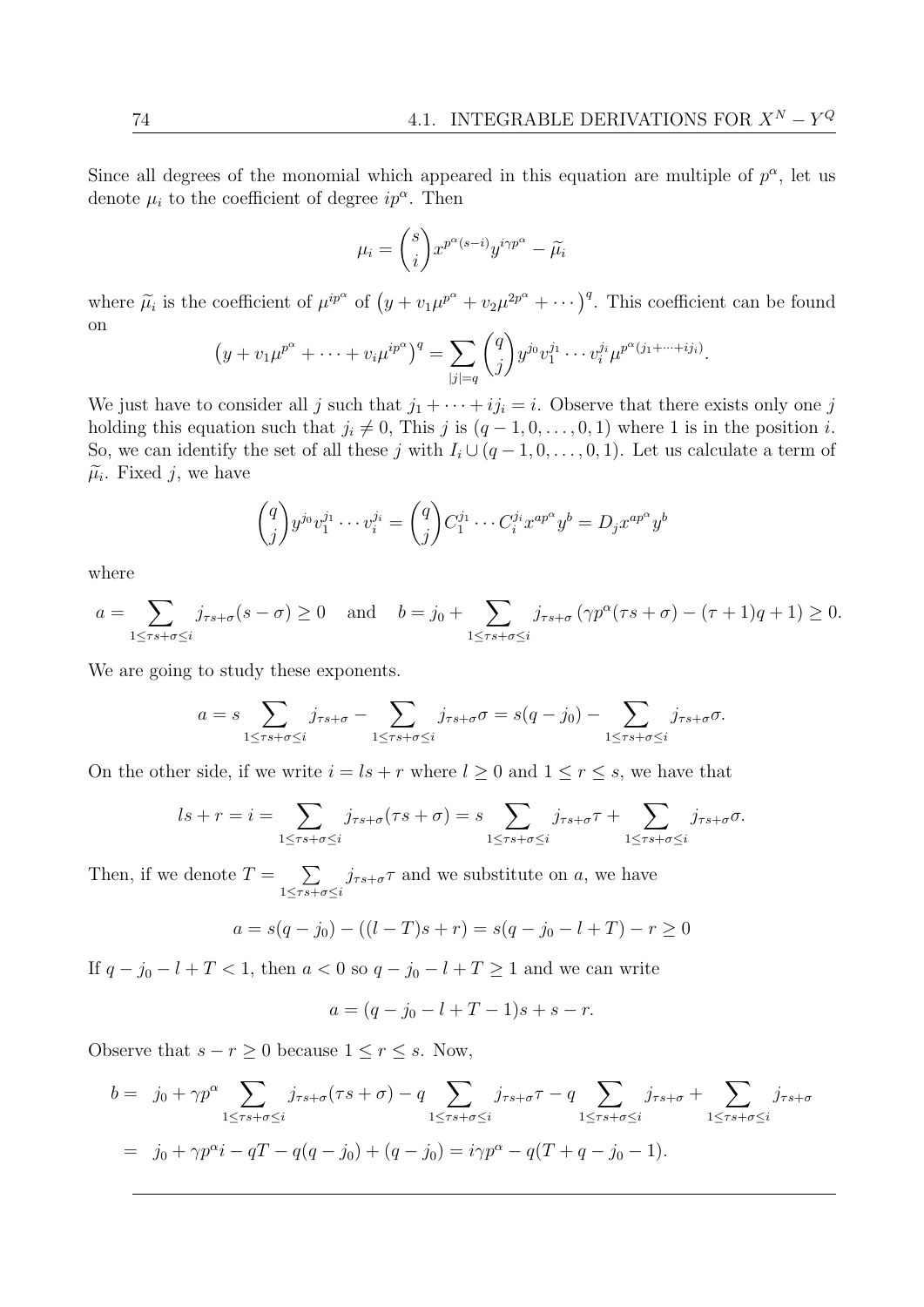So,

$$
\binom{q}{j} y^{j_0} v_1^{j_1} \cdots v_i^{j_i} = D_j x^{(q-j_0-l+T-1)sp^{\alpha} + (s-r)p^{\alpha}} y^{i\gamma p^{\alpha} - q(T+q-j_0-1)}.
$$

Since  $x^{sp^{\alpha}} = y^q$  in A,

$$
\binom{q}{j} y^{j_0} v_1^{j_1} \cdots v_i^{j_i} = D_j x^{(s-r)p^{\alpha}} y^{i\gamma p^{\alpha} + q(q-j_0 - l + T - 1) - q(T + q - j_0 - 1)} = D_j x^{(s-r)p^{\alpha}} y^{i\gamma p^{\alpha} - lq}.
$$

Recall that  $i = ls + r$  where  $l \geq 0$  and  $1 \leq r \leq s$ . Then, we have

$$
\widetilde{\mu}_{i} = \sum_{\substack{j_{j} \mid q_{j} \mid n_{j} \neq i}} D_{j} x^{p^{\alpha}(s-r)} y^{i\gamma p^{\alpha} - lq} = \left( \sum_{j \in I_{i}} D_{j} + D_{(q-1,0,\ldots,0,1)} \right) x^{p^{\alpha}(s-r)} y^{i\gamma p^{\alpha} - lq}
$$
\n
$$
= \left( \sum_{j \in I_{i}} D_{j} + q C_{i} \right) x^{p^{\alpha}(s-r)} y^{i\gamma p^{\alpha} - lq} = \left( \sum_{j \in I_{i}} D_{j} + q(1/q) \left[ \binom{s}{i} - \sum_{j \in I_{i}} D_{j} \right] \right) x^{p^{\alpha}(s-r)} y^{i\gamma p^{\alpha} - lq}
$$
\n
$$
= \binom{s}{i} x^{p^{\alpha}(s-r)} y^{i\gamma p^{\alpha} - lq}.
$$

So,

$$
\mu_i = {s \choose i} x^{p^{\alpha}(s-i)} y^{i\gamma p^{\alpha}} - {s \choose i} x^{p^{\alpha}(s-r)} y^{i\gamma p^{\alpha}-lq}.
$$

If  $i > s$ , then  $\binom{s}{i}$  $\mathcal{L}_{i}^{s}$  = 0, and hence  $\mu_{i} = 0$ . If  $i \leq s$ , then  $i = 0 \cdot s + i$ , i.e.,  $l = 0$  and  $r = i$ , so

$$
\mu_i = \binom{s}{i} x^{p^{\alpha}(s-i)} y^{i\gamma p^{\alpha}} - \binom{s}{i} x^{p^{\alpha}(s-i)} y^{i\gamma p^{\alpha}} = 0.
$$

Hence  $\varphi$  is well-defined and the proposition is proved.

**Remark 4.1.2** Let us consider  $h = x^n - y^q \in R = k[x, y]$  with  $n, q \neq 0$  and  $A = R/\langle h \rangle$ . Assume that  $n \neq 0 \mod p$  and  $q = 0 \mod p$ . Then, we can compute  $\text{IDer}_k(A)$  thanks to Proposition [4.1.1.](#page-82-0) Observe that the map  $f : A \to R/\langle x^q - y^n \rangle =: B$  given by  $f(x) = y$  and  $f(y) = x$  is an isomorphism of k-algebras and by Lemma [1.1.26,](#page-21-0)  $\text{IDer}_k(A; i) = \text{IDer}_k(B; i)$ . Hence,  $\text{Leaps}_k(A) = \text{Leaps}_k(B)$ .

We recall the notations that we use: Let  $\alpha := \text{val}_p(n)$  be the p-adic valuation of n and  $s = n/p^{\alpha}$ . We will denote by m the remainder of the division of q by p and  $\beta := \text{val}_p(q-m)$ .

As a straightforward consequence of Proposition [4.1.1](#page-82-0) and Corollary [1.2.16,](#page-29-0) we have the following result.

<span id="page-88-1"></span><span id="page-88-0"></span>**Corollary 4.1.3** Let k be a UFD of characteristic  $p > 0$  and  $h = x^n - y^q \in k[x, y]$  with  $n, q \neq 0$ . We denote  $A = k[x, y]/\langle h \rangle$ . Suppose  $m = 0, \alpha \geq 1$  and  $\beta = val_p(q) \geq 1$ . We write  $\tau = \min\{\alpha, \beta\} \geq 1, n' = n/p^{\tau}$  and  $q' = q/p^{\tau}$ . Then,  $\text{Der}_k(A) = \langle \overline{\partial}_x, \overline{\partial}_y \rangle$  and for all  $i \geq 0$ ,

$$
\text{IDer}_k(A; p^{\tau+i}) = \left\{ \overline{\delta} \mid \delta \in \text{IDer}_k \left( \log \left\langle x^{n'} - y^{q'} \right\rangle, p^i \right) \right\}.
$$

$$
\Box
$$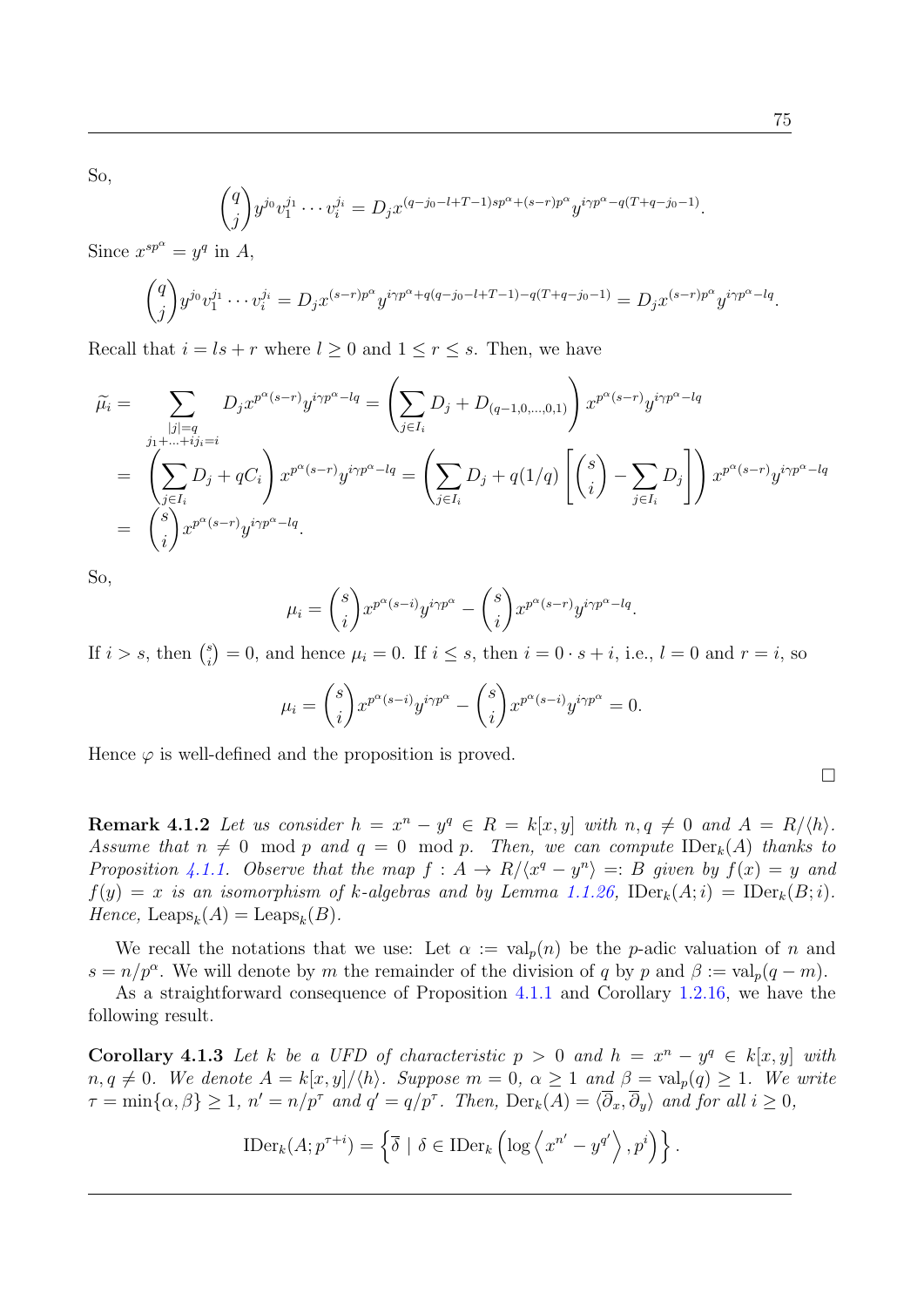Corollary 4.1.4 Let k be a commutative reduced ring of characteristic  $p > 0$  and  $A =$  $k[x, y]/\langle h \rangle$  where  $h = x^n - y^q$  with  $n, q \neq 0$ . Then, we have the following properties.

- 1. If  $n, q \neq 0 \mod p$  then, Leaps<sub>k</sub>(A) =  $\emptyset$ .
- 2. If  $n = 0 \mod p$  and  $q = 1$  then, Leaps<sub>k</sub>(A) =  $\emptyset$ .
- 3. If  $\alpha, m \geq 1$  and  $q \geq 2$ , then

$$
\text{Leaps}_k(A) = \begin{cases} \{p^{\alpha}, p^{\alpha+\beta}\} & \text{if } s = 1, \ \alpha \le \beta, \ m = 1\\ \{p^{\alpha}\} & \text{otherwise.} \end{cases}
$$

4. If  $\alpha = 0$  (i.e.  $n \neq 0 \mod p$ ) and  $m = 0$  (i.e.  $q = 0 \mod p$ ) then, Leaps<sub>k</sub>(A) = Leaps<sub>k</sub>(A') where  $A' = k[x, y]/\langle x^q - y^n \rangle$ .

Moreover, if k is a unique factorization domain,  $m = 0$ ,  $\alpha, \beta \geq 1$  and we denote  $\tau =$  $\min\{\alpha, \beta\} \geq 1, n' = n/p^{\tau}$  and  $q' = q/p^{\tau}$ , we have that

Leaps<sub>k</sub>
$$
(A) = \{p^{\tau}\} \cup \{ip^{\tau} \mid i \in \text{Leaps}_k(B)\}\
$$
 where  $B = k[x, y]/\langle x^{n'} - y^{q'} \rangle$ .

**Proof.** This corollary is a consequence of Proposition [4.1.1](#page-82-0) and Proposition [1.2.17.](#page-29-1)

**Corollary 4.1.5** Let k be a commutative reduced ring of characteristic  $p > 0$  and  $A =$  $\langle k[x,y]/\langle h \rangle$  where  $h = x^n - y^q$  such that  $n, q \neq 0, \alpha, m \geq 1$  and  $q \geq 2$ . We denote

$$
B_i := \operatorname{Ann}_A(\operatorname{IDer}_k(A; i-1)/\operatorname{IDer}_k(A; i))
$$

for  $i > 1$ . Then,

$$
B_i = \begin{cases} \langle x, y^\gamma \rangle & \text{if } i = p^\alpha \\ \langle y \rangle & \text{if } i = p^{\alpha+\beta}, \ s = 1, \ \alpha \le \beta \ \text{and } m = 1. \end{cases}
$$

Moreover,  $B_i \supseteq J^0 = \langle y^{q-1} \rangle$  where  $J^0$  is the gradient ideal of h defined in Proposition [1.2.7.](#page-25-1)

**Proof.** Let us start with  $i = p^{\alpha}$ . From Proposition [4.1.1,](#page-82-0) we can deduce that

$$
\text{IDer}_{k}(A; p^{\alpha} - 1) / \text{IDer}_{k}(A; p^{\alpha}) = \langle \partial_{x} \rangle / \langle x \partial_{x}, y^{\gamma} \partial_{x} \rangle
$$

where  $\partial_x \in \text{Der}_k(A)$ . By definition,  $a \in B_i$  if  $a\partial_x = 0 \mod \langle x\partial_x, y\partial_x \rangle$ , i.e. if there exist  $F, G \in A$  such that  $a\partial_x = Fx\partial_x + Gy^{\gamma}\partial_x$ . Applying this derivation to x, we have that  $a \in \langle x, y^{\gamma} \rangle$ . Now, when  $\alpha \leq \beta$ ,  $s = m = 1$  and  $i = p^{\alpha+\beta}$ , from Proposition [4.1.1,](#page-82-0)

$$
\text{IDer}_k\left(A; p^{\alpha+\beta}-1\right)/\text{IDer}_k\left(A; p^{\alpha+\beta}\right)=\langle x\partial_x, y^{\gamma}\partial_x\rangle/\langle x\partial_x, y^{\gamma+1}\partial_x\rangle=\langle y^{\gamma}\partial_x\rangle/\langle y^{\gamma+1}\partial_x\rangle.
$$

<span id="page-89-0"></span>In this case,  $a \in B_{p^{\alpha}+\beta}$  if and only if  $ay^{\gamma}\partial_x \in \langle y^{\gamma+1}\partial_x \rangle$ , i.e. if  $(a-Fy)y^{\gamma}\partial_x = 0$  for some  $F \in A$ . This implies that  $a \in \langle y \rangle$  and we have proved the corollary.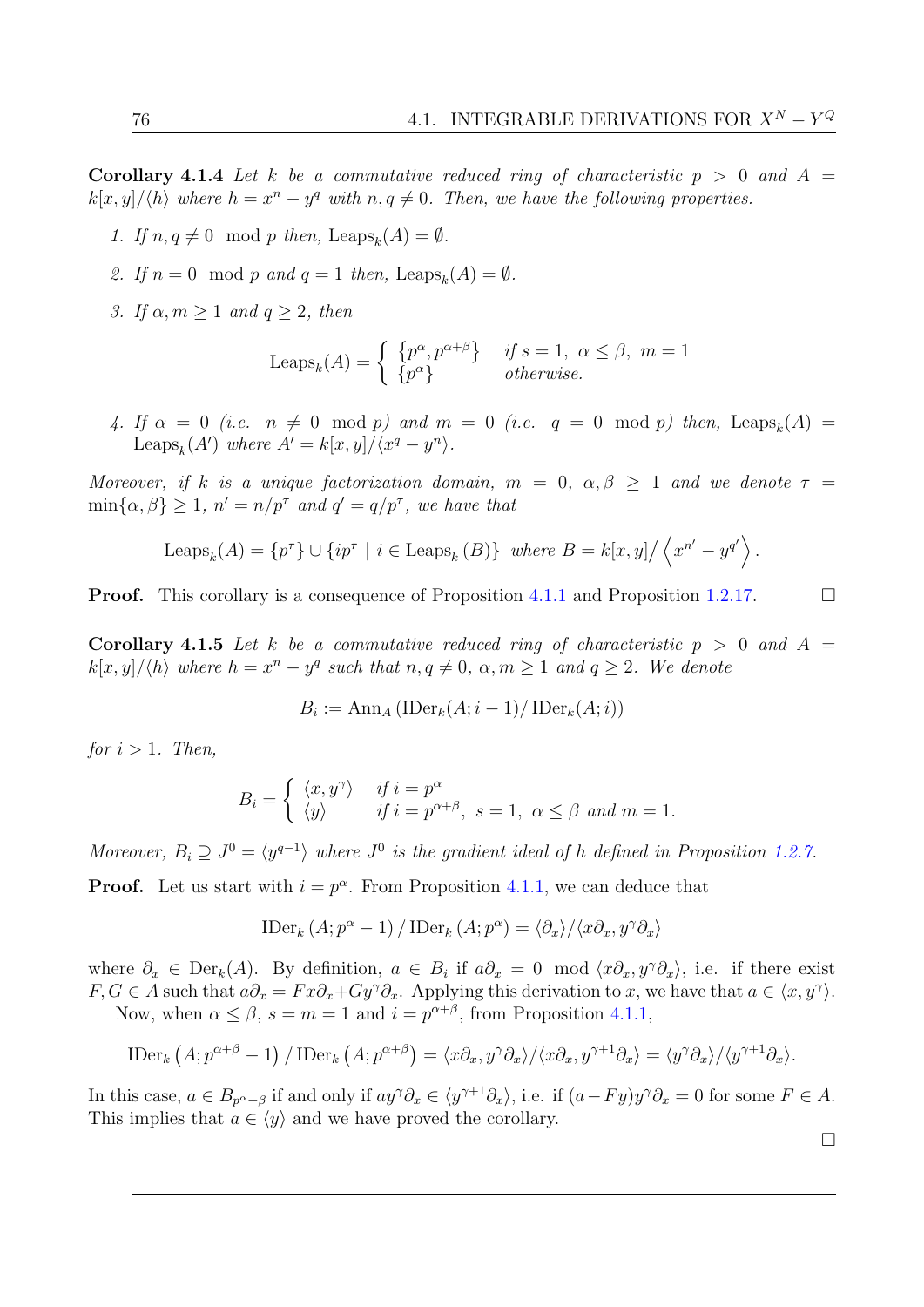**Examples 4.1.6** Let us consider k a reduced ring of characteristic  $p = 3$  and  $h = x^3 - y^5 \in$  $k[x, y]$ , then  $\gamma = 2$ . According with Proposition [4.1.1](#page-82-0) and Corollary [4.1.4,](#page-88-0) Leaps<sub>k</sub> $(k[x, y]/\langle h \rangle)$ {3} and

$$
\text{IDer}_k(k[x, y]/\langle h \rangle; i) = \begin{cases} \frac{\langle \overline{\partial}_x \rangle}{\langle x \partial_x, y^2 \partial_x \rangle} & i \ge 3. \\ 0 & i \ge 3. \end{cases}
$$

Now, if we consider  $f = x^3 - y^4 \in k[x, y]$ , then  $\gamma = 1$ , Leaps<sub>k</sub> $(k[x, y]/\langle f \rangle) = \{3, 9\}$  and

$$
\text{IDer}_k(k[x, y]/\langle f \rangle; i) = \begin{cases} \frac{\langle \overline{\partial}_x \rangle}{\langle x \partial_x, y \partial_x \rangle} & 1 \leq i < 3\\ \frac{\langle x \partial_x, y \partial_x \rangle}{\langle x \partial_x, y^2 \partial_x \rangle} & i \geq 9. \end{cases}
$$

Moreover, if we assume that k is a UFD, thanks to Corollary [4.1.3](#page-88-1) and Corollary [4.1.4,](#page-88-0) we have that  $\text{Leaps}_k(A) = \{3, 9, 27\}$  and

$$
\text{IDer}_{k}\left(k[x,y]/\left\langle f^{3}\right\rangle\right) = \begin{cases} \frac{\langle\overline{\partial}_{x},\overline{\partial}_{y}\rangle}{\langle\overline{\partial}_{x}\rangle} & 1 \leq i < 3\\ \frac{\langle\overline{\partial}_{x}\rangle}{\langle x\partial_{x},y\partial_{x}\rangle} & 3 \leq i < 9\\ \frac{\langle x\partial_{x},y\partial_{x}\rangle}{\langle x\partial_{x},y^{2}\partial_{x}\rangle} & i \geq 27. \end{cases}
$$

**Remark 4.1.7** Note that if k is not reduced, Proposition [4.1.1](#page-82-0) is not true. For example, if  $k = \mathbb{F}_3[t]/\langle t^3 \rangle$  and  $h = x^3 - y^5$ , then  $\overline{t \partial_x} \in \mathrm{IDer}_k(A)$  with the integral

$$
A \longrightarrow A[|\mu|] \nx \longrightarrow x + t\mu \ny \longrightarrow y
$$

### 4.2 Other plane curves

In this section we calculate the modules of integrable derivations of the quotient of a polynomial ring over some non-binomial plane curves. These curves have been taken from  $\lfloor \text{Gr} \rfloor$ .

#### Curve 1.

Let k be a domain of characteristic  $p > 0$  and  $t \in k$ . Let us consider  $h = x^p + tx^{p+1} \in$  $R = k[x]$  and  $A = R/\langle h \rangle$ . The module  $Der_k(\log h)$  is generated by  $(1 + tx)\partial_x$ . From Theorem [2.5.1](#page-53-0) and Corollary [1.2.4,](#page-24-2)  $\text{Der}_k(\log h) = \text{IDer}_k(\log h; p-1)$ . Hence, we have that  $(1 + tx)\partial_x$  is h-logarithmically  $(p-1)$ -integrable. So, let us consider  $E \in HS_k(\log h; p-1)$  an integral of  $u(1 + tx)\partial_x$  where  $u \in R$ . From Proposition [1.2.1,](#page-23-0) there exists  $D \in HS_k(R)$  an integral of E. In order for  $D$  to be h-logarithmic,

$$
D_p(x^p + tx^{p+1}) = D_1(x)^p + t(xD_1(x)^p + D_p(x)x^p) = u^p(1+tx)^{p+1} + tD_p(x)x^p \in \langle h \rangle
$$

(to calculate this equality see Lemma [1.2.9\)](#page-25-2). So,  $u \in \langle x \rangle$  and  $\text{IDer}_k(\log h; p) = \langle x(1 + tx)\partial_x \rangle$ . Observe that this generator is  $\infty$ -integrable, for example the k-algebra homomorphism  $R \to$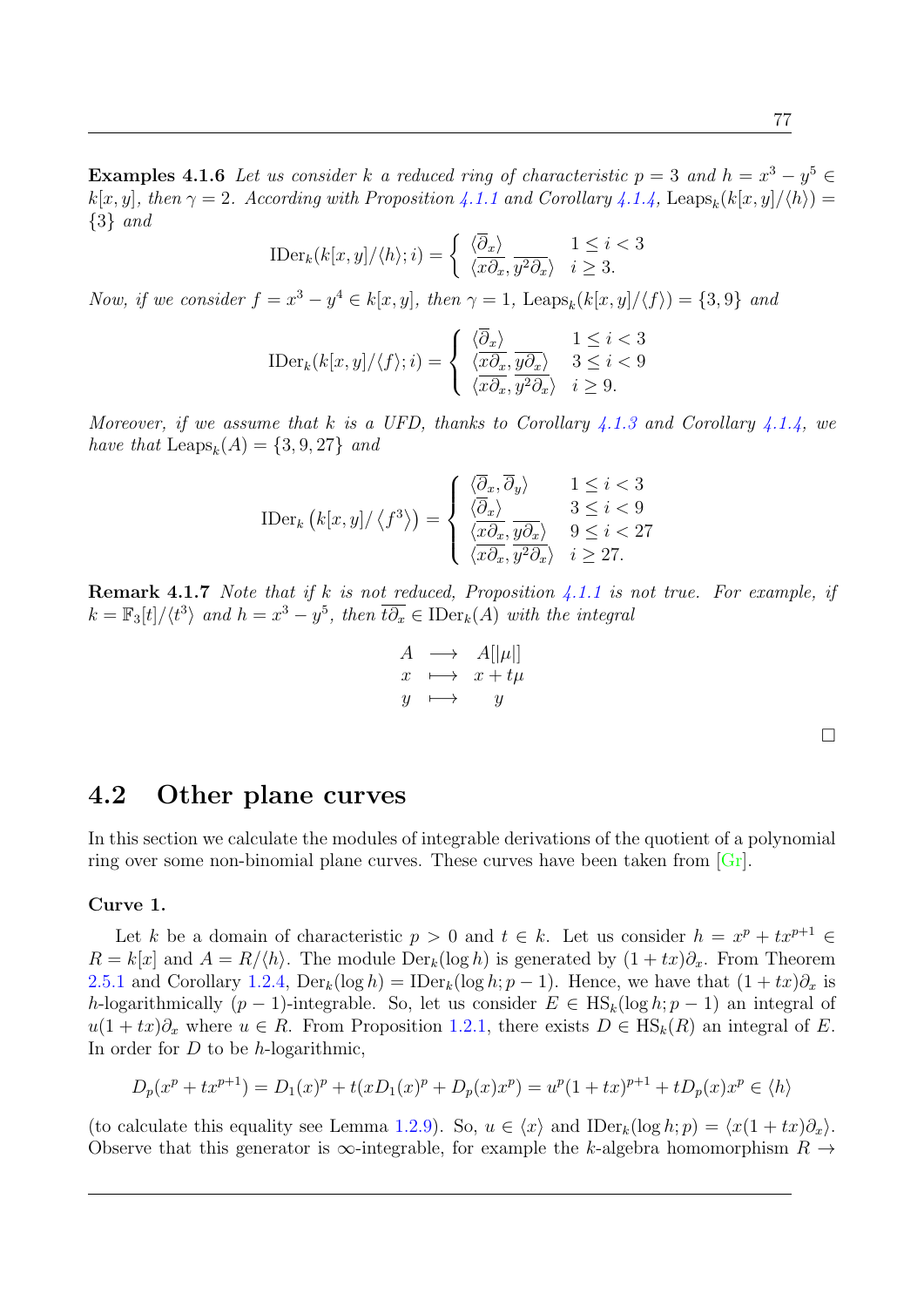$R[|\mu|]$  given by  $x \mapsto x + x(1 + tx)\mu$  is a h-logarithmic integral of  $x(1 + tx)\partial_x$ . In conclusion, Leaps<sub>k</sub> $(A) = \{p\}$  and

$$
\text{IDer}_k(A; i) = \begin{cases} \frac{\langle (1+tx)\partial_x \rangle}{\langle x(1+tx)\partial_x \rangle} & \text{if } i < p \\ \end{cases}
$$

#### Curve 2.

Let k be a domain of characteristic  $p = 2$  and  $h = x^4 + y^6 + y^7 \in R = k[x, y]$ . Let  $A = R/\langle h \rangle$ . Let us consider  $\delta = u\partial_x + v\partial_y$  for some  $u, v \in R$ . In order for  $\delta$  to be h-logarithmic,  $vy^6 \in \langle h \rangle$ , that means that  $vy^6 = F(x^4 + y^6 + y^7)$  for some  $F \in R$ . Hence,  $(v - F)y^6 = F(x^4 + y^7)$ . So,  $F = Gy^6$  for some  $G \in R$  and  $v = G(x^4 + y^6 + y^7)$ , i.e.  $v \in \langle h \rangle$ . Therefore,

$$
\mathrm{Der}_k(\log h) = \langle \partial_x, h \partial_y \rangle.
$$

Since  $h\partial_y$  is h-logarithmically ∞-integrable, we can focus on the h-logarithmically integrability of  $u\partial_x$  where  $u \in R$ . Let us suppose that  $\delta = u\partial_x \in \text{IDer}_k(\log I; 4(i-1))$  for some  $i \geq 2$  and that there exists a  $4(i-1) - \langle h \rangle$ -logarithmic integral of  $\delta$  of the form

$$
\varphi: R \longrightarrow R[|\mu|]
$$
  
\n
$$
x \longmapsto x + u\mu
$$
  
\n
$$
y \longmapsto y + v_1\mu^4 + \dots + v_{i-1}\mu^{4(i-1)}
$$

Then, for all  $n \geq 4(i-1)$  such that  $4 \nmid n$ , the coefficient of  $\mu^n$  in the equation  $\varphi(h)$  is zero. Moreover, the coefficient of  $\mu^{4i}$ , that we denote it by  $\tilde{\mu}_i$ , is obtained from the expression

$$
(y + v_1 \mu^4 + \dots + v_{i-1} \mu^{4(i-1)})^6 + (y + v_1 \mu^4 + \dots + v_i \mu^{4(i-1)})^7
$$
  
\n
$$
= (y^2 + v_1^2 \mu^8 + \dots + v_{i-1}^2 \mu^{8(i-1)})^3 (1 + y + v_1 \mu^4 + \dots + v_{i-1} \mu^{4(i-1)})
$$
  
\n
$$
= \sum_{\substack{j=(j_0,\dots,j_{i-1})\\|j|=3}} {3 \choose j} y^{2j_0} v_1^{2j_1} \dots v_{i-1}^{2j_{i-1}} \mu^{8(j_1 + \dots + (i-1)j_{i-1})} (1 + y + v_1 \mu^4 + \dots + v_{i-1} \mu^{4(i-1)})
$$
  
\n
$$
= \sum_{\substack{j=1\\|j|=3}}^{i-1} \sum_{\substack{j=(j_0,\dots,j_{i-1})\\|j|=3}} {3 \choose j} v_i y^{2j_0} v_1^{2j_1} \dots v_{i-1}^{2j_{i-1}} \mu^{8(j_1 + \dots + (i-1)j_{i-1}) + 4l}
$$
 (4.5)

where  $v_0 = 1 + y$ . Then,

<span id="page-91-0"></span>
$$
\widetilde{\mu}_i = \sum_{(j,l) \in \mathcal{I}_i} \mu_{i,j,l}
$$
 where  $\mu_{i,j,l} = \sum_{(j,l) \in \mathcal{I}_i} {3 \choose j} v_l y^{2j_0} v_1^{2j_1} \cdots v_{i-1}^{2j_{i-1}}$ 

and

$$
\mathcal{I}_i = \{ (j, l) \in \mathbb{N}^i \times \mathbb{N} \mid 0 \le l < i, \ j_s \ge 0 \ \forall s = 0, \dots, i-1, \ |j| = 3, \ 2(j_1 + \dots + (i-1)j_{i-1}) = i - l \}.
$$

Observe that  $j_0 \leq 2$  for all  $(j, l) \in \mathcal{I}_i$  because if  $j_0 = 3$ , then  $j_s = 0$  for all  $s = 1, \ldots, i - 1$ , so  $i - l = 0$  and this is a contradiction. We have the following lemmas.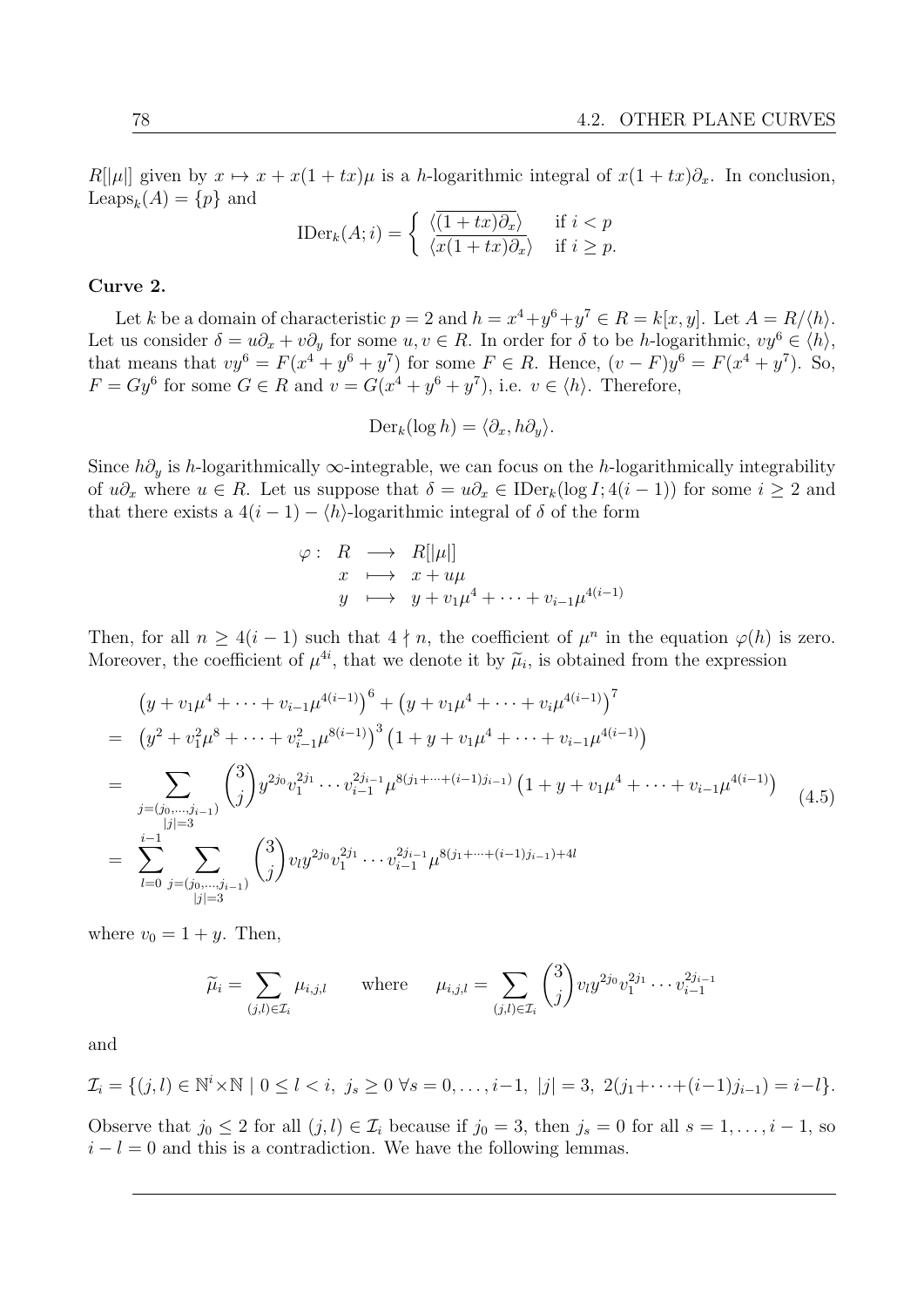**Lemma 4.2.1** Let  $i \geq 2$  be an integer and let us suppose that  $v_n \in \langle y^2 \rangle$  for all  $1 \leq n \leq i-1$ . Then,  $\widetilde{\mu}_i \in \langle y^8 \rangle$ .

**Proof.** Since  $v_n \in \langle y^2 \rangle$ ,

$$
\mu_{i,j,l} \in \left\langle y^{2j_0+4(j_1+\cdots+j_{i-1})} \right\rangle.
$$

Since  $j_0 + j_1 + \cdots + j_{i-1} = 3$  and  $j_0 \le 2$ , we have  $2j_0 + 4(j_1 + \cdots + j_{i-1}) = 2j_0 + 4(3 - j_0) =$  $4 - 2j_0 + 8$  where  $4 - 2j_0 \geq 0$ . Hence,

$$
\mu_{i,j,l} \in \langle y^8 \rangle \text{ for all } (j,l) \in \mathcal{I}_i \Rightarrow \widetilde{\mu}_i \in \langle y^8 \rangle
$$

and we have the result.

<span id="page-92-0"></span>**Lemma 4.2.2** Let  $i \geq 2$  be an integer and let us suppose that  $v_n \in \langle x^4 \rangle$  for all  $1 \leq n \leq i-1$ . Then,  $\widetilde{\mu}_i \in \langle x^8 \rangle$ .

**Proof.** Since  $v_n \in \langle x^4 \rangle$ , we have that

$$
\mu_{i,j,l} \in \left\langle x^{8(j_1 + \dots + j_{i-1})} \right\rangle.
$$

Since  $j_0 \neq 3$ , we have  $8(j_1 + \cdots + j_{i-1}) = 8(3 - j_0) = 8(2 - j_0) + 8$  where  $2 - j_0 \geq 0$ . Hence,

 $\mu_{i,j,l} \in \langle x^8 \rangle \text{ for all } (j,l) \in \mathcal{I}_i \Rightarrow \tilde{\mu}_i \in \langle x^8 \rangle.$ 

 $\Box$ 

 $\Box$ 

Let us suppose that  $\delta = u\partial_x \in \text{IDer}_k(\log I; 4(i-1))$  for some  $i \geq 2$  and it has a  $4(i-1)-\langle h \rangle$ logarithmic integral

$$
\varphi: R \longrightarrow R[|\mu|]
$$
  
\n
$$
x \longmapsto x + u\mu
$$
  
\n
$$
y \longmapsto y + v_1\mu^4 + \dots + v_{i-1}\mu^{4(i-1)}
$$

where  $v_n \in \langle y^2 \rangle$  (resp.  $v_n \in \langle x^4 \rangle$ ) for all  $n \ge 1$ . By Lemma [4.2.1](#page-91-0) (resp. Lemma [4.2.2\)](#page-92-0), we have that  $\tilde{\mu}_i = F y^8$  (resp.  $\tilde{\mu}_i = F x^8$ ) for some  $F \in R$ . We put  $v_i = F y^2$  (resp.  $v_i = F(1+y)x^4$ ) and we define an integral of  $\delta$ we define an integral of  $\delta$ 

$$
\varphi': R \longrightarrow R[|\mu|]
$$
  
\n
$$
x \longmapsto x + u\mu
$$
  
\n
$$
y \longmapsto y + v_1\mu^4 + \dots + v_{i-1}\mu^{4(i-1)} + v_i\mu^{4i}
$$

Then,  $\varphi'$  is  $4i - \langle h \rangle$ -logarithmic. It is clear that  $\varphi'$  is  $(4i-1) - \langle h \rangle$ -logarithmic and the coefficient of  $\mu^{4i}$  in  $\varphi'(h)$  is  $y^6v_i + \widetilde{\mu}_i \in \langle h \rangle$ . Therefore, if  $\delta = u\partial_x \in \text{IDer}_k(\log I; 4)$  and there exists  $v \in \langle y^2 \rangle$ or  $v \in \langle x^4 \rangle$  such that

$$
\varphi: R \longrightarrow R[|\mu|] \nx \longmapsto x + u\mu \ny \longmapsto y + v\mu^4
$$

is a  $4 - \langle h \rangle$ -logarithmic integral of  $\delta$ , then  $\delta \in \mathrm{IDer}_k(\log I; m)$  for all  $m \geq 1$ . Thanks to this, we will calculate modules of integrable k-derivations.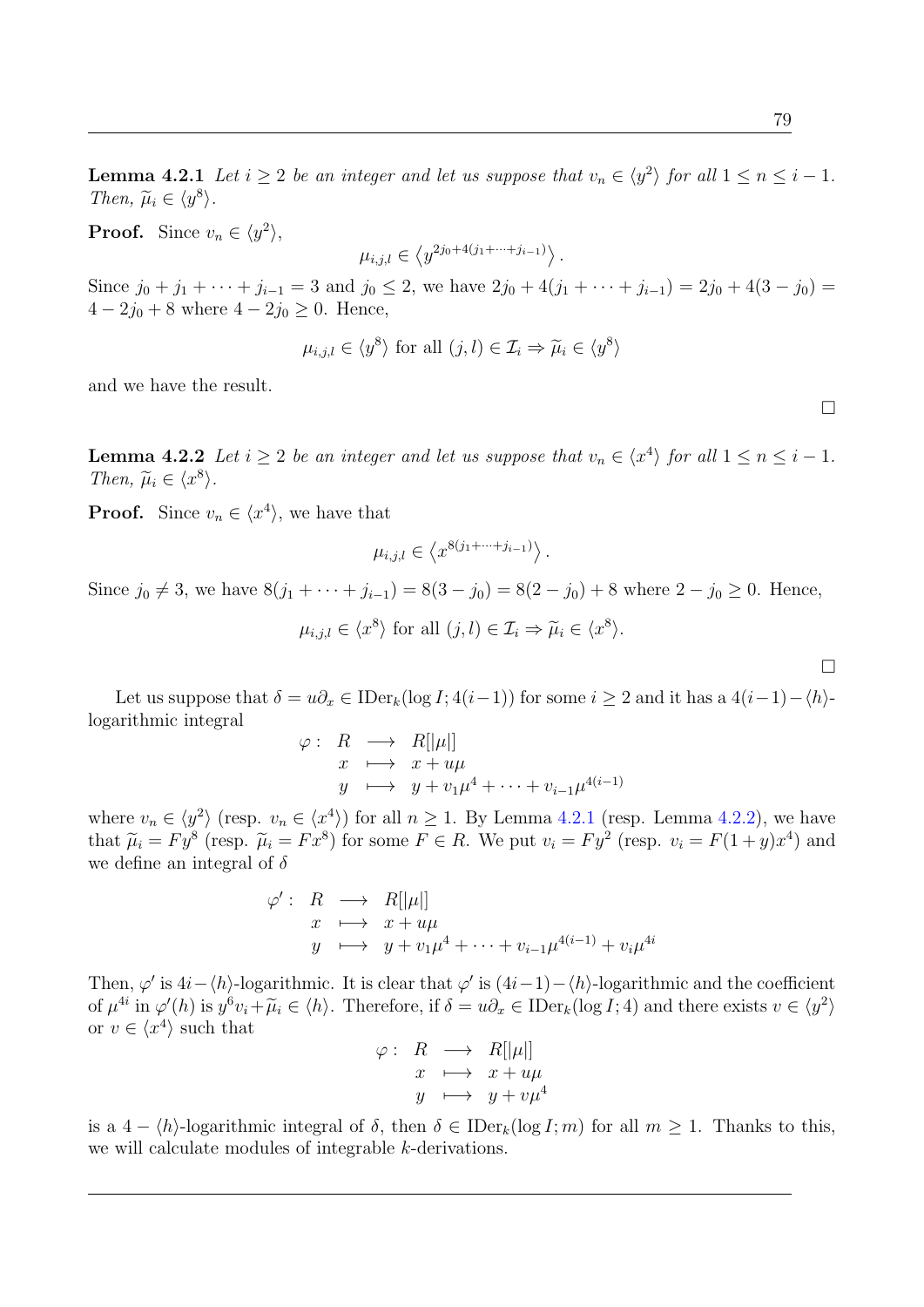Let us consider  $\delta = u\partial_x$  where  $u \in R$  and a generic integral  $\varphi : R \to R[[\mu]]$  of  $\delta = u\partial_x$ :

$$
\varphi: R \longrightarrow R[|\mu|]
$$
  
\n
$$
x \longmapsto x + u\mu + u_2\mu^2 + \cdots
$$
  
\n
$$
y \longmapsto y + v_2\mu^2 + \cdots
$$

The coefficient of  $\mu^i$  for  $i = 2, 3$  in  $\varphi(h)$  is  $y^6v_i$  and they have to belong to  $\langle h \rangle$ . As we have seen before, that implies that  $v_i \in \langle h \rangle$ , so we can put  $v_i = 0$  for  $i = 2, 3$  and we can write:

<span id="page-93-1"></span>
$$
\varphi(h) = (x + u\mu + u_2\mu^2 + \cdots)^4 + (y^2 + v_4^2\mu^8 + v_5^2\mu^{10} + \cdots)^3(1 + y + v_4\mu^4 + v_5\mu^5 + \cdots). \tag{4.6}
$$

The coefficient of  $\mu^4$  in this equation is  $u^4 + y^6 v_4$  and has to belong to  $\langle h \rangle$ . Let us suppose that  $F \in \mathbb{R}$  satisfies the equation

<span id="page-93-0"></span>
$$
u^{4} + y^{6}v_{4} = F(x^{4} + y^{6} + y^{7}). \qquad (4.7)
$$

Let us write  $u = \sum u_i(x)y^i \in (k[x])[y]$  and  $F = \sum F_iy^i \in (k[x])[y]$ . Then,

$$
\sum u_i^4 y^{4i} = \sum F_i x^4 y^i + (v_4 + (1+y)F)y^6.
$$

If we consider the independent term and the coefficient of  $y^4$  in this equation, we have that  $u_0^4 = F_0 x^4$  and  $u_1^4 = F_1 x^4$ . Hence, we can deduce that  $u_0 = u_x x$  and  $u_1 = u_{xy} x$  for  $u_x, u_{xy} \in k[x]$ . Therefore u and  $\delta$  can be written as

$$
u = u_x x + u_{xy} xy + u_y y^2 \Rightarrow \delta = u_x x \partial_x + u_{xy} xy \partial_x + u_y y^2 \partial_x
$$

where  $u_y \in R$ . Substituting the expression of u on  $(4.7)$ , we have that

$$
u_x^4 x^4 + u_{xy}^4 x^4 y^4 + u_y^4 y^8 + y^6 v_4 = F(x^4 + y^6 + y^7) \Rightarrow (u_x^4 + u_{xy}^4 y^4 + F) x^4 = y^6 (v_4 + F(1 + y) + u_y^4 y^2).
$$

Hence, there exists  $G \in R$  such that

$$
\begin{cases}\nu_x^4 x^4 + u_{xy}^4 y^4 + F = Gy^6 & \Rightarrow F = Gy^6 + u_x^4 x^4 + u_{xy}^4 y^4 \\
v_4 + F(1+y) + u_y^4 y^2 = Gx^4\n\end{cases}
$$

Substituting  $F$  in the second equation, we have that

$$
v_4 = G(x^4 + y^6 + y^7) + u_y^4 y^2 + (u_x^4 + u_{xy}^4 y^4)(1 + y).
$$

Therefore,

$$
\text{IDer}_k(\log I; 4) = \langle x\partial_x, xy\partial_x, y^2\partial_x, h\partial_y \rangle = \langle x\partial_x, y^2\partial_x, h\partial_y \rangle.
$$

Thanks to the previous computation we can see that

$$
R \longrightarrow R[\vert \mu \vert] \nx \longmapsto x + xy\mu \ny \longmapsto y + (1 + y)y^4\mu^4
$$
\nand\n
$$
R \longrightarrow R[\vert \mu \vert] \nx \longmapsto x + y^2\mu \ny \longmapsto y + y^2\mu^4
$$

are  $4 - \langle h \rangle$ -logarithmic integrals of  $xy\partial_x$  and  $y^2\partial_x$  respectively. So, both derivations are  $\langle h \rangle$ logarithmically m-integrable for all  $m \geq 1$ .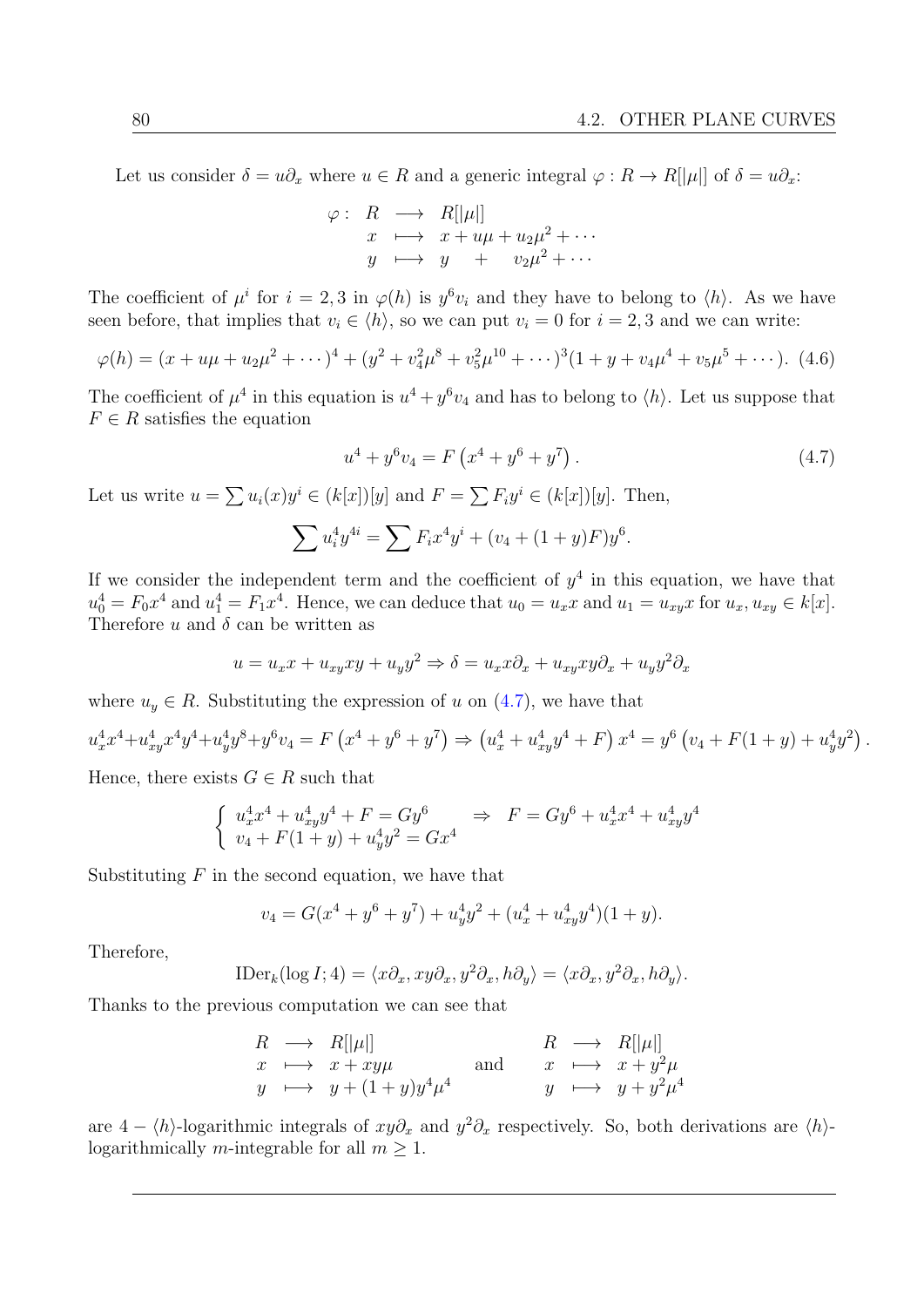If  $\delta \in \text{IDer}_k(\log h; 4)$ , we have that  $\delta = u_x x \partial_x + u_{xy} xy \partial_x + u_{y} y^2 \partial_x$  for some  $u_x \in k[x]$  and  $u_{xy}, u_y \in R$ . Since IDer<sub>k</sub>(log *h*; *m*) is an R-module and  $xy\partial_x$  and  $y^2\partial_x$  are *h*-logarithmically m-integrable,  $\delta \in \mathrm{IDer}_k(\log h; m)$  if and only if  $u_x x \partial_x \in \mathrm{IDer}_k(\log h; m)$ . Therefore, we need to see the *h*-logarithmically integrability of  $ux\partial_x$  where  $u \in k[x]$ .

Let us consider a  $4 - \langle h \rangle$ -logarithmic integral  $\varphi : R \to R[|\mu|]$  of  $ux\partial_x$ :

$$
\varphi: R \to R[|\mu|]
$$
  
\n
$$
x \mapsto x + ux\mu + u_2\mu^2 + \cdots
$$
  
\n
$$
y \mapsto y + v_4\mu^4 + v_5\mu^5 + \cdots
$$

Then,  $v_4 \in (1+y)u^4 + \langle h \rangle$ . Observe that the coefficient of  $\mu^i$  for  $i = 5, 6, 7$  in  $\varphi(h)$  (see [\(4.6\)](#page-93-1)) is  $y^6v_i$ . Since we want  $\varphi$  to be h-logarithmic,  $y^6v_i \in \langle h \rangle$ , so we can put  $v_i = 0$ . Now, the coefficient of  $\mu^8$  is

$$
\mu_8 := u_2^4 + y^6 v_8 + v_4^2 (1+y) y^4 = u_2^4 + y^6 v_8 + (1+y)^3 u^8 y^4.
$$

In order for  $\mu_8$  to be in  $\langle h \rangle$ ,

$$
u_2^4 + y^6 v_8 + (1+y)^3 u^8 y^4 = F(x^4 + y^6 + y^7)
$$

for some  $F \in R$ . Observe that the coefficient of  $y^5$  in the previous equation is  $u_0^8 = 0$  where  $u_0$  is the independent term of u. Since R is a domain,  $u_0 = 0$ , so  $u \in \langle x \rangle$  and we can write  $u = wx$ . Hence,  $v_4 = (1 + y)w^4x^4 \in \langle x^4 \rangle$  and if we put

$$
v_8 = w^8(1+y)^3(1+y)x^4y^4 \in \langle x^4 \rangle
$$
 and  $u_2 = 0$ 

then  $\mu_8 = 0 \mod \langle h \rangle$ . Therefore,

$$
\text{IDer}_k(\log h; 8) = \langle x^2 \partial_x, xy \partial_x, y^2 \partial_x, h \partial_y \rangle
$$

and

$$
R \longrightarrow R[|\mu|]
$$
  
\n
$$
x \longrightarrow x + x^2 \mu
$$
  
\n
$$
y \longrightarrow y + (1+y)x^4 \mu^4
$$

is a 4 –  $\langle h \rangle$ -logarithmic integral of  $x^2 \partial_x$ , so  $x^2 \partial_x$  is h-logarithmically m-integrable for all  $m \ge 1$ . In conclusion,  $\text{Leaps}_k(A) = \{4, 8\}$  and

$$
\text{IDer}_k(A; i) = \begin{cases} \n\langle \overline{\partial_x} \rangle & \text{if } 1 \leq i < 4\\ \n\langle \overline{x \partial_x}, \overline{y^2 \partial_x} \rangle & \text{if } 4 \leq i < 8\\ \n\langle \overline{x^2 \partial_x}, \overline{xy \partial_x}, \overline{y^2 \partial_x} \rangle & \text{if } i \geq 8. \n\end{cases}
$$

#### Curve 3.

Let k be a domain of characteristic  $p = 3$  and  $h = x^3 + y^5 + x^2y^2 \in R = k[x, y]$ . Let  $A = R/\langle h \rangle$ . Let us consider  $\delta = u\partial_x + v\partial_y$ . In order for  $\delta$  to be h-logarithmic,  $\delta(h)$  $2uxy^2 + 2vx^2y + 2vy^4 \in \langle h \rangle$ , i.e.  $y(uxy + vx^2 + vy^3) = F(x^3 + x^2y^2 + y^5)$  for some  $F \in R$ . Since  $y$  is not a factor of  $h$ , we have that

$$
uxy + vx^2 + vy^3 = F(x^3 + x^2y^2 + y^5) \Rightarrow (uy - Fx^2)x = (Fy^2 - v)(x^2 + y^3)
$$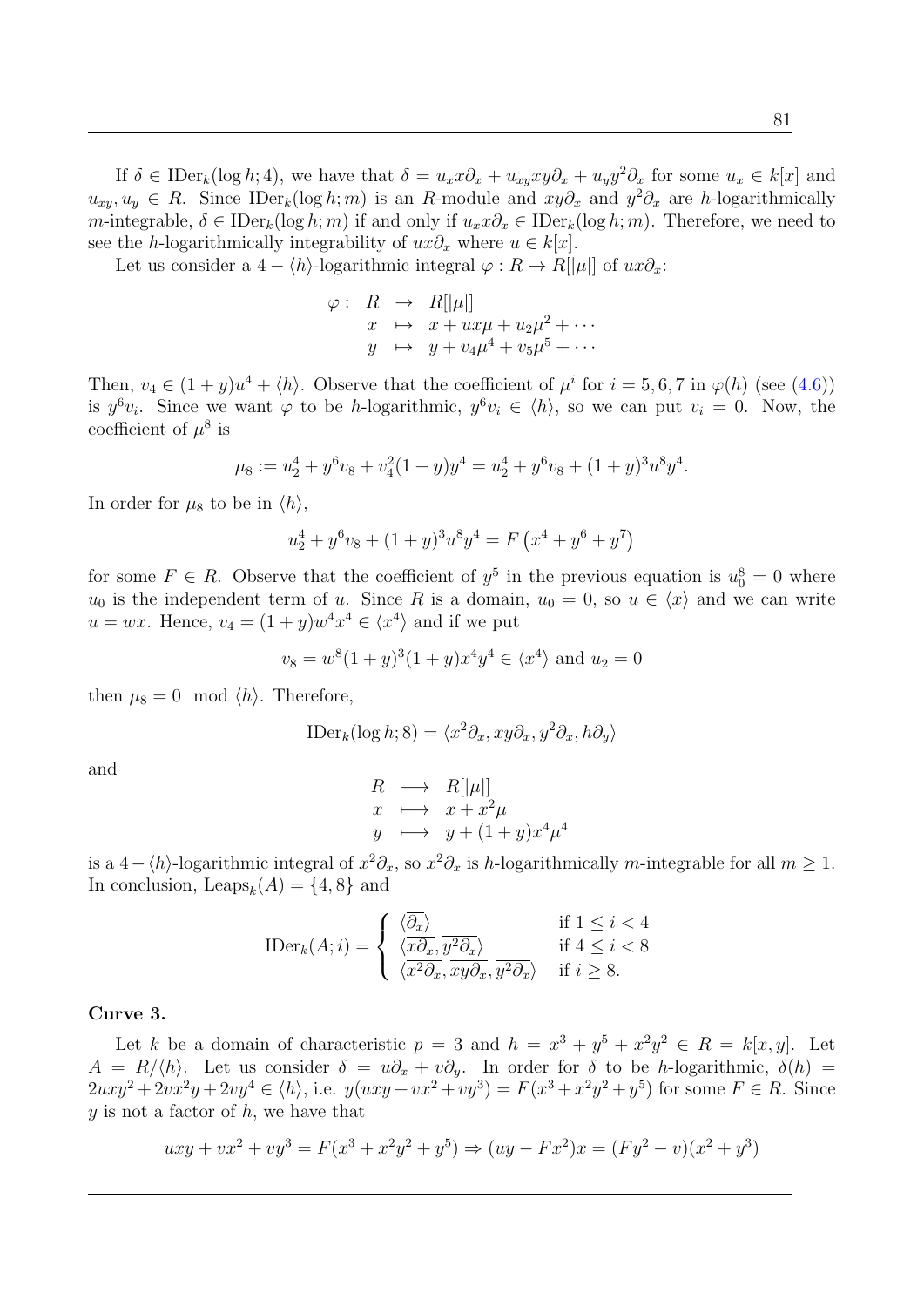for some  $F \in R$ . Hence,

$$
\begin{cases}\nFy^2 - v = Gx \Rightarrow v = Fy^2 - Gx \\
uy - Fx^2 = G(x^2 + y^3) \Rightarrow (u - Gy^2)y = (F + G)x^2 \Rightarrow \quad \begin{cases}\nu - Gy^2 = Hx^2 \Rightarrow u = Gy^2 + Hx^2 \\
F + G = Hy \Rightarrow F = Hy - G\n\end{cases}
$$

for some  $G, H \in R$ . Then,

$$
\begin{cases}\n u = Gy^2 + Hx^2 \\
 v = -G(x + y^2) + Hy^3.\n\end{cases}
$$

Let us denote  $\delta_1 := x^2 \partial_x + y^3 \partial_y$  and  $\delta_2 := 2y^2 \partial_x + (x + y^2) \partial_y$ . Then,

$$
\mathrm{Der}_k(\log h) = \langle \delta_1, \delta_2 \rangle.
$$

These two derivations are h-logarithmically m-integrable for all  $m \geq 1$ . To verify this claim, let us consider a k-algebra homomorphism  $\varphi : R \to R[[\mu]]$  given by

$$
\varphi: R \longrightarrow R[|\mu|]
$$
  
\n
$$
x \longrightarrow x + u_1 \mu + u_2 \mu^2 + \cdots
$$
  
\n
$$
y \longmapsto y + v_1 \mu + v_2 \mu^2 + \cdots
$$

We start to calculating a generic coefficient of  $\varphi(h)$ :

$$
\varphi(h) = (x^3 + u_1^3 \mu^3 + u_2^3 \mu^6 + \cdots) +
$$
  
\n
$$
(y + v_1 \mu + v_2 \mu^2 + \cdots)^2 [(x + u_1 \mu + u_2 \mu^2 + \cdots)^2 + y^3 + v_1^3 \mu^3 + v_2^3 \mu^6 + \cdots].
$$

The coefficient of  $\mu^i$  in  $(x + u_1\mu + u_2\mu^2 + \cdots)^2$  is the coefficient of  $\mu^i$  of

$$
(x+u_1\mu+u_2\mu^2+\cdots+u_i\mu^i)^2=\sum_{|l|=2}\binom{2}{l}x^{l_0}u_1^{l_1}\cdots u_i^{l_i}\mu^{l_1+\cdots+il_i}.
$$

Let us denote  $L_i = \left\{ l = (l_0, l_1, \ldots, l_i) \in \mathbb{N}^{i+1} \mid |l| = 2, \sum_{s=1}^{i} sl_s = i \right\}$  and

$$
\nu_{i3} = \begin{cases} 1 & \text{if } i = 0 \mod 3 \\ 0 & \text{otherwise.} \end{cases}
$$

Then, the coefficient of  $\mu^i$  in the term  $(x + u_1\mu + u_2\mu^2 + \cdots)^2 + y^3 + v_1^3\mu^3 + v_2^3\mu^6 + \cdots$  is

$$
\widetilde{\mu}_i = \sum_{l \in L_i} {2 \choose l} x^{l_0} u_1^{l_1} \cdots u_i^{l_i} + \nu_{i3} v_{i/3}^3.
$$

Now the coefficient of  $\mu^i$  in  $(y + v_1\mu + v_2\mu^2 + \cdots)^2$  is

$$
\mu_i' = \sum_{j \in L_i} \binom{2}{j} y^{j_0} v_1^{j_1} \cdots v_i^{j_i}.
$$

Hence, the coefficient of  $\mu^i$  in  $\varphi(h)$  is

$$
\mu_i = \nu_{i3} u_{i/3}^3 + \sum_{n=0}^i \mu'_n \widetilde{\mu}_{i-n}.
$$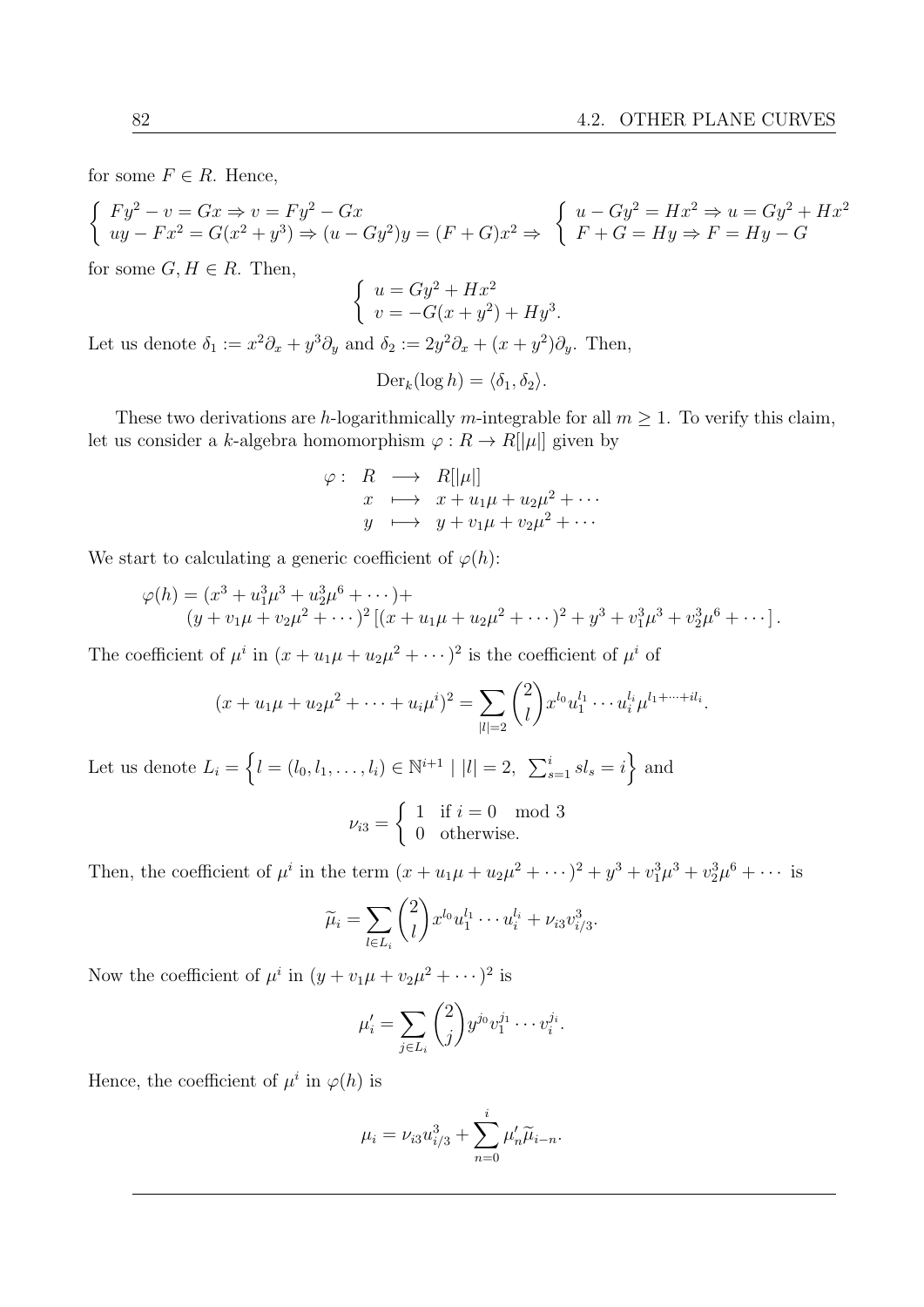Observe that if  $n \neq 0$ , *i*, then  $\mu'_n$  and  $\tilde{\mu}_{i-n}$  do not have  $u_i$  or  $v_i$  as a factor of any term. Moreover,  $\mu' = u^2$  and  $\tilde{\mu}_i = x^2 + u^3$ . Let  $i \in I$  then  $i \in I$  then  $i \neq j$  so there exists only one *i* such  $\mu'_0 = y^2$  and  $\tilde{\mu}_0 = x^2 + y^3$ . Let  $j \in L_i$ , then  $j_1 + \cdots + ij_i = i$ , so there exists only one j such that  $i \neq 0$  paraly  $i = (1, 0, \ldots, 0, 1)$ . Let us denote  $\mathcal{L} = I \setminus \{(1, 0, \ldots, 0, 1)\}$ . Then that  $j_i \neq 0$ , namely  $j = (1, 0, \ldots, 0, 1)$ . Let us denote  $\mathcal{L}_i = L_i \setminus \{(1, 0, \ldots, 0, 1)\}$ . Then,

<span id="page-96-0"></span>
$$
\mu_{i} = \nu_{i3} u_{i/3}^{3} + 2 \left( x^{2} + y^{3} \right) yv_{i} + 2xy^{2} u_{i} + \left( x^{2} + y^{3} \right) \left( \sum_{j \in \mathcal{L}_{i}} {2 \choose j} y^{j_{0}} v_{1}^{j_{1}} \cdots v_{i-1}^{j_{i-1}} \right) \n+ y^{2} \left( \sum_{l \in \mathcal{L}_{i}} {2 \choose j} x^{l_{0}} u_{1}^{l_{1}} \cdots u_{i-1}^{l_{i-1}} + \nu_{i3} v_{i/3}^{3} \right) + \sum_{n=1}^{i-1} \mu'_{n} \widetilde{\mu}_{i-n}.
$$

Let us consider the following lemma:

**Lemma 4.2.3** Let  $u_1 = x^2$  and  $v_1 = y^3$  and  $i \ge 2$  an integer. Suppose that  $v_j = 0$  for all  $j \ge 2$ and  $u_n \in \langle x^2 \rangle$  for all  $n < i$ . Then, there exists  $u_i \in \langle x^2 \rangle$  such that  $\mu_i$  belongs to  $\langle h \rangle$ .

**Proof.** Note that  $L_1 = \{(1, 1)\}\$ and  $L_2 = \{(0, 2, 0), (1, 0, 1)\}\$ . Then,

$$
\mu_2 = 2xy^2u_2 + (x^2 + y^3)v_1^2 + y^2u_1^2 + 2yv_12xu_1 = 2xy^2u_2 + x^2y^6 + y^9 + x^4y^2 + x^3y^4
$$
  
=  $2xy^2u_2 + x^4y^2 + y^4(x^3 + x^2y^2 + y^5) = 2xy^2u_2 + x^4y^2 \mod \langle h \rangle$ .

If we put  $u_2 = x^3$ , we have that  $\mu_2 \in \langle h \rangle$  and the lemma is true for  $i = 2$ .

Let us assume that  $i \geq 3$ . Let  $j \in L_n$  with  $n \geq 3$ , then if  $j_s > 0$  for some  $s \in \{2, \ldots, n\}$ , the term associated with j in  $\mu'_n$  is zero. Hence, we can assume that  $j_s = 0$  for all  $s \geq 2$ . In this case,  $j_1 = n \geq 3$  but  $j_0 + j_1 = 2$  and we have a contradiction. Therefore,  $\mu'_n = 0$  for all  $n \geq 3$ . Observe that a similar argument can be applied to  $j \in \mathcal{L}_i$  in the term  $\left(\sum_{j \in \mathcal{L}_i} {2 \choose j}\right)$  $\binom{2}{j}y^{j_0}v_1^{j_1}\cdot\cdot\cdot v_{i-1}^{j_{i-1}}$  $\binom{j_{i-1}}{i-1}$ . So,

$$
\mu_i = \nu_{i3} u_{i/3}^3 + 2xy^2 u_i + y^2 \left( \sum_{l \in \mathcal{L}_i} \binom{2}{l} x^{l_0} u_1^{l_1} \cdots u_{i-1}^{l_{i-1}} + \nu_{i3} v_{i/3}^3 \right) + \mu'_1 \widetilde{\mu}_{i-1} + \mu'_2 \widetilde{\mu}_{i-1}.
$$

Observe that  $\mu'_1 = 2yv_1$  and  $\mu'_2 = v_1^2$ , so

$$
\mu_{i} = \begin{cases} \nu_{i3}u_{i/3}^{3} + 2xy^{2}u_{i} + y^{2} \sum_{l \in \mathcal{L}_{i}} {2 \choose l} x^{l_{0}}u_{1}^{l_{1}} \cdots u_{i-1}^{l_{i-1}} + 2y^{4} \widetilde{\mu}_{i-1} + y^{6} \widetilde{\mu}_{i-2} + y^{11} & \text{if } i = 3 \\ \nu_{i3}u_{i/3}^{3} + 2xy^{2}u_{i} + y^{2} \sum_{l \in \mathcal{L}_{i}} {2 \choose l} x^{l_{0}}u_{1}^{l_{1}} \cdots u_{i-1}^{l_{i-1}} + 2y^{4} \widetilde{\mu}_{i-1} + y^{6} \widetilde{\mu}_{i-2} & \text{otherwise.} \end{cases}
$$

Let  $l \in L_n$  with  $n \geq 1$ , then  $l_1 + \cdots + l_n \geq 1$  because  $l_1 + \cdots + n l_n = n$ , so  $l_0 \leq 1$ . Moreover, since  $u_s \in \langle x^2 \rangle$  for all  $1 \le s < i$ , we have that

$$
\binom{2}{l} x^{l_0} u_1^{l_1} \cdots u_n^{l_n} \in \left\langle x^{2(l_1 + \cdots + l_n) + l_0} = x^{4-l_0} \right\rangle \subset \left\langle x^3 \right\rangle.
$$

The same occurs when  $l \in \mathcal{L}_i$ . Then,  $\widetilde{\mu_{i-1}} \in \nu_{(i-1)3} \nu_{(i-1)/3}^3 + \langle x^3 \rangle$  and  $\widetilde{\mu_{i-2}} \in \mu_{(i-2)3} \nu_{(i-2)/3}^3 + \langle x^3 \rangle$ . Hence,

$$
y^{2} \sum_{l \in \mathcal{L}_{i}} {2 \choose l} x^{l_{0}} u_{1}^{l_{1}} \cdots u_{i-1}^{j_{i-1}} + 2y^{4} \widetilde{\mu}_{i-1} + y^{6} \widetilde{\mu}_{i-2} = F x^{3} y^{2} + 2y^{4} \nu_{(i-1)3} v_{(i-1)/3}^{3} + y^{6} \nu_{(i-2)3} v_{(i-2)/3}^{3}
$$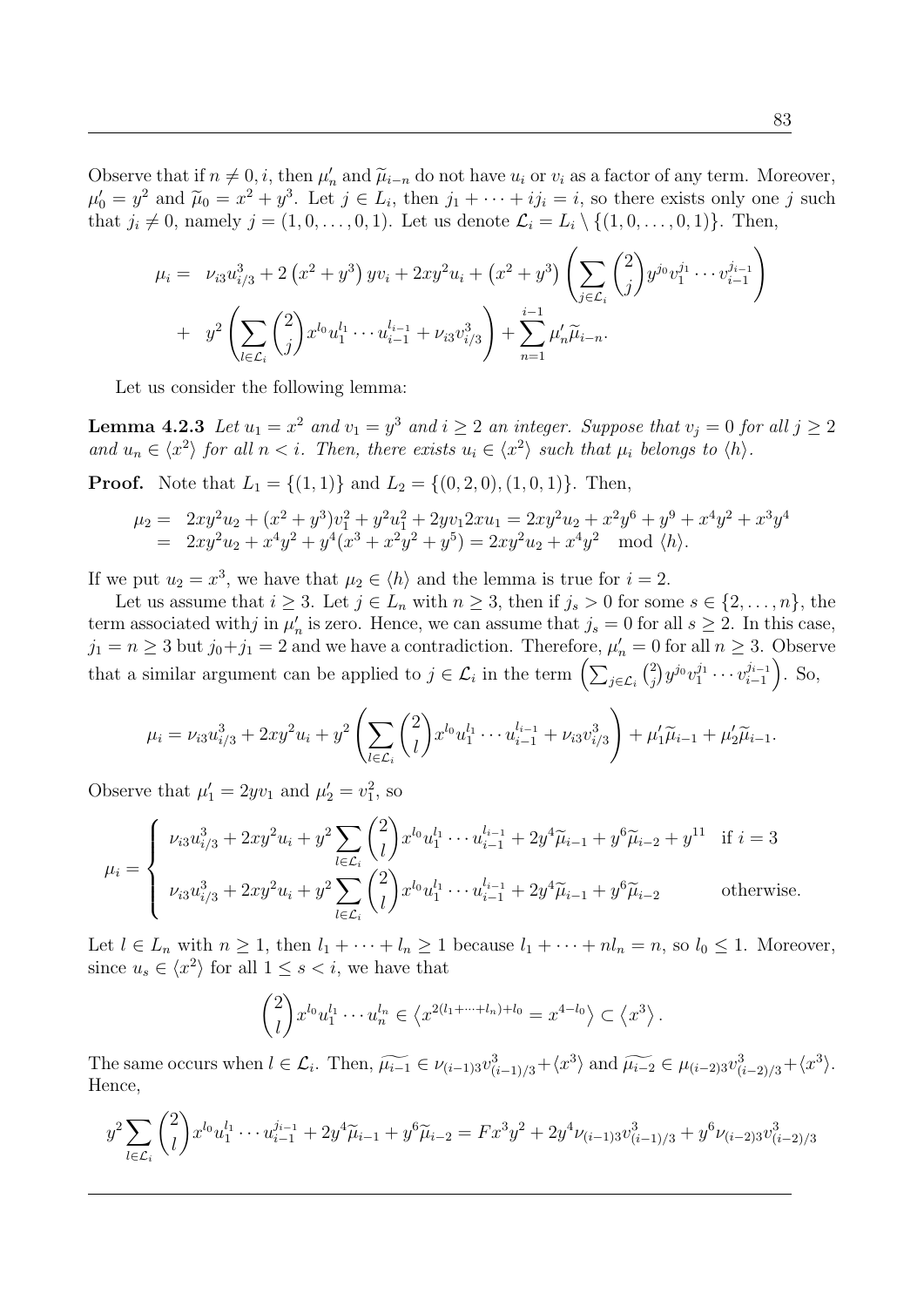for some  $F \in R$ . If we put  $u_n = F_n x^2$  for  $1 \leq n \leq i$ , we have that

$$
\mu_{i} = \begin{cases}\n\nu_{i3}F_{i/3}^{3}x^{6} + 2xy^{2}u_{i} + Fx^{3}y^{2} + y^{11} & \text{if } i = 3 \\
\nu_{i3}F_{i/3}^{3}x^{6} + 2xy^{2}u_{i} + Fx^{3}y^{2} + 2y^{13} & \text{if } i = 4 \\
\nu_{i3}F_{i/3}^{3}x^{6} + 2xy^{2}u_{i} + Fx^{3}y^{2} + y^{15} & \text{if } i = 5 \\
\nu_{i3}F_{i/3}^{3}x^{6} + 2xy^{2}u_{i} + Fx^{3}y^{2} & \text{otherwise.} \n\end{cases}
$$

Then, if we take

$$
u_{i} = \begin{cases} 2\nu_{i3}F_{i/3}^{3}x^{2}(x^{2} + y^{3}) + Fx^{2} + 2x^{2}y^{4} + x^{3}y(x + y^{2}) & \text{if } i = 3\\ 2\nu_{i3}F_{i/3}^{3}x^{2}(x^{2} + y^{3}) + Fx^{2} + 2x^{3}y(x + y^{2})^{2} & \text{if } i = 4\\ 2\nu_{i3}F_{i/3}^{3}x^{2}(x^{2} + y^{3}) + Fx^{2} + x^{3}y^{3}(x + y^{2})^{2} & \text{if } i = 5\\ 2\nu_{i3}F_{i/3}^{3}x^{2}(x^{2} + y^{3}) + Fx^{2} & \text{otherwise} \end{cases}
$$

we have the result.

Let us consider  $\delta_1 = x^2 \partial_x + y^3 \partial_y$ . Then, by Lemma [4.2.3,](#page-96-0) there exists  $u_2 \in \langle x^2 \rangle$  such that

$$
R \rightarrow R[|\mu|]_2
$$
  
\n
$$
x \rightarrow x + x^2 \mu + u_2 \mu^2
$$
  
\n
$$
y \rightarrow y + y^3 \mu
$$

is a h-logarithmic 2-integral of  $\delta_1$ . Doing this process recursively we can deduce that  $\delta_1$  is h-logarithmically m-integrable for all  $m \geq 1$ . To see the h-logarithmically integrability of  $\delta_2$ , we consider the following lemma:

<span id="page-97-0"></span>**Lemma 4.2.4** Let  $u_1 = 2y^2$  and  $v_1 = x + y^2$  and  $i \ge 2$  an integer. Suppose  $u_n \in \langle xy, y^3 \rangle$  and  $v_n \in \langle y^2 \rangle$  for all  $2 \leq n < i$ . Then, there exist  $u_i \in \langle xy, y^3 \rangle$  and  $v_i \in \langle y^2 \rangle$  such that  $\mu_i$  belongs to  $\langle h \rangle$ .

**Proof.** We will start to calculate for  $i = 2$ :

$$
\mu_2 = 2(x^2 + y^3) yv_2 + 2xy^2u_2 + (x^2 + y^3)v_1^2 + y^2u_1^2 + xyv_1u_1
$$
  
\n
$$
= 2(x^2 + y^3) yv_2 + 2xy^2u_2 + (x^2 + y^3)(x + y^2)^2 + y^6 + 2xy^3(x + y^2)
$$
  
\n
$$
= 2(x^2 + y^3) yv_2 + 2xy^2u_2 + y^6 + (x + y^2)[(x^2 + y^3)y^2 + x^3 + xy^3 + 2xy^3]
$$
  
\n
$$
= 2(x^2 + y^3) yv_2 + 2xy^2u_2 + y^6 \mod \langle h \rangle.
$$

If we put  $u_2 = 2xy$  and  $v_2 = y^2$  we have the result for  $i = 2$ . Let us consider  $i \geq 3$ . We will study each component of  $\mu_i$ .

• For  $1 \leq n \leq i-1$ , we have that

$$
\mu'_n = \sum_{j \in L_n} {2 \choose j} y^{j_0} v_1^{j_1} \cdots v_n^{j_n} = \sum_{j \in L_n} {2 \choose j} y^{j_0} (x + y^2)^{j_1} v_2^{j_2} \cdots v_n^{j_n}.
$$

Observe that  $j_0 \leq 1$  because  $n > 0$  and if  $j_0 = 2$ , then  $j_s = 0$  for all  $s \geq 1$  and  $0 = \sum_{s=1}^{n} s j_s = n!!!$ . Moreover, since  $v_s \in \langle y^2 \rangle$  for all  $2 \le s \le i - 1$ , if  $j \in L_n$ , then

$$
y^{j_0}(x+y^2)^{j_1}v_2^{j_2}\cdots v_n^{j_n} \in \langle (x+y^2)^{j_1}y^{j_0+2(j_2+\cdots+j_n)} \rangle
$$
.

We fix  $j \in L_n$ :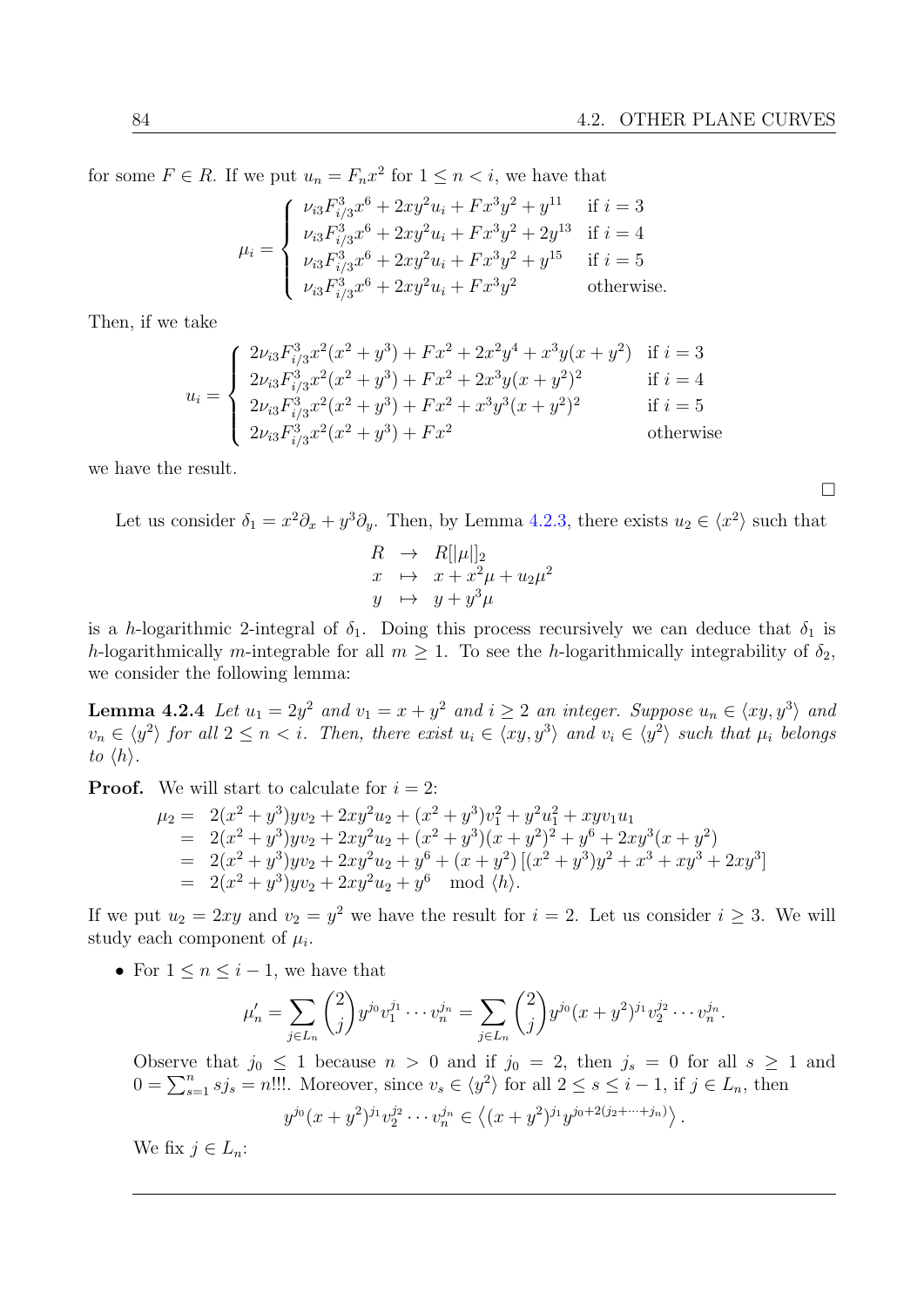- If  $l_1 = 0$ , then the term associated with l belongs to  $\langle y^3 \rangle$  because  $j_0+2(j_2+\cdots+j_n) =$  $4 - j_0 \geq 3$ .
- If  $l_1 = 1$ , then there exists  $s \in \{0, 2, \ldots, s\}$  such that  $j_s = 1$  and  $v_s \in \langle y \rangle$ . So, the term associated with j belongs to  $\langle xy, y^3 \rangle$ .
- If  $j_1 = 2$ , then  $j_0 = j_2 = \cdots = j_n = 0$  and the term is  $y^4 + 2xy^2 + x^2$ .

Then,

$$
\mu'_n \in \left\langle y^3, xy, x^2 \right\rangle.
$$

Now, we denote

$$
\widetilde{\mu}'_n = \sum_{l \in L_n} {2 \choose l} x^{l_0} u_1^{l_1} \cdots u_n^{l_n} = \sum_{l \in L_n} {2 \choose l} x^{l_0} (2y^2)^{l_1} u_2^{l_2} \cdots u_n^{l_n}.
$$

Again,  $l_0 \leq 1$  for all  $l \in L_n$ . We fix  $l \in L_n$  and recall that  $u_s \in \langle xy, y^3 \rangle$  for all  $2 \leq s \leq i-1$ .

- If  $l_1 = 0$ , then  $l_0 = 1$  or  $l_0 = 0$ . In the first case, there exists  $l_s = 1$  with  $s \geq 2$ , so the term associated with l belongs to  $\langle x^2y, xy^3 \rangle$ . Now, if  $l_0 = 0$ , then the term associated with l is in  $\langle xy, y^3 \rangle^2 \subseteq \langle x^2y^2, xy^4, y^6 \rangle$ .
- If  $l_1 = 1$ , then if  $l_0 = 1$ , the term associated with l belongs to  $\langle xy^2 \rangle$ . Otherwise, if  $l_0 = 0$ , then there exists  $l_s = 1$  for some  $s \geq 2$  and the term associated with l is in  $\langle xy^3, y^5 \rangle$ .
- If  $l_1 = 2$ , then  $l_i = 0$  for all  $i = 0, 2, ..., n$  and the term associated with l belongs to  $\langle y^4 \rangle$ .

Moreover,  $v_{i/3}^3 \in \langle y^6, x^3 \rangle$ , so

$$
\widetilde{\mu}_n \in \left\langle x^2y, xy^2, y^4, x^3 \right\rangle.
$$

Hence,

$$
\sum_{n=1}^{i-1} \mu'_n \widetilde{\mu}_{i-n} \in \left\langle y^7, x^5, x^3y, x^2y^3, xy^5 \right\rangle.
$$

• For  $i \geq 3$  we denote by  $\eta_i$  the term

$$
\eta_i := \sum_{l \in \mathcal{L}_i} \binom{2}{l} x^{l_0} u_1^{l_1} u_2^{l_2} \cdots u_{i-1}^{l_{i-1}} = \sum_{l \in \mathcal{L}_i} \binom{2}{l} x^{l_0} (2y^2)^{l_1} u_2^{l_2} \cdots u_{i-1}^{l_{i-1}}.
$$

Let  $l \in \mathcal{L}_i$ , then  $l_0 \leq 1$  because  $i \geq 1$ . If  $l_0 = 1$ , then there is only one  $l_s = 1$  and  $sl_s = i$ , so  $s = i$ . That means that  $l = (1, 0, \ldots, 0, 1) \notin \mathcal{L}_i$ . Moreover, if  $l_1 = 2$ , then  $2 < i = \sum_{s} sl_s = l_1 = 2!$ !!. Hence,  $l_0 = 0$  for all  $l \in \mathcal{L}_i$  and  $l_1 \leq 1$ . We fix  $l \in \mathcal{L}_i$ . Since  $u_s \in \langle xy, y^3 \rangle$  for all  $2 \leq s \leq i-1$  we have that:

- If  $l_1 = 1$ , then there exists  $l_s = 1$  for  $s \geq 2$  and the term associated with l is in  $\langle xy^3, y^5 \rangle$ .
- If  $l_1 = 0$ , then the term associated with l belongs to  $\langle xy, y^3 \rangle^2 \subseteq \langle x^2y^2, xy^4, y^6 \rangle$ .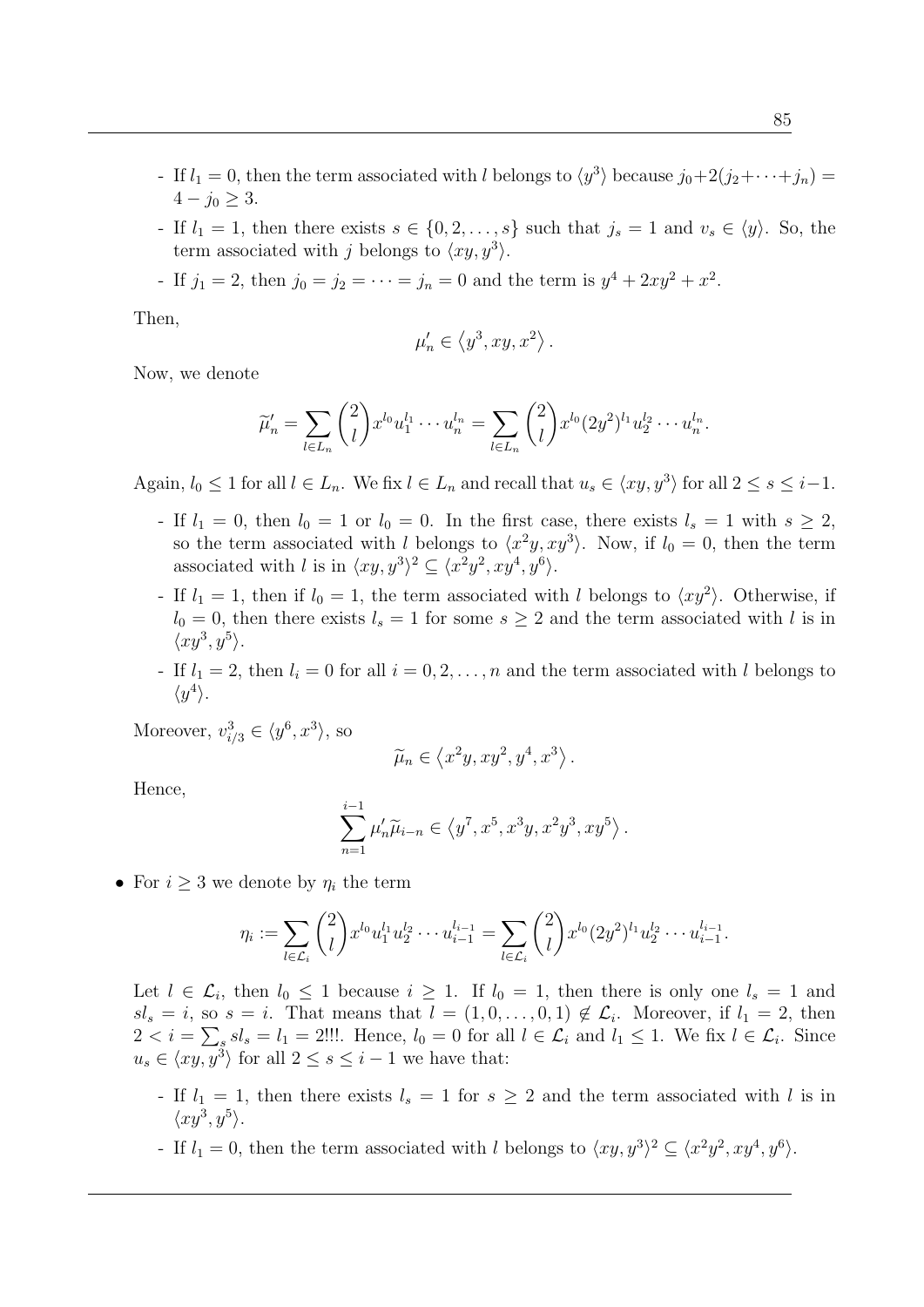Then,

$$
\eta_i \in \left\langle xy^3, y^5, x^2y \right\rangle.
$$

Since  $v_{i/3}^3 \in \langle y^6, x^3 \rangle$ , we have that

$$
y^2(\eta_i + \nu_{i3}v_{i/3}^3) \in \left\langle xy^5, y^7, x^2y^3, x^3y^2 \right\rangle.
$$

• For  $i \geq 3$ , we denote by  $\eta'_i$  the following term

$$
\eta'_i := \sum_{j \in \mathcal{L}_i} \binom{2}{j} y^{j_0} v_1^{l_1} v_2^{l_2} \cdots v_{i-1}^{l_{i-1}} = \sum_{j \in \mathcal{L}_i} \binom{2}{j} y^{j_0} (x + y^2)^{l_1} v_2^{l_2} \cdots v_{i-1}^{l_{i-1}}.
$$

Note that  $j_0 = 0$  and  $j_1 \leq 1$  for same reason that in the previous point. We fix  $j \in \mathcal{L}_i$ . Since  $v_s \in \langle y^2 \rangle$  for all  $2 \le s \le i - 1$ , we have that:

- If  $j_1 = 1$  then there exists  $j_s = 1$  for some  $s \geq 2$  and the term associated with j is in  $\langle xy^2, y^4 \rangle$ .
- If  $j_1 = 0$  then there exists  $j_s = 2$  or  $j_s = j_t = 1$  for  $s, t \geq 2$ , so the term associated with j is in  $\langle y^4 \rangle$ .

Then

$$
\eta'_i \in \left\langle xy^2, y^4 \right\rangle
$$

and

$$
(x^{2} + y^{3})\eta'_{i} \in \left\langle (x^{2} + y^{3})y^{4}, x^{3}y^{2}, xy^{5} \right\rangle.
$$

• We have that  $u_{i/3}^3 \in \langle y^6, x^3y^3 \rangle$ .

To sum up,

$$
\mu_i \in 2(x^2 + y^3) yv_i + 2xy^2 u_i + \langle y^6, x^5, x^3y, x^2y^3, xy^5, (x^2 + y^3)y^4 \rangle.
$$

So, there exists a  $\alpha_i \in k[x, y]$  for each  $i = 1, \ldots, 6$  such that

$$
\mu_i = 2(x^2 + y^3) y v_i + 2xy^2 u_i + \alpha_1 y^6 + \alpha_2 x^5 + \alpha_3 x^3 y + \alpha_4 x^2 y^3 + \alpha_5 x y^5 + \alpha_6 (x^2 + y^3) y^4
$$

and we want to find  $u_i \in \langle xy, y^3 \rangle$ ,  $v_i \in \langle y^2 \rangle$  such that  $\mu_i \in \langle h \rangle$ . Then, if we put

$$
ui = 2\alpha_1 xy + 2\alpha_2 xy^3 + \alpha_4 xy + \alpha_5 y^3
$$
  

$$
vi = \alpha_1 y^2 + \alpha_2 xy^3 + 2\alpha_3 y^2 + \alpha_6 y^3
$$

we have the result.

Since  $\delta_2 = 2y^2 \partial_x + (x + y^2) \partial_y$  is *h*-logarithmic, we can apply Lemma [4.2.4,](#page-97-0) to obtain  $u_2 \in \langle xy, y^3 \rangle$  and  $v_2 \in \langle y^2 \rangle$  such that the k-algebra homomorphism  $\varphi : R \to R[[\mu]]_2$  defined by  $\varphi(x) = x + 2y^2\mu + u_2\mu^2$  and  $\varphi(y) = y + (x + y^2)\mu + v_2\mu^2$  is *h*-logarithmic. Applying Lemma [4.2.4](#page-97-0) repeatedly, we can deduce that  $\delta_2$  is h-logarithmically m-integrable for all  $m \geq 1$ . Therefore, Leaps<sub>k</sub> $(A) = \emptyset$  and for all  $m \geq 1$ ,

<span id="page-99-0"></span>
$$
\text{IDer}_k(A; m) = \langle \overline{\delta_1}, \overline{\delta_2} \rangle \text{ where } \delta_1 = x^2 \partial_x + y^3 \partial_y \text{ and } \delta_2 = 2y^2 \partial_x + (x + y^2) \partial_y. \tag{4.8}
$$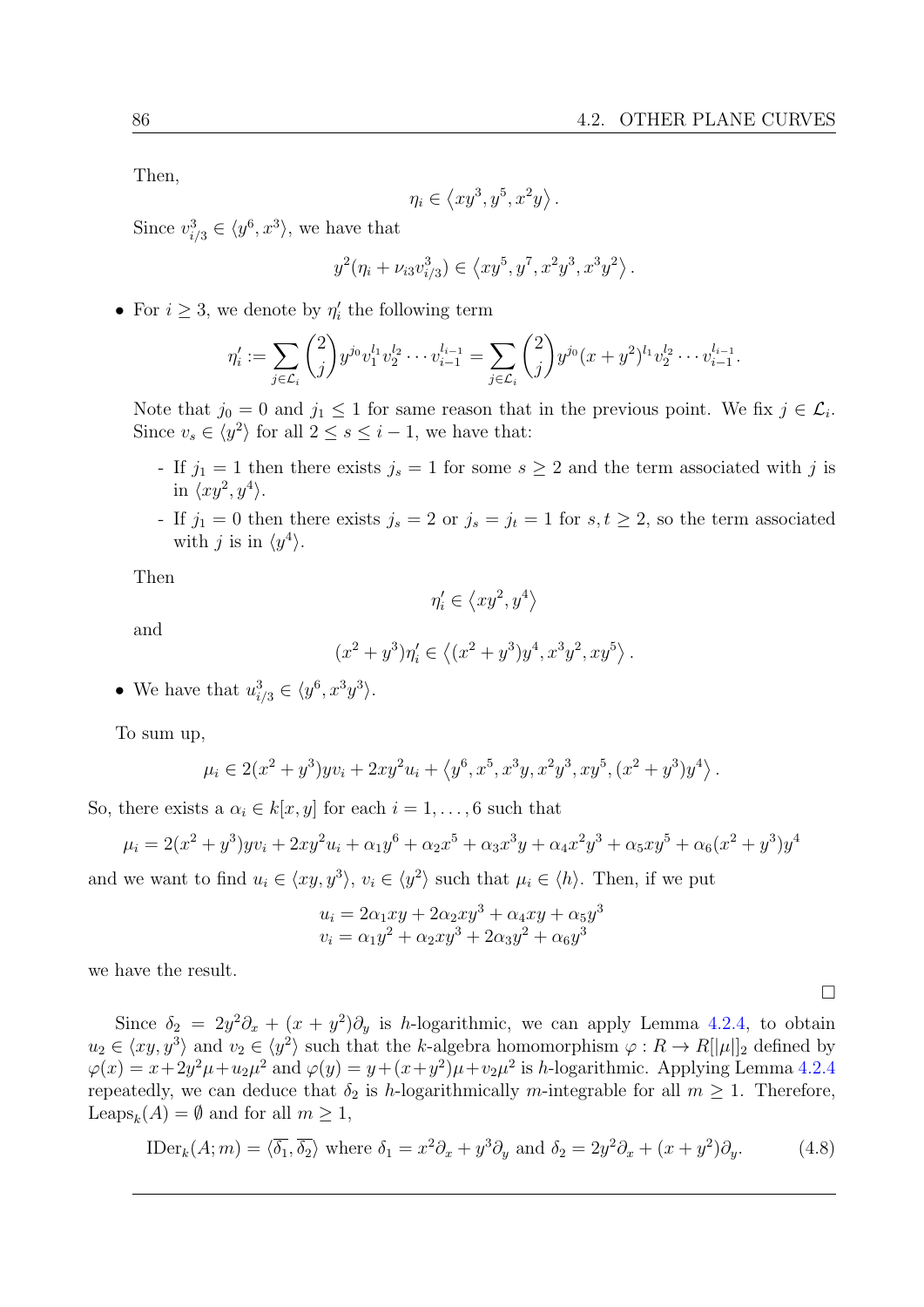### <span id="page-100-0"></span>4.3 Leaps, semigroup of curves and integral closure of ideals

In this section we give two results that were suggested by Professor H. Mourtada. The first one tells us that leaps of an irreducible algebroid plane curve over a algebraically closed field is not determined by the semigroup of the curve. The second one tells us that leaps of a commutative algebra over a commutative ring are not preserved by integral closure of ideals.

Let us consider an irreducible plane algebroid curve  $A$  over the algebraically closed field  $k$ and we denote by F its quotient field. Let us consider the integral closure A of A in F. Then, we have the following theorem.

**Theorem 4.3.1** [\[Ca,](#page-102-2) Th. 1.3.1]  $\overline{A}$  is a complete discrete valuation ring of F. If  $\overline{\mathfrak{m}}$  is the maximal ideal of  $\overline{A}$ ,  $t \in \overline{\mathfrak{m}} \setminus \overline{\mathfrak{m}}^2$ , and T is an indeterminate over k, the homomorphism given by  $T \in k[[T]] \mapsto t \in \overline{A}$  is an isomorphism of k-algebras.

For such a t, we write  $\overline{A} = k[|t|]$  and  $F = k((t))$ . Let  $\underline{v} : F \to \mathbb{Z}$  be the normalized natural valuation of  $k((t))$ . If  $z \in A \subseteq \overline{A}$ , then  $z = s(t)$  with  $s(T) \in k[[T]]$  and we have  $v(z) = \text{ord}(s(T))$  (see [\[Ca,](#page-102-2) §1.3]).

**Definition 4.3.2** The semigroup  $S(A) = v(A \setminus \{0\}) \subseteq \mathbb{Z}_+$  will be called semigroup of values of A.

Proposition 4.3.3 Leaps of irreducible algebroid plane curve over an algebraically closed field are not determined by the semigroup of the curve.

**Proof.** Let k be an algebraically closed field of characteristic 3 and  $R = k[|x, y|]$  the formal power series ring in 2 variables over k. Let us consider  $h = x^3 - y^5$  and  $g = x^3 - y^5 + x^2y^2$  two polynomials in R. Let us denote  $A = R/\langle h \rangle$  and  $B = R/\langle g \rangle$ . These two rings are irreducible algebroid plane curves with the same semigroup,  $(3, 5)$  (see Ch. 4.3 of  $|Ca|$ ). However, they do not have the same leaps. Note that the calculations made in Proposition [4.1.1](#page-82-0) and Curve 3 in the previous section are valid for R. So, by Example [4.1.6,](#page-89-0) Leaps<sub>k</sub> $(A) = \{3\}.$ 

On the other hand, we have that the map

$$
f: \quad B \quad \to \quad R/\langle x^3 + y^5 + x^2y^2 \rangle
$$

$$
x \quad \mapsto \quad x
$$

$$
y \quad \mapsto \quad -y
$$

is an isomorphism of  $k$ -algebra. Hence, by Lemma  $1.1.26$  and Curve 3. in the previous section (see  $(4.8)$ ), we obtain that

$$
\mathrm{Der}_k(B) = \mathrm{IDer}_k(B; n) = \langle \overline{\delta}_1, \overline{\delta}_2 \rangle
$$

where  $\overline{\delta}_i = \Pi_n^{\langle g \rangle}(\delta_i)$  and  $\delta_1 = x^2 \partial_x + y^3 \partial_y$  and  $\delta_2 = y^2 \partial_x + (x + y^2) \partial_y$ . Therefore, Leaps<sub>k</sub> $(B) = \emptyset$ .  $\Box$ 

Let us consider k a commutative ring and A a commutative k-algebra. Remember that the integral closure of an ideal  $I$  of  $A$  is the ideal that consists of all elements of  $A$  that are integral over  $I$ , and is denoted  $I$ .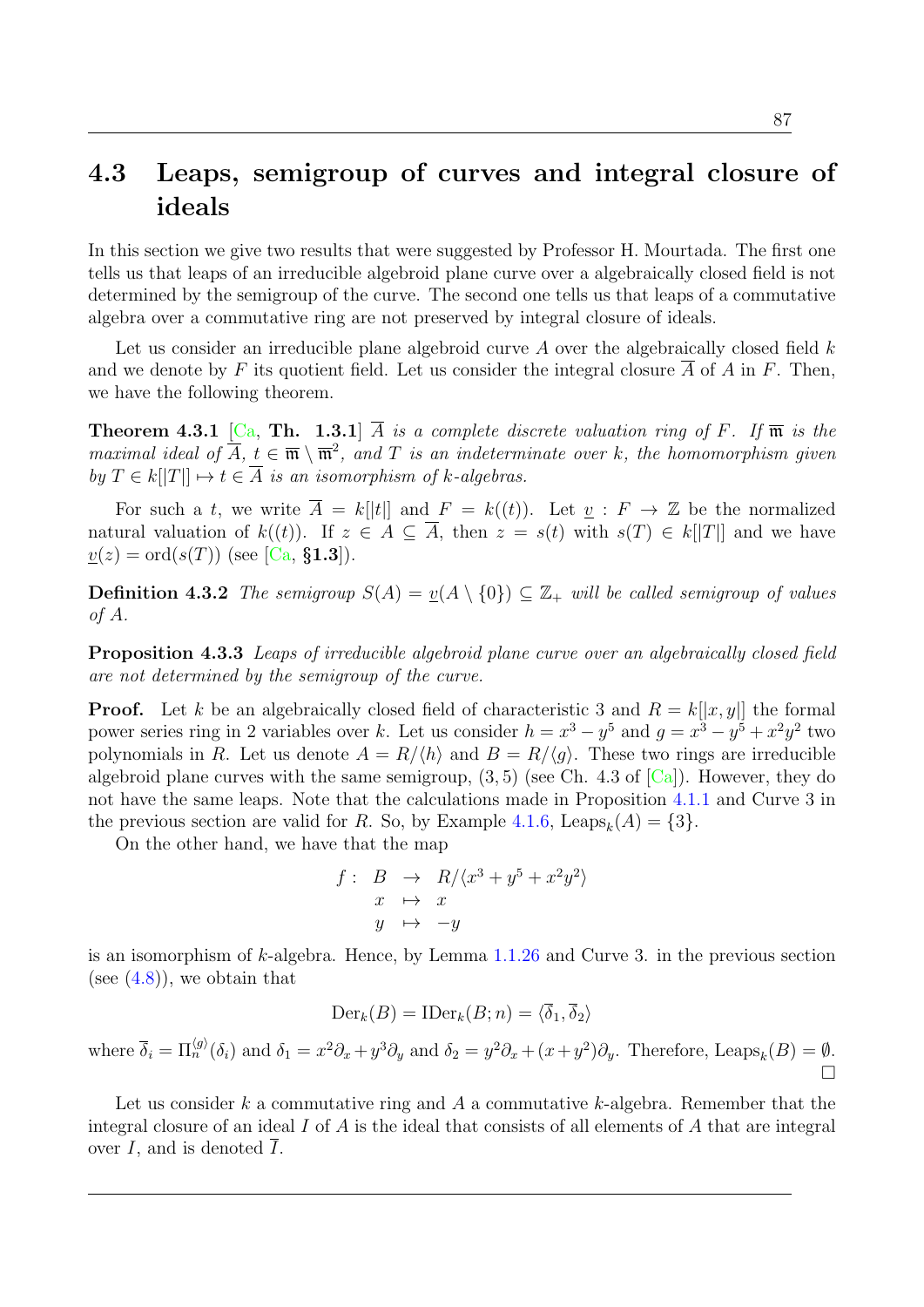**Lemma 4.3.4** Under the above condition, leaps of  $A/I$  are not the same that leaps of  $A/\overline{I}$ , i.e. leaps are not the same up to integral closure of ideals.

**Proof.** Let us assume that  $k$  is a reduced ring of characteristic 2 and let us consider the ideal  $I = \langle x^2, y^2 \rangle \subseteq R = k[x, y]$ . Then, its integral closure is  $\overline{I} = \langle x^2, xy, y^2 \rangle$ . We will calculate modules of integrable k-derivations for  $A = R/I$  and  $\overline{A} = R/\overline{I}$  and will see that leaps of these two rings are different. We start with I-logarithmic k-derivations.

Let  $\delta = u\partial_x + v\partial_y$  be a k-derivation of R. Then,  $\delta(x^2) = \delta(y^2) = 0$ . So, Der<sub>k</sub>(log I) =  $\langle \partial_x, \partial_y \rangle$ . Let us consider  $D = (\text{Id}, \delta, D_2) \in \text{HS}_k(R; 2)$ . Then, by Lemma [1.2.9,](#page-25-2)  $D_2(x^2) =$  $D_1(x)^2 = u^2 \in \langle x^2, y^2 \rangle$ . If we write  $u = \sum u_{ij} x^i y^j$ , then  $u_{00}^2 = 0$ . Since k is reduced  $u_{00} = 0$ and  $u \in \langle x, y \rangle$ . Analogously,  $D_2(y^2) = v^2 \Rightarrow v \in \langle x, y \rangle$ . So,

$$
\text{IDer}_k(\log I; 2) = \langle x\partial_x, y\partial_y, x\partial_y, y\partial_y \rangle
$$

It is easy to see that all these derivations are  $(\infty)$ -integrable, it is enough to consider the k-algebra homomorphisms:

$$
\varphi_{xx} : R \to R[|\mu|] \qquad \varphi_{yx} : R \to R[|\mu|]
$$
  

$$
x \mapsto x + x\mu \qquad x \mapsto x + y\mu
$$
  

$$
y \mapsto y \qquad y \mapsto y
$$
  

$$
\varphi_{xy} : R \to R[|\mu|] \qquad \varphi_{yy} : R \to R[|\mu|]
$$
  

$$
x \mapsto x \qquad x \mapsto x
$$
  

$$
y \mapsto y + x\mu \qquad y \mapsto y + y\mu
$$

where  $\varphi_{ab}$  is an *I*-logarithmic integral of  $a\partial_b$  for  $a, b \in \{x, y\}$ . In conclusion, Leaps<sub>k</sub> $(A) = \{2\}$ and

$$
\text{IDer}_k(A; n) = \begin{cases} \langle \partial_x, \partial_y \rangle & \text{if } n = 1\\ \langle x \partial_x, y \partial_x, x \partial_y, y \partial_y \rangle & \text{if } n \ge 2 \text{ or } n = \infty. \end{cases}
$$

Now, we calculate modules of integrable k-derivations of  $\overline{A}$ . Let us consider  $\delta = u\partial_x + v\partial_y \in$ Der<sub>k</sub> $(R)$ . Then  $\delta(x^2) = \delta(y^2) = 0$  and

$$
\delta(xy) = uy + vx = Fx^2 + Gxy + Hy^2 \Rightarrow (u - Gx - Hy)y = (Fx - v)x
$$

Then,

$$
\begin{cases}\n u = Gx + Hy + Lx \\
 v = Fx + Ly.\n\end{cases}
$$

So,

$$
\text{Der}_k\left(\log \overline{I}\right) = \langle x\partial_x, y\partial_x, x\partial_y, y\partial_y \rangle.
$$

Observe that  $\varphi_{ab}$  is an  $\overline{I}$ -logarithmic integral of  $a\partial_b$  for all  $a, b \in \{x, y\}$ . Therefore, Leaps<sub>k</sub>  $(\overline{A}) =$ ∅ and

$$
\text{IDer}_k(\overline{A}; n) = \langle x\partial_x, y\partial_x, x\partial_y, y\partial_y \rangle \text{ if } n \ge 1 \text{ or } n = \infty
$$

and the lemma is proved.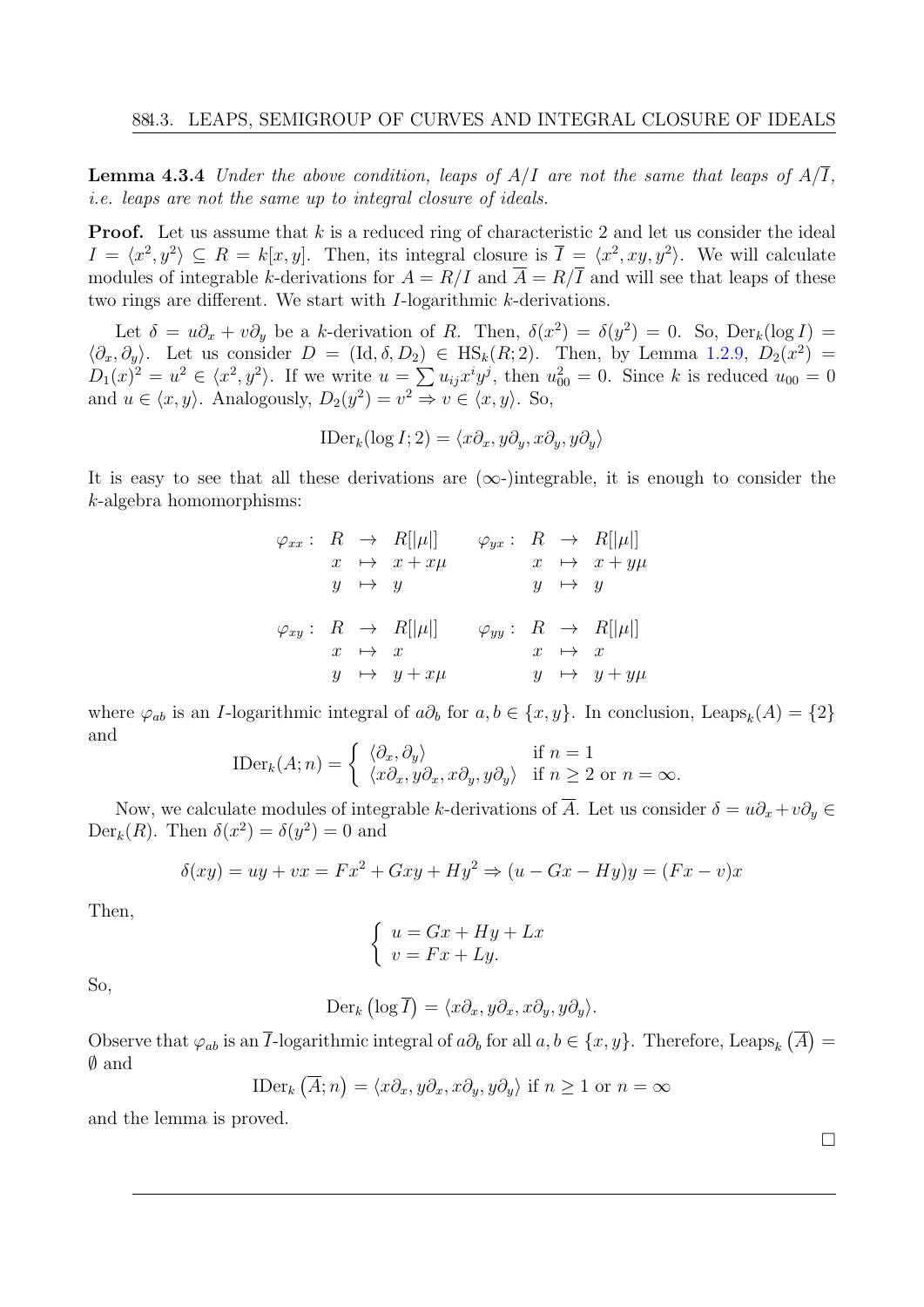## Bibliography

- <span id="page-102-0"></span>[Bo] N. Bourbaki, Elements of Mathematics. Algebra II. Chapters 4-7, Springer- Verlag, Berlin, 2003.
- [Br] W.C. Brown, On the imbedding of derivations of finite rank into derivations of infinite rank, Osaka J. Math. 15 (1978), no. 2, 381–389 .
- <span id="page-102-2"></span>[Ca] A. Campillo, Algebroid curves in positive characteristic, Lecture Notes in Mathematics, 813, Springer-Heildelberg, 1980.
- [F-N] M. Fernández Lebrón, L. Narváez Macarro, *Hasse-Schmidt derivations and coefficient* fields in positive characteristics, J. Algebra 265 (2003), no. 1 200–210 .
- <span id="page-102-1"></span>[Gr] G.M. Greuel, Singularities in positive characteristic: Equisingularity, classification, determinacy, Singularities, Algebraic Geometry, Commutative Algebra, and Related Topics, 219–262. Springer, Cham, 2018.
- [Gro] A. Grothendieck, Eléments de Géométrie Algébrique IV (rédigés avec la collaboration de Jean Dieudonné): IV. Étude locale des schémas et des morphismes de schémas, Quatrième Partie. Publ. Math. I.H.E.S. 32 (1967), 5–361.
- [H-K1] D. Hoffmann, P. Kowalski, Integrating Hasse-Schmidt derivations, J. Pure and Appl. Algebra, 219 (2015), no. 4, 875–896.
- [H-K2] D. Hoffmann, P. Kowalski, *Existentially closed fields with G-derivations*, J. Lond. Math. Soc. (2) 93 (2016), no. 3, 590–618.
- [H-S] H. Hasse, F.K. Schmidt, Noch eine Begründung der Theorie der höheren Differrentialquotienten in einem algebraischen Funktionenkörper einer Unbestimmten, J. Reine Angew. Math. 177 (1937), 215–237.
- [Ma1] H.Matsumura, Integrable derivations, Nagoya Math. J., 87 (1982), 227–245.
- [Ma2] H. Matsumura, Commutative Ring Theory, Cambridge Stud. Adv. Math., vol. 8, Cambridge Univ. Press, Cambridge, 1986.
- [Mo] S. Molinelli, Sul modulo delle derivazioni integrabili in caratteristica positiva, Ann. Mat. Pura Appl. (4) 121 (1979), 25–38.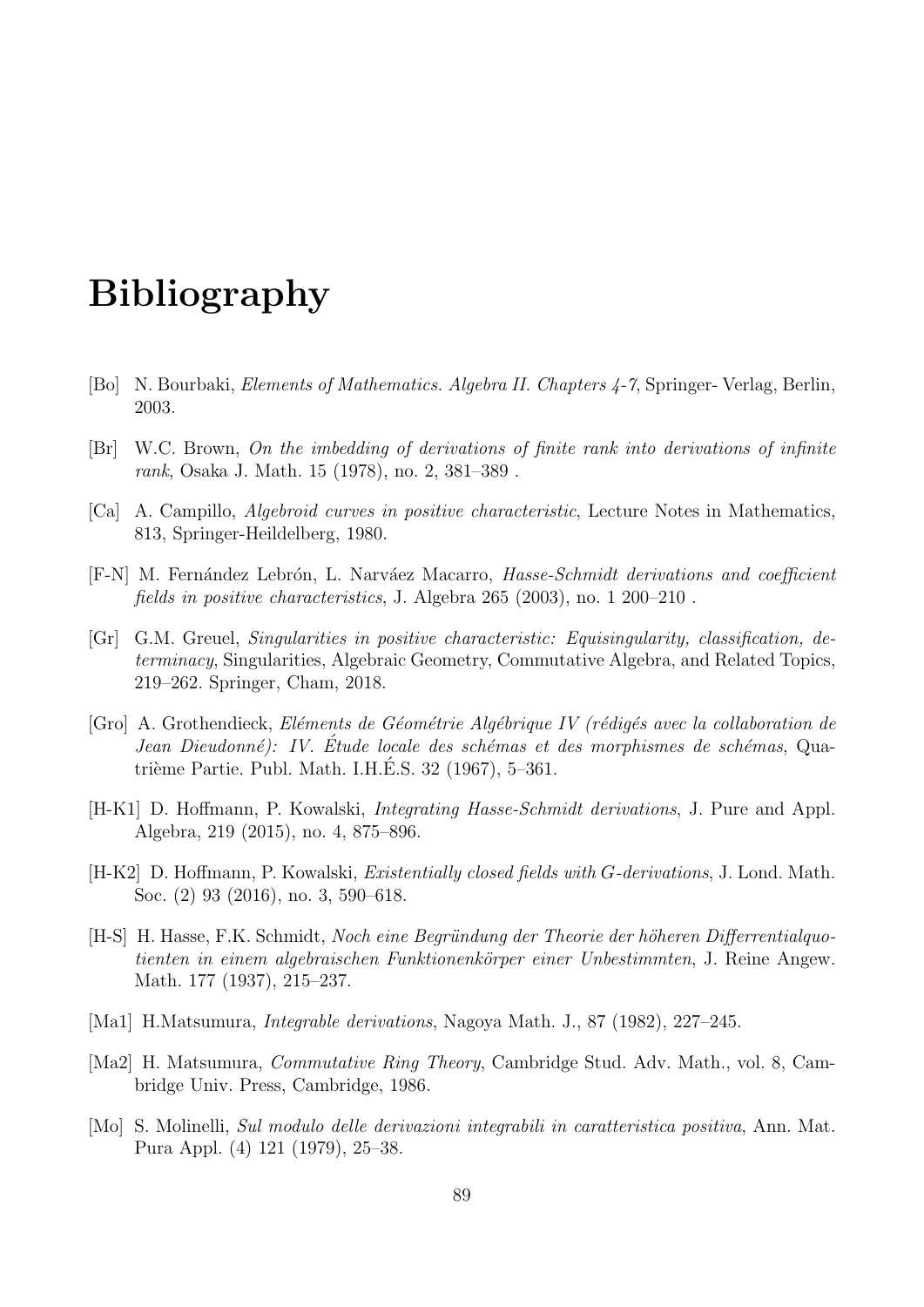- [Na1] L. Narváez Macarro, *Hasse-Schmidt derivations, divided powers and differential smooth*ness, Ann. Inst. Fourier (Grenoble) 59 (2009), no. 7, 2979–3014.
- <span id="page-103-0"></span>[Na2] L. Narváez Macarro, On the modules of m-integrable derivations in non-zero characteristic, Adv. Math, 229 (2012), no. 5, 2712–2740.
- [Na3] L. Narváez Macarro, On Hasse-Schmidt derivations: the action of substitution maps, Singularities, Algebraic Geometry, Commutative Algebra, and Related Topics, 219–262. Springer, Cham, 2018.
- [Na4] L. Narváez Macarro, *Hasse-Schmidt derivations versus classical derivations*, 2018. (arXiv:1810.08075v1).
- [Ri1] P. Ribenboim, *Higher derivations of rings I*, Rev. Roumainc Math. Pures Appl. 16 (1971), 77–110.
- [Ri2] P. Ribenboim, Higher derivations of rings II, Rev. Roumainc Math. Pures Appl. 16 (1971), 245–272.
- [Se] A. Seidenberg, Derivations and integral closure, Pacific J. Math. 16 (1966), 167–173.
- [Tr] W. Traves, Tight closure and differential simplicity, Jour. of Alg. 228 (2000), no. 2, 457– 476.
- [Vo] P. Vojta, Jets via Hasse-Schmidt derivations, Diophantine geometry, CRM Series, vol. 4, Ed. Norm., Pisa, (2007) 335–361.